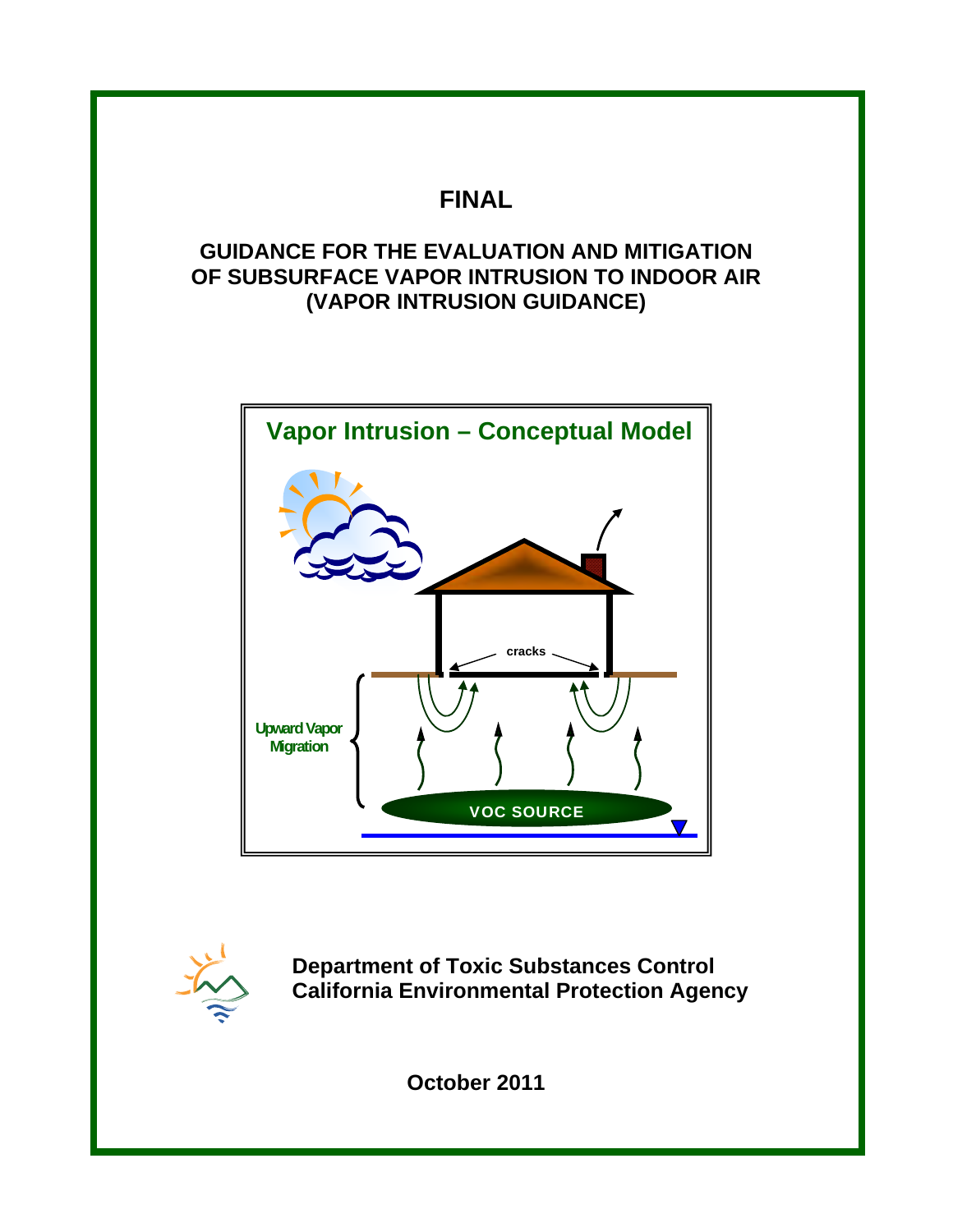# **ACKNOWLEDGMENTS**

 $\overline{a}$ 

Preparation of this Guidance was achieved through the efforts of the following individuals at the Department of Toxic Substances Control (DTSC):

| Karen Baker                | <b>Supervising Engineering Geologist</b>            |
|----------------------------|-----------------------------------------------------|
| David Berry                | <b>Senior Toxicologist</b>                          |
| Craig Christmann           | <b>Senior Engineering Geologist</b>                 |
| <b>Frank Dellechaie</b>    | <b>Senior Engineering Geologist</b>                 |
| Tina Diaz                  | Senior Hazardous Substances Scientist               |
| Dan Gallagher <sup>1</sup> | <b>Senior Engineering Geologist</b>                 |
| Kimi Klein                 | <b>Staff Toxicologist</b>                           |
| Marsha Mingay              | Senior Public Participation Specialist              |
| <b>Brad Parsons</b>        | Senior Hazardous Substances Scientist               |
| Laura Rainey               | <b>Senior Engineering Geologist</b>                 |
| Mike Schum                 | <b>Staff Toxicologist</b>                           |
| Mike Sorensen              | <b>Supervising Hazardous Substances Engineer II</b> |
| Jesus Sotelo               | <b>Hazardous Substances Engineer</b>                |
| Ann Stacy                  | <b>Air Pollution Specialist</b>                     |
| <b>Fred Zanoria</b>        | <b>Senior Engineering Geologist</b>                 |

Additional assistance was provided by Roger Brewer of the San Francisco Bay Regional Water Quality Control Board (SFBRWQCB), John Moody of the United States Environmental Protection Agency (USEPA) (Region 9), and Jim Carlisle and Page Painter of the California Office of Environmental Health Hazard Assessment (OEHHA). We thank them for their substantial contribution towards the completion of this document.

More than 370 public comments on the interim final Guidance were received. Every comment was considered and the Guidance has been revised in response to those comments. The Guidance has also been revised to address recent developments in the field of vapor intrusion. DTSC thanks all commenters for their efforts. The Guidance is much improved because of their thoughtful observations. Also, William Bosan, Barbara Renzi, Lorraine Larson-Hallock, Dot Lofstrom, Kate Burger, Peter Wong and Christine Papagni of DTSC, along with Elizabeth Allen of the SFBRWQCB (now with USEPA Region 10) and Alana Lee of USEPA Region 9, provided invaluable assistance in the revision of this document.

<sup>1</sup> Comments and questions regarding this Guidance should be directed to Dan Gallagher at dgallagh@dtsc.ca.gov or 8800 Cal Center Drive, Sacramento, CA 95826.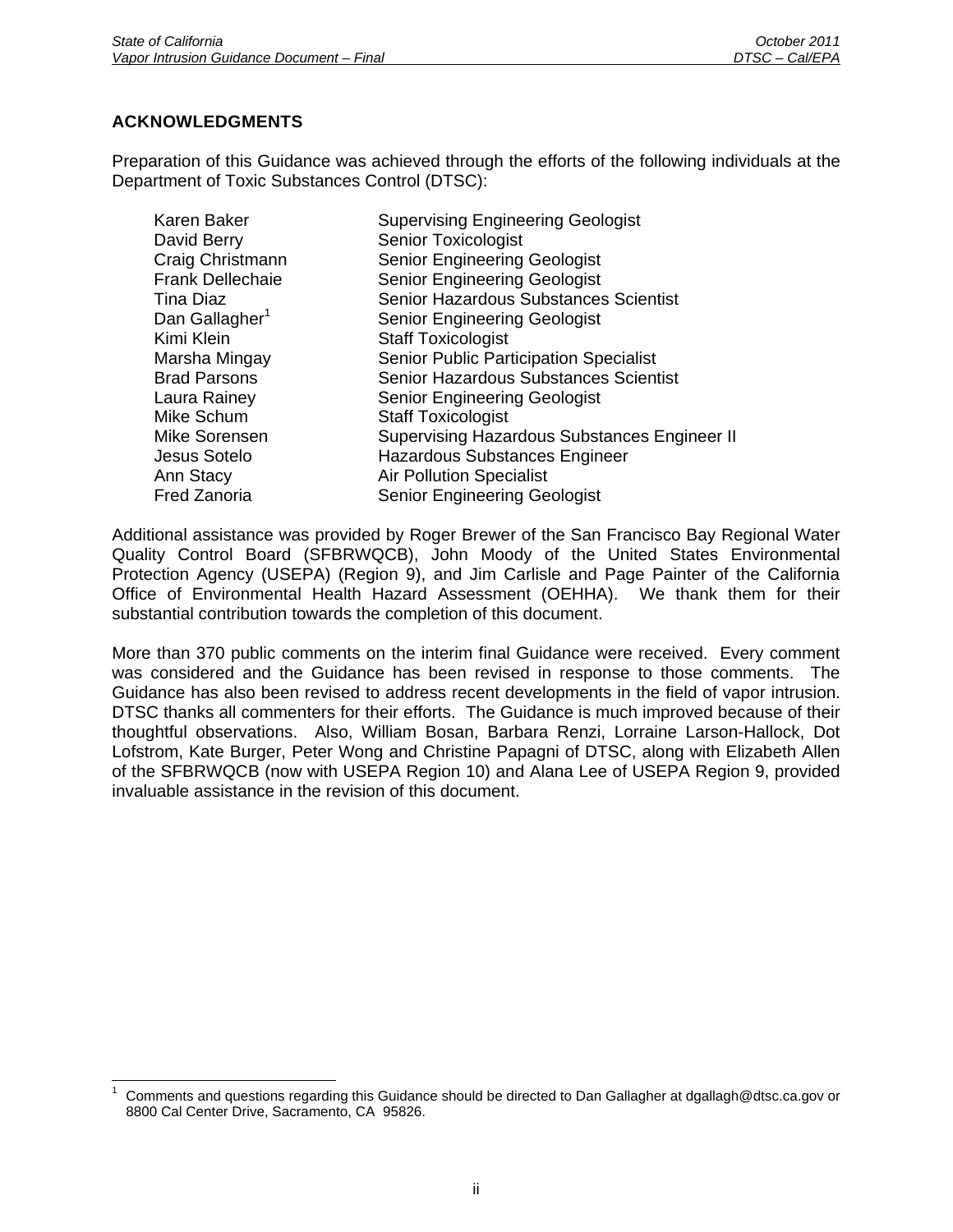## **EXECUTIVE SUMMARY**

The intrusion of subsurface vapors into buildings is one of many exposure pathways to be considered in assessing the risk posed by releases of hazardous chemicals into the environment. The Department of Toxic Substances Control (DTSC) in this Guidance recommends an approach for evaluating vapor intrusion into buildings and its subsequent impact on indoor air quality. DTSC anticipates that this Guidance will be used by regulators, responsible parties, environmental consultants, community groups, and property developers.

#### **Step-Wise Approach**

If volatile chemicals are present in the subsurface at a site, vapor intrusion should be evaluated along with the exposure pathways identified in other guidance (DTSC's Preliminary Endangerment Assessment (PEA) Guidance Manual, and United States Environmental Protection Agency's (USEPA) Risk Assessment Guidance for Superfund (RAGS), Volume 1 Human Health Evaluation Manual, Part A). This Guidance is appropriate to any site or facility where volatile chemicals are detected in the subsurface. Due to the complexity of vapor intrusion, many professional disciplines may be needed to evaluate and mitigate human exposure. Accordingly, an appropriate project team should be gathered for all vapor intrusion investigations.

DTSC recommends an approach as discussed below and depicted in Figure 1 for the evaluation of vapor intrusion. For sites with existing buildings, Steps 1 through 11 apply. For sites with proposed buildings, Steps 1 through 3, 5, 6, 7, and 11 apply.

- *Step 1* Identify all spills and releases.
- *Step 2* Characterize the site, including subsurface features such as utility corridors.
- *Step 3* Identify the site as one where vapor intrusion may represent a complete exposure pathway (volatile chemicals are detected in the subsurface).
- *Step 4* For an existing building, determine if an imminent hazard exists from vapors migrating into indoor air. If an imminent hazard is identified, proceed to Step 11a.
- *Step 5* Perform a screening evaluation using the provided default vapor attenuation factors. If a potential risk exists, proceed to either Step 6 or Step 8, as appropriate.
- *Step 6* Collect additional site data.
- *Step 7* Perform an evaluation using site-specific physical parameters and building parameters as appropriate. If the calculated risk is still significant, proceed to the next applicable step.
- *Step 8* For an existing building, prepare an indoor air sampling work plan, develop a contingency plan for appropriate response actions, and conduct appropriate public outreach with the affected community.
- *Step 9* For an existing building, conduct indoor air sampling.
- *Step 10* For an existing building, evaluate the data to determine if the indoor air concentrations are acceptable. If they are not, proceed to Step 11.
- *Step 11a* For an existing building, mitigate indoor air exposure, implement engineering controls, and remediate the volatile chemical contamination as appropriate.
- *Step 11b* If no building exists on the site, remediate subsurface volatile chemical contamination or implement institutional controls to ensure that potential exposure is reduced or prevented.
- *Step 11c* For both circumstances, institute long-term monitoring at the site.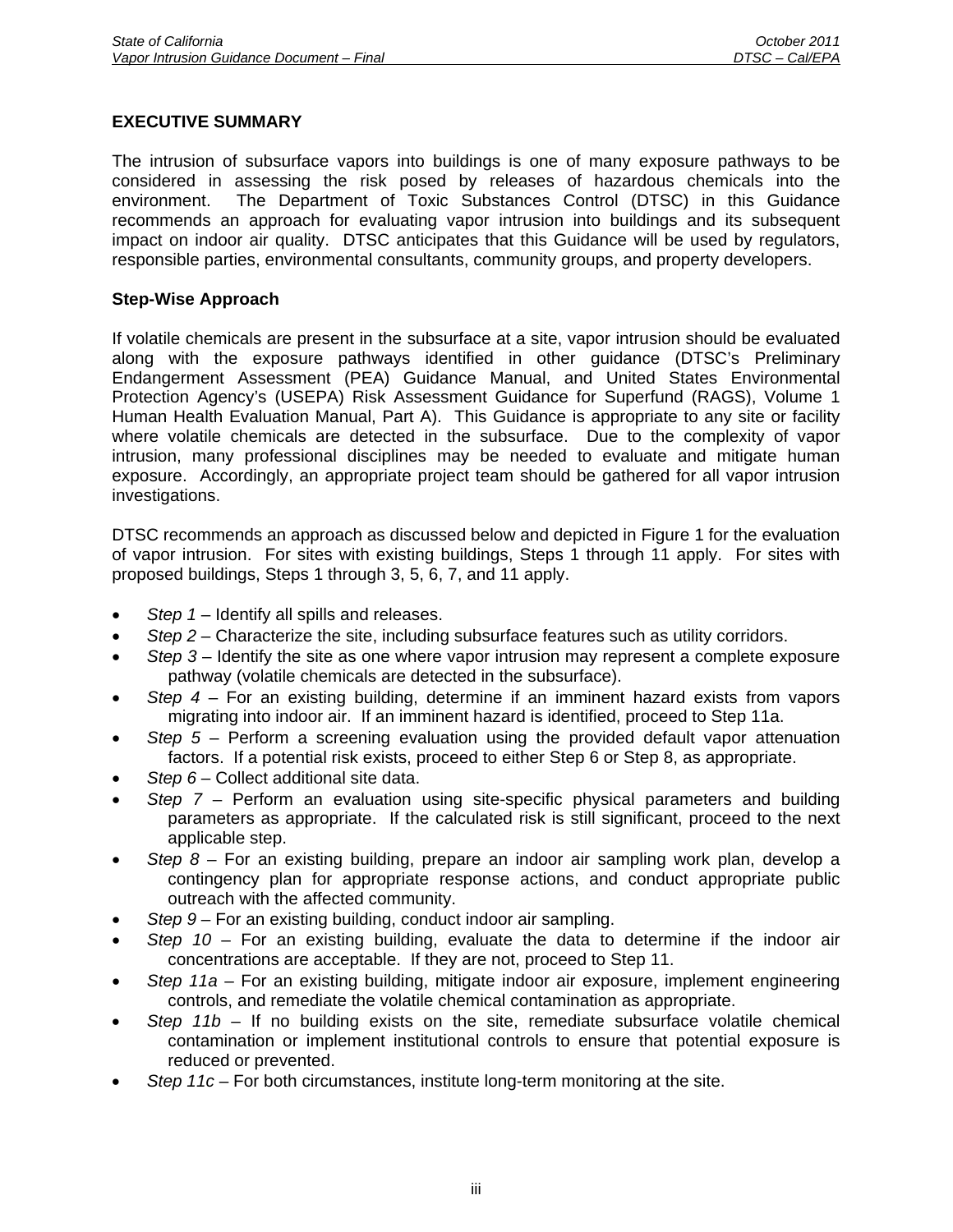# **Steps 1, 2 and 3 – Identifying Spills and Releases, Characterizing the Site, and Evaluating if the Vapor Intrusion Exposure Pathway is Complete**

Steps 1 and 2 are common to all site investigations, and guidance is only provided for performing these steps when volatile chemicals have been found in the subsurface. With respect to Step 3, the site should be considered as one where the vapor intrusion exposure pathway may be complete if volatile chemicals are detected in the subsurface near or adjacent to existing or proposed buildings. Public outreach should begin as soon as volatile chemicals are detected in the subsurface near existing or proposed buildings. See DTSC's Vapor Intrusion Public Participation Advisory for guidance on public outreach during this step.

# **Step 4 – For an Existing, Occupied Building, Identifying an Imminent Hazard from Volatile Chemicals Migrating into Indoor Air from the Subsurface**

The identification of an imminent hazard is based on the presence of odors in the building under investigation or observing illnesses in building occupants, such as headache, eye irritation, nausea, and dizziness, that may be linked to inhaling hazardous vapors indoors. If any of these circumstances exist, it may be necessary to consider the evacuation of the building. See DTSC's Vapor Intrusion Public Participation Advisory for guidance on public outreach during this step.

# **Step 5 – Performing a Preliminary Screening Evaluation for Vapor Intrusion**

The preliminary evaluation of vapor intrusion utilizes attenuation factors provided by DTSC in this Guidance. With the subsurface contaminant concentrations and default attenuation factors, the associated contaminant concentrations in indoor air can be estimated. Default attenuation factors are provided for the following building scenarios (see Table 2):

- Existing residential slab-on-grade buildings
- Existing residential buildings with crawl spaces
- Existing commercial buildings
- Future residential slab-on-grade buildings
- Future residential buildings with crawl spaces
- Future commercial buildings

The following conditions apply to preliminary screening evaluations:

- Subsurface data should be representative of site conditions.
- Multiple lines of evidence, such as soil gas, soil matrix and groundwater data, should be used.
- Maximum contaminant concentrations should be used.
- Fractured bedrock or other preferential pathways should not exist at the site.
- California and USEPA inhalation toxicity factors should be used according to DTSC recommendations.
- Cumulative health effects should be calculated.

The screening evaluation for vapor intrusion should be included as part of the PEA for a site or facility. As discussed by USEPA in its risk assessment guidance (USEPA, 1989), the risks from each chemical and from all applicable exposure pathways should be summed to obtain the overall screening level risk posed by chemicals detected at the site.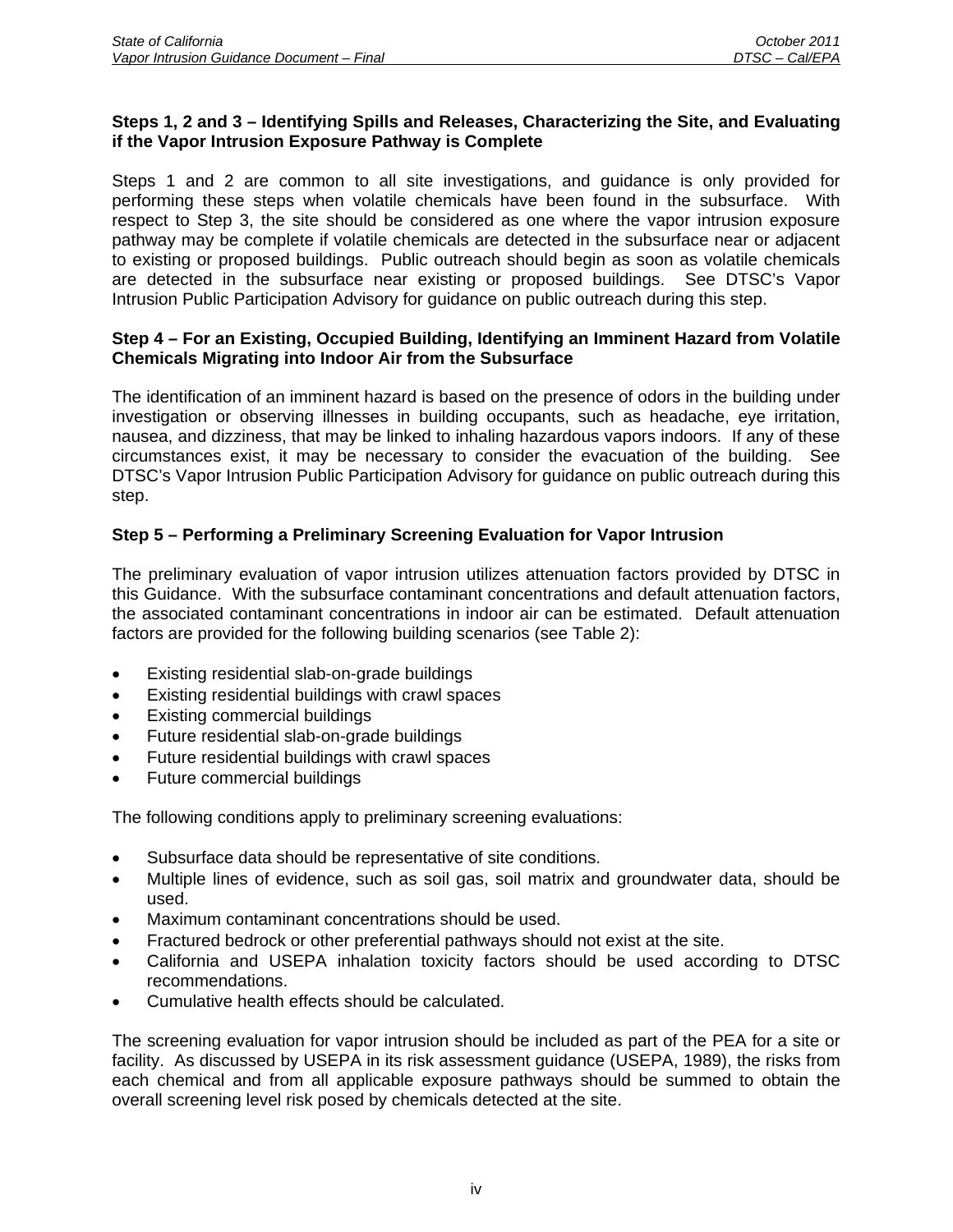Pursuant to Senate Bill 32 (SB 32, Stats. 2001, Ch. 764), the California Land Environmental Restoration and Reuse Act, the Office of Environmental Health Hazard Assessment (OEHHA) published a list of screening numbers, called the California Human Health Screening Levels (CHHSLs). The CHHSLs are contaminant concentrations in soil or soil gas that may be used to screen for potential impacts to human health. Numerous exposure pathways were evaluated in calculating the CHHSLs, including the vapor intrusion pathway. The CHHSLs can be used to evaluate sites for vapor intrusion but only with an understanding of the underlying assumptions and limitations, as indicated in OEHHA's Advisory Document (California Environmental Protection Agency [Cal/EPA], 2005a) and its associated User's Guide (Cal/EPA, 2005b). Toxicity criteria used for the CHHSLs should be reviewed prior to use and adjusted as necessary based on regulatory updates. The current list of CHHSLs can be found on the Cal/EPA website (www.oehha.ca.gov/soil.html) along with a spreadsheet calculator.

Occupational Safety and Health Act (OSHA) permissible exposure limits (PELs) are not appropriate exposure endpoints in occupational settings for indoor air degraded by subsurface contamination.

## **Steps 6 and 7 – Collecting Additional Site Data and Performing a Site-Specific Vapor Intrusion Evaluation**

If a potentially significant risk is calculated in the preliminary screening evaluation, further investigation can be conducted, as follows:

- Collecting soil samples to define site-specific soil physical and chemical parameters using recommended test methods.
- Measuring in-situ soil effective diffusion coefficient and soil air permeability.
- Collecting subslab soil gas samples or crawl space samples at an existing building.
- Statistically evaluating the environmental media data to derive the appropriate contaminant concentration to be used in a site-specific risk assessment.

Public outreach will be necessary prior to sampling beneath existing occupied buildings (see DTSC's Vapor Intrusion Public Participation Advisory).

With additional information and data, the risk associated with vapor intrusion can be evaluated with the USEPA Vapor Intrusion Model. Multiple lines of evidence are needed to reasonably estimate the level of risk posed by the vapor intrusion. As appropriate, Steps 6 and 7 can be skipped and investigators can proceed directly to indoor sampling (Step 8) or building mitigation (Step 11).

# **Steps 8, 9 and 10 – Conducting Building Survey, Collecting Indoor Air Samples and Determining if Indoor Air Concentrations are Acceptable (Existing Buildings)**

If the site-specific evaluation shows that buildings are subject to vapor intrusion, the owners and occupants of these buildings must be notified. During the notification process, information concerning the buildings should be collected, such as occupancy, preferential migration pathways, consumer product usage, and building characteristics. After the notification process, indoor air samples should be collected and the health risk evaluated. Buildings should be sampled twice to evaluate seasonal variability before a final risk determination is conducted. See DTSC's Vapor Intrusion Public Participation Advisory for detailed guidance on public outreach during these steps.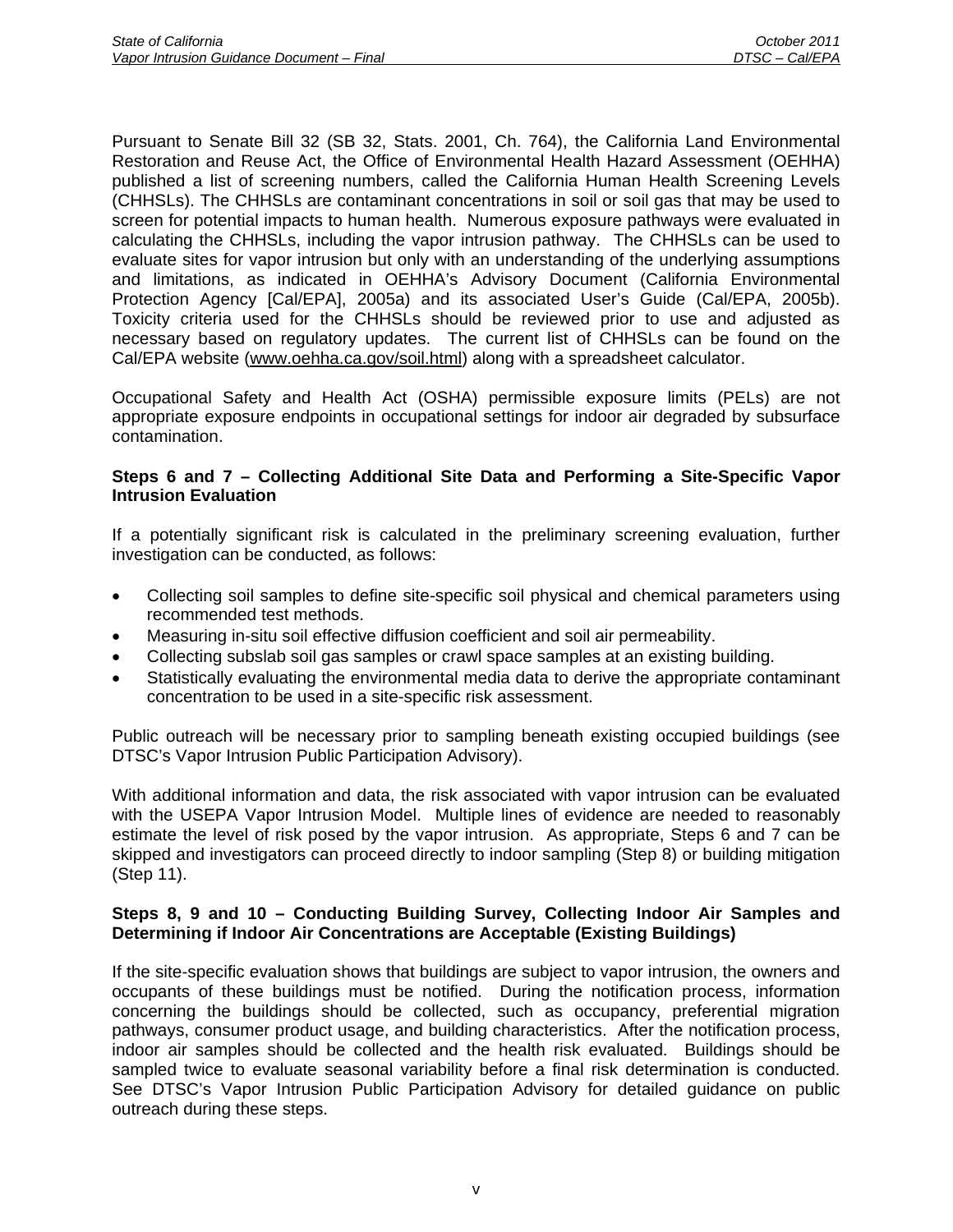# **Step 11 – Mitigating Indoor Air Exposure and Conducting Long-Term Monitoring**

If the health risk evaluation of indoor air data indicates a significant risk or hazard, vapor intrusion should be mitigated. These remedies should be considered where vapor intrusion poses a health risk:

- Removing volatile chemical contamination through site remediation (cleanup).
- Installing a vapor intrusion mitigation system.

During mitigation, long-term monitoring of soil gas and indoor air may be necessary. The frequency of sampling and the duration of monitoring will depend upon site-specific conditions and the degree of volatile chemical contamination.

The goal of a vapor intrusion mitigation system is to eliminate subsurface vapor contaminant entry into the building until the subsurface contamination source is remediated or no longer poses a significant risk to human health. Remediation and mitigation are complementary components of a response action for volatile chemical contamination. At some sites, removal of all volatile chemicals from the subsurface will not be possible and institutional controls and engineering measures will be necessary to prevent potential exposure to subsurface vapors. Land use covenants will be required in these cases, which should include the following:

- A description of the potential cause of the unacceptable risk.
- A prohibition against construction without removal or treatment of contamination to approved risk-based concentrations.
- The implementation and monitoring of appropriate engineered remedies to prevent vapor intrusion until risk-based cleanup levels have been met.

This documentation should be recorded at the local County Recorder's Office. Additionally, land use covenants must include notification requirements to utility workers or contractors that may have contact with contaminated soil or groundwater while installing utilities or undertaking construction activities. Detailed information on mitigation strategies may be found in DTSC's Vapor Intrusion Mitigation Advisory. Public outreach continues during vapor intrusion mitigation and long-term monitoring (see DTSC's Vapor Intrusion Public Participation Advisory).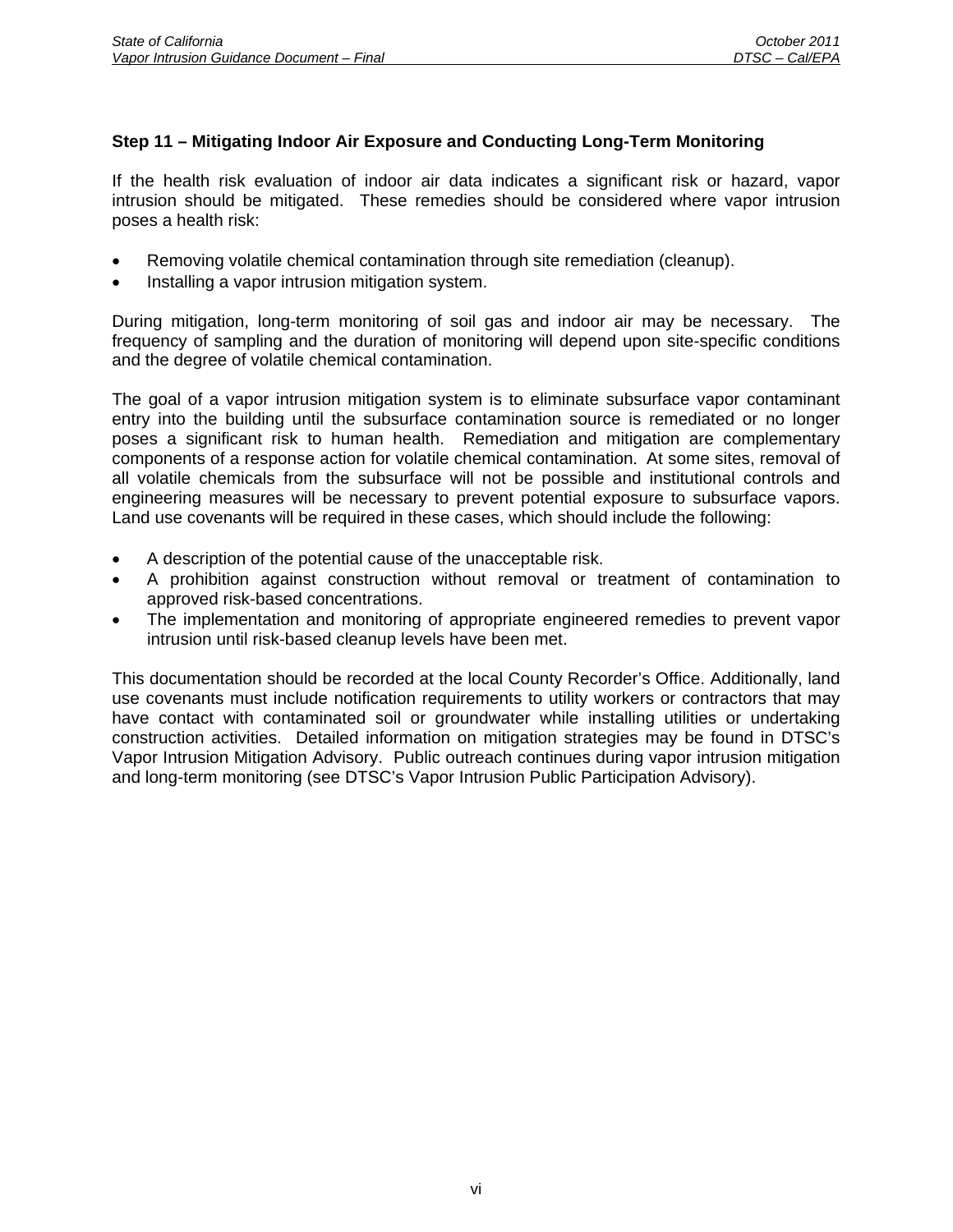# **TABLE OF CONTENTS**

| When a Preliminary Screening Evaluation Indicates an Unacceptable Risk20 |  |
|--------------------------------------------------------------------------|--|
|                                                                          |  |
|                                                                          |  |
|                                                                          |  |
|                                                                          |  |
|                                                                          |  |
|                                                                          |  |
|                                                                          |  |
|                                                                          |  |
|                                                                          |  |
|                                                                          |  |
|                                                                          |  |
|                                                                          |  |
|                                                                          |  |
|                                                                          |  |
|                                                                          |  |
|                                                                          |  |
|                                                                          |  |
|                                                                          |  |
|                                                                          |  |
|                                                                          |  |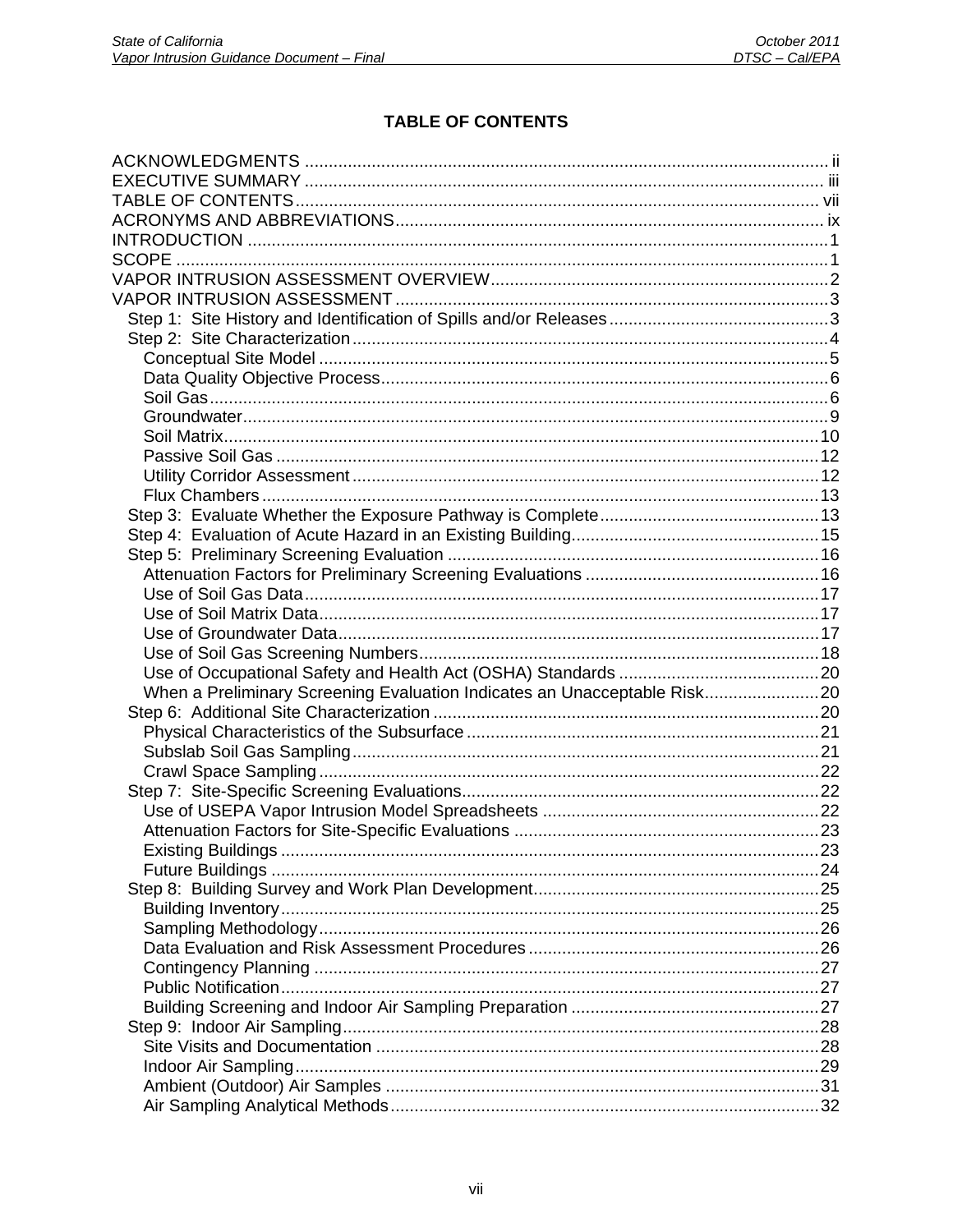|                                                                                      | .33 |
|--------------------------------------------------------------------------------------|-----|
| Step 10: Evaluation of Indoor Air Sampling Results and Response Actions33            |     |
|                                                                                      |     |
|                                                                                      |     |
| Step 11: Mitigate Indoor Air Exposure, Monitoring, and Implementation of Engineering |     |
|                                                                                      | .37 |
|                                                                                      |     |
|                                                                                      |     |
| CONFIRMATION SAMPLING FOR THE COMPLETION OF REMEDIATION 39                           |     |
|                                                                                      |     |
|                                                                                      |     |
|                                                                                      |     |
|                                                                                      | 42  |
|                                                                                      |     |
|                                                                                      |     |

# **FIGURES**

# **TABLES**

| TABLE 1 - List of Chemicals to be Considered for the Vapor Intrusion Pathway 52 |  |
|---------------------------------------------------------------------------------|--|
| TABLE 2 - Attenuation Factors for Preliminary Screening Evaluations (Step 5)55  |  |
| TABLE 3 - Input Parameters for Site-Specific Screening Evaluations (Step 7) 56  |  |

#### **APPENDICES**

| <b>APPENDIX A</b> |                |                                                         | $A - 1$ |
|-------------------|----------------|---------------------------------------------------------|---------|
| APPENDIX B        | $\sim$         | PRELIMINARY SCREENING ATTENUATION FACTORS               | $B - 1$ |
| APPENDIX C        |                |                                                         | $C - 1$ |
| <b>APPENDIX D</b> |                | - OVERVIEW OF THE JOHNSON AND ETTINGER MODEL            | $D - 1$ |
| <b>APPENDIX E</b> | $\sim$         | SOIL GAS CONCENTRATIONS FROM SOIL MATRIX ANALYTICAL     |         |
|                   |                |                                                         | $F - 1$ |
|                   |                | APPENDIX F - USE OF PERMISSIBLE EXPOSURE LIMITS         | $F - 1$ |
| <b>APPENDIX G</b> |                | - SOIL GAS SAMPLING DIRECTLY UNDER BUILDING FOUNDATIONS |         |
|                   |                |                                                         | $G - 1$ |
| <b>APPENDIX H</b> |                |                                                         | $H - 1$ |
| APPENDIX I        |                | - IN-SITU SOIL EFFECTIVE DIFFUSION COEFFICIENT          |         |
|                   |                |                                                         | $1 - 1$ |
| APPENDIX J        |                |                                                         | $J - 1$ |
| APPENDIX K        |                |                                                         | $K - 1$ |
| APPENDIX L        | $\blacksquare$ |                                                         | $L - 1$ |
| <b>APPENDIX M</b> |                |                                                         | M - 1   |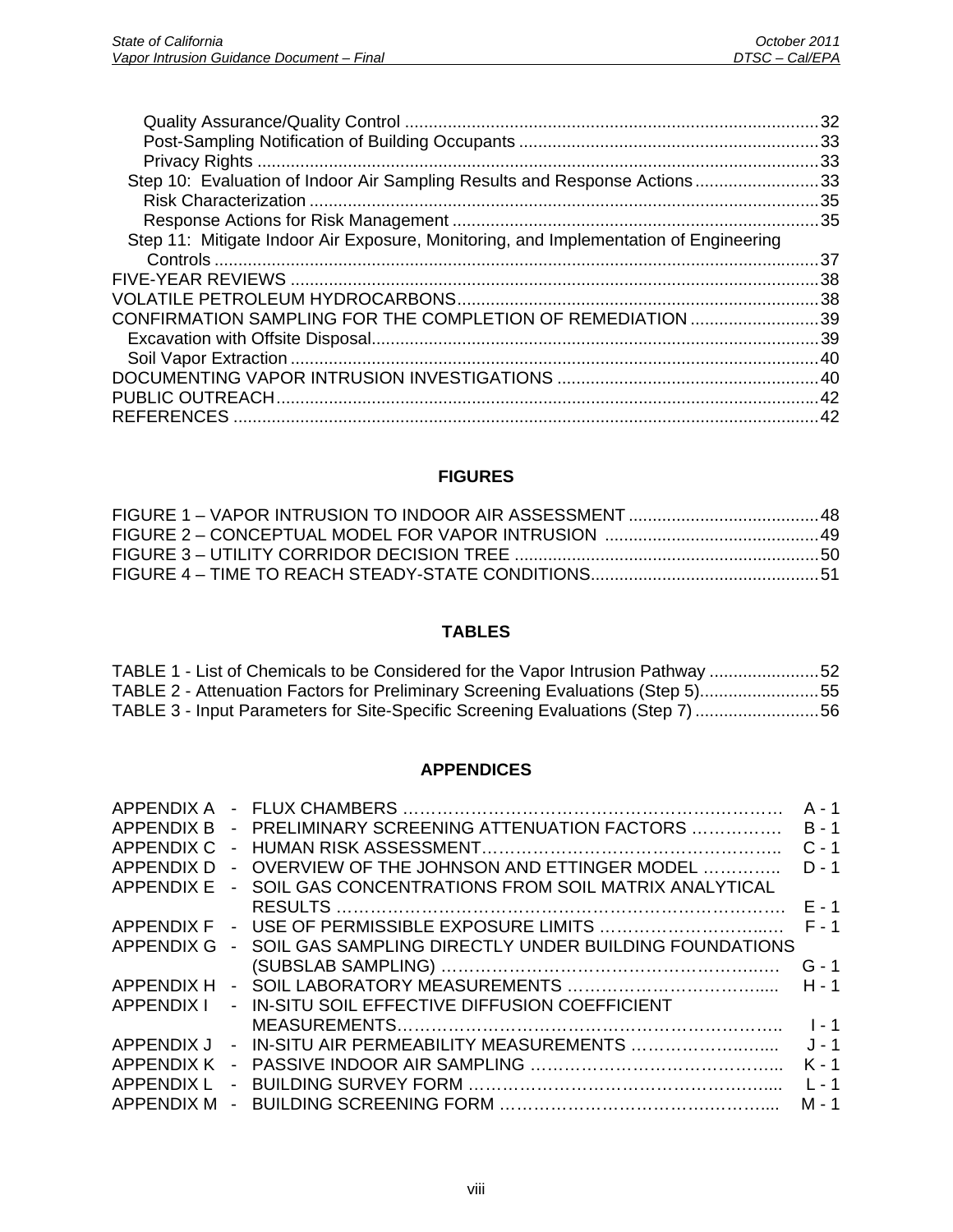# **ACRONYMS AND ABBREVIATIONS**

| $\alpha$               | alpha, attenuation factor                                                 |
|------------------------|---------------------------------------------------------------------------|
| AB 422                 | Assembly Bill 422                                                         |
| ARAR                   | applicable or relevant and appropriate requirement                        |
| <b>ASTM</b>            | ASTM International (formerly known as the American Society of Testing and |
|                        | Materials)                                                                |
| <b>BTEX</b>            | benzene, toluene, ethyl benzene, xylene                                   |
| Cal/EPA                | California Environmental Protection Agency                                |
| <b>CEC</b>             | California Energy Commission                                              |
| <b>CERCLA</b>          | Comprehensive Environmental Response, Compensation and Liability Act      |
| <b>CHHSL</b>           | California Human Health Screening Level                                   |
| <b>COPC</b>            | chemical of potential concern                                             |
| <b>CSIA</b>            |                                                                           |
| <b>CSM</b>             | compound-specific isotope analysis                                        |
|                        | conceptual site model                                                     |
| <b>DQO</b>             | data quality objective                                                    |
| <b>DTSC</b>            | Department of Toxic Substances Control                                    |
| GC/MS                  | gas chromatography / mass spectrometry                                    |
| НI                     | hazard index                                                              |
| <b>HVAC</b>            | heating, ventilation, and air conditioning                                |
| J&E                    | Johnson and Ettinger                                                      |
| <b>LARWQCB</b>         | Los Angeles Regional Water Quality Control Board                          |
| <b>MFSD</b>            | multi-functional sampling device                                          |
| <b>MSDS</b>            | material safety data sheet                                                |
| <b>NAPL</b>            | non-aqueous phase liquid                                                  |
| <b>OEHHA</b>           | Office of Environmental Health Hazard Assessment                          |
| <b>OSHA</b>            | Occupational Safety and Health Act                                        |
| <b>PCB</b>             | polychlorinated biphenyl                                                  |
| <b>PCE</b>             | tetrachloroethylene                                                       |
| <b>PEA</b>             | <b>Preliminary Endangerment Assessment</b>                                |
| <b>PEL</b>             | Permissible Exposure Limit                                                |
| <b>PTFE</b>            | polytetrafluoroethylene                                                   |
| $Q_{\text{soil}}$      | soil gas advection rate                                                   |
| <b>RAGS</b>            | <b>USEPA Risk Assessment Guidance for Superfund</b>                       |
| <b>RWQCB</b>           | <b>Regional Water Quality Control Board</b>                               |
| <b>SB 32</b>           | Senate Bill 32                                                            |
| <b>SFBRWQCB</b>        | San Francisco Bay Regional Water Quality Control Board                    |
| SIM                    | selective ion mode                                                        |
| <b>SVE</b>             | soil vapor extraction                                                     |
| <b>SWRCB</b>           | <b>State Water Resources Control Board</b>                                |
| <b>TAGA</b>            | trace atmospheric gas analyzer                                            |
| <b>TPH</b>             | total petroleum hydrocarbon                                               |
| $\mu$ g/m <sup>3</sup> | microgram per cubic meter                                                 |
| <b>USEPA</b>           | United States Environmental Protection Agency                             |
| <b>VOA</b>             | volatile organic analysis                                                 |
| <b>VOC</b>             | volatile organic compound                                                 |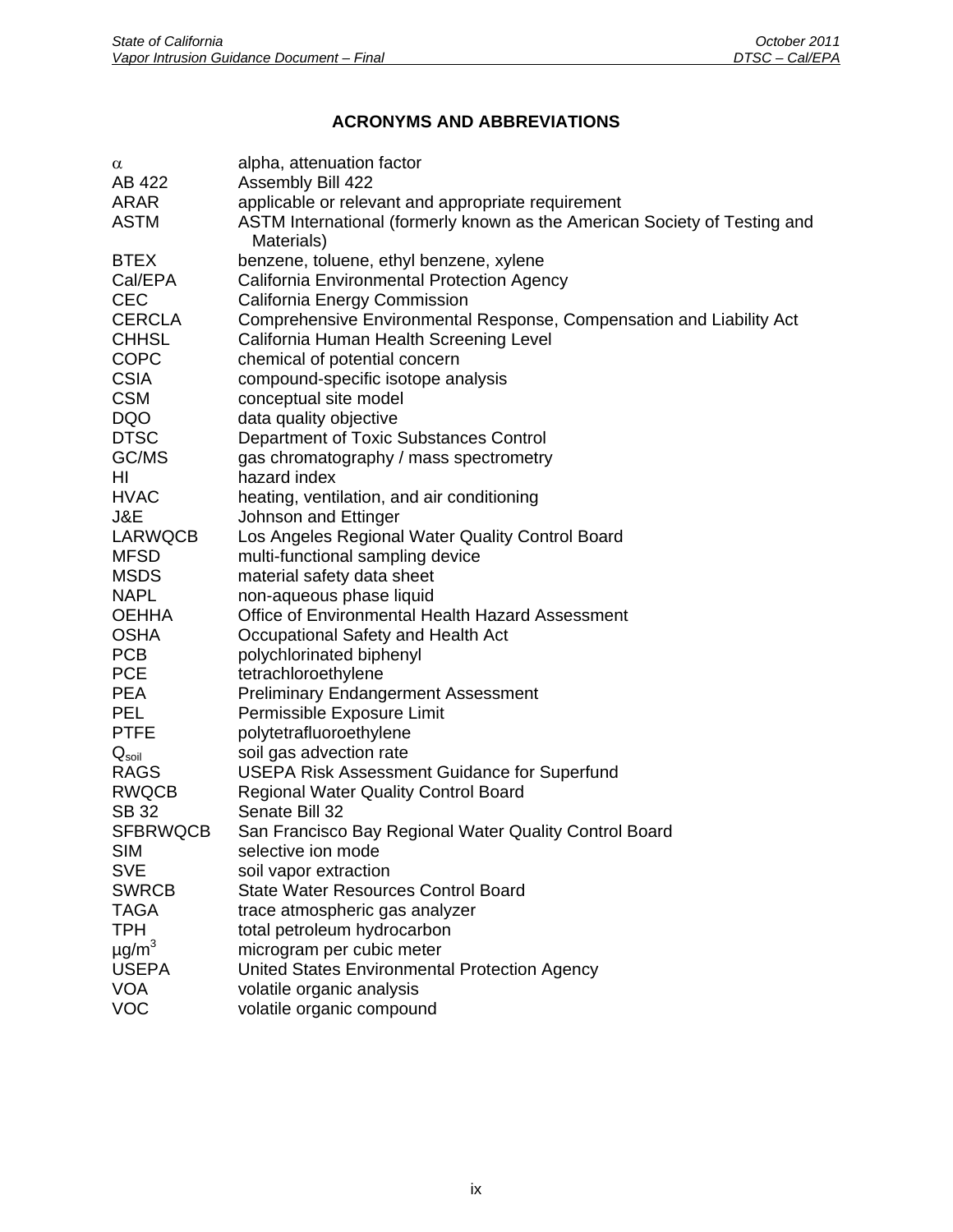# **INTRODUCTION**

Volatile chemicals in the subsurface, whether in soil or groundwater, can migrate upward through the soil and enter into buildings, causing unacceptable chemical exposure for building occupants. The California Department of Toxic Substances Control (DTSC) requires that the human health risk be evaluated at sites under its oversight and, if volatile chemicals are present, exposure from vapor intrusion should be included in the human health risk evaluation. Evaluation of the indoor air exposure pathway involves characterizing the nature and extent of subsurface volatile chemical contamination, obtaining appropriate environmental data, using fate and transport models to predict indoor air concentrations from vapor intrusion, and conducting indoor air sampling, if necessary. This Guidance outlines the technical aspects of evaluating this exposure pathway and provides recommendations on elements that should be included in a site investigation. Due to the complexity of vapor intrusion, many professional disciplines may be needed to evaluate and mitigate exposure. Accordingly, a multi-disciplinary project team should be gathered to provide professional and sound scientific judgment when evaluating vapor intrusion issues and to make decisions concerning potential human exposure.

DTSC anticipates that this Guidance will be used by regulators, responsible parties, environmental consultants, community groups, and property developers. The intent of this Guidance is to help stakeholders understand and evaluate the vapor intrusion exposure pathway. Use of the Guidance is optional, as other technically sound approaches may be available. If local regulators or Certified Unified Program Agencies need assistance with vapor intrusion issues, DTSC, Regional Water Quality Control Boards (RWQCBs), and the Office of Environmental Health Hazard Assessment (OEHHA) are available for consultation. Because vapor intrusion is a developing field, it is anticipated that many of the procedures and practices within this Guidance will change as our understanding of vapor intrusion progresses. DTSC will update this document as needed to accommodate refinements and advances in our understanding.

# **SCOPE**

This Guidance, along with the vapor intrusion guidance from the United States Environmental Protection Agency (USEPA, 2002a), describes technically defensible and consistent approaches for evaluating vapor intrusion, based upon the current understanding of this exposure pathway. This Guidance is not a regulation and does not impose any requirements or obligations on the regulated community, but provides a technical framework for evaluating vapor intrusion. Other technically equivalent procedures may exist. This Guidance is not intended to exclude alternate approaches or methodologies for evaluating exposure nor is it intended to provide prescriptive or inflexible requirements.

This Guidance addresses the following questions:

- What sites are candidates for vapor intrusion?
- What site characterization data are needed to conduct a vapor intrusion evaluation?
- What are the data requirements for an evaluation of indoor air exposure?
- What sites pose an imminent threat and warrant immediate action due to vapor intrusion?
- What is the estimated human health risk associated with vapor intrusion?
- When should indoor air sampling be conducted?
- When are long-term soil gas and indoor air monitoring required?
- What are the available remedies to alleviate vapor intrusion exposure?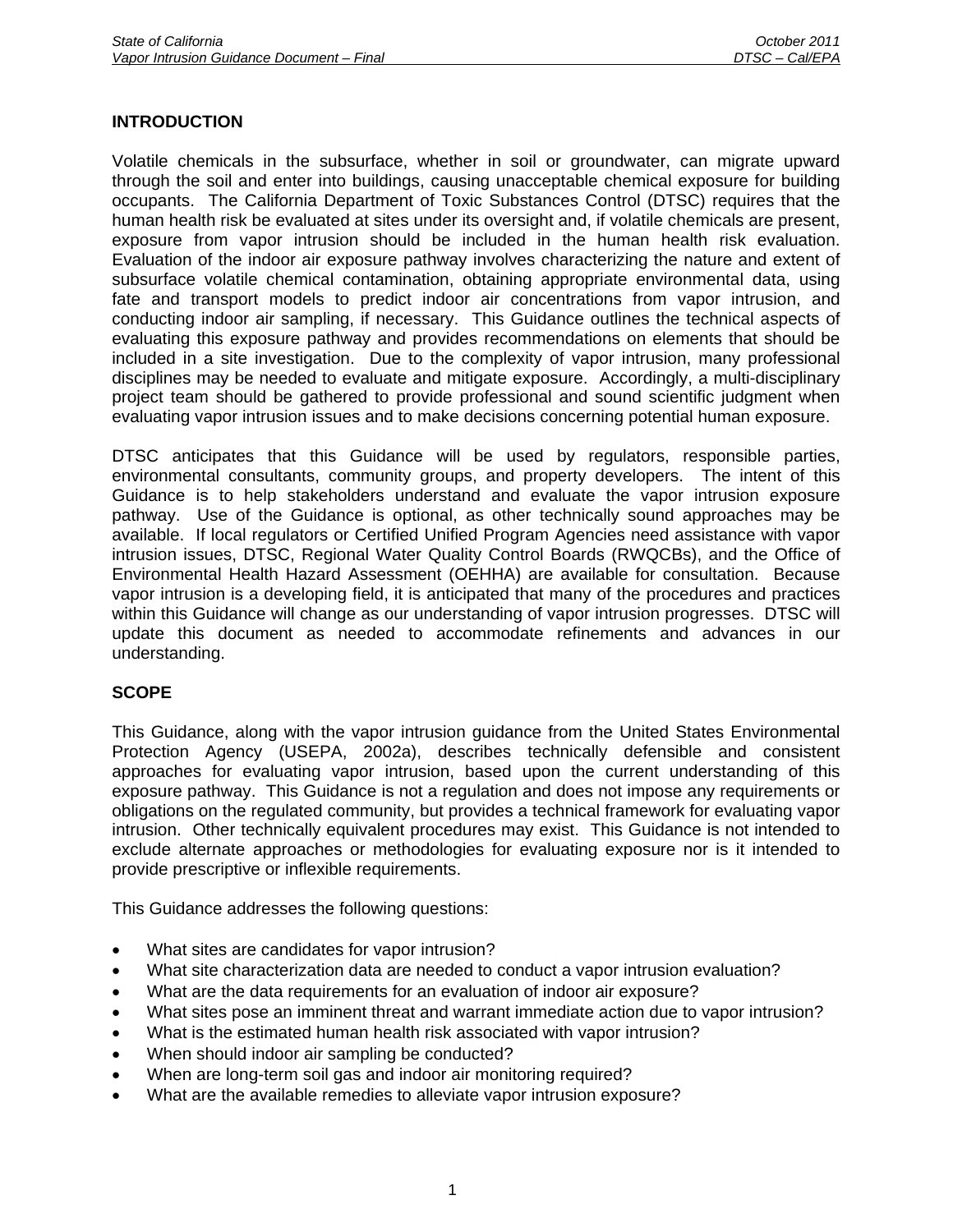This Guidance only addresses the single exposure pathway of vapor intrusion. However, when evaluating the human and ecological risk associated with releases of hazardous chemicals to the environment, all potential exposure pathways should be evaluated and the results reported to the appropriate oversight agency, such as DTSC. In addition to the inhalation of vapors intruding indoors, potential exposure pathways include the incidental ingestion of soil contaminated with hazardous chemicals, dermal contact with such soils, inhalation of contaminated soil particles, and inhalation of vapors diffusing from soil to outdoor air. The impact of vadose zone contamination on groundwater quality should also be evaluated. This latter exposure pathway is known as the soil to groundwater pathway. Remedies that eliminate contaminant exposure must be conducted with an understanding of all exposure pathways, not just the vapor intrusion pathway. As such, this Guidance supplements DTSC's Preliminary Endangerment Assessment (PEA) Guidance Manual and USEPA's Risk Assessment Guidance for Superfund (RAGS; USEPA, 1989).

Assembly Bill 422 (AB 422) amended Section 25356.1.5 of the California Health and Safety Code and added Section 13304.2 to the Water Code. AB 422 requires that human and ecological exposure assessments prepared in conjunction with a response action, or approved pursuant to the "California Superfund Act", include reasonable maximum estimates of exposure to volatile chemicals that may enter existing or proposed buildings due to vapor intrusion.

# **VAPOR INTRUSION ASSESSMENT OVERVIEW**

Figure 1 shows the step-wise approach for evaluating vapor intrusion and these steps are described in the following text. DTSC recommends that a team of technical professionals be assembled when evaluating this exposure pathway. The core team may include environmental scientists, geologists, toxicologists, and engineers, as needed. Consultation with other experts such as analytical chemists may also be necessary. The team can provide technical and management judgment when encountering unusual or complex issues outside the scope of this Guidance. The step-wise approach in this Guidance document is meant to be flexible and may be tailored to site-specific circumstances.

If volatile chemicals do not enter the building, the exposure pathway from the subsurface contaminant source to the building occupant (receptor) is deemed incomplete, and the receptors cannot be considered at risk for vapor intrusion, even though volatile chemicals may be present in the subsurface beneath the building. Likewise, subsurface vapors may enter the building but be present at such low concentrations that the risk is negligible. Figure 2 provides a simplified conceptual diagram and description of vapor intrusion.

The use of a single line of scientific evidence to determine whether vapor intrusion is occurring is challenging due to the complexity of the exposure pathway. In many cases, multiple lines of evidence may be advisable to avoid potential biases inherent in any single line. Multiple lines of evidence are one way to reduce the uncertainties imposed by spatial and temporal variability of data. For this reason, this Guidance attempts to provide investigators with many different approaches for evaluating vapor intrusion.

Methane is not specifically addressed in this Guidance, although some of the procedures described may apply to its evaluation and mitigation. See DTSC's Advisory on Methane Assessment and Common Remedies at School Sites and DTSC's forthcoming guidance, Evaluation of Biogenic Methane, for more information concerning methane.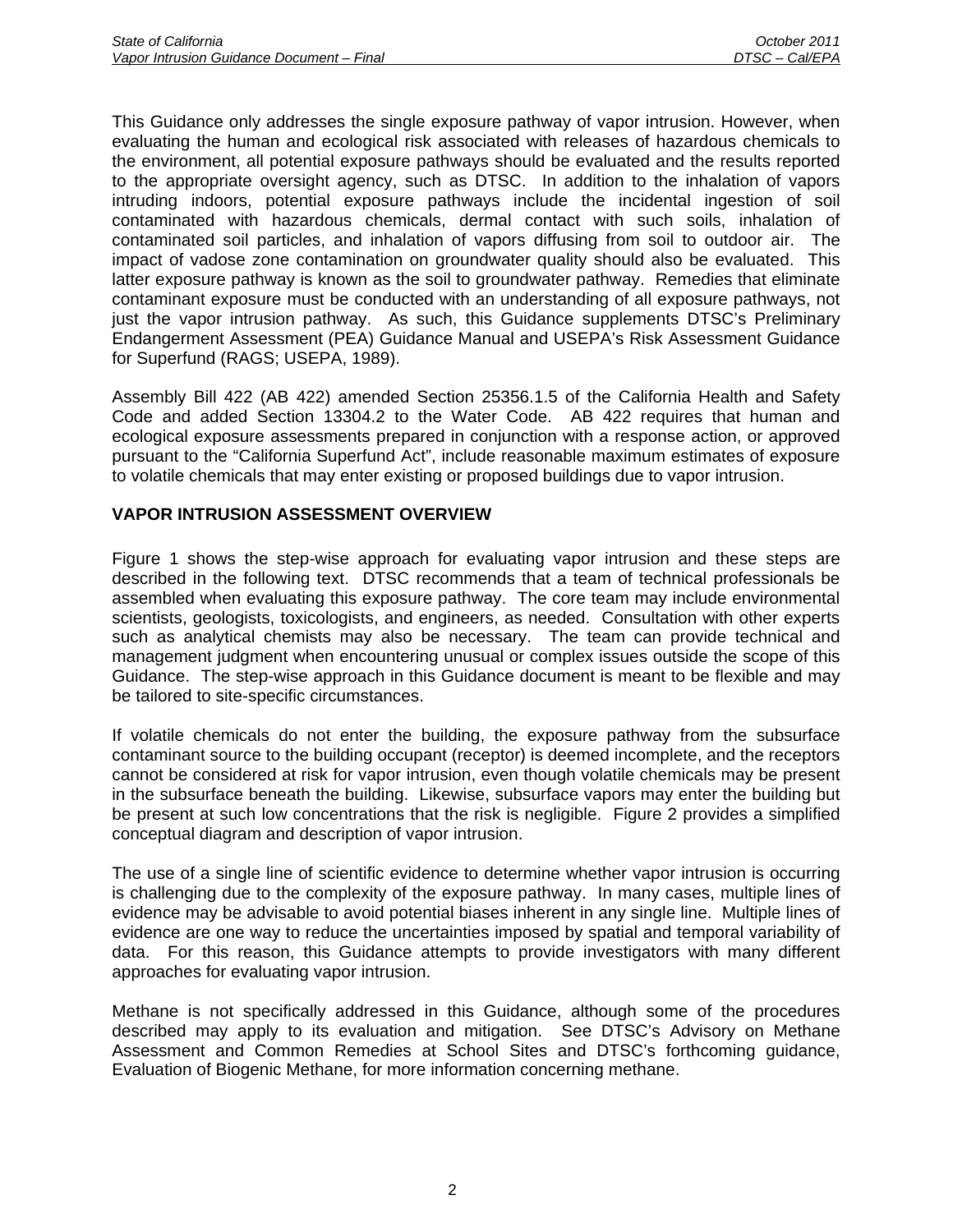# **VAPOR INTRUSION ASSESSMENT**

For sites with existing buildings, DTSC recommends that Steps  $1 - 11$  be followed. For sites where no buildings exist but may potentially be built, DTSC recommends that Steps  $1 - 3$ , 5, 6, 7, and 11 be followed (Figure 1). While the assessment process is presented in a step-wise fashion, the vapor intrusion pathway may be evaluated in an iterative manner.

#### **Step 1: Site History and Identification of Spills and/or Releases**

A comprehensive evaluation of the current and historical features, structures, and activities at a site should be conducted. Compilation of complete site information is essential for identifying all exposure pathways. All historical documents should also be reviewed to identify the potential locations of releases of the hazardous chemicals to the environment. These documents include, but are not limited to:

- Regulatory Agency Files. Agency files contain information on hazardous chemical releases to the environment. Relevant agencies to contact are DTSC, USEPA, State Water Resources Control Board (SWRCB), RWQCBs, county environmental health departments, air quality management agencies, sewerage agencies, city environmental health departments, and local fire departments.
- Site Owner and Operator Records. Site records are the primary source of information concerning the handling of hazardous chemicals. Owner/operator files may include such records as product purchase invoices, waste manifests, permits, material safety data sheets (MSDS), safety plans, spill prevention plans, regulatory violations, and product inventory reports.
- Maps and Photographs. Maps and photographs should be reviewed to determine the physical setting of a site and to identify prior property uses. Aerial photographs, historical photographs, and insurance maps should be checked to determine prior site use.

Site visits should be conducted to locate areas where chemicals were potentially released into the environment. The site visit should include a walk-through of all known and potential areas of operation. Observations during the site visit should focus on identifying hazardous materials and wastes, associated handling and storage areas, and possible discharge locations. Some of the physical features that are indicative of chemical releases are:

- Storage tanks and storage areas
- Areas with odors or stressed vegetation
- Waste piles
- Pools of liquid
- Electrical or hydraulic equipment
- Unidentified containers
- Drains and sumps
- Stained soil and pavement
- Degraded floors and walls
- Pits, ponds, and lagoons
- Dry wells and injection wells
- Wash racks and oil/water separators
- Septic systems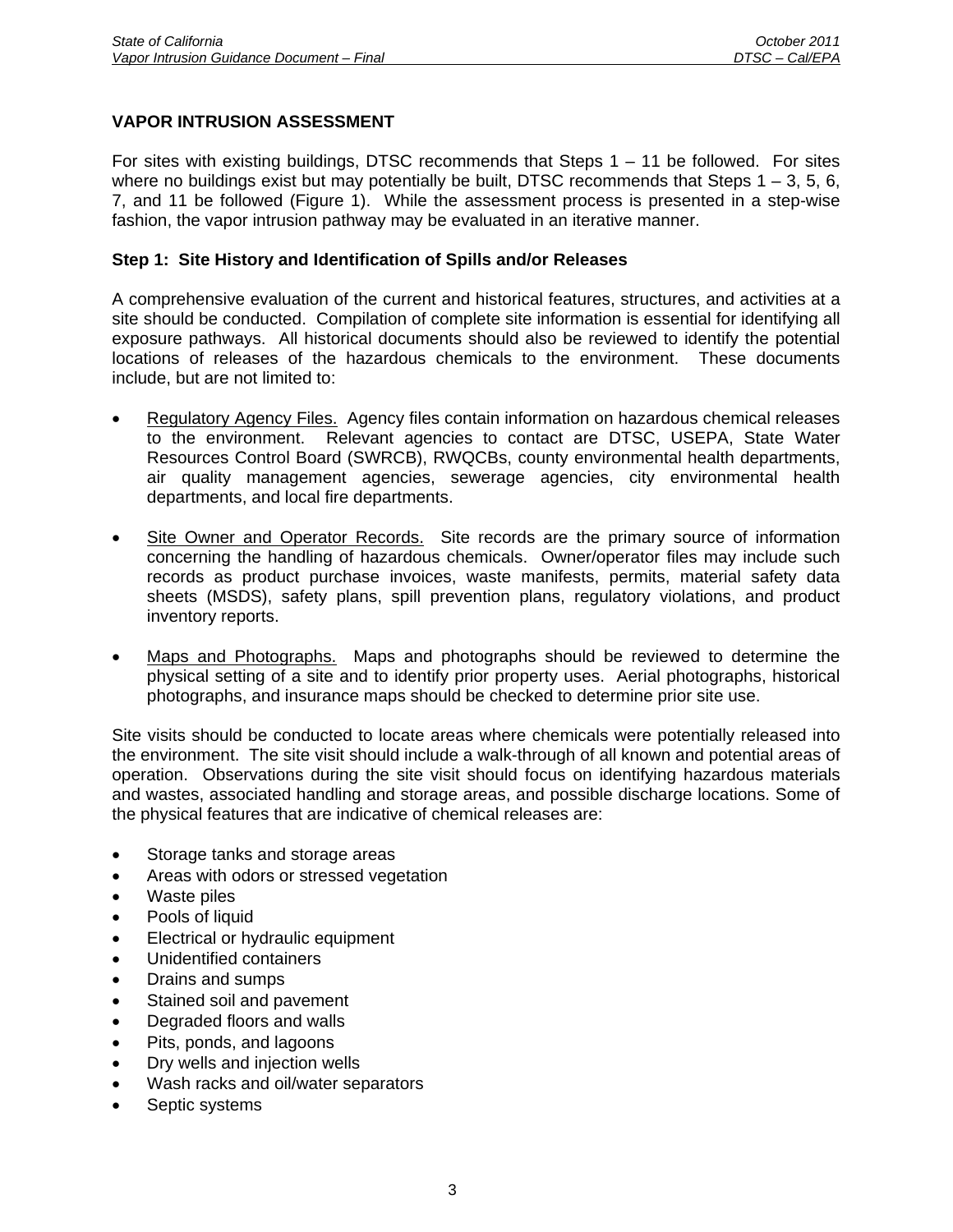- Loading docks or waste transfer areas
- Waste processing areas
- Solvent dipping tanks and spray booths
- Production lines

All physical features that are unique to the vapor intrusion pathway should be noted in characterization reports. All buildings at a site should be inventoried along with their foundation types (basement, slab-on-grade, crawl space, or earthen floor) and foundation condition. For commercial buildings, office space within the structure should be differentiated from non-office space. The building dimensions should be noted along with the building construction date. All potential preferential pathways for vapor migration should be documented. Examples of preferential pathways include piping and utility corridors, floor drains, foundation construction joints, and elevator shafts. Uses of adjacent properties should be determined in order to evaluate potential exposure associated with offsite migration of subsurface contamination. Additional guidance on the evaluation of site history and the identification of spill and releases can be found in the DTSC PEA Guidance Manual.

#### **Step 2: Site Characterization**

Subsurface contamination warrants three-dimensional characterization so that the impact to human health and the environment can be evaluated. Subsurface sampling activities should define contaminant source concentrations and identify potential contaminant migration pathways pursuant to the conceptual site model (CSM) for the project. Typically, these subsurface sampling activities include the collection of soil matrix, soil gas, and groundwater samples. Multiple lines of evidence should be used, along with professional judgment, to render technically sound risk-based decisions concerning vapor intrusion. Considering multiple sources of data and information together rather than relying on a single dataset will yield a more comprehensive understanding of vapor intrusion. The following are some lines of evidence to consider, listed in no particular order:

- Open field soil gas data
- Subslab soil gas data
- Passive soil gas data
- Groundwater data
- Soil matrix data
- Spatial and temporal variability of data
- Site-specific fate and transport modeling
- Building construction configuration
- Crawl space air data
- Indoor air data
- Outdoor air data
- Radon data
- Comparison of constituent ratios in soil gas and indoor air

Not all of these lines of evidence are needed to make site management decisions, but it is important to obtain multiple lines of evidence to evaluate vapor intrusion exposure. Lines of evidence may be weighted differently, depending on its nature and quality. In general, the closer the sampled medium is to the receptor, the more relevant the data are for estimating exposure and greater its weight of evidence. Some lines of evidence may conflict with others and this should be anticipated in the project planning process. Ideally, if the contaminant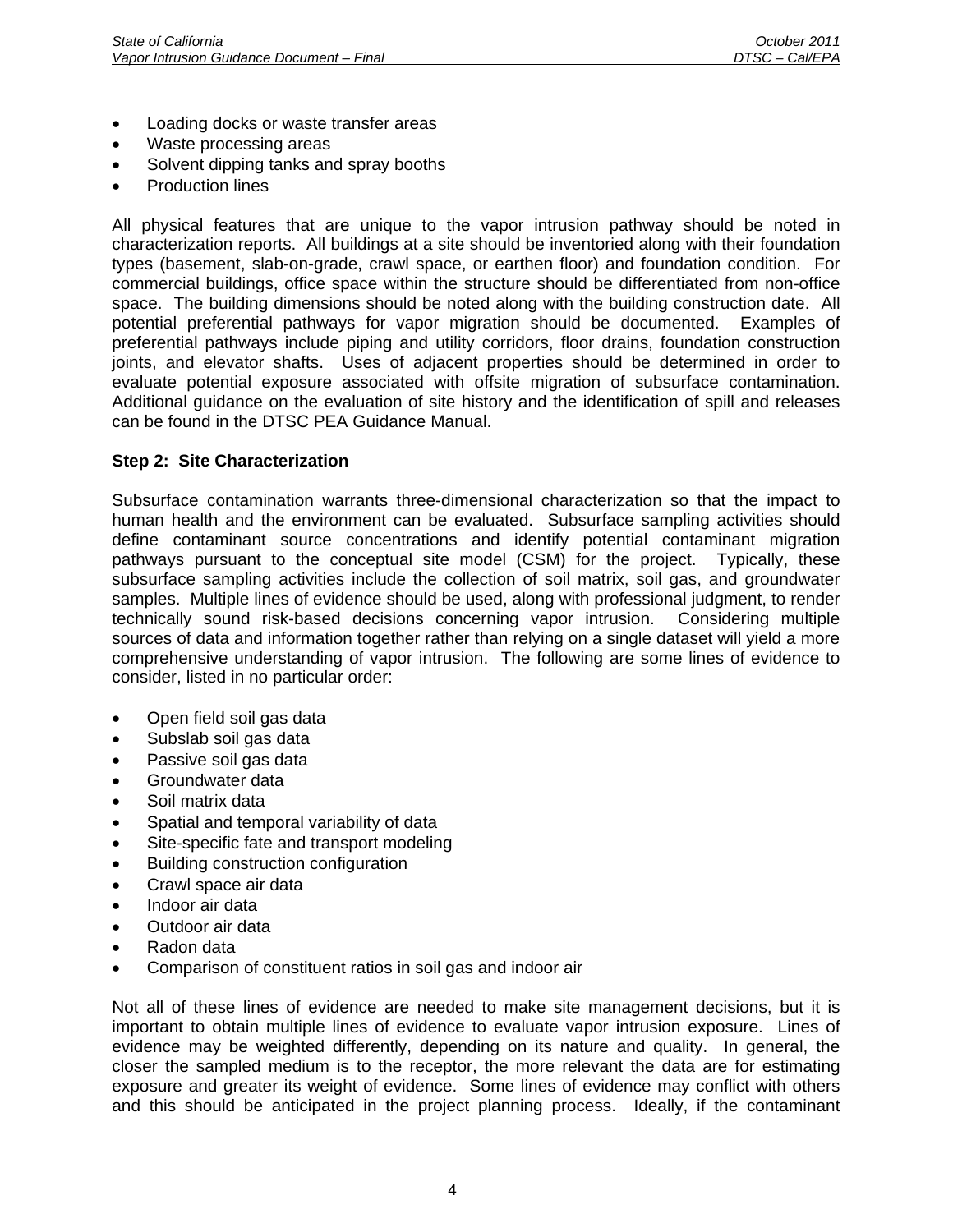concentrations in the affected media (such as soil gas and groundwater) are in equilibrium, the estimated vapor intrusion risk associated with different contaminated media should be approximately the same. If not, a reasonable risk management decision should be made based on an interpretation of the data and the CSM. All lines of evidence should be considered in the decision-making process.

The magnitude of any sampling effort is determined by site-specific conditions. Under certain conditions, site characterization activities can be less rigorous with available resources allotted to mitigation and remediation to alleviate human exposure. When evaluating exposure to subsurface contamination, a CSM should be developed and submitted to the oversight agency for approval. Site characterization data needed for vapor intrusion evaluation and the associated CSM are described below.

Public outreach should begin as soon as volatile chemicals are detected in the subsurface at locations near or adjacent to existing or proposed buildings. See DTSC's Vapor Intrusion Public Participation Advisory for guidance on public outreach during this step.

#### Conceptual Site Model

The CSM is a component of all site investigations. A CSM provides a conceptual understanding of the potential for exposure to contamination at a site and should include a diagrammatic or schematic presentation that relates the source of contamination to human receptors and identifies all the potential sources of contamination, the potentially contaminated media, and exposure pathways. The CSM organizes and communicates information about the site characteristics and is a necessary component of any health risk assessment. If volatile chemicals have been released to environmental media at the site, the vapor intrusion pathway should be included as part of the overall site-specific CSM. DTSC recommends that the following items related to the vapor intrusion pathway be included in a CSM (see the DTSC PEA Guidance Manual and USEPA RAGS Part A for other contaminants and exposure pathways):

- **Primary Sources of Contamination.** For each potential contaminant source, describe the industrial settings or other site activities that potentially caused the contamination and provide a list of chemicals possibly released into the environment for all such settings.
- Primary Release Mechanism. For each potential contaminant source, describe the means by which the release, or suspected release, is thought to have occurred.
- Secondary Sources of Contamination. Include all the environmental media potentially contaminated by the primary sources, such as surface soil, subsurface soil, and groundwater. Areas contaminated with non-aqueous phase liquid (NAPL) should be identified. Include contaminated building materials, such as concrete floors and foundations, which can also be a source for vapors in indoor air.
- Contaminant Transport Mechanisms. For each potentially contaminated medium, describe the transport mechanisms to indoor air, which are usually advection and diffusion through the vadose zone. Include a description of the physical characteristics of the subsurface through which the contaminants must move.
- Environmental Exposure Media and Exposure Routes. At sites where buildings exist, describe the buildings where vapors may migrate and any preferential contaminant migration pathways associated with the buildings, such as foundation seams or cracks,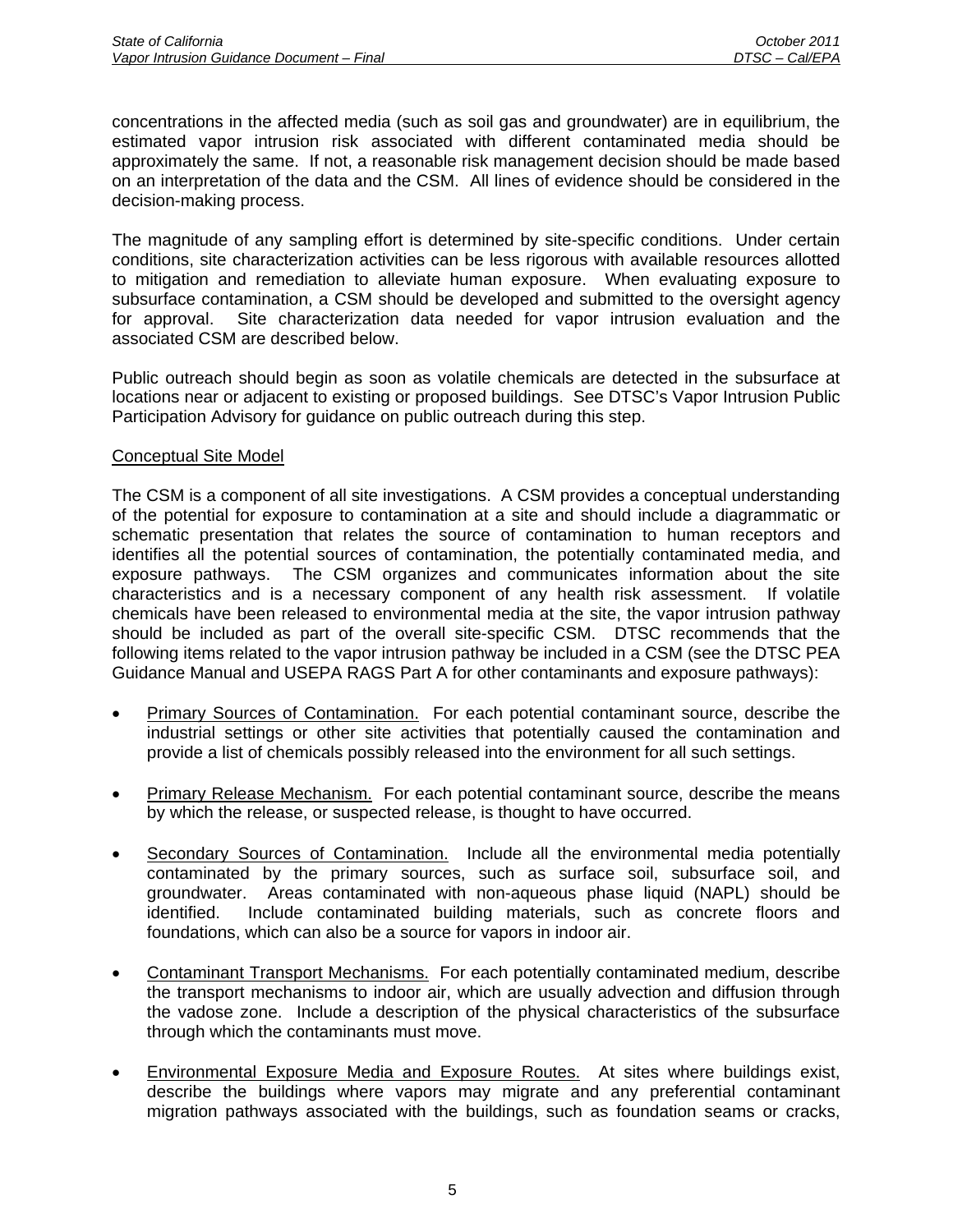voids, utility ports, pipes, elevator shafts, sumps, and drain holes. All subsurface volatile chemicals should be evaluated for vapor intrusion. Ambient air data are not used as the basis for excluding contaminants from the indoor air pathway analysis but help guide the risk management decisions to determine if a response action is warranted. If subsurface data indicate an unacceptable human health risk, then indoor air should be sampled at least twice to evaluate the seasonality of vapor migration, concentrations in indoor air, and resulting exposure.

• Potential Receptors. List all the current and future receptors that could potentially contact contaminated media.

In documenting current site conditions, a CSM should be supported by maps, subsurface cross sections, foundation details, and site diagrams. The narrative description should clearly describe known site conditions and state what assumptions were made to generate the CSM. The narrative should include a description of ambient sources and nearby potential sources of volatile chemicals. As additional data are collected and analyzed for vapor intrusion, the CSM should be updated and distributed to interested parties. The CSM should be an essential decision-making and communication tool for all interested parties. Additional information on the development of a CSM can be found in USEPA (1996), USEPA (2008a), and DTSC (2008a). Also, the CSM for the behavior of chlorinated volatile organic compounds (VOCs) in the subsurface can be found in Appendix A of DTSC (2010).

#### Data Quality Objective Process

The scope and objectives of all sampling should be established before the field work is conducted and documented in an appropriate work plan. The data quality objective (DQO) process is a planning method that establishes the basis for collecting data of sufficient quality and quantity to support project goals and decision-making. The DQOs are qualitative and quantitative statements that:

- Define the problem or hypothesis.
- Clarify the study objective.
- Identify chemicals of potential concern (COPCs).
- Define the type, quantity, and quality of data for the study.
- Identify the type of data as qualitative or quantitative information.
- Define how each sample will be used to determine if vapors are intruding into buildings.
- Determine the most appropriate locations, sampling method, and sampling duration for data collection.
- Describe how sources of uncertainty will be addressed.
- Specify how the data will be used to test the exposure hypothesis.

While DQOs are developed prior to commencement of field sampling, the process is flexible to allow for field contingencies or phased investigations. All vapor intrusion projects should have site-specific DQOs. Additional information on the DQO process can be found in USEPA (2006).

#### Soil Gas

Soil gas data represent a direct measurement of the contamination that may intrude into indoor air. For sites subject to vapor intrusion, permanent vadose monitoring points for sample collection should be installed to evaluate the long-term behavior of contaminated soil gas. Soil gas may need to be monitored through time, in a fashion similar to groundwater, to ascertain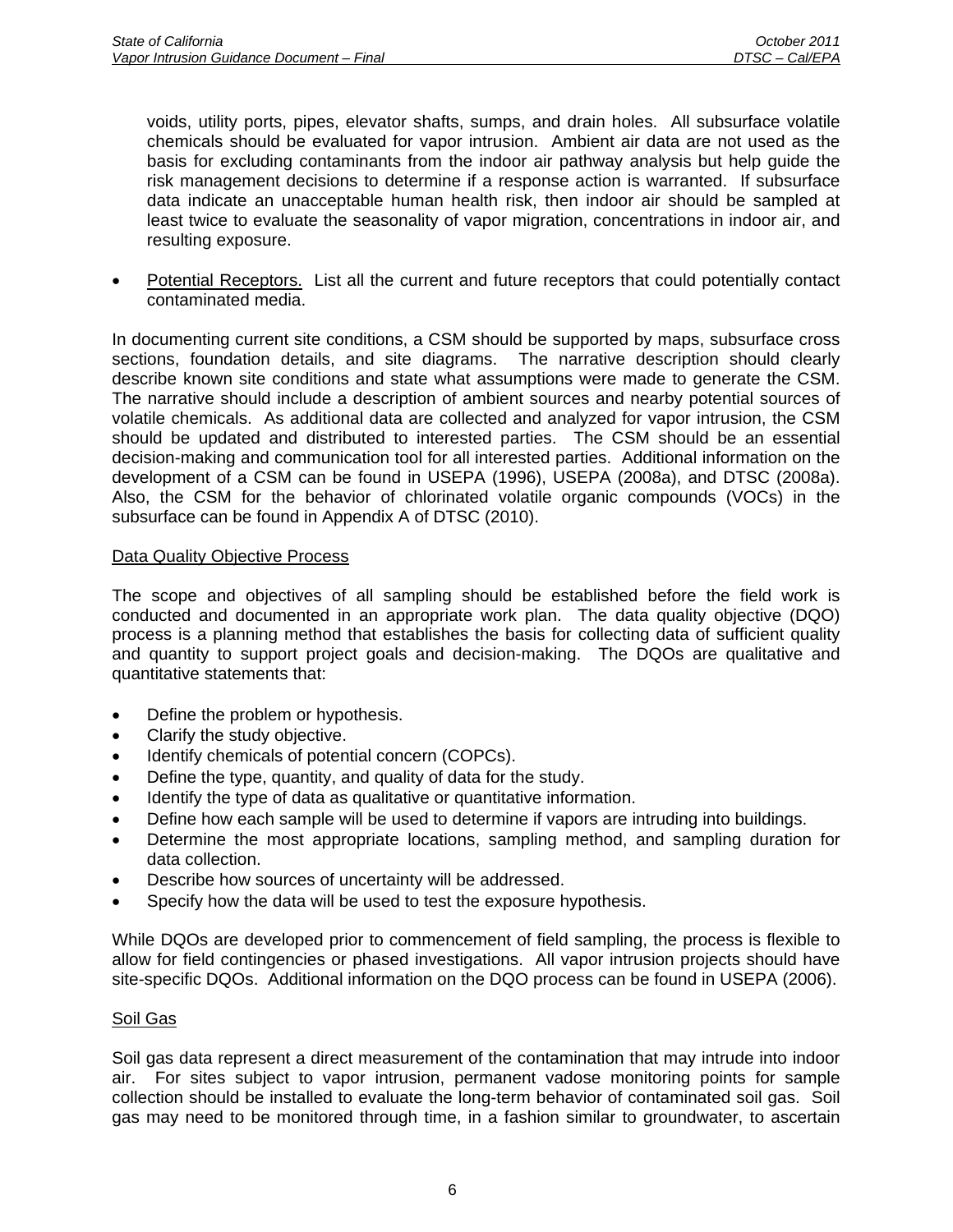representative subsurface concentrations, to detect seasonal variations and other temporal changes, and to determine long-term stability of contaminant concentrations. California Environmental Protection Agency's (Cal/EPA) Active Soil Gas Investigation Advisory provides procedures for obtaining high-quality soil gas samples for use in risk assessments. Conditions warranting the installation of long-term soil gas monitoring wells may include the following:

- Shallow groundwater conditions make the collection of soil gas samples from a temporary well difficult.
- Barometric pressure fluctuations influence the vadose zone. Barometric pumping can be significant when groundwater is deep and when soils have high air permeability.
- Soil gas concentrations indicate vapor intrusion may pose a human health risk approaching one-in-a-million risk  $(1 \times 10^{-6})$ .
- Contamination has not reached steady-state conditions in the subsurface.
- Soil gas samples from temporary wells produce an irregular distribution of subsurface contamination.
- Contamination has migrated offsite under occupied structures.
- Soil matrix sampling indicates a large mass of volatile chemicals in the subsurface.
- Groundwater is influenced by tides (Erskine, 1991).

Soil gas samples should be collected to delineate the lateral and vertical extent of the subsurface contamination. Contaminant source areas at sites should be sampled first, and the sampling should continue towards buildings as indicated by the field data. When contaminated soil gas is encountered near buildings, soil gas samples should be collected around the perimeter of the building, as close as possible to the foundation. Soil gas samples from preferential pathways, such as utility corridors and geological discontinuities (fault zones, sand channels, etc.) should also be collected. Characterization should continue until the extent of VOC contamination has been delineated in the subsurface, both laterally and vertically, to analytical detection limits. The DQO process might establish that contaminant characterization to risk-based concentrations or other criteria, rather than to detection limits, is adequate for the project. For example, if adjusted for updated toxicity criteria and for cumulative health effects from multiple contaminants and exposure pathways, CHHSLs might be used to delineate subsurface soil gas plumes.<sup>2</sup> Soil gas samples should be analyzed using the methods discussed in the Cal/EPA's Active Soil Gas Investigation Advisory. Volatile chemicals known or likely to be present in the subsurface, whether determined through direct measurement, historical records review, or possible chemical transformation, should be evaluated for vapor intrusion.

Sampling soil gas immediately adjacent to a building's foundation may be a viable option for assessing vapor intrusion if the samples are collected near the contaminant source. Shallow soil gas measurements collected at five feet below grade rather than immediately above the contaminant source may result in risk that is biased low when using the Johnson and Ettinger

<sup>&</sup>lt;sup>2</sup> This approach may not be appropriate for sites with multiple exposure pathways. For example, risk-based concentrations for vapor intrusion characterization may not be protective of groundwater quality.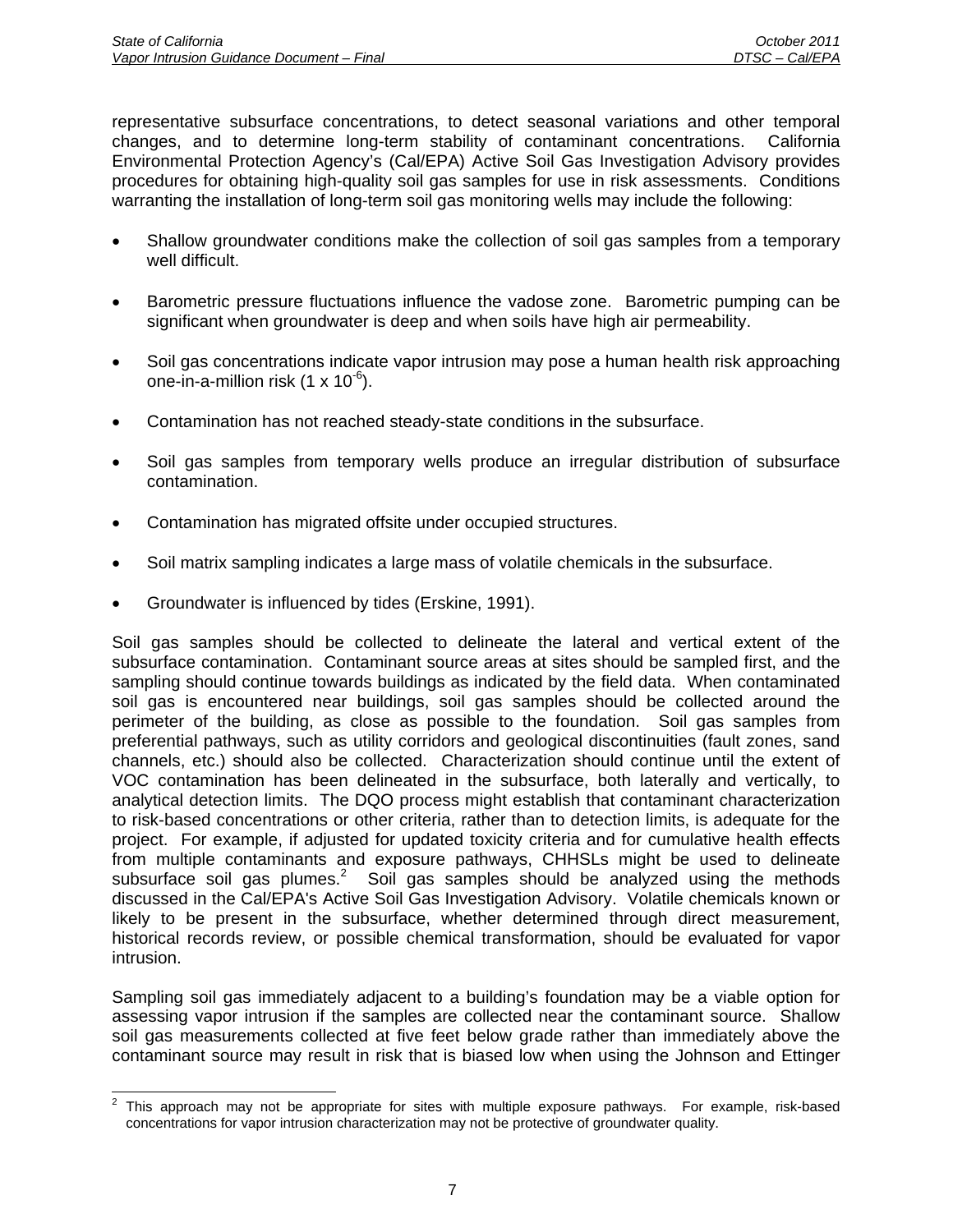(1991) model. Soil gas samples collected immediately above the source of contamination are more likely to be representative of what may be in contact with the building's foundation (Hers et al., 2006; DiGiulio and Cody, 2006; Wertz, 2006). Numerical modeling also suggests this relationship where soil vapor concentrations under a building may be higher than soil vapor concentrations beside a building at the same depth (Abreu and Johnson, 2005; Abreu et al., 2006). Therefore, DTSC recommends the collection of soil gas samples near contaminant sources for vapor intrusion modeling. The source of subsurface contamination should be determined by collecting soil gas samples with depth. Ideally, numerous vertical profiles of soil gas and stratigraphy should be developed to accurately locate subsurface sources at the site. Once located, soil gas collection can be targeted at these depth intervals sitewide, as appropriate. Typically, the areas of highest soil gas concentrations are adjacent to contaminant sources.

The density and frequency of soil gas collection should be based on site-specific conditions. The following should be considered when collecting soil gas samples:

- 1) Sampling Density. For sites seeking regulatory closure with unrestricted land use, the residual concentrations of volatile chemicals in the subsurface should be protective of residential receptors. Therefore, soil gas sampling locations should be sufficiently dense to effectively evaluate residential building scenarios. Ideally, there should be a soil gas sample location for every potential future residential building. The parcel size for most residential housing tracts in California is approximately one-eighth to one-quarter acre. Hence, the density of soil gas collection for future residential developments should be based on this type of spacing. Soil gas samples should be collected until the soil gas contaminant plume is fully delineated and a 100-foot buffer zone beyond the extent of the soil gas plume is demonstrated (see Step 3, Criterion Two). This 100-foot buffer is warranted due to uncertainty about future soil gas migration upon redevelopment. For sites where future building size will be restricted by a land use covenant, the soil gas sampling density can be increased as a function of the size of the future buildings.
- 2) Sampling Frequency. Soil gas may need to be monitored through time to ascertain representative subsurface concentrations, to detect seasonal variations and other temporal changes, and to determine long-term stability of contaminant concentrations. After vapor well installation, DTSC recommends that samples be collected quarterly for the first year and sampling thereafter should be based on site-specific conditions.
- 3) Analytical Detection Limits. Analytical detection limits for the soil gas samples should be sufficiently low to adequately evaluate potential health risks associated with the vapor intrusion pathway. At a minimum, the method reporting limits should be lower than health protective levels as corrected for cumulative health effects.
- 4) Low Flow Conditions. Even when low flow conditions are encountered, such as sites underlain with clay-rich soil or with a saturated vadose zone due to a shallow water table, soil gas samples can usually be collected. Permanent soil gas wells should be installed and sampled using the low flow protocols described in Cal/EPA's Active Soil Gas Investigation Advisory.
- 5) Soil Matrix Sampling. If soil gas samples cannot be obtained by active methods, then passive soil gas samples should be collected, along with soil matrix samples using USEPA Method 5035 (see Step 2, Soil Matrix Section). The vapor intrusion pathway should then be evaluated using soil matrix data along with groundwater, subslab, and passive soil gas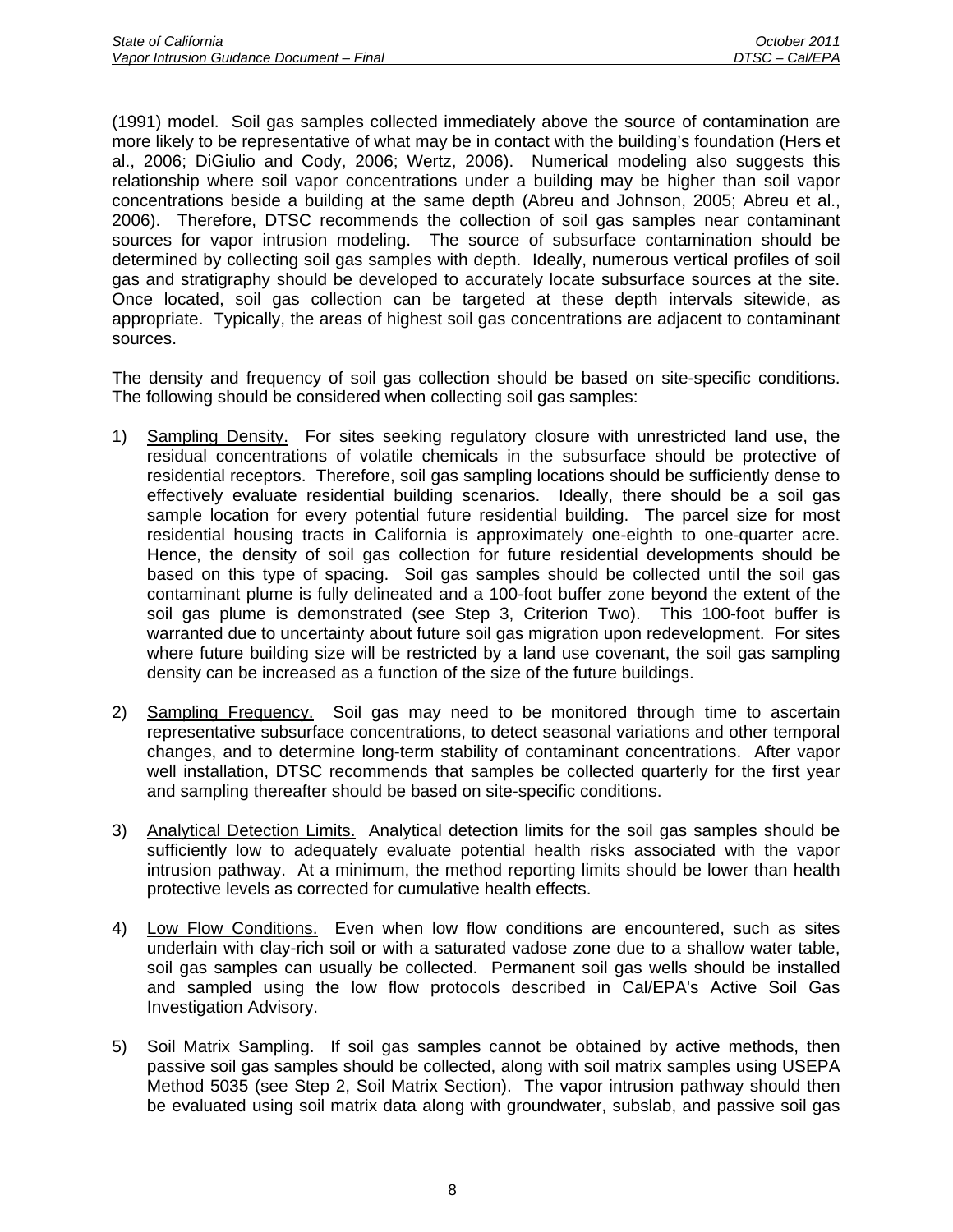data, as appropriate. Furthermore, during routine soil gas sampling, it may be appropriate to collect soil matrix samples to determine the physical character of the subsurface, such as total porosity, soil moisture, and dry bulk density (see Step 6 - Additional Site Characterization), and for the evaluating other exposure pathways (dermal contact, soil ingestion, soil leaching to groundwater, etc.).

- 6) Encountering Groundwater. If groundwater is encountered during the collection of soil gas samples and it appears that the soil contamination is in close proximity to the water table, groundwater grab samples should be collected pursuant to USEPA (1997a) to evaluate the potential contaminant impact to the aquifer. If groundwater contamination exists at a site as documented by groundwater grab samples, the installation and sampling of permanent groundwater monitoring wells may be required by the oversight agency.
- 7) Soil Gas Samples from Groundwater Monitoring Wells. Water table monitoring wells are often installed with screened intervals that extend above the static water level to allow for water table fluctuations. Due to the open screen within the vadose zone, these wells can be an inexpensive alternative to deep soil gas well installation. When sampling, the applied vacuum of the sampling purge pump should be sufficiently low to avoid significant upwelling of the water table that might cover the screen available for sampling. See Cal/EPA's Active Soil Gas Investigation Advisory for more information about sampling protocols.

# **Groundwater**

Only the uppermost water bearing zone encountered in the subsurface has the potential to produce a vapor intrusion risk. While deeper water bearing zones might be contaminated, potential upward volatile chemical migration from these units is potentially blocked by shallower water bearing zones. Hence, characterization activities associated with vapor intrusion should focus on the shallowest groundwater in the subsurface at the site.

When buildings exist over or near contaminated groundwater, the risk associated with emissions of volatile chemicals from groundwater into the vapor phase should be evaluated. Soil gas samples should be collected over areas of the contaminated groundwater, and the vapor intrusion risk associated with the contaminated soil gas should be estimated, along with the vapor intrusion risk from the contamination in the groundwater itself. Quantification of risks from both media is a method of evaluating which contaminated media, soil gas or groundwater, provides the greater health threat. If the media are in equilibrium, the associated vapor intrusion risk should be approximately the same.

Cal/EPA (1995), DTSC (2008b) and USEPA (2002b) provide procedures for the installation of groundwater monitoring wells and the acquisition of groundwater samples that are representative of aquifer conditions. Some of the recommendations for data acquisition are:

- 1) Screen Placement. Contaminants at the top of the water table are responsible for causing potential vapor intrusion problems rather than contaminants present at deeper intervals. Hence, monitoring wells used to collect groundwater samples for vapor intrusion evaluations should be screened across the saturated/unsaturated interface.
- 2) Screen Lengths. Monitoring wells with long well screens should not be used to make vapor intrusion evaluations, regardless of screen placement. When sampling from wells with long screens, clean water entering the well screen at depth may dilute the contaminated groundwater near the top of the screen, biasing the sampling results and the associated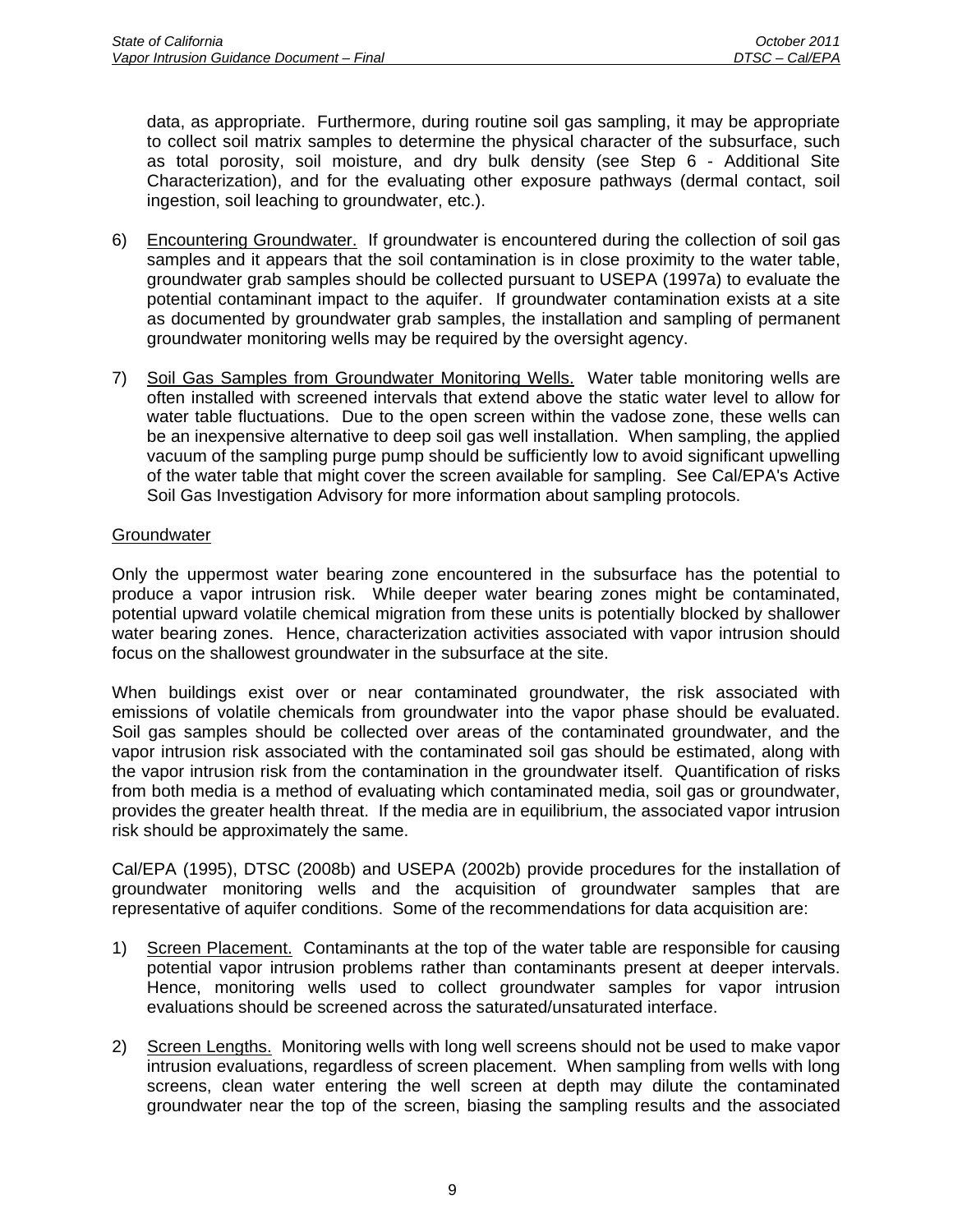risk determination. Hence, short screen lengths are preferred for monitoring wells that will be used to make vapor intrusion evaluations. Ideally, the saturated thickness in a well screen should be 10 feet or less.

- 3) Well Installation. Monitoring wells should be designed and installed to yield representative samples of groundwater conditions. Monitoring wells should have proper filter packs, slot sizes, and annular seals.
- 4) Well Development. Monitoring wells should be developed to create an effective filter pack around the well screen, rectifying damage to the formation caused by drilling, optimizing the hydraulic communication between the formation and well screen, and assisting in the restoration of natural water quality of the aquifer near the well.
- 5) Well Purging. If applicable to the selected sampling approach, prior to sampling, monitoring wells should be purged to remove stagnant casing water from the well that is not representative of aquifer conditions. Wells can be purged by removing the traditional three casing volumes prior to sampling or the well can be purged with low flow techniques. For low flow purging and other sampling techniques, DTSC (2008b) should be followed.
- 6) Well Sampling. DTSC prefers bladder pumps or submersible pumps to sample groundwater for vapor intrusion evaluation. These pumps minimize the loss of volatile chemicals during sample collection and handling. Likewise, groundwater can be sampled with diffusion bags or low flow techniques to evaluate contaminant concentrations near the top of the well screen. See DTSC (2008b) for more information about these methods.

Groundwater grab samples should not be used to evaluate vapor intrusion due to the inability to place the sampler at the top of the water table and the inability to establish temporal contaminant trends with such data. Groundwater grab samples are qualitative samples, typically used to determine the location of permanent monitoring wells. Permanent monitoring wells should be sampled at a regular frequency to determine representative contaminant concentrations that may be used in a vapor intrusion risk assessment. Accordingly, groundwater grab sampling is typically an interim characterization step.

# Soil Matrix

When characterizing subsurface contamination at a site, both soil gas and soil matrix sampling may be warranted for assessing human exposure. Soil gas samples provide data needed for evaluating the risk associated with vapor intrusion, but these samples cannot be used to estimate the human health risk associated with other exposure pathways, such as dermal and ingestion exposure to soil. To evaluate these other exposure pathways, soil matrix sampling is necessary.

The presence of very shallow groundwater can make the collection of soil gas samples difficult. Where groundwater is less than five feet below grade, and when there is a large capillary fringe associated with the water table, no-flow conditions for soil gas may be encountered. In this instance, at a minimum, both groundwater and soil matrix sampling would be warranted. Other lines of evidence should be applied as needed. The risk associated with both media (groundwater and soil matrix) should be estimated and compared to evaluate contaminant equilibrium. If the risk from both media diverge significantly, a risk management decision should be made based on the weight of evidence. Subslab sampling or passive soil gas sampling may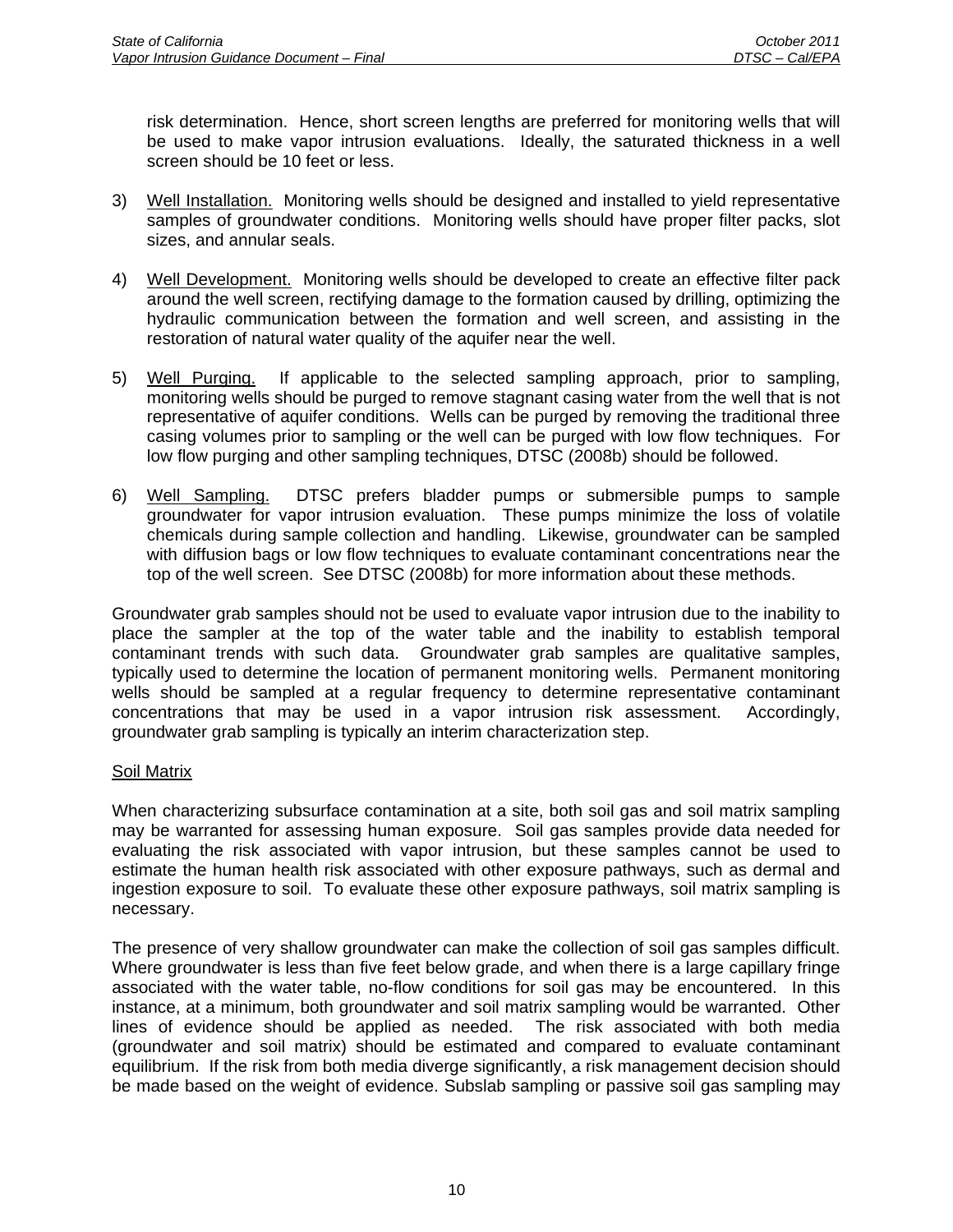be warranted as an additional line of evidence. Soil matrix sampling also may be needed to characterize co-contamination that can affect the behavior of volatile chemicals.

The USEPA vapor intrusion guidance document (USEPA, 2002a) does not provide soil matrix screening concentrations. USEPA (2002a) specifically addresses soil matrix samples, stating that "soil (as opposed to soil gas) sampling and analysis is not currently recommended for assessing whether or not the vapor intrusion pathway is complete". Soil matrix data are less than ideal for evaluating vapor intrusion risk because of the uncertainty associated with using partitioning equations and the potential loss of volatile chemicals during sample collection. However, in some cases, as described above, there may be no alternative. Interested parties should be cognizant of these factors when evaluating vapor intrusion with soil matrix samples. Soil matrix data, as a sole line of evidence, are not recommended for evaluating risk from vapor intrusion. However, soil matrix data may be valuable for determining the location and nature of the contaminant source and, thus, may be necessary for site characterization purposes.

When sampling soil for volatile chemicals, the soil samples should be collected using the procedures with SW-846 Method 5035A (USEPA, 2002c). DTSC has augmented USEPA Method 5035A procedures with additional guidance (DTSC, 2004) which summarizes all the available soil sampling options. Both USEPA (2002c) and DTSC (2004) provide the minimum requirements and minimum standards to prevent loss of volatile chemicals during sample collection and handling. DTSC encourages interested parties to read and understand both documents before implementing Method 5035A in the field.

Generally, the options available for soil matrix sampling pursuant to Method 5035A are:

- 1) Chemical Preservation in the Field. Tared and labeled volatile organic analysis (VOA) vials with polytetrafluoroethylene (PTFE)-lined septum caps with appropriate chemical preservatives are taken into the field. The VOA vials with preservative are weighed in the field before sampling activities to verify no preservative loss. Soil subcores are obtained from sampling locations using a field coring device. The soil subcores are placed into the VOA vials in the field and capped, forming an airtight seal. The vials are re-weighed in the field to determine the sample weight. At the laboratory, the capped VOA vials are reweighed to verify no preservative loss. The samples are prepared and analyzed with the caps in-place. All preservatives, surrogates, internal standards, and matrix spikes are introduced through the PTFE-lined septum caps (either manually or mechanically) and analyzed with a closed-system purge-and-trap process.
- 2) Soil Sampling with Multi-Functional Sampling Devices. Multi-functional sampling devices (MFSDs) act as both a coring tool and airtight storage container. An example of a MFSD is the EnCore™ Sampler and the Core N' One™ Sampler<sup>3</sup>. With MFSDs, a small subcore of soil (from soil core or soil surface) is collected directly into the volumetric storage chamber of the MFSD, filling it completely with zero headspace. The storage chamber is then capped to form an airtight seal. The intact MFSDs are sealed in a plastic bag for transport to the laboratory at  $4 \pm 2^{\circ}$ C.
- 3) Empty Vial Technique in the Field. Empty, tared and labeled VOA vials with a PTFE-lined septum caps are taken into the field. The VOA vials do not contain chemical preservatives. Soil cores are placed into the VOA vials in the field and capped, forming an airtight seal. At

<sup>-&</sup>lt;br>3 The mention of trade names or commercial products in this Guidance is for illustrative purposes only, and does not constitute an endorsement or exclusive recommendation for use at DTSC sites. Equipment other than that listed may be used, provided that the resulting performance meets the project DQOs.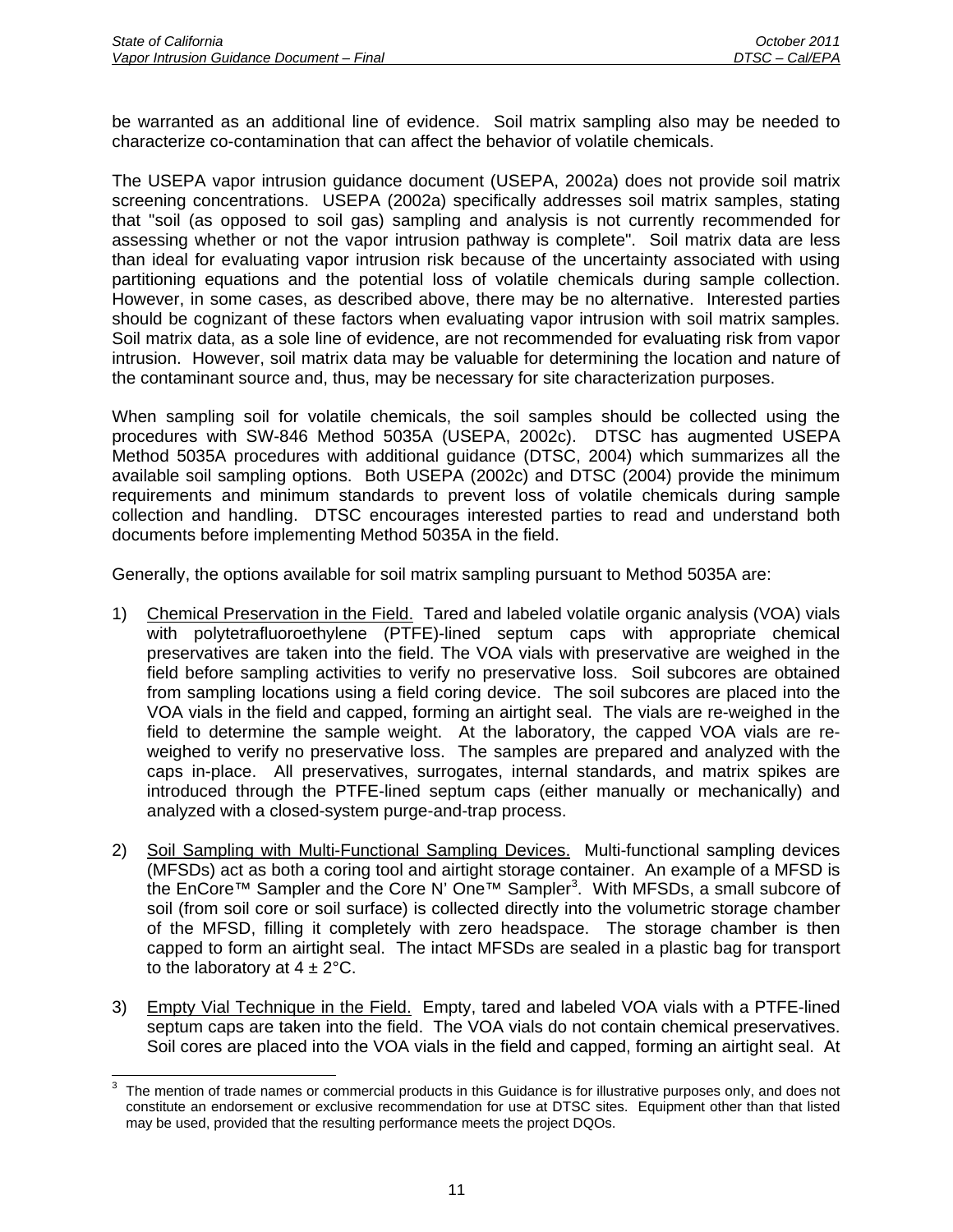the laboratory, the capped VOA vials are re-weighed to obtain the weight of the soil samples. The samples are prepared and analyzed with the caps in-place within 48 hours of sample collection. Otherwise, the vials should be frozen upon receipt at the laboratory and analyzed within seven days of sample collection. All preservatives, surrogates, internal standards, and matrix spikes are introduced through the PTFE-lined septum caps (either manually or mechanically) and analyzed with a closed-system purge-and-trap process.

Soil samples should not be collected in large bottles, wide-mouthed jars, acetate liners, or brass sleeves. These are not appropriate containers under Method 5035A and are not appropriate sample collection devices for risk assessment purposes.

#### Passive Soil Gas

Passive soil gas sampling is a qualitative tool that provides a line of evidence for evaluating vapor intrusion. Sampling devices containing an adsorbent material are placed in the subsurface and left to collect vapors over a time period of 10 to 15 days, dependent on site conditions. Contaminant vapors encounter the sampling device and are passively amassed onto the adsorbent material. The sampling devices are then retrieved and analyzed.

Passive soil gas sampling can be an effective tool in understanding the vapor intrusion pathway. The composition of subsurface soil gases can be determined from passive soil samples and the location of subsurface plumes can be mapped. This approach is particularly useful for mapping plume edges in order to determine if contamination is near existing or future buildings. Passive soil gas sampling methods can also be used to collect soil gas from low-permeability and highmoisture settings, and are capable of detecting compounds present in very low concentrations. Likewise, passive soil gas samplers can be placed into potential preferential pathways for soil gas migration, such as utility corridors, to determine if these pathways could affect indoor air quality. However, passive soil gas samples cannot be used to measure the contaminant concentration in soil gas or be used to determine the flux of contaminants over a given area. The concentration of volatile chemicals on the adsorbent material in a passive soil gas sampler, though yielding a contaminant mass value, cannot be directly equated to soil gas concentration. Hence, passive samplers should only be used with this understanding.

#### Utility Corridor Assessment

Vapor intrusion site investigations should include an evaluation of utility corridors. Vapors and free product liquids in utility corridors can potentially migrate long distances, longer than predicted with conventional fate and transport models. This is especially true for utility corridors where the native soil is of lower permeability than backfill material. Vapors can migrate in any direction along the corridor, while free product liquids will migrate in a downslope direction along the bottom of the corridor trench. Vapors or free product liquids in a corridor could migrate toward buildings that are serviced by or connected to the utility.

Figure 3 provides a utility corridor decision tree to assist investigators in evaluating these features. The first step is collecting information to determine if utility corridors (sewer, electrical, fiber optic, cable, water, etc.) are present and if these conduits lead from subsurface contamination to occupied buildings. Facility and public records showing the spatial locations of utility corridors should be reviewed. Such records include utility maps, historical use maps, building "as-built" diagrams, building construction specifications, and utility hotlines. The locations of all utilities within, or adjacent to, subsurface contamination should be identified, regardless of whether the contamination is currently limited to property boundaries. If records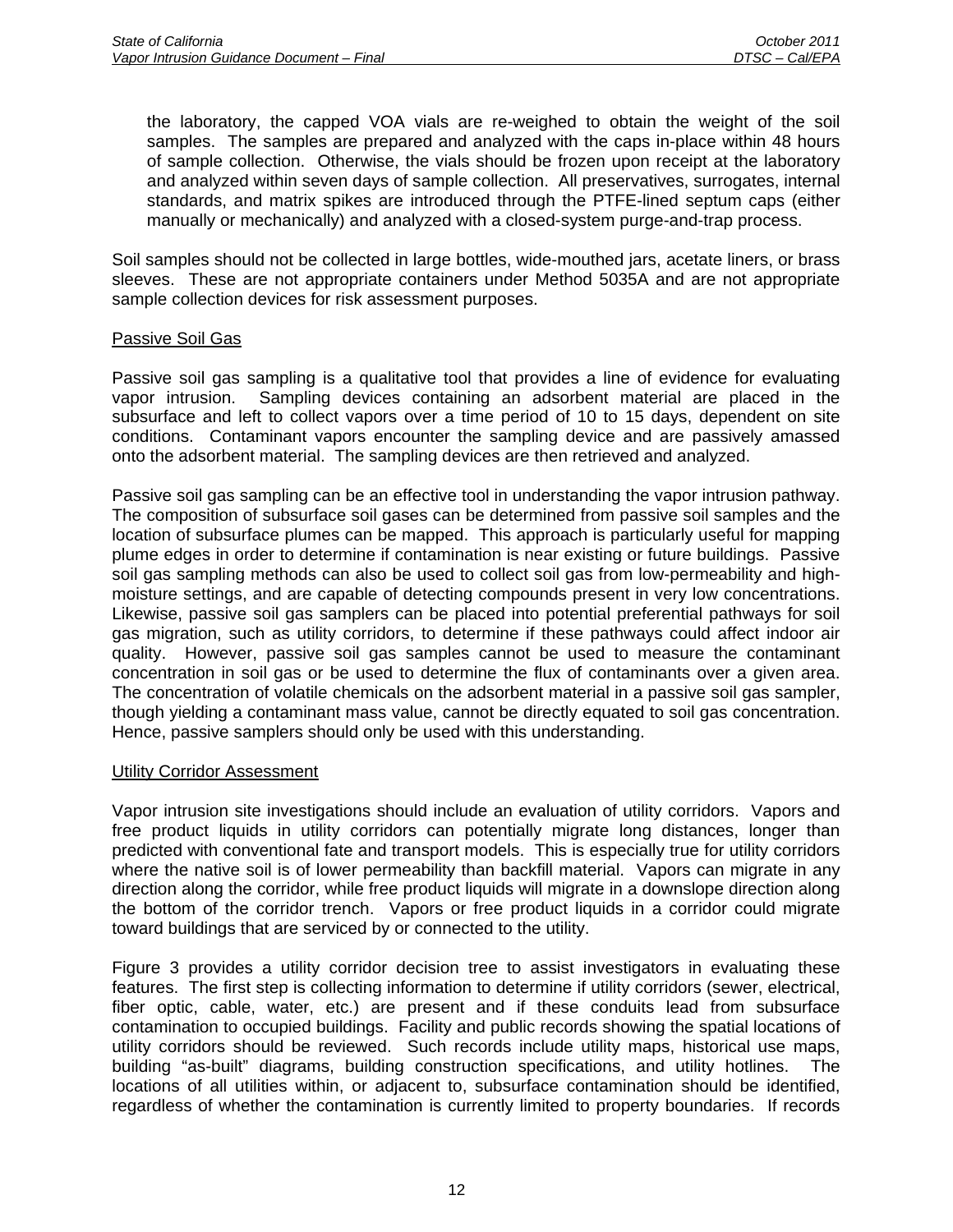show utility corridors might provide a conduit for contaminant migration, collection of active or passive soil gas samples is necessary to determine whether the backfill material of the conduit or adjacent soil is contaminated. The investigation of the corridor should continue until the extent of the contamination is delineated. If utility corridors are contaminated, monitoring the corridors with permanently installed vapor wells may be necessary. Utility corridors with contamination may require immediate remedial action to stop further transport of vapors along these preferential pathways.

If utility corridor sampling is warranted, the corridor location should be accurately identified at the ground surface by a qualified locator service. Representative soil gas samples should be collected from the backfill material or native soil of the utility corridor. To accomplish this and to avoid utility damage, the sampling locations should be hand-dug to verify placement of the sampling device. Vapor wells should then be installed and sampled pursuant to the procedures in the Cal/EPA Active Soil Gas Investigation Advisory.

# Flux Chambers

Emission isolation flux chambers (USEPA, 1986) have been used for vapor intrusion risk determination by directly measuring the flux of VOCs from the ground surface. Ground surface flux measurements have been used to estimate indoor air concentrations in structures with a "standard box model", typically by assuming an infiltration ratio of 0.01 (Bjorklund et al., 2002; Schmidt et al., 2004; Copeland and Van de Water, 2004; Sager et al., 1997). However, no field studies have validated this approach. Furthermore, the flux chamber does not measure contaminant migration into buildings by structure depressurization. USEPA (1992a) recognized this limitation and stated that "flux chambers. . . may give significantly negatively biased results if building underpressurization is exerting an effect on soil gas flow rates". Likewise, existing literature identifies several difficulties associated with obtaining representative data using the flux chamber. These challenges are largely associated with flux chamber operation, atmospheric influences, and variability of emissions from soil. Appendix A contains additional information on flux chambers.

# **Step 3: Evaluate Whether the Exposure Pathway is Complete**

To evaluate whether or not a site is a candidate for vapor intrusion, two primary criteria are considered: 1) the nature of the subsurface contaminants, and 2) the proximity of existing or future buildings to subsurface contaminants.

#### Criterion One: The chemicals in the subsurface must be volatile and toxic to present a vapor intrusion risk.

The chemicals in Table 1 are volatile and toxic enough to pose an indoor air risk. If a site contains any of the chemicals listed in Table 1, the site should be evaluated for vapor intrusion. The chemicals in Table 1 were taken from USEPA (2002a), with the addition of fuel oxygenates and two volatile polychlorinated biphenyl (PCB) congeners, monochlorobiphenyl and dichlorobiphenyl (Davis et al., 2002; Davis and Wade, 2003).

Soil gas, soil matrix, and groundwater should be tested for all COPCs at a site. Vapor intrusion is one exposure pathway so soil matrix and groundwater sampling may be warranted to evaluate other exposure pathways. All potentially complete exposure pathways and multiple exposure media must be evaluated in any health risk assessment. If the chemicals listed in Table 1 are not present at a site, the vapor intrusion pathway needs no further consideration.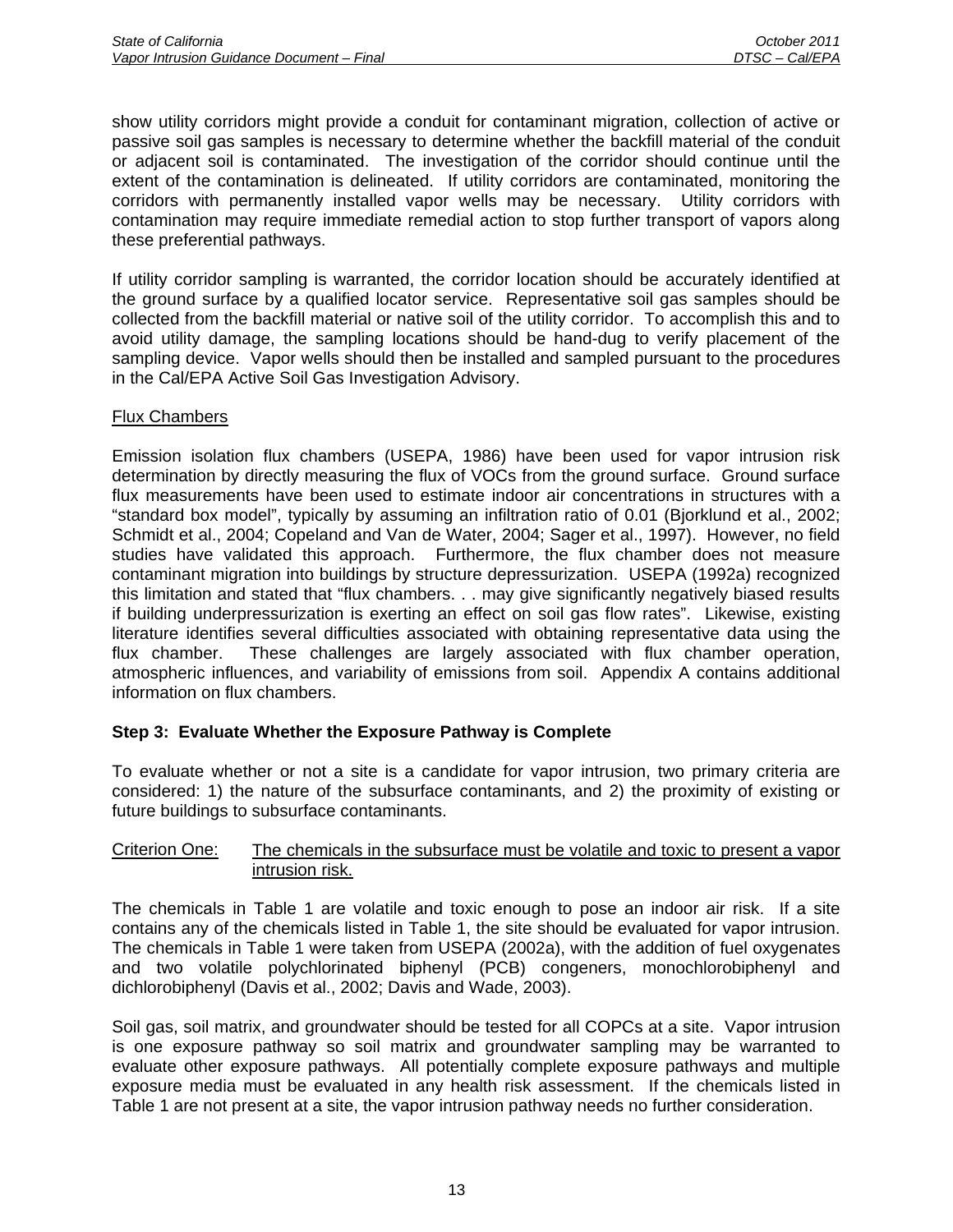#### Criterion Two: The existing or future buildings at a site must be close to subsurface contamination so that vapor migration into indoor air is possible.

Existing buildings within 100 feet of subsurface contamination may be considered at risk for vapor intrusion (USEPA, 2002a). Accordingly, buildings within 100 feet of soil gas or groundwater plumes should be evaluated for vapor intrusion. Buildings greater than 100 feet from a plume boundary are deemed to not be at risk if preferential pathways, either natural or anthropogenic, do not exist in the subsurface that link the buildings with the contaminant plume. In some instances, for screening purposes, the 100-foot distance may not be appropriate due to site-specific conditions. When determining site-specific distances for the existing building scenario, the approaches from Lowell and Eklund (2004) and Abreu and Johnson (2005) can be used. However, the determination of a site-specific distance criterion must be made with caution and only used when soil gas migration has reached steady-state conditions. The twoand three-dimensional modeling, as indicated by Lowell and Eklund (2004) and Abreu and Johnson (2005), respectively, has not been extensively field validated. Hence, the determination of site-specific offsets is best documented with field data.

For future buildings at sites where unacceptable contaminant levels are left in the subsurface, engineering controls would be needed unless buildings are at least 100 feet from contamination. The uncertainty associated with plume migration upon brownfields redevelopment warrants these engineering controls. The guideline of 100 feet assumes that preferential pathways do not exist in the subsurface. Development activities that include new utility corridors or covering large areas of the site with pavement may significantly alter vapor migration and concentrations.

Evaluations of building distance from contaminant plumes should only be conducted if the subsurface contamination has reached steady-state conditions. Steady-state conditions are reached when that the maximum migration potential of the subsurface plumes have been achieved. If contaminant plumes (whether in soil or groundwater) are increasing in extent, the 100-foot guideline is not an appropriate distance between buildings and plumes for evaluating vapor intrusion. For groundwater, the migration potential can be evaluated with data from routine sampling of groundwater monitoring wells. If temporal contaminant trends from the monitoring wells indicate stable or decreasing trends, steady-state conditions for groundwater has probably occurred. For soil gas, a similar evaluation can be conducted if routine temporal sampling data are available from permanent or temporary sampling points, provided sampling has occurred over a sufficient period of time. If there are minimal temporal soil gas data, the length of time to reach steady-state conditions should be estimated from the date that the chemical releases ceased at the site. The timeframe to reach steady-state conditions can be calculated using the methods in Johnson and others (1999).

In some situations, the 100-foot separation distance between subsurface plumes and buildings might not sufficient. For instance:

- When a continuous low permeability surface (such as pavement or surface clay layers) covers the ground between the contamination and the building, soil gas discharge to the atmosphere is restricted, thus enhancing migration toward the building.
- When the vadose zone has very high gas permeability due to fracturing, soil gas contaminants can follow fractures for distances exceeding 100 feet without substantial concentration attenuation.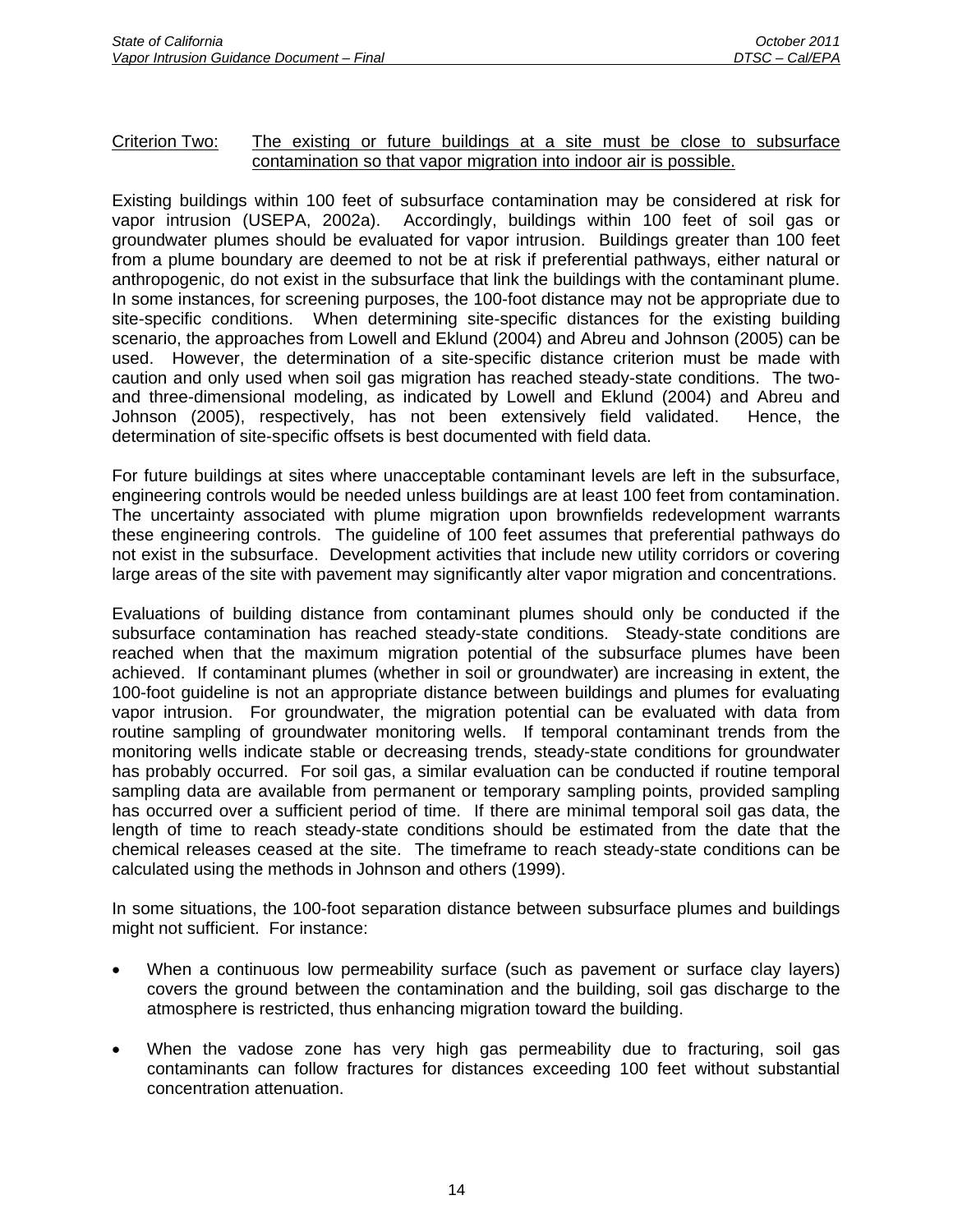• When soil gas is under pressure, the 100-foot rule should not be used. This is typically seen at landfills, where methane gas (often containing volatile chemicals) can travel much farther than 100 feet.

# **Step 4: Evaluation of Acute Hazard in an Existing Building**

If a site is a candidate for vapor intrusion pursuant to Step 3, the site should be evaluated to determine if immediate action is necessary to verify and abate acute threats to human health. See DTSC's Vapor Intrusion Public Participation Advisory for guidance on public outreach during this step. Some indicators of acute threats are described below. Other suitable indicators may also exist.

- Odors. Odors reported by building occupants may be an indication of vapor intrusion. The presence of odors does not necessarily correspond to adverse health effects or safety concerns, but it is prudent to investigate any reports of odors because odor thresholds for many chemicals exceed their respective risk concentrations.
- Physiological Effects. Exposure to vapors may cause headaches, nausea, eye and respiratory irritation, vomiting, and confusion. Exposure sensitivity can vary greatly from one person to the next. Individuals most affected by vapors are children, the elderly, and people with pre-existing respiratory conditions such as asthma or bronchitis. These physiological effects may or may not be attributable to vapor intrusion but should be evaluated. In all cases involving physiological effects, individuals should consult their physician.
- Wet Basements. Buildings with basements over shallow groundwater are very prone to vapor intrusion. Basements with evidence of shallow groundwater, such as frequent flooding and wet walls during the rainy season, should be scrutinized closely for potential acute health threats. This is especially true for sites with significant subsurface contamination, such as the occurrence of NAPL on the water table.
- Fire and Explosive Conditions. The potential for fire and explosion from vapor intrusion should be evaluated. Fire and explosion concern is often raised with petroleum vapors. The lower explosive limit for gasoline vapor is 1.4 percent (approximately 50,000 times higher than its corresponding odor threshold), thus making it an easily identifiable threat at petroleum release sites. Fire and explosion hazards related to chlorinated solvent vapor intrusion are also easily identifiable. Flammable levels for chlorinated solvent are approximately 1,000 times higher than their odor threshold. Nonetheless, however unlikely an explosion or fire might be, it should be evaluated, particularly if the odors are strong within a building. Also, methane may be present as a constituent at petroleum release sites or as a by-product of contaminant breakdown and should be considered when evaluating buildings for imminent threat.

Buildings with odors, occupants with physiological effects, and/or wet basements should be evaluated and the indoor air sampled as soon as possible using procedures outlined in Step 9 of this Guidance. The results of the indoor air sampling should be evaluated pursuant to Step 10 and, if needed, the measures within Step 11 should be implemented to mitigate the vapor intrusion risk.

DTSC recommends immediate evacuation of buildings with potential fire and explosive conditions. The local fire department should be contacted about the threat. DTSC does not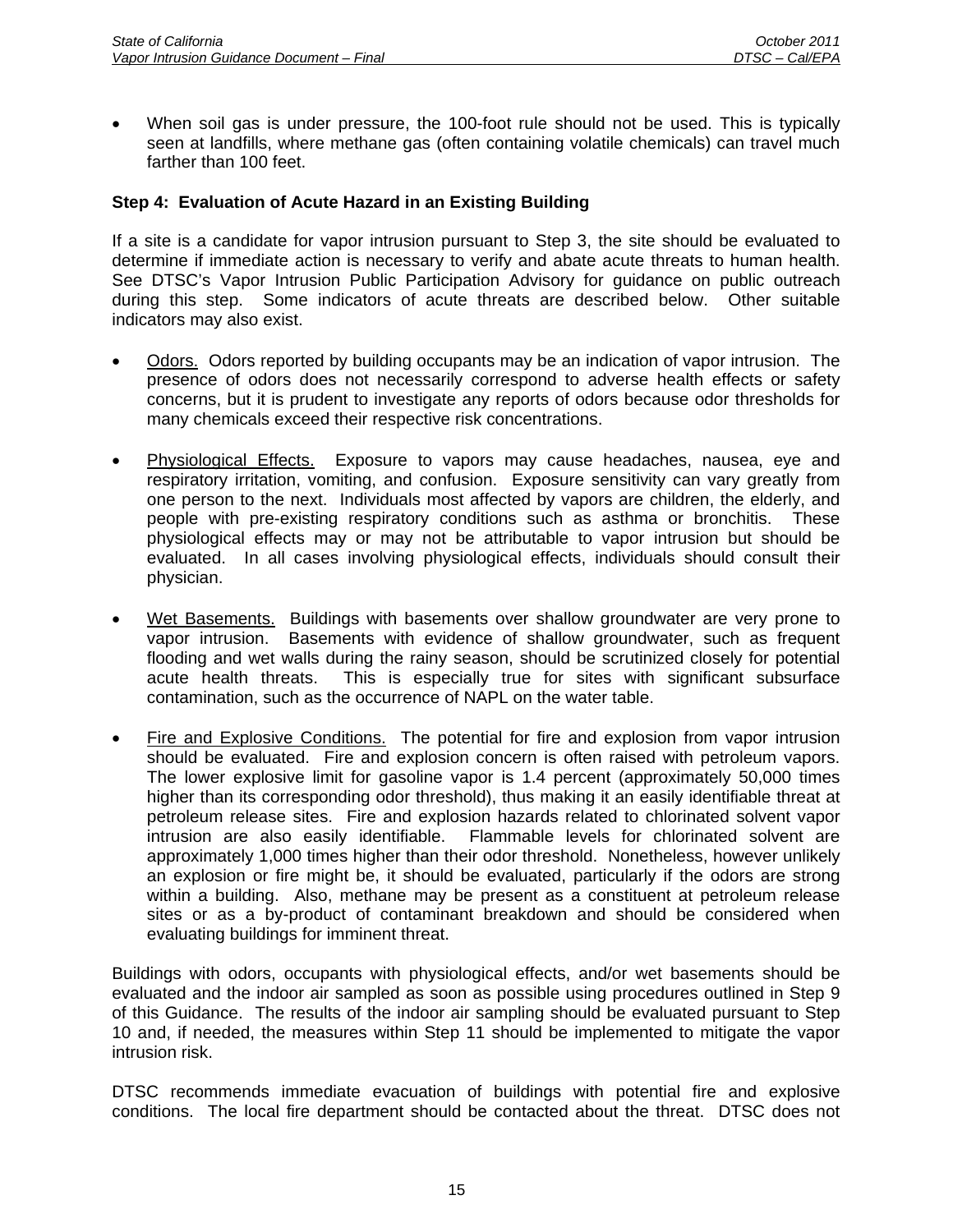currently have any policy or procedures for emergency response relocation. USEPA (2002d) is the best available guidance for use in such situations. Re-occupancy of the buildings should only be granted with concurrence of the local fire department. After re-occupancy, Step 8, 9, and 10 should be followed as appropriate to evaluate vapor intrusion.

For sites that have potential methane intrusion issues, DTSC's guidance on methane should be consulted and, as appropriate, followed in conjunction with this Guidance.

# **Step 5: Preliminary Screening Evaluation**

If evaluation of a site pursuant to Steps 1 - 4 indicates a potential vapor intrusion problem, a preliminary health risk screening evaluation should be conducted using the available subsurface data to estimate vapor migration into the building. The California Human Health Screening Levels (CHHSLs) can be used as a mechanism to evaluate sites subject to vapor intrusion (see below for additional information).

# Attenuation Factors for Preliminary Screening Evaluations

To evaluate vapor intrusion with subsurface contaminant data, the attenuation factor (alpha or  $\alpha$ ) for a given building should be determined. The attenuation factor represents the ratio between indoor air concentration and soil gas concentration, as follows:

$$
\alpha = \frac{C_{\text{ indoor}}}{C_{\text{ soil gas}}}
$$

where:

$$
C_{indoor}
$$
 = Indoor air concentration (µg/m<sup>3</sup>)  
\n $C_{soil gas}$  = Soil gas concentration (µg/m<sup>3</sup>)

DTSC recommends that the default attenuation factors in Table 2 be used along with the maximum subsurface concentrations for preliminary screening evaluations. Default attenuation factors are provided for three sampling locations relative to building foundation: contaminant source, subslab, and crawl space. Appendix B provides the derivation of the default attenuation factors. These default attenuation factors reflect reasonably protective assumptions for conditions in California for the contamination of indoor air due to vapor intrusion. Hence, after lateral and vertical delineation of subsurface contamination and determination of all COPCs at the site, a preliminary evaluation for vapor intrusion can be conducted with subsurface concentration data and default attenuation factors. For soil gas data, the concentrations can be used directly in the above equation for evaluating vapor intrusion. For soil matrix and groundwater data, the associated soil gas concentrations should be estimated using partitioning equations (see below). The associated cumulative health risk can be estimated by using the procedures described in Appendix C.

The default attenuation factors assume the following conditions for their use in evaluating an existing or future building:

- The subsurface is reasonably homogeneous (uniform).
- No fractures exist in the subsurface.
- Fluctuations of the groundwater surface are minimal.
- Preferential pathways (utility corridors) do not exist.
- Biodegradation of vapors is not occurring.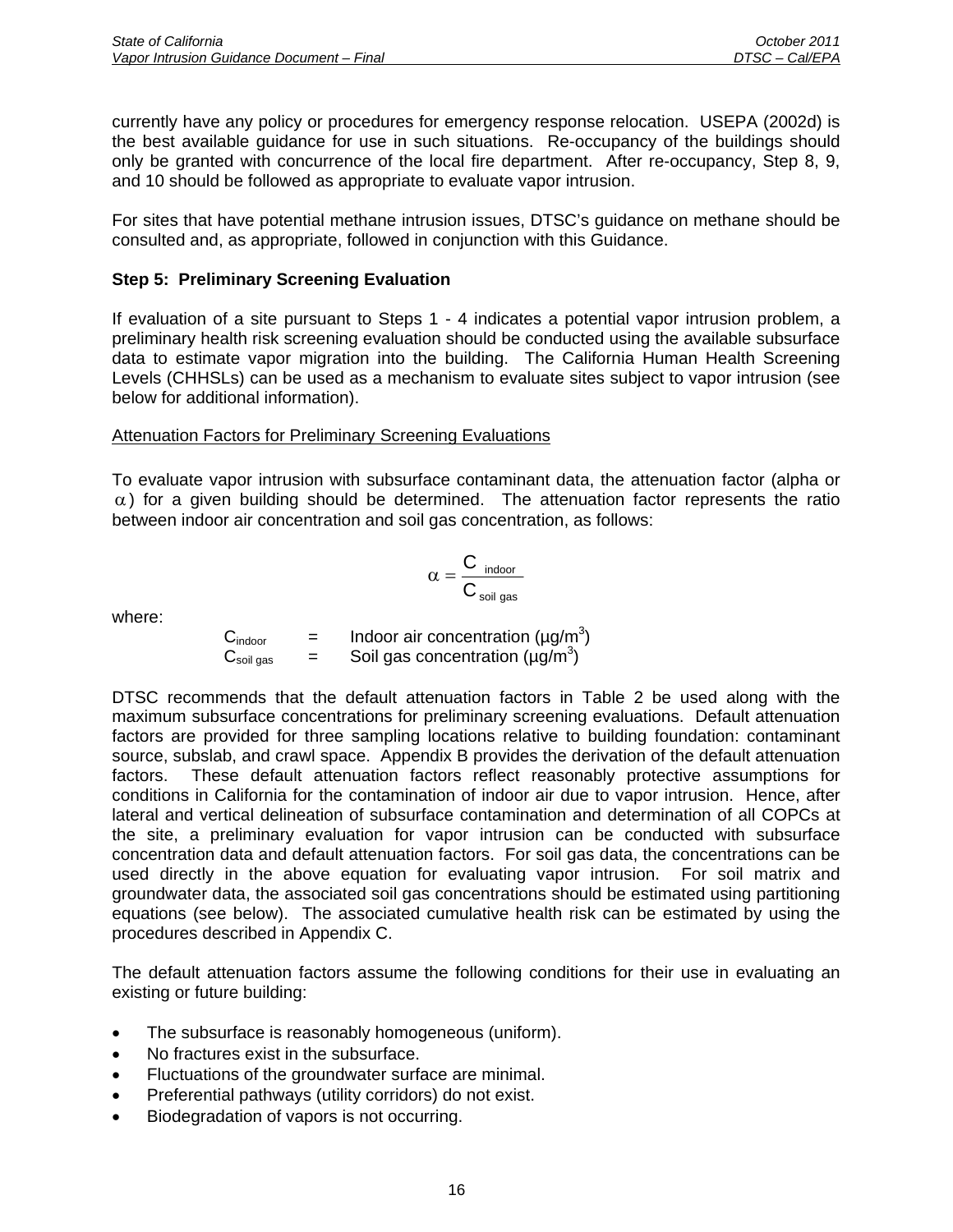- Contaminants are homogeneously distributed.
- Contaminant vapors enter a building primarily through cracks or seams in the foundation and walls.
- Building ventilation rates and the indoor-outdoor pressure differentials are constant.
- Model assumptions are representative of site conditions.

All lines of evidence should be considered when estimating human exposure. Some lines of evidence may be conflicting. Hence, a reasonable risk management decision should be made as compelled by the interpretation of all the data. If the evaluation of the subject building with default attenuation factors results in an acceptable cumulative human health risk, no further consideration is needed for this exposure pathway. However, if potentially significant risks are indicated, DTSC recommends proceeding to Step 6 and conducting a site-specific screening evaluation.

OEHHA's 2004 guidance for school site risk assessment should be followed when conducting human health risk assessments at existing or proposed schools.

# Use of Soil Gas Data

Soil gas data for evaluating vapor intrusion should meet the following requirements:

- Soil gas data used for screening should be collected near contaminant sources.
- Permanent or semi-permanent wells should be used for collecting samples.
- Soil gas concentrations should represent steady-state conditions.
- Soil gas sample collection should follow Cal/EPA's Active Soil Gas Investigation Advisory.
- The method reporting limits should be sufficiently low to adequately conduct a screening evaluation of human health risk.
- The density of soil gas sampling should be sufficient to accurately extrapolate isoconcentration contours throughout the area of interest.

# Use of Soil Matrix Data

As an additional line of evidence, soil matrix samples can be used to evaluate vapor intrusion in conjunction with soil gas and groundwater data. Soil matrix samples should be collected using the procedures in USEPA Method 5035A. The contaminant concentration in soil gas can be estimated from the soil matrix data by using the partitioning calculation procedures in Appendix E. Estimating soil vapor concentrations and human health risk from soil matrix samples may yield results that are biased low due to inherent volatile chemical escape during sample collection. Under no circumstances should soil matrix data be used as a sole line of evidence for evaluating vapor intrusion.

# Use of Groundwater Data

When performing preliminary vapor intrusion evaluations with groundwater data, the associated soil gas originating from contaminated groundwater should be determined, as follows:

$$
C_{\text{soil gas}} = C_{\text{groundwater}} \cdot H_c \cdot C_f
$$

where:

 $C_{\text{soil gas}}$  = Soil gas concentration (µg/m<sup>3</sup>)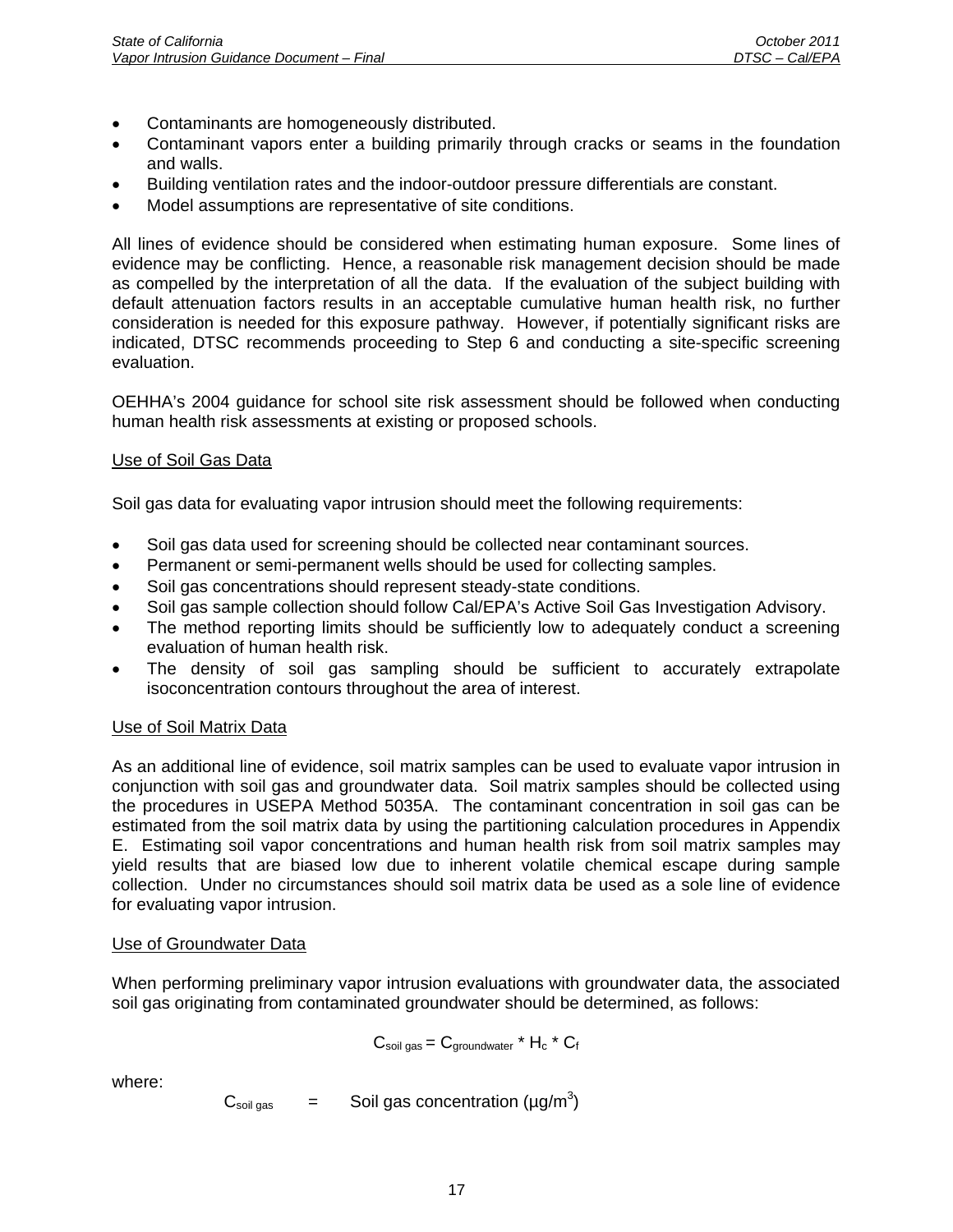| $C_{\text{groundwater}} =$ |     | Groundwater concentration (µg/L)  |
|----------------------------|-----|-----------------------------------|
| $\mathsf{H}_{\mathrm{c}}$  | $=$ | Henry's law constant (unitless)   |
| $C_{\mathrm{f}}$           | $=$ | Conversion factor (1000 $L/m^3$ ) |

Groundwater data for the evaluation of vapor intrusion should meet the following requirements:

- The groundwater monitoring wells are properly drilled, constructed and developed, and the wells are screened across the water table (see Step 2 - Groundwater).
- The well screen lengths are sufficiently short (≤10 feet) to yield representative samples of the uppermost portion of the water table.
- The groundwater samples collected for analysis are representative of aquifer conditions.
- The contaminant trends in individual groundwater monitoring wells are adequately established with an appropriate amount of temporal sampling. The intent of establishing contaminant trends within monitoring wells prior to screening groundwater for vapor intrusion is two-fold. First, the degree of natural temporal variability of the volatile chemical contamination can be established so that an appropriate contaminant input concentration can be used for risk assessment purposes. Second, the stability of the plume should be determined to ensure that the risk to receptors does not unexpectedly increase as a result of plume migration.
- The method reporting limits for the groundwater samples are sufficiently low to adequately conduct a screening evaluation.
- The density of the groundwater monitoring network is sufficient to accurately extrapolate groundwater isoconcentration contours throughout the area of interest.

#### Use of Soil Gas Screening Numbers

Pursuant to SB 32, the California Land Environmental Restoration and Reuse Act (codified in the California Health & Safety Code), OEHHA published a list of screening numbers for specific contaminants (CHHSLs). A screening number is defined in SB 32 as the concentration of a contaminant published by an agency as an advisory number that is protective of public health and safety. The screening numbers required by SB 32 are not intended as mandatory cleanup standards for use by regulatory agencies that have authority to require remediation of contaminated soil. The pertinent part of SB 32, in Health and Safety Code Section 57008(a)(3), states the following:

*A screening number is solely an advisory number, and has no regulatory effect, and is published solely as a reference value that may be used by citizen groups, community organizations, property owners, developers, and local government officials to estimate the degree of effort that may be necessary to remediate a contaminated property. A screening number may not be construed as, and may not serve as, a level that can be used to require an agency to determine that no further action is required or a substitute for the cleanup level that is required to be achieved for a contaminant on a contaminated property. The public agency with jurisdiction over the remediation of a contaminated site shall establish the cleanup level for a contaminant pursuant to the requirements and the procedures of the applicable laws and regulations that govern the remediation of that*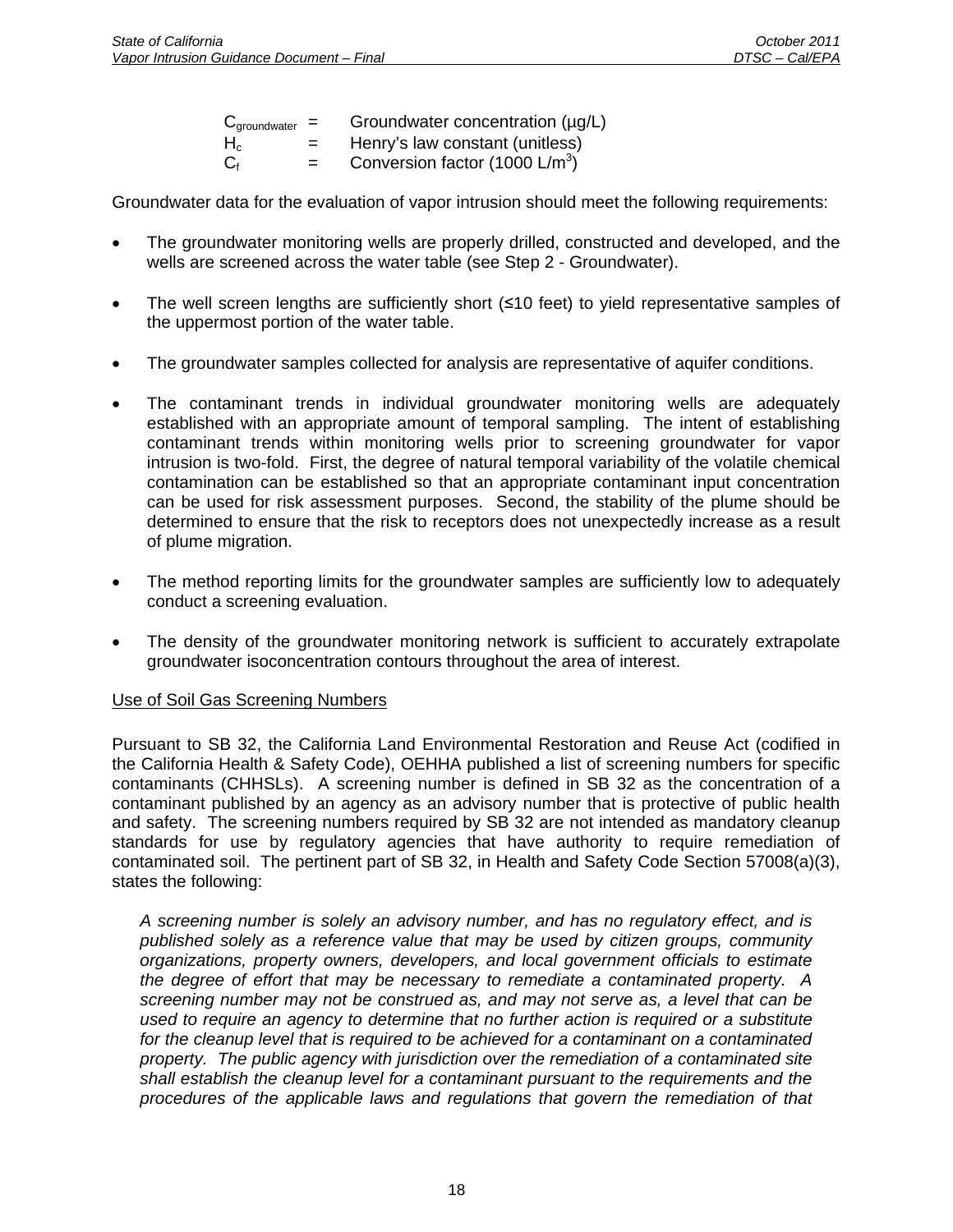#### *contaminated property and the cleanup level may be higher or lower than a published screening number.*

Numerous exposure pathways were evaluated in calculating the CHHSLs, including vapor intrusion. Hence, OEHHA developed soil gas CHHSLs for vapor intrusion for many of the volatile chemicals found in Table 1, and these CHHSLs may be used to evaluate the vapor intrusion pathway in a preliminary screening evaluation. CHHSLS are intended to be conservative and, under most circumstances, correspond to concentrations that are assumed to not pose a significant health risk to people who are subject to indoor vapor exposure. The presence of a chemical in soil gas at concentrations greater than its respective CHHSL does not necessarily indicate that adverse human health effects are occurring. It simply indicates that a potential for adverse risk may exist and that additional evaluation may be warranted. The need for additional investigation and possible cleanup of affected areas may then proceed on a more site-specific basis. This step-wise approach can help expedite judgments about the degree of effort necessary to remediate contaminated properties and restore the properties to productive use. The screening numbers can also be used to assist in the prioritization of work.

Interested parties should read and understand the OEHHA Advisory Document (Cal/EPA, 2005a), along with its associated User's Guide (Cal/EPA, 2005b), before using CHHSLs at a particular site. The CHHSLs should be used with an understanding of the underlying assumptions and limitations, as discussed below.

- The CHHSLs for volatile chemicals only address the single exposure pathway of vapor intrusion. When evaluating the human and ecological risk associated with releases of hazardous substances to the environment, all potential exposure pathways should be evaluated. Mitigation of contaminant exposure should be conducted with an understanding of all exposure pathways, not just the vapor intrusion pathway.
- The CHHSL for a single volatile chemical in soil gas represents a carcinogenic risk of 1 x 10<sup>-6</sup> or a hazard quotient of 1.0. For sites with a release of a single chemical into the environment, the screening number can be easily used to evaluate potential impacts to human health. However, human health risks are cumulative and should be calculated for sites with multiple contaminants.
- The use of CHHSLs for screening evaluations is entirely voluntary on the part of the responsible party and subject to the approval by the oversight agency. At sites where cleanup of contaminated soils to meet the SB 32 levels would be very costly, the time and effort to develop more site-specific, and presumably less stringent, cleanup levels is usually warranted.
- CHHSLs should not be used to determine when impacts at a site should be reported to a regulatory agency. All releases of hazardous substances to the environment should be reported to the appropriate regulatory agency in accordance with governing regulations.

Toxicity criteria used for the CHHSLs should be reviewed prior to use and adjusted as necessary based on regulatory updates. The current list of CHHSLs can be found on the Cal/EPA website (www.oehha.ca.gov/soil.html) along with a spreadsheet calculator. Other screening levels can be used for the preliminary evaluation of vapor intrusion if the levels are reasonable and scientifically based.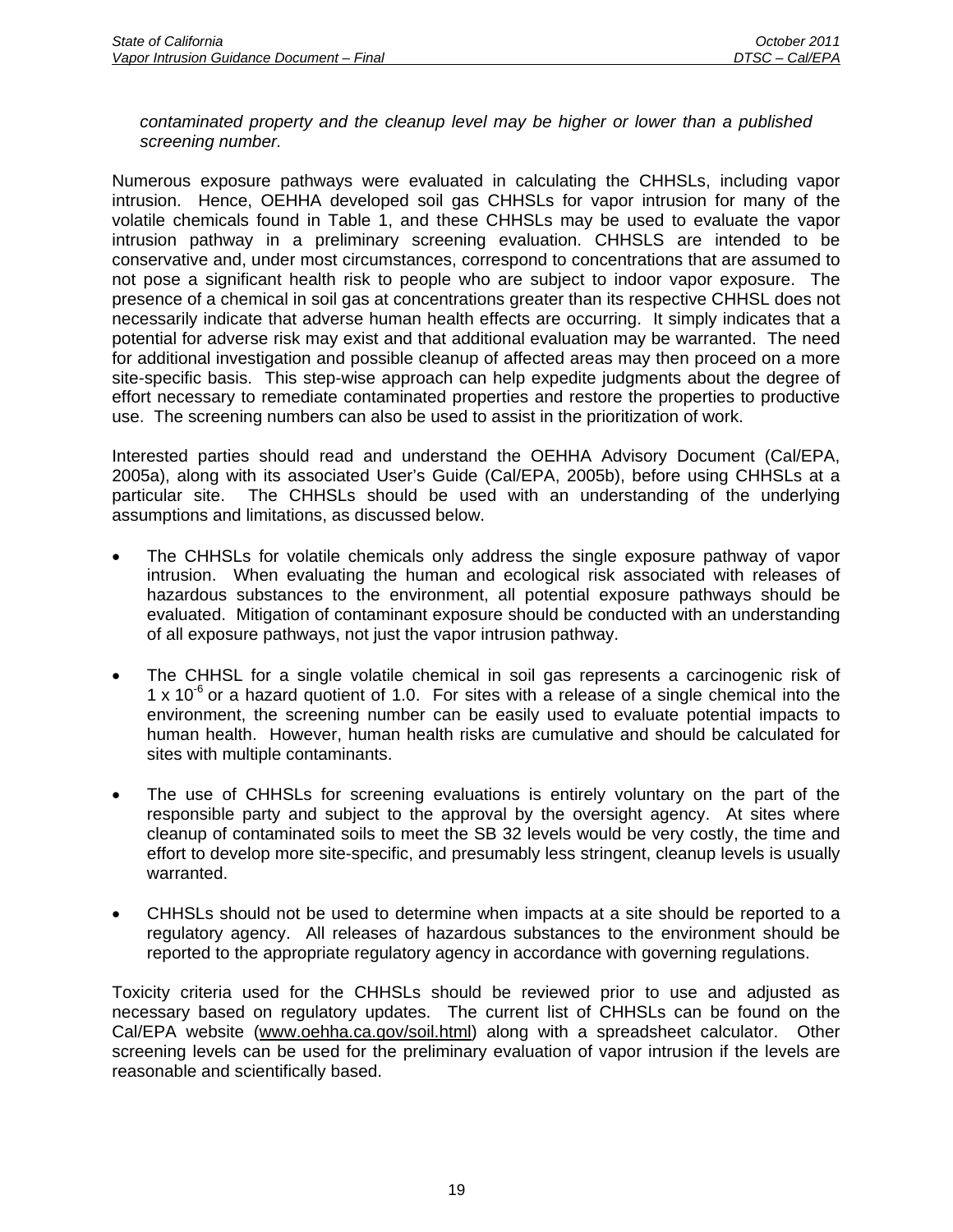## Use of Occupational Safety and Health Act (OSHA) Standards

Pursuant to the California Health and Safety Code, OSHA Permissible Exposure Limits (PELs) are not appropriate criteria for evaluating the risk associated with vapor intrusion. OSHA intended the PELs to regulate an employee's exposure to workplace air contaminants and not environmental air contaminants originating from the subsurface. Hence, for vapor intrusion sites, potential adverse effects to humans should be evaluated in terms of acceptable exposure based upon risk, rather than upon comparison to OSHA PEL endpoints. Appendix F provides further discussion of the use of OSHA PELs.

At sites subject to the Comprehensive Environmental Response, Compensation, and Liability Act (CERCLA), cleanup levels are determined either by Applicable or Relevant and Appropriate Requirements (ARARs) or the risk assessment process. OSHA standards are not ARARs under CERCLA statute and regulations, and, therefore, are not applied to CERCLA site activities.

#### When a Preliminary Screening Evaluation Indicates an Unacceptable Risk

If the preliminary screening evaluation indicates that the risk due to vapor intrusion is unacceptable, one or more of the following options are available:

- Conduct an evaluation of vapor intrusion with site-specific data (Steps 6 and 7);
- Collect indoor air samples to substantiate exposure from vapor intrusion as indicated by the preliminary evaluation (Steps 8 - 10);
- Remediate the subsurface contaminants to levels as determined by the preliminary screening evaluation process (Step 11);
- Institute engineering controls at the building to mitigate the exposure (Step 11).

#### **Step 6: Additional Site Characterization**

For a site that does not pass a preliminary screening evaluation, a site-specific evaluation of vapor intrusion may be warranted. Three options are available in this step: 1) collection of additional subsurface data, 2) subslab sampling, and 3) crawl space sampling. Additional site characterization may be needed to better understand the physical nature of subsurface conditions. This data would be used to determine site-specific attenuation factors. For sites with existing buildings, one can sample the soil gas directly under the building foundation (subslab) or sample the air in the area of the raised foundation (crawl space). The collection of subslab or crawl space data does not require site-specific attenuation factors for the estimation of risk. Each option is discussed separately below. At this stage of a vapor intrusion evaluation, the nature and extent of the subsurface volatile contaminant plume should be adequately characterized.

When conducting either subslab or crawl space sampling, public outreach should be conducted (see DTSC's Vapor Intrusion Public Participation Advisory).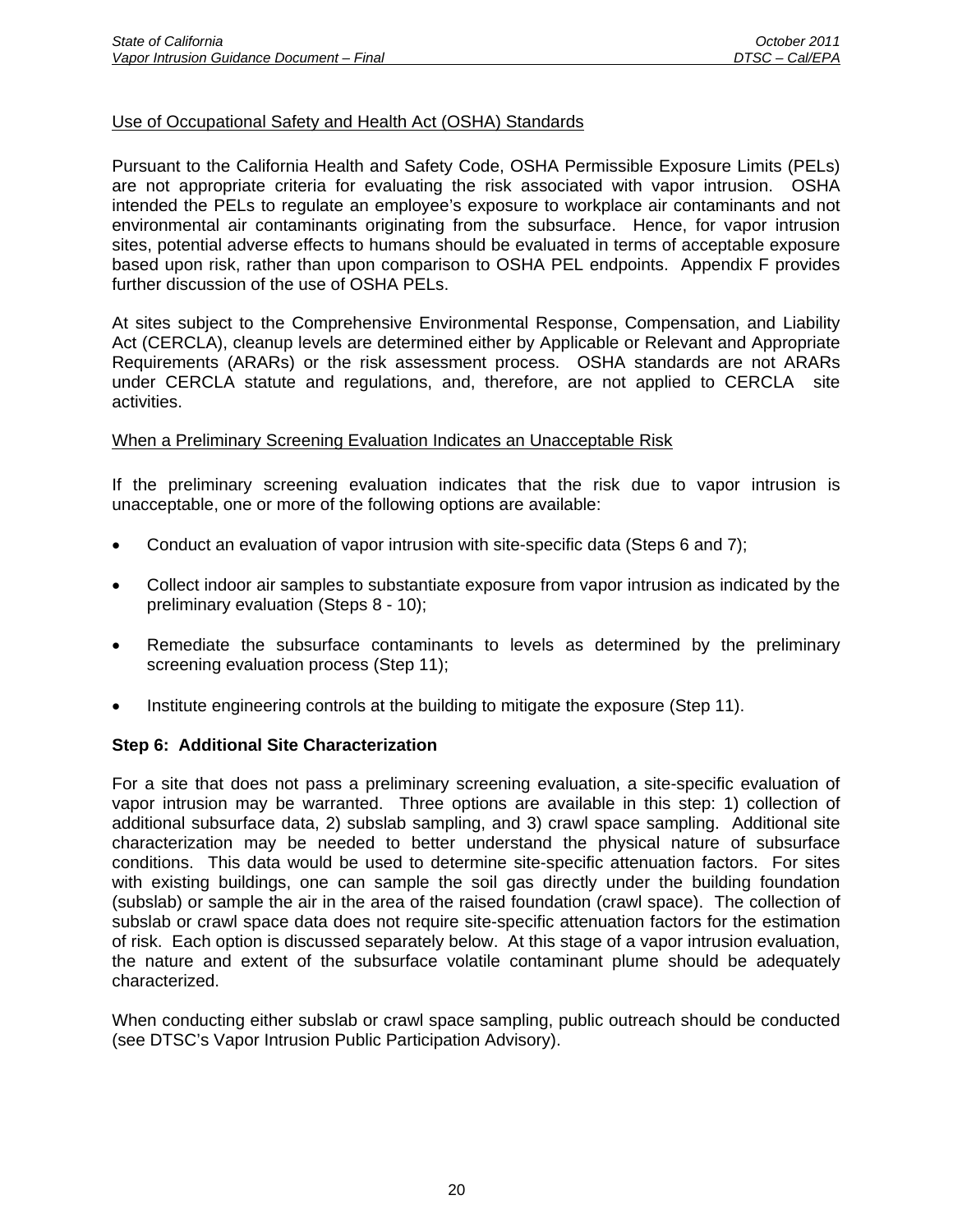## Physical Characteristics of the Subsurface

Data on the physical character of the subsurface can be collected for the determination of sitespecific attenuation factors. Subsurface samples should be representative of site conditions and sufficient number should be collected so the data can be approximated statistically. Soil cores can be submitted to a geotechnical laboratory for site-specific determination of bulk density, grain density, total porosity, grain size, volumetric moisture content, and fraction of organic carbon, as appropriate. Appendix H describes recommended methods for laboratory analysis.

Direct field measurement of a soil's effective diffusion coefficient and air permeability are recommended over determination of these fate and transport parameters by other means. Typically, the effective diffusion coefficient is derived from the soil's porosity and moisture content using the method described by Millington and Quirk (1961). To reduce uncertainty about scale effects and soil sample representativeness, investigators should consider measuring the effective diffusion coefficient in the field. Appendix I describes the method for determining the effective diffusion coefficient during the collection of the soil gas samples.

The air permeability of the vadose zone, if needed for modeling purposes, should be determined from in-situ measurements rather than from laboratory measurements. At the laboratory, core analysis for soil air permeability usually involves subjecting the soil core to a confining pressure which may bias the results low by potentially reducing the pore space within the soil core. Insitu measurements of soil air permeability should be conducted at the depth interval in the vadose zone subject to advection by building-driven depressurization. This depth interval is typically less than one meter below surface grade. Appendix J describes the method for determining soil air permeability in the field during the collection of the soil gas samples. In-situ soil air permeability measurements may not be necessary if default values for the volumetric flow rate of soil gas into the building  $(Q_{soli})$  are used instead of calculations based on near surface soil permeability.

For existing buildings, information on the subsurface soil and engineered fill directly underneath the foundation can be obtained from the building's geotechnical report. Reports usually contain geotechnical laboratory and engineering data for the native soil and fill material, along with fill thicknesses.

# Subslab Soil Gas Sampling

Subslab soil gas sampling directly below the building foundation should be considered for additional site characterization. Subslab soil gas data indicate whether contaminants are present directly under the building and thus have the potential to degrade indoor air quality. Monitoring subslab soil gas is potentially less costly than monitoring indoor air quality. However, to use subslab soil gas concentrations to evaluate vapor intrusion, contaminant attenuation over the foundation slab must be known to determine the associated indoor air concentrations. If the attenuation factor associated with the building slab is unknown or cannot be determined, an attenuation factor of 0.05 should be used (see Appendix B). When collecting subslab samples, the method reporting limits should be appropriately low to effectively evaluate the indoor air risk.

If proceeding directly to subslab sampling after preliminary screening, further characterization of the subsurface soil gas around the building, determination of the physical character of the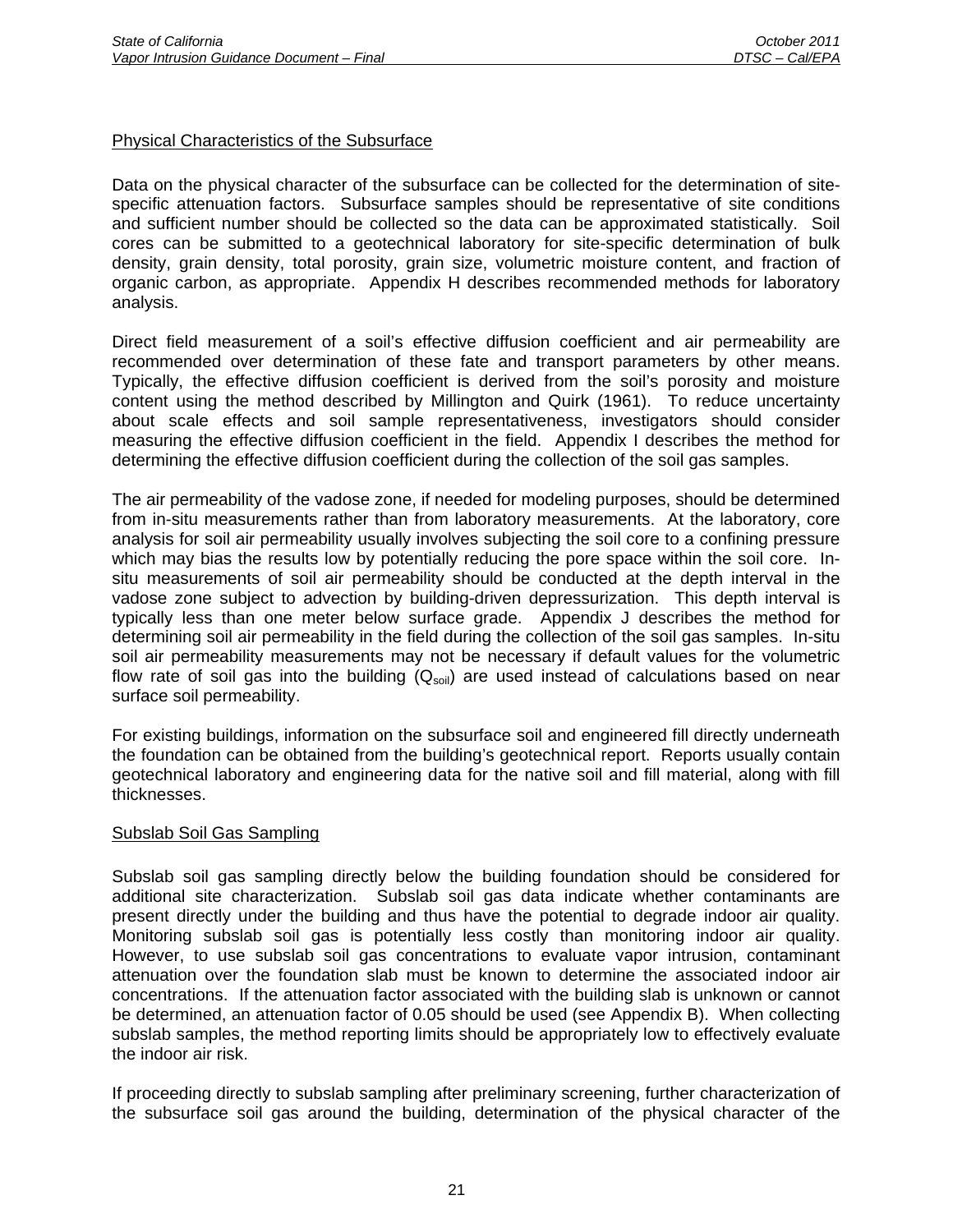vadose zone through geotechnical testing, and site-specific vapor intrusion modeling may not be necessary. Proceeding with subslab sampling may shorten the timeframe for evaluation of the exposure pathway and may help reduce the overall cost of a vapor intrusion evaluation. However, in addition to subslab samples, further characterization of subsurface physical properties and contamination may be needed to: (1) evaluate more complex sites, (2) predict long-term conditions and potential exposure, and, (3) if mitigation and remediation are anticipated, support planning and design.

Appendix G describes the methods and procedures for collecting subslab samples. Subslab sampling can be invasive to building occupants because it requires the removal of floor coverings and drilling of the foundation slab. Permanent sampling points should be installed and an appropriate number of sampling events should be conducted to characterize the temporal variability of subslab concentrations. At least two subslab probes should be installed at each residential structure, with one probe installed in the center of the building's foundation. The probes should be installed in inconspicuous areas, such as utility closets or beneath stairs. Subslab sampling should not be conducted near the edges of the foundation due to the effects of wind on the representativeness of contaminant concentrations (Luo et al., 2009). For buildings larger than a typical residential structure, additional subslab probes should be installed to adequately characterize the foundation area.

#### Crawl Space Sampling

Air within a crawl space can be sampled as a method to evaluate vapor intrusion. Crawl space air should be less affected than indoor air by lifestyle choices of the building's occupants, such as household product use and smoking. Hence, the results of crawl space air sampling should be easier to interpret than indoor air sampling results. To use contaminant concentrations in crawl space air for evaluating vapor intrusion, an attenuation factor of 1.0 should be used, which is consistent with USEPA guidance (USEPA, 2002a). Thus, for evaluation purposes, the contaminant concentration in indoor air is assumed to be equal to the concentration in crawl space air.

# **Step 7: Site-Specific Screening Evaluations**

If evaluation of a site pursuant to Steps 1 - 5 indicates a potential vapor intrusion problem, a site-specific evaluation may be conducted using the physical parameter data collected in Step 6. DTSC recommends use of the California version of USEPA's Johnson and Ettinger (J&E) model (USEPA, 2004a). DTSC created the California version of the USEPA Vapor Intrusion Model by including California-specific chemical toxicity factors. The USEPA Vapor Intrusion Model should be used to simulate site conditions with reasonable site-specific input parameters. Other fate and transport models addressing vapor intrusion may be available and acceptable for use after agency review.

# Use of USEPA Vapor Intrusion Model Spreadsheets

The J&E model (Johnson and Ettinger, 1991) is a fate and transport model that simulates the transport of soil vapors in the subsurface by both diffusion and advection into indoor air. The model calculates an attenuation factor, alpha (α), which represents the ratio of predicted indoor air concentrations to subsurface soil gas concentrations. Hence, by inputting subsurface data, the model estimates an indoor air concentration. In September 1998, USEPA programmed the J&E model into Microsoft EXCEL™ and added a health risk component that calculates the risk from inhaling a specific chemical at the concentration estimated in indoor air (USEPA, 2004a).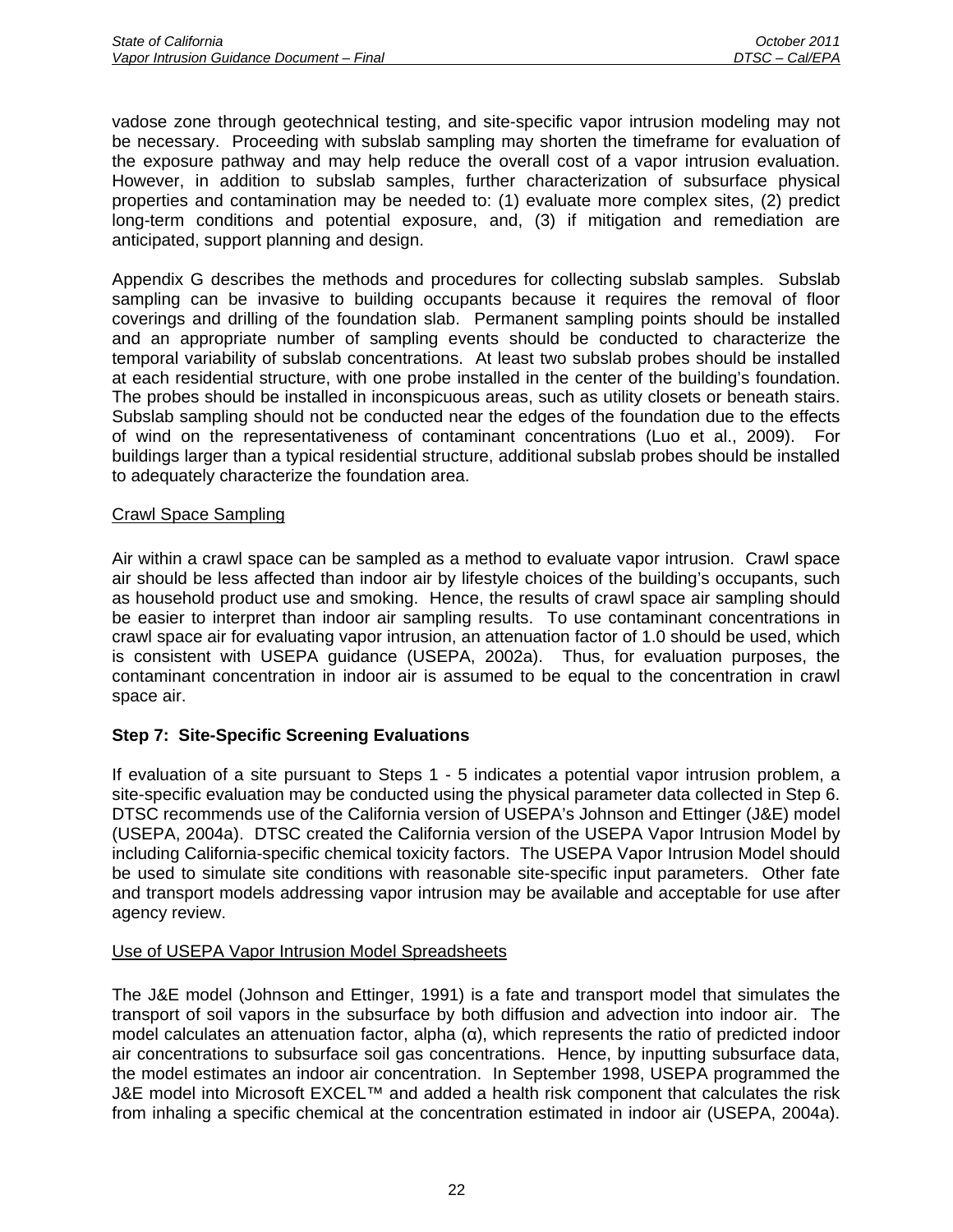Individual spreadsheets were generated for different contaminated environmental media: soil gas, soil matrix, and groundwater. Model results are provided as a risk-based soil, soil gas, or groundwater concentration protective of human health, or as an estimate of the incremental risk associated with user-defined initial contaminant concentrations.

DTSC has modified two USEPA Vapor Intrusion Model spreadsheets, the models for soil gas and for groundwater, by including Cal/EPA OEHHA toxicity factors and California-specific building properties. The spreadsheets can be downloaded from DTSC's website and are recommended for site-specific evaluations. Appendix C provides information on human exposure factors used in the model. The collection and use of geotechnical input parameters for the model can be found in Appendix D. Before conducting any modeling for vapor intrusion, DTSC strongly encourages all users of these spreadsheets to review not only this Guidance but also USEPA's User's Guide for the spreadsheets (USEPA, 2004a).

Maximum contaminant concentrations should be used for modeling. However, if extensive environmental media data have been collected, the input value for contaminant concentration into the J&E model may be a statistical approximation of the dataset. A robust dataset is needed for statistical approximation, which usually implies the collection of at least eight samples (USEPA, 1992b). Collecting as many as eight subsurface samples for a single building, even a large commercial building, both spatially and temporally, is rarely done. Hence, DTSC envisions the use of statistics only at sites with large existing or future commercial buildings where at least eight samples have been collected within the building's footprint.

#### Attenuation Factors for Site-Specific Evaluations

In certain situations, the USEPA Vapor Intrusion Model can yield very low attenuation factors, exceeding reasonable values. DTSC does not anticipate that many sites will have attenuation factors of less than 0.0002 for shallow soil gas as indicated by the empirical data in USEPA's database (USEPA, 2008b). Hence, when using the USEPA Vapor Intrusion Model in sitespecific evaluations, particularly for brownfields redevelopment, the attenuation factors are expected to range from 0.002 to 0.0002. The use of attenuation factors less than 0.0002 should be fully explained and justified using site-specific information and a weight of evidence approach.

# Existing Buildings

Site-specific evaluations with the USEPA Vapor Intrusion Model should be conducted using the site data obtained in Step 6 – Additional Site Characterization. A site-specific evaluation should be conducted only after lateral and vertical delineation of the subsurface contamination and identification of all COPCs at the site. Table 3 summarizes the input parameters for site-specific USEPA Vapor Intrusion Model evaluations for California and the default input parameters specific for California. Appendix D contains information on the use of the USEPA Vapor Intrusion Model in California. Appendix D should be read before conducting fate and transport modeling with the USEPA Vapor Intrusion Model. Information about the critical input parameters into the USEPA Vapor Intrusion Model can be found in Johnson (2005).

Building-specific attenuation factors and air exchange rates can be determined as follows:

• Tracer Studies for Attenuation. Measurement of a conservative tracer injected below a structure can allow for the calculation of a site-specific attenuation factor. The tracerobserved attenuation factor can then be used as an additional line of evidence for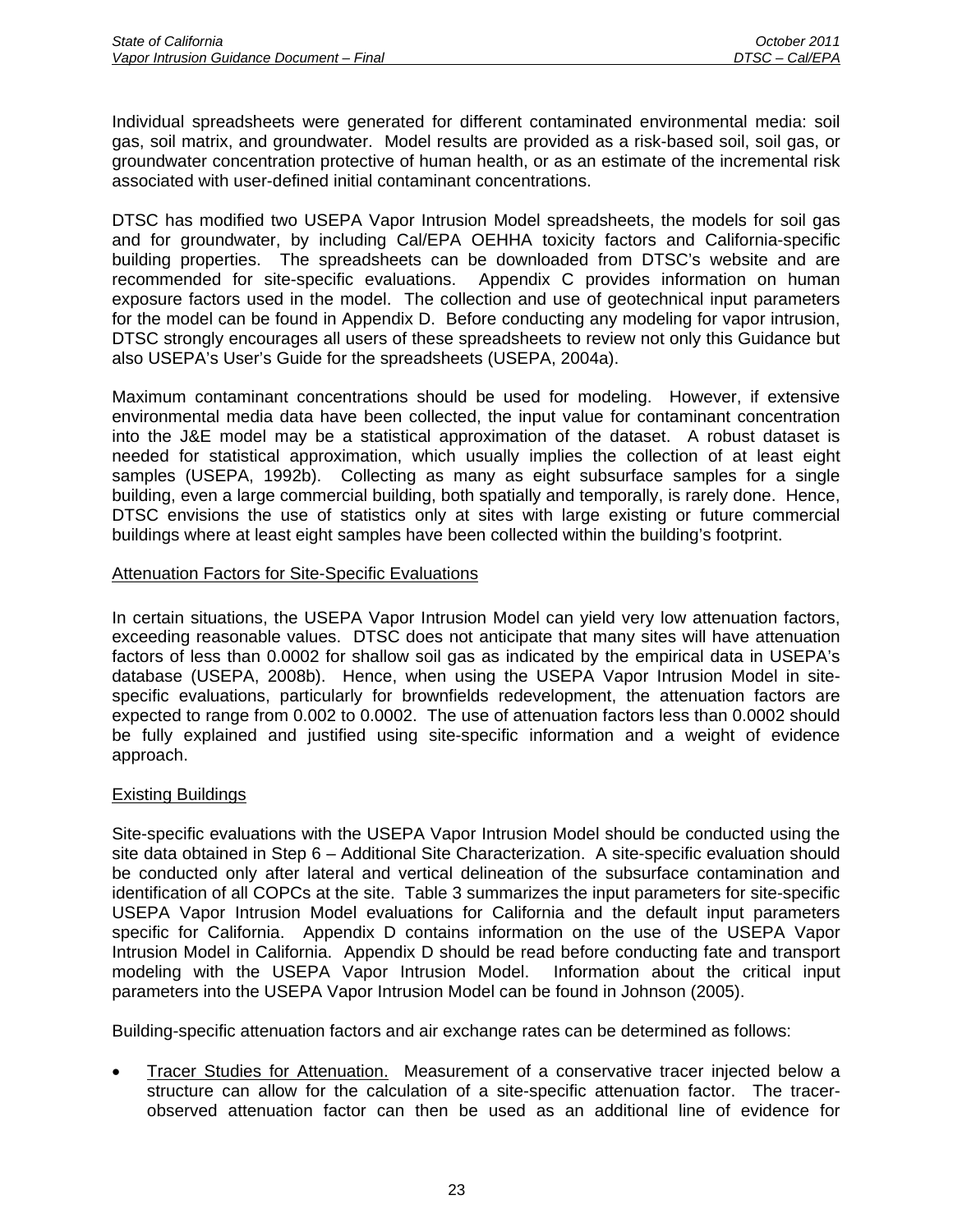evaluating risk. Likewise, naturally-occurring radon can also be used to determine a building-specific attenuation factor (McHugh et al., 2008). Radon should be measured in the subslab area concurrent with indoor air measurements.

• Tracer Studies for Air Exchange Rate. The actual air exchange rate in a building can be determined by tracer studies. ASTM Method E741-00 (2006) describes a number of techniques for measuring ventilation rates using gaseous tracers such as helium or sulfur hexafluoride. Measurements of site-specific air exchange rates should be representative of long-term building behavior.

Building pressure measurements should not be used as single line of evidence for negating the possibility of vapor intrusion. Even though numerous foundation measurements may indicate positive building pressurization, overpressurization within a building is usually non-uniform, allowing for vapor intrusion. While DTSC does not discourage the collection of differential pressure measurements over a building's foundation, the data should only be used with other lines of evidence for evaluating vapor intrusion.

# Future Buildings

Making a reasonable prediction for vapor intrusion into future buildings is challenging. Construction activity may alter subsurface vapor concentrations and the physical character of the subsurface. The soil air permeability may be altered due to activities associated with new building construction, significantly increasing the potential for vapor intrusion. Likewise, the moisture content of the vadose zone directly under a future building may decrease with time due to the inability of rainwater to infiltrate under the building (Tillman and Weaver, 2007). Accordingly, DTSC recommends that modeling approaches for future buildings be sufficiently conservative to protect public health, as follows:

- Subsurface plumes should be delineated three-dimensionally.
- Fate and transport modeling should be conducted with concentration data from contaminant source zones.
- Maximum subsurface concentration data should be used for modeling purposes. Statistical approximation of contamination should only be done if a robust dataset is available for each individual building footprint.
- Data should be collected to demonstrate that the soil gas and groundwater plumes are stable.
- When calculating attenuation factors, a default value of 5 liters per minute for the soil gas advection rate  $(Q<sub>soil</sub>)$  should be used, as proportionally corrected for building size. Hence, buildings covering an area larger than 100 square meters will have, for modeling purposes, a soil gas advection rate of greater than 5 liters per minute.
- The crack-to-total area ratio of 0.005 (unitless) should be used for modeling purposes, regardless of the proposed foundation design.
- Human health risk should be estimated and characterized using multiple lines of evidence.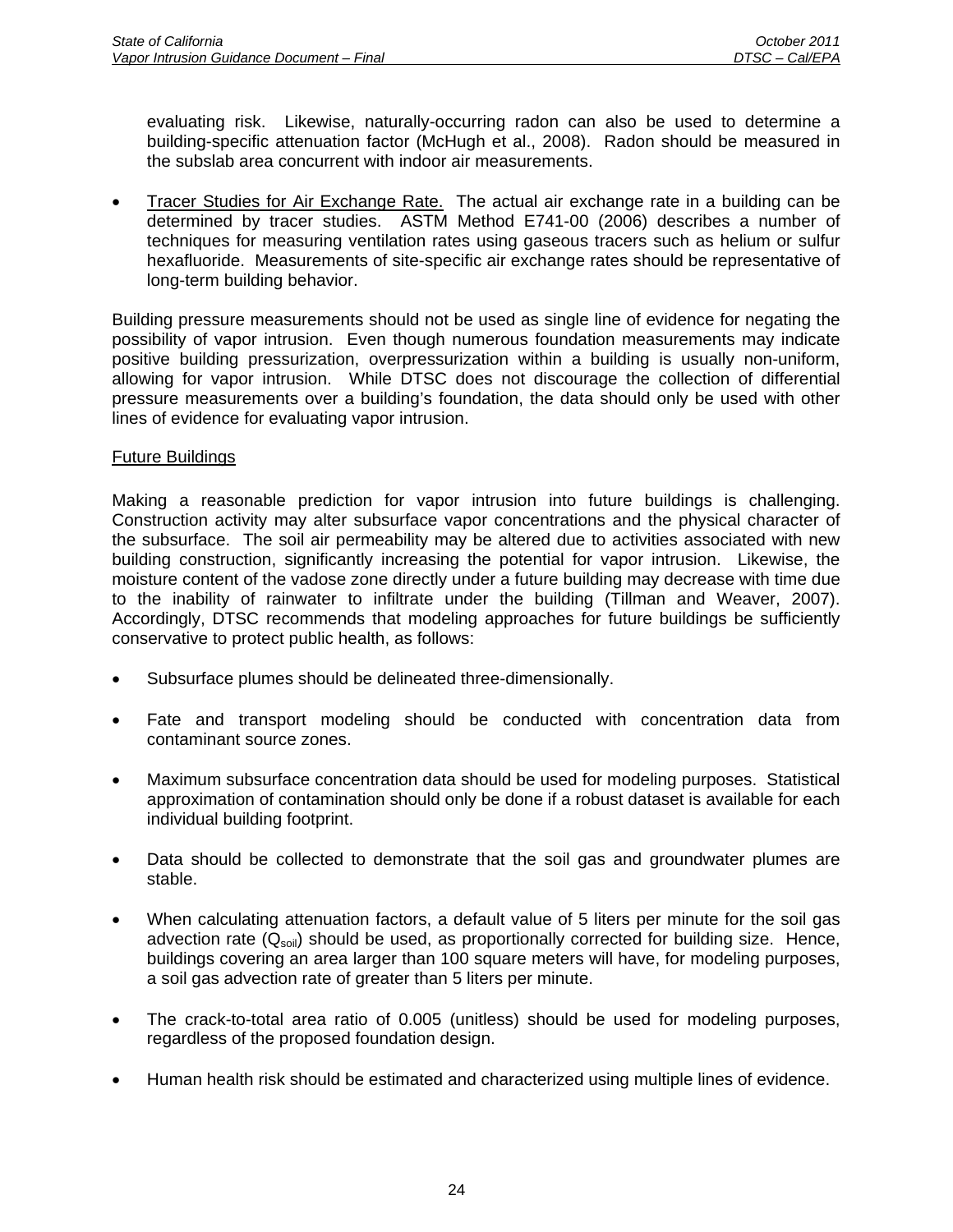## **Step 8: Building Survey and Work Plan Development**

This step describes the preparatory activities that should be completed prior to indoor air sampling. The step includes the building survey, work plan development, and completion of building screening. This preparation ensures that the objective of the indoor air sampling, to establish the relationship between the subsurface and the indoor air, can be achieved. Indoor air sampling is typically conducted in a later phase of a vapor intrusion investigation due to the complexity in evaluating indoor air data. When indoor air sampling is anticipated, a work plan should be submitted to the lead oversight agency for review and approval. The work plan should include the following:

- Conceptual site model (CSM)
- Site map showing onsite and offsite buildings, and utility corridors
- Sampling methodology
	- o Data quality objectives (DQOs)
		- o Number and type of samples
		- o Rationale for each sampling location
		- o Duration of air sample collection
		- o Laboratory analytical methods and detection limits
- Procedures for risk assessment
- Contingency plan for response actions
- Public outreach activities

The indoor air sampling work plan should be sufficiently detailed so that building occupants, owners, and the sampling team have a clear understanding of the activities that will take place. The work plan should include an updated CSM, site history, a summary of all investigations preceding the indoor air sampling, and an explanation and justification for indoor air sampling. Additional information on CSM preparation can be found in Step 2.

#### Building Inventory

Prior to preparation of an indoor air sampling work plan, a site visit should be conducted to inventory and survey all the buildings potentially subject to vapor intrusion. The building information should be added to the CSM, specifying the location of the building, type of building construction, building use, building occupancy, and type of foundation. A recent aerial photograph of the site and the surrounding area is a good evaluation tool. Also, the aerial photograph can be used to display the results of the subsurface investigation and the lateral dimensions of the contaminant plumes.

Detailed plot maps should be prepared from the information collected during the onsite and offsite building inventory. The plot maps should include all buildings, building addresses, street names, outdoor air sample locations, monitoring well locations, soil gas sampling locations, utility corridors, and predominant wind direction. Businesses and land use in the area that could influence the indoor air sampling results, such as gasoline stations, oil production facilities, factories, dry cleaners, parking lots, and heavily used roadways, should be noted on the maps. Information on the types of industry in the neighborhood is used when selecting outdoor sample locations and for interpreting the air data. The local air district should be contacted regarding air permits issued in the surrounding area. The local air district can also provide data from nearby ambient air monitoring stations.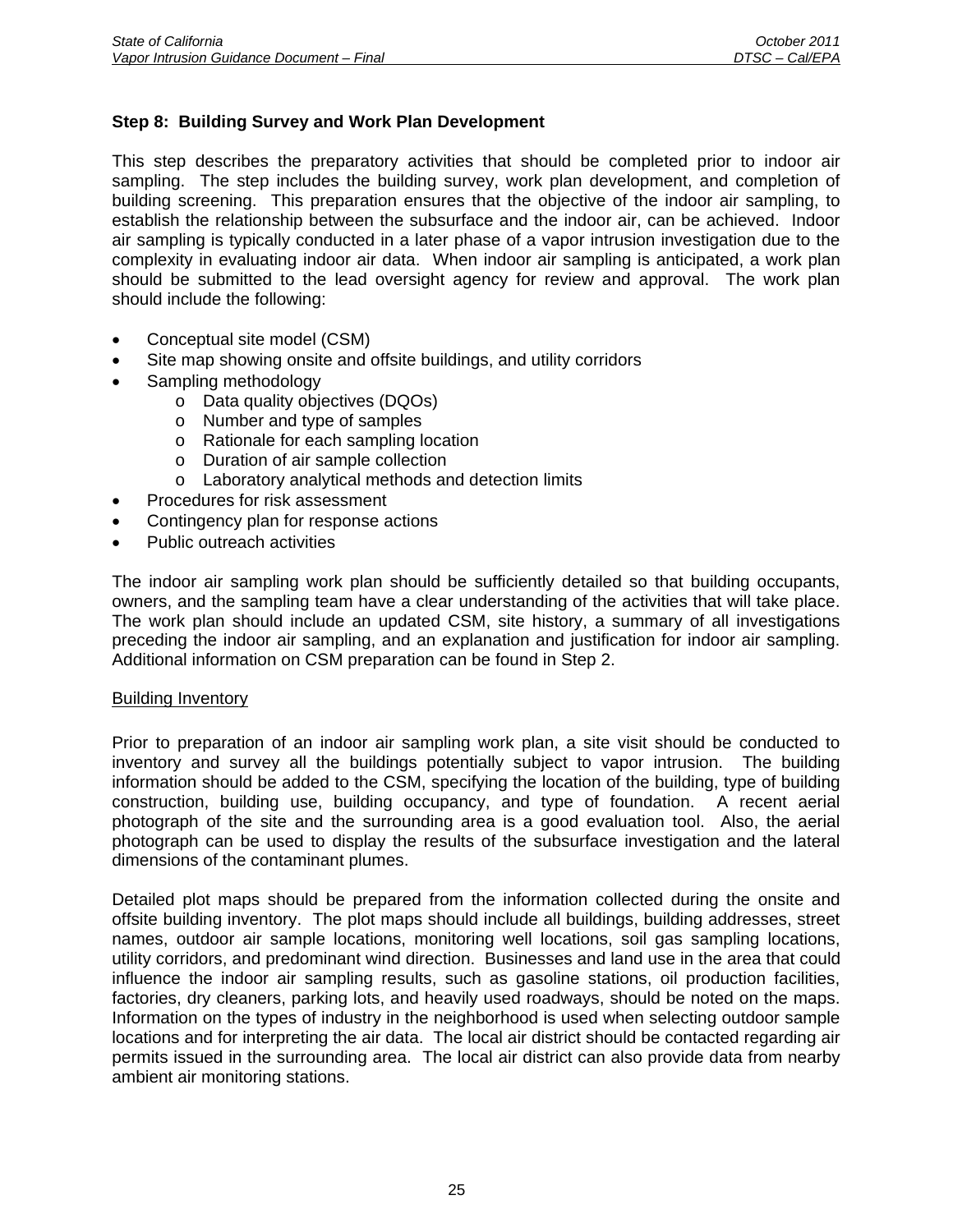In the work plan, the location of all environmental treatment systems, such as for soil vapor extraction and groundwater extraction, should be denoted on plot maps because system discharges to the air may impact outdoor air sampling results. Ideally, these systems should be shutdown during indoor and outdoor air sampling to minimize bias on the sampling results.

#### Sampling Methodology

Because concentrations of volatile chemicals in the air environment are variable, collecting enough data to thoroughly understand and predict the temporal and spatial distribution can be too resource-intensive to be fully achieved. Air sampling should be conducted with an understanding of this variability and uncertainty. Because of contaminant variability and potential indoor sources of contamination, the completion of the Building Survey Form (see Appendix L) will aid in interpreting the indoor air sampling results. To compensate for these inherent uncertainties, indoor air sampling should target locations and conditions under which maximum vapor intrusion is expected.

Work plans should specify the number of sampling events, number of sampling locations, sampling equipment, and sampling duration. Given the resources required and sometimes invasive nature of indoor air sampling investigations, sampling is often limited to a few locations within a building. Typically, for each sampling event, two to three samples are collected in a residence and a minimum of three samples are collected from outdoor locations. At least two sampling events should be conducted to evaluate the seasonality of vapor migration into the building.

The work plan should specify the analytical methods, analytes, method reporting limits, and method detection limits. For indoor air investigations, the analytical methods must be appropriate and sufficiently comprehensive to ensure that all COPCs, including possible transformation products, are analyzed. Detection limits should be sufficiently sensitive to ensure that data quality objectives can be met. Consultation with the analytical laboratory as part of the work plan development is recommended, particularly for volatile chemicals that may require adjustment or modification in the analytical procedures. See Step 9 for further discussion.

#### Data Evaluation and Risk Assessment Procedures

The work plan should describe procedures for data evaluation and interpretation of sampling results. For the health risk assessment, the work plan should describe the procedures for estimating contaminant concentrations for exposure assessment, and provide the exposure assumptions, toxicity criteria, and risk equations to be used for estimating cancer risk and hazard. If risk-based screening concentrations will be used for evaluating risks, the chemicalspecific concentrations should be provided and the source of the criteria should be described.

To compute statistical estimates for most environmental data, a minimum of eight samples is generally necessary, depending on the coefficient of variation and the underlying statistical distribution of the data. Indoor air data sets are typically too limited to compute reasonable statistical estimates of contaminant concentration. In these cases, DTSC recommends that the maximum observed concentration of each identified contaminant be used to estimate human health risks.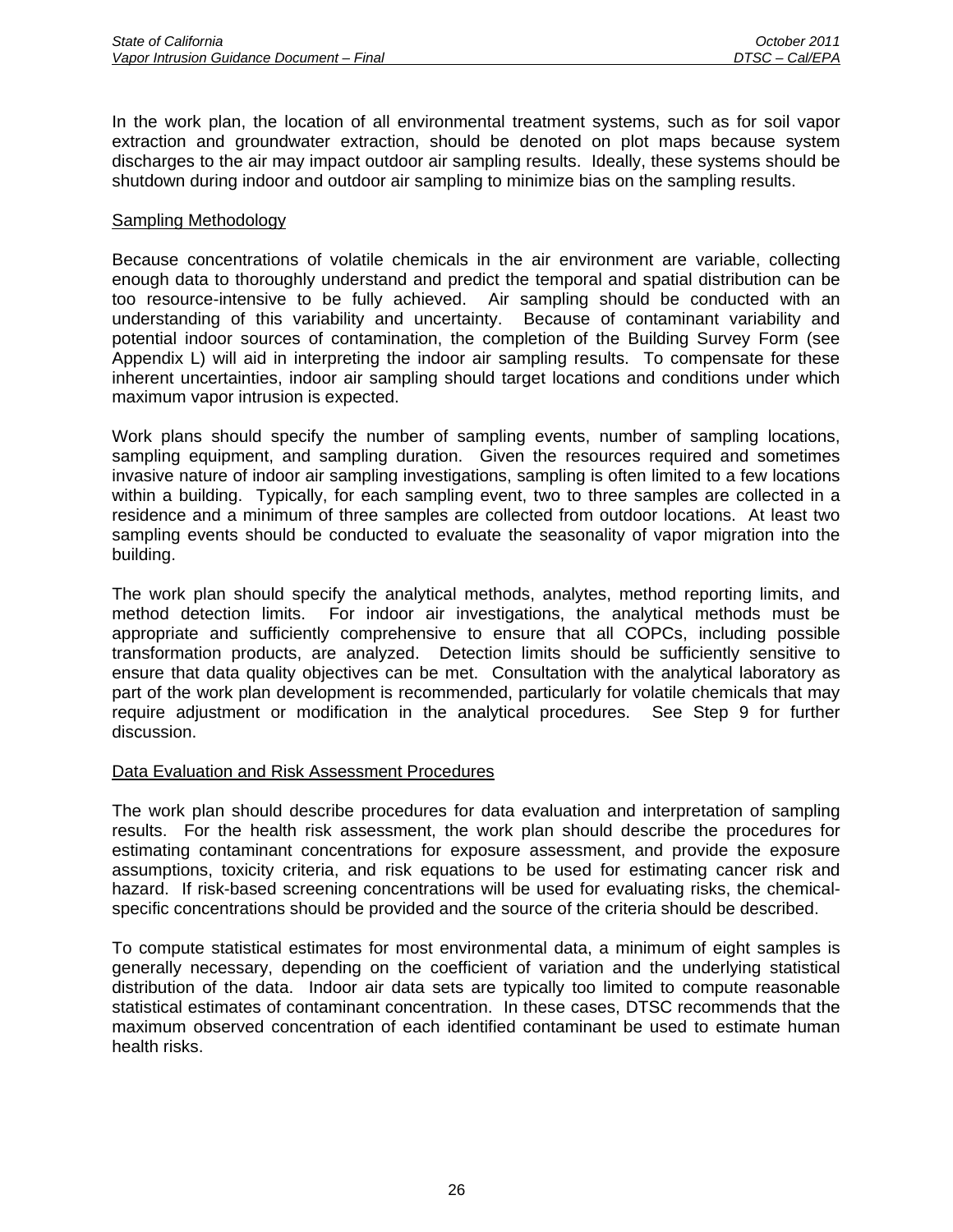#### Contingency Planning

Prior to initiating indoor air sampling, a contingency plan should be generated for responding to the indoor air sampling results. Indoor air sampling data is an important line of evidence in the characterization of potential human health risks from vapor intrusion and for determining appropriate response actions for managing those risks. The specific responses are determined on a case-by-case basis upon interpretation of at least two indoor air sampling events, along with consideration of all other lines of evidence and characterization of the risks. Additional sampling events may be necessary if indoor air data indicate large spatial or temporal variations in contaminant concentrations. The contingency plan should identify response actions for risk management, such as no further action, monitoring, mitigation, and/or source remediation, based on the weight of evidence. See Step 10 for further discussion.

#### Public Notification

The public should be notified well in advance of indoor air sampling. Sensitivity to building occupants is essential due to heightened concerns about potential exposure and disruption of daily routines. Individual letters, fact sheets, and other appropriate materials should be mailed to occupants stating that indoor air testing is pending. About two weeks prior to indoor air sampling, each occupant should be contacted in person to schedule the testing and to explain the testing procedures. Also, written instructions should be provided. The instructions should state that use of certain consumer products is discouraged due to potential biasing of the sampling results. Then, at the time of sampling, the occupant should again be asked about consumer products. Hence, at least two opportunities to discuss the use of consumer products with occupants prior to the indoor air sampling should take place. See DTSC's Vapor Intrusion Public Participation Advisory for detailed guidance on public outreach during this step.

To the extent feasible, appointments are scheduled at the convenience of the building occupants. Therefore, for residences, it is not uncommon to schedule appointments and initiate sampling in the evening after people return home from work.

#### Building Screening and Indoor Air Sampling Preparation

At the time of sampling, the Building Survey Form (Appendix L) should be completed and the building and indoor air should be screened as described below. A floor diagram should be generated, illustrating the floor layout, chemical storage areas, garages, doorways, stairways, basement sumps, utility conduits, elevator shafts, and any other pertinent information (see Appendix L).

Indoor sources of contamination should be identified and, if possible, removed from buildings prior to indoor air sampling. Common household items, such as cleaners, glues, fingernail polish remover, aerosol sprays, paint, dry-cleaned clothes, and tap water can offgas and interfere with sampling results. The presence of these interfering sources may bias indoor air sample results or preclude detection of vapors from the subsurface. Commercial and household products should be inventoried every time indoor air is sampled so their potential contribution to indoor air contamination can be evaluated. Each room in the building should be inspected, and products that contain volatile chemicals should be listed on the Building Screening Form (Appendix M) along with the volatile ingredients of each product.

As appropriate, indoor contaminant sources can be located with portable field instruments that have detection limits in the parts per billion by volume range. A properly calibrated portable gas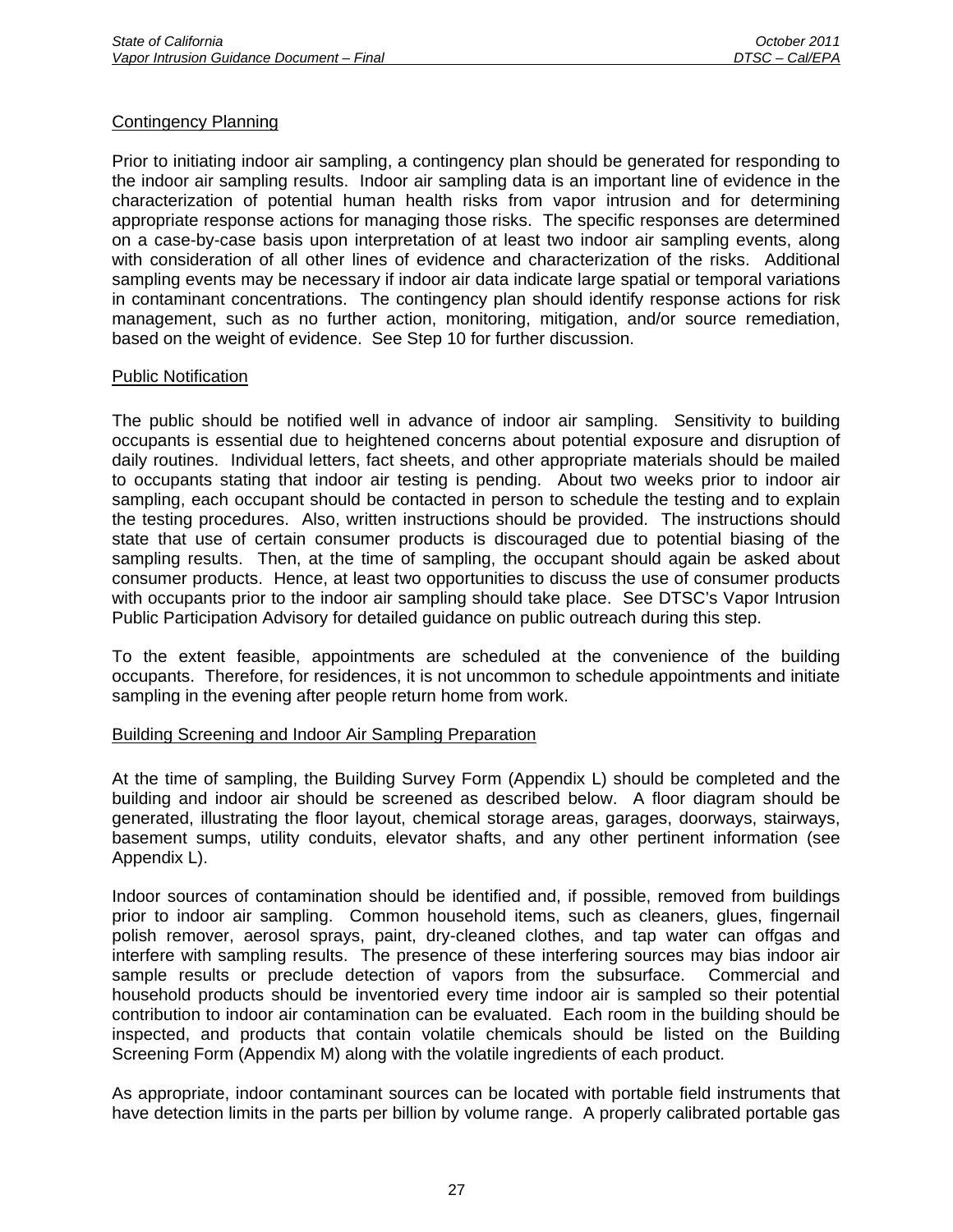chromatograph/mass spectrometer (GC/MS) can yield reliable measurements in this range. Other instruments may be available to achieve these detection limits, such as photo-ionization detectors and the USEPA's trace atmospheric gas analyzer (TAGA). Once field instruments identify indoor sources of contamination, these sources can be either removed or sealed prior to indoor air sampling. Removing these sources prior to testing is the most effective means of reducing bias and eliminating confounding factors. Sealing containers rather than removal may be acceptable, but the containers should be tested with a field instrument to demonstrate that the seal is tight. Once these interfering conditions are corrected, ventilation may be needed before sampling to eliminate residual contamination.

When deploying or retrieving indoor air sampling devices, portable field instruments can also be used to determine the entry points of contaminated soil gas into the structure through the collection of measurements in the following areas:

- Foundation-wall joints
- Foundation cracks and concrete control joints
- Building utility entry ways
- Elevator shafts
- Floor drains
- Fixtures and seams around bathtubs and showers

A barometer or differential pressure meter capable of measuring small increments of pressure (e.g., 0.03 inches of mercury) may be used to measure the difference in pressure between indoor and outdoor locations. These measurements allow determination as to whether (1) a building is under or overpressurized and (2) pressure differences are present between locations within a building. All indoor air screening and other measurements collected with field equipment should be annotated on building plot plans (Appendix L) and included in indoor air assessment reports.

### **Step 9: Indoor Air Sampling**

Indoor air sampling is conducted because subsurface contaminant concentrations pose a potential risk as determined by vapor intrusion modeling and risk assessment or by comparison with preliminary or site-specific risk-based screening levels. Interpreting indoor air sampling results to assess the risk from vapor intrusion is challenging. DTSC recommends that this step be undertaken after the subsurface has been completely characterized. However, there may be site-specific circumstances when indoor air sampling may be conducted prior to full subsurface characterization, particularly to address public concerns. As in other steps of this Guidance, public outreach is an essential component of any indoor air sampling work plan.

### Site Visits and Documentation

Each indoor air sampling event may require numerous visits to the building potentially subject to vapor intrusion, as follows:

- Meeting with building occupants to explain vapor intrusion investigation and schedule building screening and air sampling
- Deployment and retrieval of air sampling equipment
- Discussion of sampling results with building occupants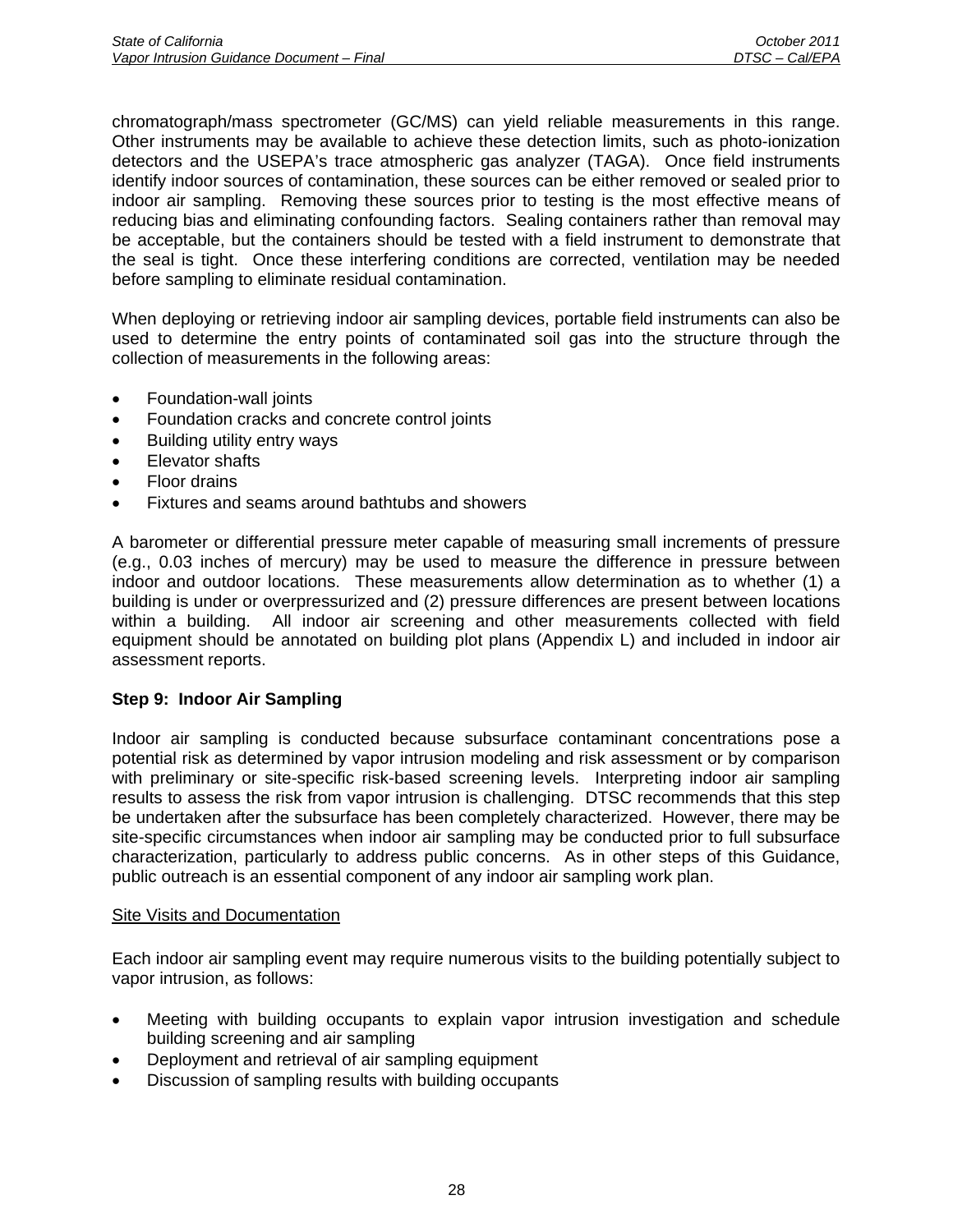When scheduling the sampling, usually about two weeks prior to the field event, the intent of the data collection is explained to building occupants and written information (fact sheets and instructions) is provided. Upon deployment of the sampling equipment, the Building Survey Form (Appendix L) is completed to denote the time, date, sample location, sample identification number, and weather conditions. As appropriate, the building should be screened with a field instrument to locate VOC-emitting household products. A photograph of each sampling device can assist in the documentation of the sampling activities and should be considered on a siteby-site basis. Upon sampling device retrieval, any changes in the building condition should be recorded and the occupants should be asked if any consumer products were used or brought into the building. Regulatory staff should be present during all building visits, and sampling technicians are advised to conduct indoor air sampling in pairs.

An operating industrial facility with processes or activities that use or produce the same chemicals that are contaminants in the subsurface presents a challenge for evaluation of vapor intrusion and risk. Chemical releases to the environment should be characterized and mitigated based upon the risks to human and ecological receptors resulting from the release. Because the chemicals in the industrial process are likely to confound indoor air sampling results, indoor air sampling may not be a viable option to further document the health risks associated with vapor intrusion. Accordingly, the response action for subsurface contamination would proceed without the benefit of indoor air testing. However, indoor air data for chemicals present in the subsurface, but not currently used or produced by the facility, may provide evidence of vapor intrusion. Empirical attenuation factors developed for these subsurface co-contaminants may be extrapolated to the chemicals used in the facility process so that indoor air concentrations attributable to vapor intrusion can be estimated.

### Indoor Air Sampling

Indoor air sampling should be conducted under conservative conditions. In general, the windows of the building should be closed. However, certain exceptions may be necessary if sampling is done in the summer in a building that is not air conditioned. Likewise, ingress and egress activities should be minimized. Heating, ventilation, and air conditioning (HVAC) systems should be operated normally for the season and time of day. During colder months, heating systems should be operating for at least twenty-four hours prior to the scheduled sampling event to maintain normal indoor temperatures above 65°F before and during sampling.

DTSC recommends the following when conducting indoor air sampling:

- 1) Sampling Duration. For the first sampling event, indoor air samples should be collected over a 24-hour period to ensure diurnal fluctuations in vapor intrusion and indoor air concentrations are included in the sampling period. After vapor intrusion is confirmed, sampling events should be conducted to produce representative concentrations of the monitored compounds over the anticipated daily exposure period for building occupants. Hence, air samples should be collected over a 24-hour period for residential structures, over an 8-hour period for non-residential structures, and over a typical school day for students. When feasible, 24-hour and 8-hour sampling may be conducted during the same sampling event. In some cases, indoor air samples may be collected with passive samplers for longer sampling periods (see Appendix K).
- 2) Number of Sampling Events. One indoor air sampling event is not representative of continuous long-term exposure within a building. Multiple sampling events should be conducted to characterize exposure over the long-term. Numerous sampling events may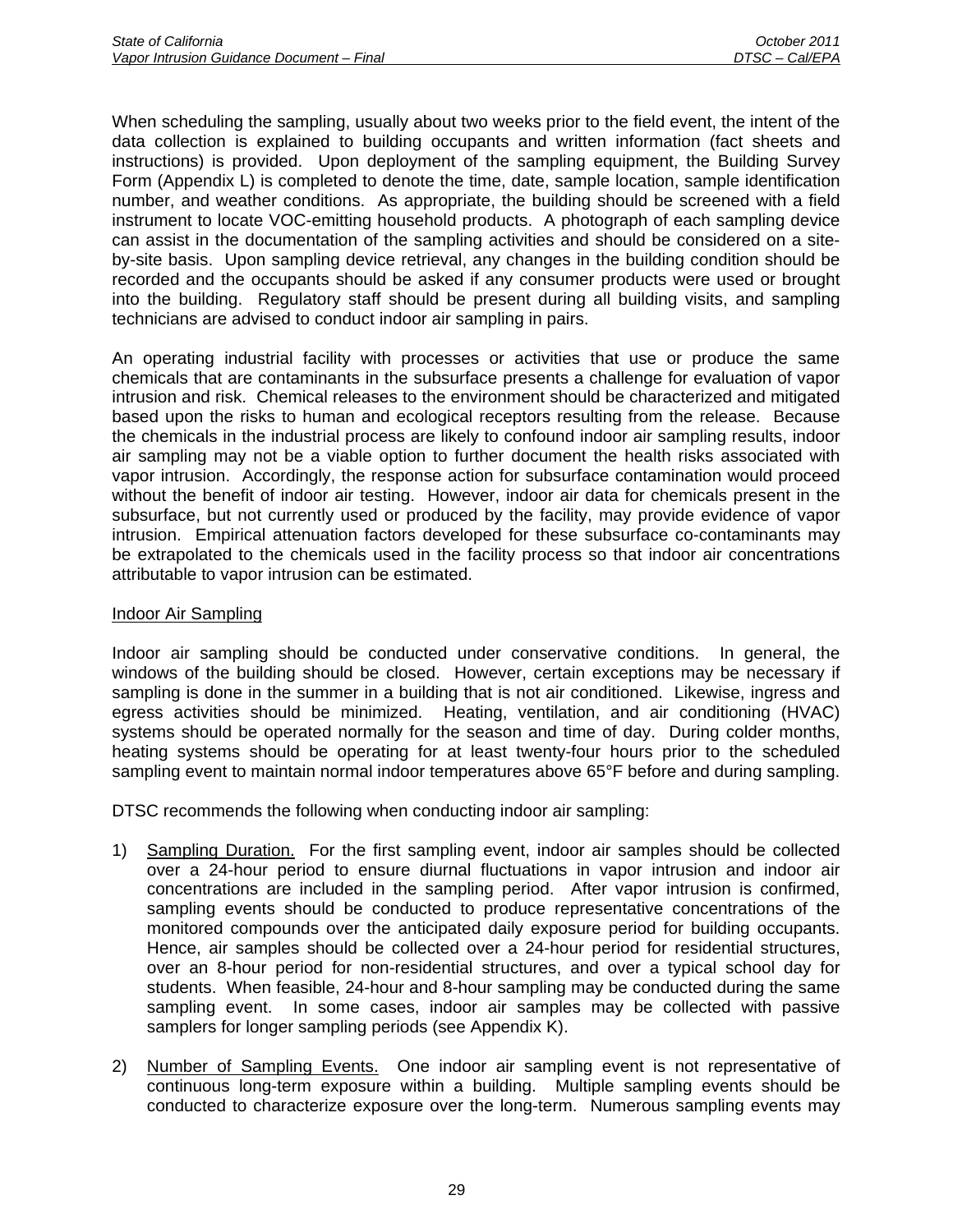be required within a building before DTSC would consider "no further action" for the exposure pathway. At a minimum, sampling data should be obtained over two seasons; late summer/early autumn and late winter/early spring. The data evaluation and contingency plan for the site should guide decisions regarding the objective and number of sampling events.

- 3) Number of Samples and Locations. All floors of a residential structure potentially subject to vapor intrusion should be sampled for indoor air quality. All occupied areas, as well as basements, should be sampled. Based on site-specific conditions, it may be necessary to sample all units of an apartment building. Sampling devices should be located in the breathing zone, approximately 3 to 5 feet off the ground for adults and at lower sampling heights if the receptors of concern are children as in a daycare center or school. Samples should be collected in the center of the room, away from doors. At a minimum, it is recommended that sampling points include the primary living area and likely locations for subsurface vapor entry (typically the bathroom or kitchen). For multi-storied residential buildings, at least one sample should be collected on each floor. When sampling an office building, the number and locations of samples should be based on site-specific conditions. In office buildings, samples should be collected from primary work areas and near the points of vapor entry (such as sumps, elevator shafts or floor drains) to help define the potential routes of entry.
- 4) Sampling Equipment. When sampling indoor air with evacuated canisters, extra canisters, pressure gauges, and flow regulators should be taken into the field in case the integrity of some of the canisters is compromised or if some flow regulators and pressure gauges malfunction. Each sampling canister should have a dedicated vacuum gauge. The gauge is needed to verify the canister is properly evacuated prior to initiation of sampling and to demonstrate that the canister is slightly depressurized upon completion of the sampling. Likewise, the gauge will indicate whether the canister's flow regulator is functioning properly during sample collection. Flow regulators should be configured to produce a constant sampling rate. Sampling canisters, along with all flow regulators and pressure gauges, should be certified clean to the laboratory's method reporting limit.

Collecting air samples in canisters is currently the predominant sampling method used for indoor air investigations. Canisters provide quantitative analytical data and achieve the low detection limits needed to support risk assessments. USEPA Region 9 is currently evaluating the use of passive air samplers for indoor air investigations by conducting comparison studies with canisters at several sites in California (Lee et al., 2010). Other researchers have also conducted comparison studies (Coyne et al., 2009; Bruno et al., 2008; Odencrantz et al., 2009). Passive samplers offer several advantages over canisters, including lower cost, simplicity and versatility of use, small size, unobtrusive appearance, and potential to collect samples over longer time periods than canister samplers. At present, passive samplers appear to have potential as a reliable alternative to canister sampling in certain applications, particularly as a screening tool for identifying structures for further indoor air evaluation. The use of passive samplers for screening or as a supplement to canister sampling should be based on the contaminants, site conditions, and project DQOs. As passive sampler technology becomes further developed, and high quality, quantitatively accurate results for contaminant concentrations in indoor air can be achieved, data from passive samplers may be used in quantitative risk assessments. See Appendix K for more information.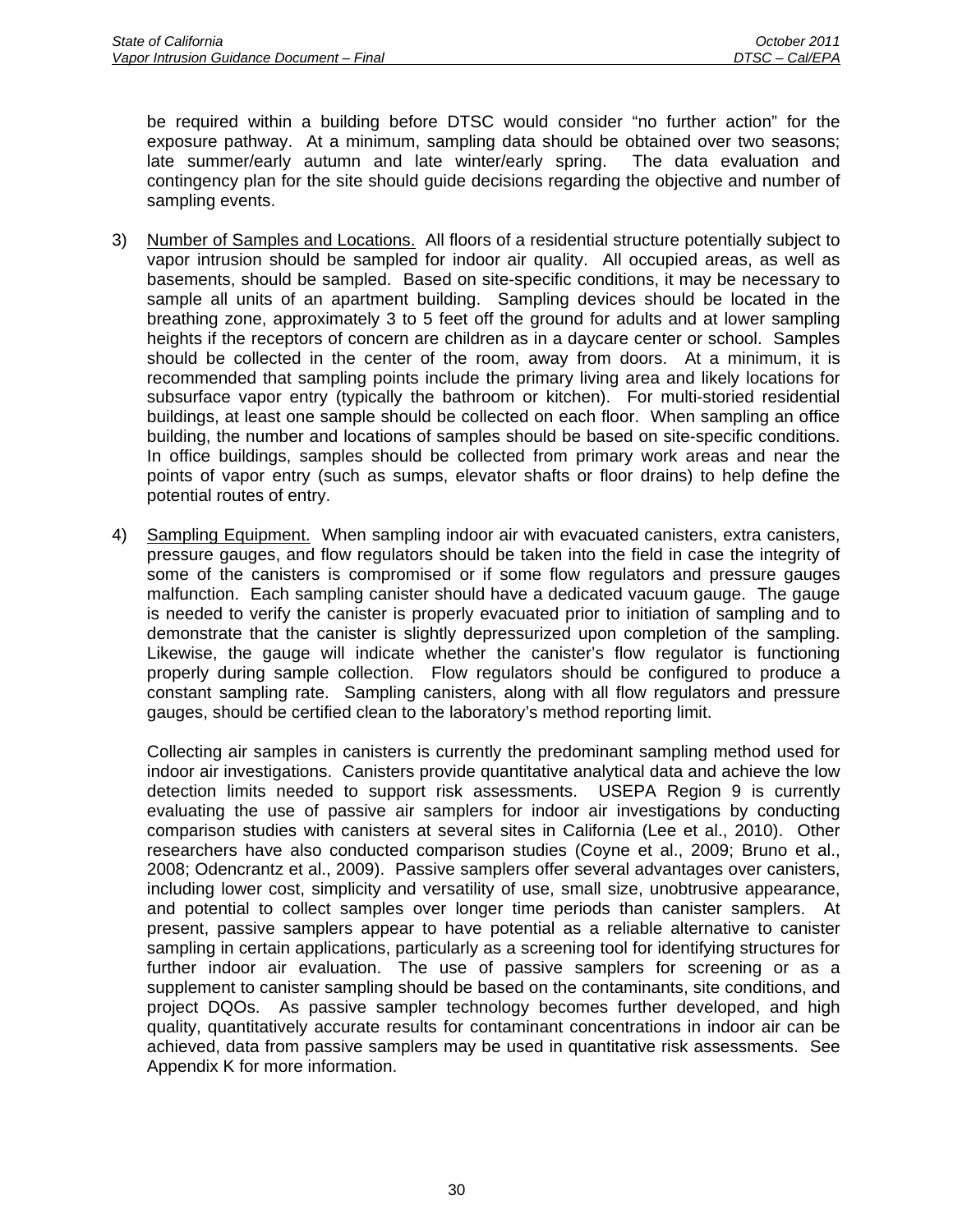5) Analyte List. Indoor air should be analyzed for all known and potential subsurface contaminants so that contaminants in the subsurface and indoor air can be correlated in the evaluation of vapor intrusion and the cumulative health risks associated with vapor intrusion can be characterized. Limiting the indoor air testing to a few target analytes is not recommended, particularly for initial sampling events. Subsequent to the initial sampling event, limiting target analytes might be justified on a case-by-case basis for sites that are fully characterized and all contaminants are known with certainty. Analyzing air samples for a large suite of analytes may detect vapor intrusion-derived contaminants not previously detected in the subsurface. Contaminants may not have been detected in the subsurface for various reasons, including but not limited to, a) elevated detection limits resulting from high concentrations of co-contaminants, b) sampling and analytical errors, c) temporal and spatial variation, d) inappropriate sampling locations and depths, and e) generation of unanticipated degradation and transformation products. Multiple lines of evidence should be used to determine vapor intrusion-derived contaminants (see Step 10). Data for indoor sources may indicate a potential background risk that should be communicated to occupants and considered in risk management decisions concerning the subsurface contamination.

It is generally desirable to conduct concurrent sampling of other media, such as sub-slab soil gas, and/or groundwater, when sampling indoor air. Sampling all media concurrently will give a more accurate representation of contaminant migration and reduce the uncertainty associated with the temporal variability in contaminant concentration data.

### Ambient (Outdoor) Air Samples

Site-specific ambient (outdoor) air samples should be collected when indoor air sampling is conducted, with the realization that indoor and outdoor air samples will always have detectable concentrations of common air pollutants. While local ambient air monitoring station data may be available, the data should be used with caution. Ambient air station data are reported as basinwide results and are not typically useful when evaluating vapor intrusion. However, ambient data from the local air district or the Air Resources Board can be included in the final indoor air assessment report. When conducting a vapor intrusion assessment, site-specific ambient air data are used to interpret the measured indoor air concentrations, not to adjust the indoor air concentrations for risk assessment purposes.

Ambient air samples should be collected at locations that are not influenced by subsurface contamination. Therefore, ambient air samplers should be located upwind of subsurface plumes. In addition, information on the types of industry in the neighborhood should be used when selecting ambient sample locations and interpreting the air data. The ambient air data can be used as a qualitative tool to provide information regarding outside influences on indoor air quality.

The following should be considered when collecting ambient air samples:

- Sampling devices should be located approximately six feet off the ground.
- Ambient sampling should be conducted concurrent with the indoor air sampling.
- Ambient samples should be collected in upwind locations.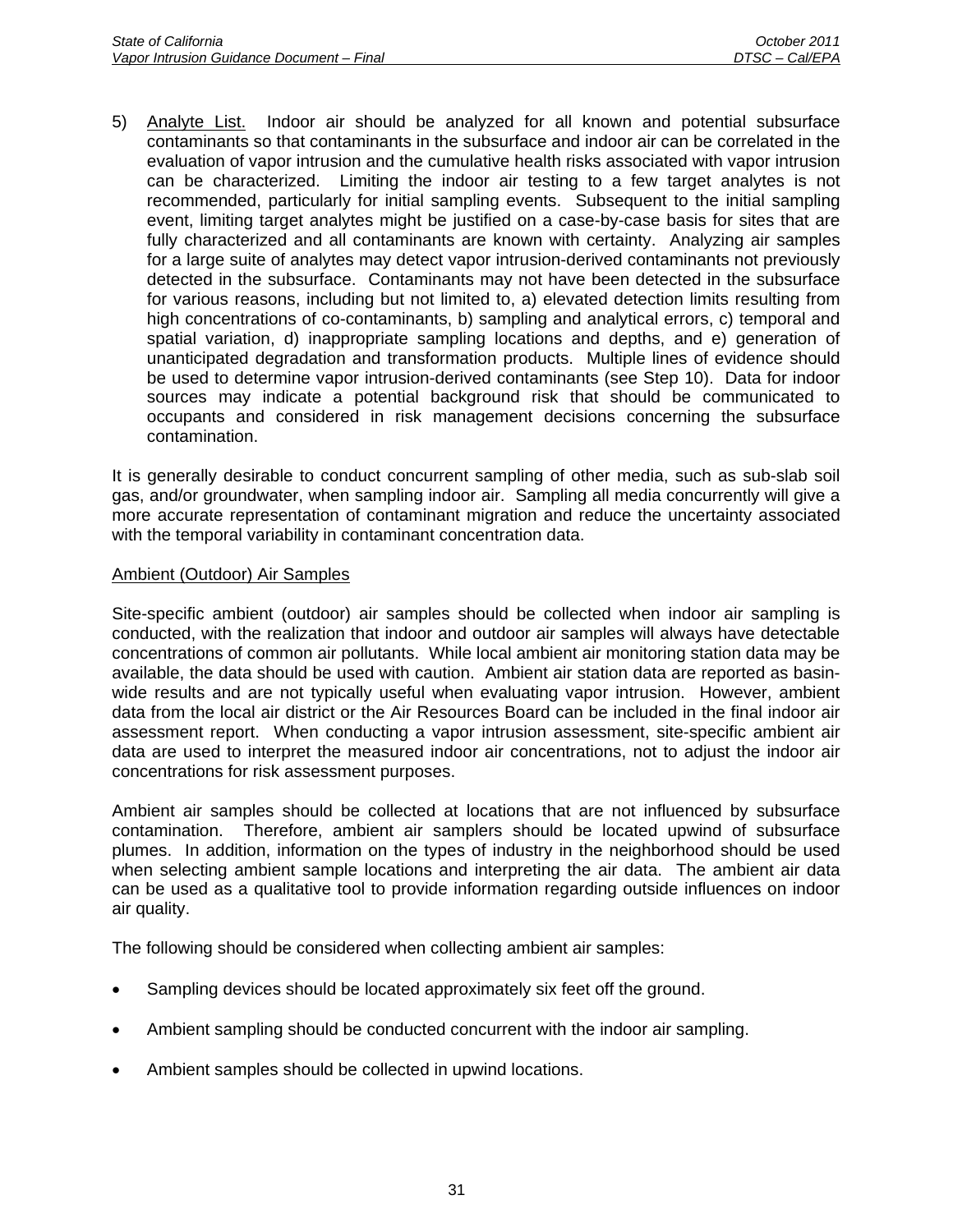- Ambient samples should be located away from gasoline stations, automobiles, gasolinepowered engines, fuel and oil storage tanks, chemical storage areas, and dry cleaners.
- Sampling devices should be placed at least 10 feet beyond a tree's drip line.
- Ambient air samples should be collected on the upwind side of a building at a distance equal to twice the height of the building.
- Three ambient samples, at a minimum, should be collected with each indoor air sampling event.

### Air Sampling Analytical Methods

When sampling indoor air, analytical methods should include all contaminants of potential concern identified in the subsurface. The goal of indoor air sampling is to measure volatile chemicals at levels lower than risk-based concentrations. Therefore, the samples should be analyzed by methods that can achieve a method reporting limit of at least 0.025  $\mu$ g/m<sup>3</sup>. Some chemicals may require lower reporting limits, such as 1,2-dibromo-3-chloropropane, 1,2 dibromoethane, 1,2,3-trichloropropane, and 1,3-butadiene. Prior to choosing an analytical method, the laboratory should verify that it can achieve the minimum reporting limits for the target compounds as indicated by the project DQOs.

The recommended laboratory analytical methods for specific volatile chemicals are listed in Table 1. Detailed descriptions of these analytical methods are given in Cal/EPA's Active Soil Gas Investigation Advisory and are briefly summarized here. The analytical methods for air analysis that are capable of achieving appropriate detection limits are TO-14A (non-polar compounds only) and TO-15 (polar and non-polar compounds). TO-10A and TO-13A are the suggested methods for the analysis of pesticides, herbicides, and PCBs.

The analytical mode (i.e., full scan or selective ion mode [SIM]) should be dictated by the DQOs of the sampling event. Generally, DTSC recommends analyzing air samples in full scan mode. The full scan mode will provide a more accurate identification of the analytes and corresponding concentrations in the sample. Further, in full scan mode, all compounds can be confirmed by a mass spectral library. SIM can achieve lower detection limits for contaminants and should be used when a known contaminant must be detected at relatively low concentrations. Project DQOs might require analysis of a subset of samples by SIM, such as those expected to have lower concentrations. The analysis of the remaining samples should be done in full scan mode. Both SIM and full scan analysis can be performed on the same sample if a sufficient sample volume is collected.

### Quality Assurance/Quality Control

Only certified clean sampling devices should be used for air sampling. Precautions should be taken to avoid sample interference such as fueling vehicles used to transport air sampling equipment or using solvent-based permanent marking pens in the field. Once the samples are collected, they should be stored according to the method protocol and delivered to the analytical laboratory as soon as possible. Sampling canisters subject to air travel should have vacuum measurements before and after transit to verify canister integrity. Samples should not exceed recommended holding times. To check the precision of the sampling, DTSC recommends collection of at least one duplicate per laboratory per field day. Chain-of-custody protocols should be followed. A trip blank is considered unnecessary when sampling with passivated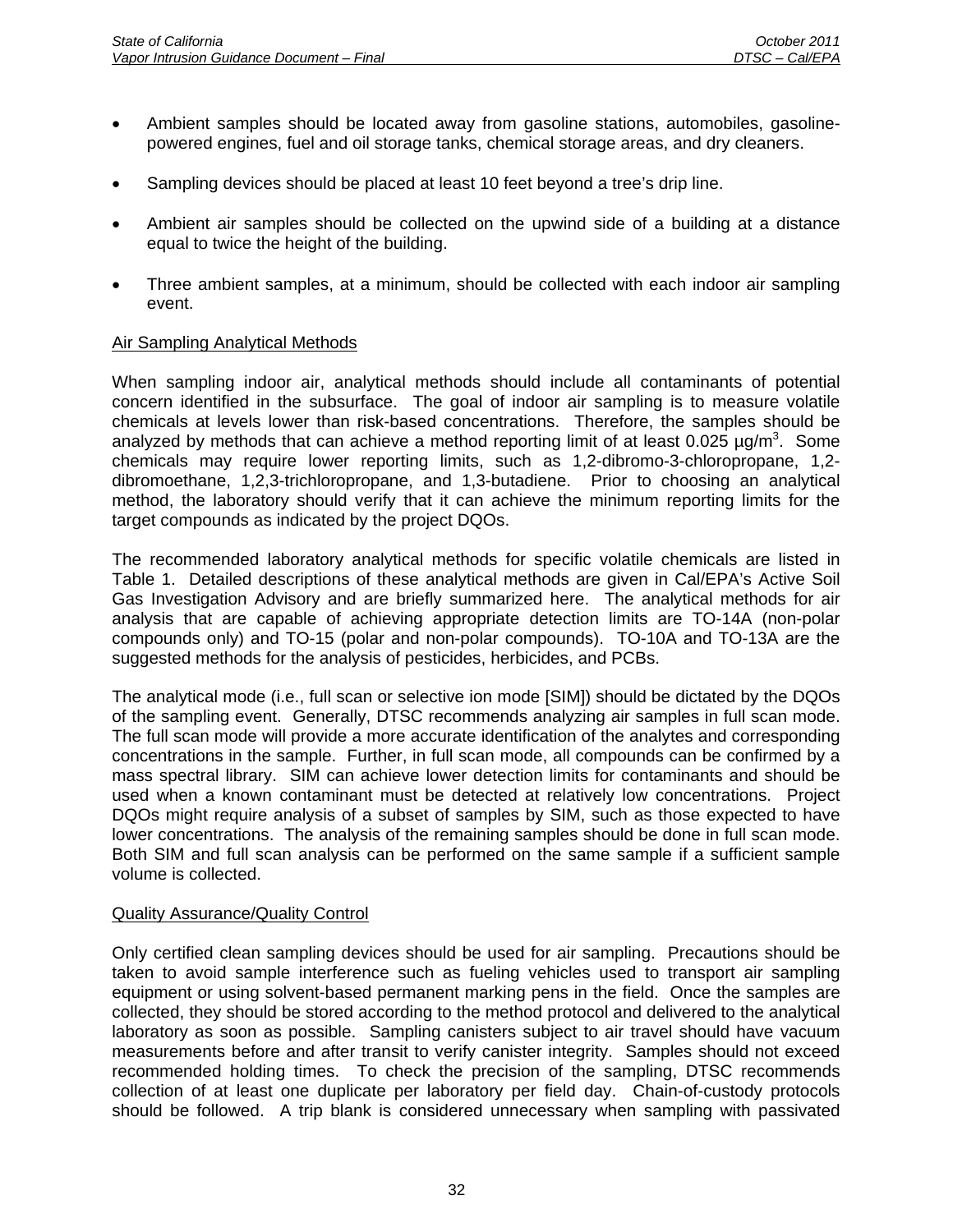canisters. Field blanks are necessary for USEPA Method TO-17 for sorbent tubes and should be submitted and analyzed with the samples.

## Post-Sampling Notification of Building Occupants

Communicating indoor air sampling results to property owners and building occupants can be difficult because detectable concentrations of subsurface contaminants are often encountered, even if vapor intrusion is not transpiring at the building in question. The means by which the results are conveyed is a project-specific decision, and should be identified prior to the indoor air sampling event, typically in the indoor air sampling work plan. The results should be conveyed to property owners and building occupants individually or in small groups (because of privacy considerations) in a timely fashion. In addition to any verbal discussion, the project team should consider providing an individualized letter about the sampling results, accompanied by additional explanatory information, as appropriate. Refer to DTSC's Vapor Intrusion Public Participation Advisory for additional discussion regarding the communication of indoor air sampling results to building occupants and owners.

### Privacy Rights

The privacy rights of property owners and building occupants should be protected during the indoor air investigation and associated risk evaluation. In general, personal information should not be released to the public if the release constitutes an unwarranted invasion of privacy. Any privacy concerns should be addressed during the investigation-related activities (such as in the development of the public communication strategy, public participation actions, incidental communications with interested community members, and responses to press inquiries and Public Records Act Requests).

Information regarding investigation and response actions on private property and within private buildings should be handled in a discrete manner, both to maintain privacy and to address any privacy concerns that the property owners or building occupants may have. To the extent allowable by law, privacy concerns could be accommodated by providing the property owners and building occupants with the sampling results in a private letter while providing a general summary of the sampling results for public use. The privacy rights of the property owners and building occupants have to be balanced against the public's right to know. The balancing test should be used on a case-by-case basis, in consultation with legal counsel.

DTSC's Vapor Intrusion Public Participation Advisory provides further discussion regarding privacy considerations.

### **Step 10: Evaluation of Indoor Air Sampling Results and Response Actions**

DTSC recommends a minimum of two indoor air sampling events before making a risk management decision for a building. Investigators must be cognizant that short-term measurements rarely represent long-term conditions (Schuver and Mosley, 2009). Discrete samples collected in most indoor air investigations may not adequately address temporal variation in contaminant concentration. Also, it is usually not possible to collect enough samples for a rigorous statistical evaluation of the data. Accordingly, DTSC recommends that risks be estimated using maximum concentrations.

The primary objective of the indoor air sampling investigation is to determine if the contamination underneath the building is entering the indoor environment. Interpretation of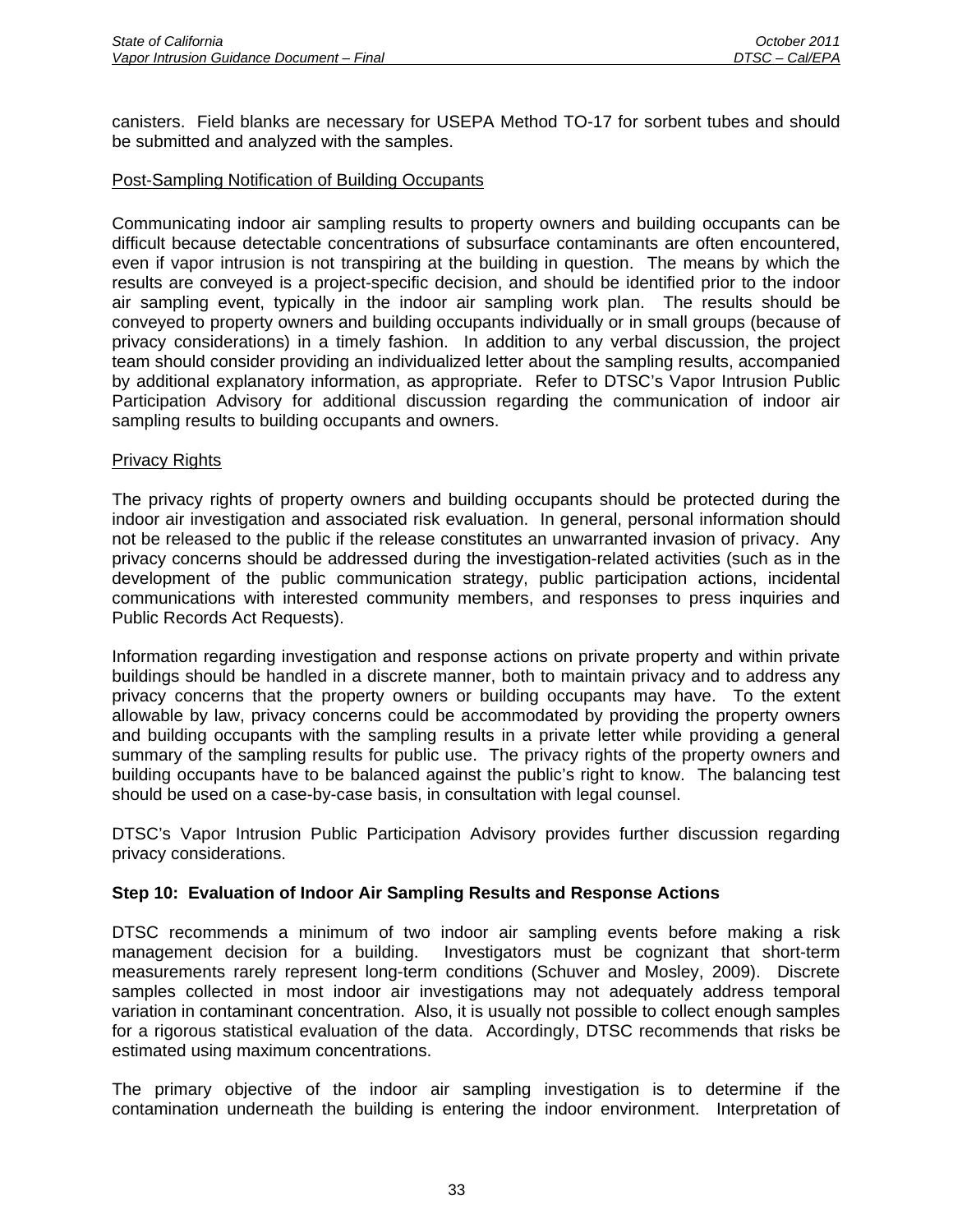indoor air sampling results should be done in conjunction of all available lines of evidence associated with a vapor intrusion evaluation. The following items should be considered when interpreting indoor air data:

- 1) Chemicals of Potential Concern. An important line of evidence is the identification of subsurface contaminants at the site. Vinyl chloride and other products from the breakdown of chlorinated solvents, such as 1,1-dichloroethene and cis-1,2-dichloroethene, which are uncommon in consumer products and not typically found in ambient air, can be indicative of vapor intrusion. Likewise, radon in indoor air is another indicator that soil gas is migrating into the building.
- 2) Ambient Measurements. If indoor air concentrations are generally greater than ambient concentrations, and there are no known indoor air sources according to the building survey, there is a great likelihood that the indoor air concentrations are due to vapor intrusion. Ambient air in California contains numerous volatile chemicals, and these volatile chemicals, such as benzene and tetrachloroethlyene (PCE), should be found in both outdoor and indoor air, regardless of the occurrence of vapor intrusion. If no contaminants are detected in outdoor or indoor samples, the data are suspect and the samples should be reanalyzed.
- 3) Subslab Measurements. Subslab samples provide a good indication of the volatile chemicals that could migrate into the building. If the concentration of a chemical in subslab soil gas is equal to or less than indoor air concentrations, it is reasonable to conclude that the indoor air concentration may be derived in part from sources other than from vapor intrusion. This conclusion assumes that soil gas naturally attenuates in the migration from the subslab into an overlying structure and that barometric pressure fluctuations are not causing reversible vapor flow.
- 4) Comparison of Attenuation Factors. Volatile chemicals beneath a building should move from the subsurface into indoor air at approximately the same rate. Thus, chemical-specific attenuation factors, derived from indoor air and subsurface sampling data, should be similar. If not, indoor sources of contamination may be present within the subject building.
- 5) Soil Gas Measurements. Typically, the greater the concentration of contaminants in soil gas, the more likely vapor intrusion will result in detectable concentrations in indoor air.
- 6) Constituent Ratios. Evaluating the ratio between concentrations of different chemicals in soil gas, subslab, and indoor air may help to identify potential vapor intrusion or screen out background sources (Feenstra, 2006). For many volatile chemicals, the background concentration ratios are distinct from subsurface-derived volatile chemical ratios. If the ratios of constituents in the indoor air sample are similar to the ratios observed in soil gas, one may conclude that the two are linked and that there is a contribution from the subsurface sources, especially if subsurface concentrations are significantly higher than indoor air concentrations. This is a reasonable assumption because volatile subsurface contaminants will move into indoor air at similar rates. Comparison of chemical ratios in groundwater to ratios in indoor air may also be considered. However, these ratios should be adjusted for different relative volatilities of the contaminant using their Henry's law constants.
- 7) Isotope Analysis. Compound-specific isotope analysis (CSIA), such as chlorine-36 and carbon-13, potentially can be used to distinguish between different chlorinated solvent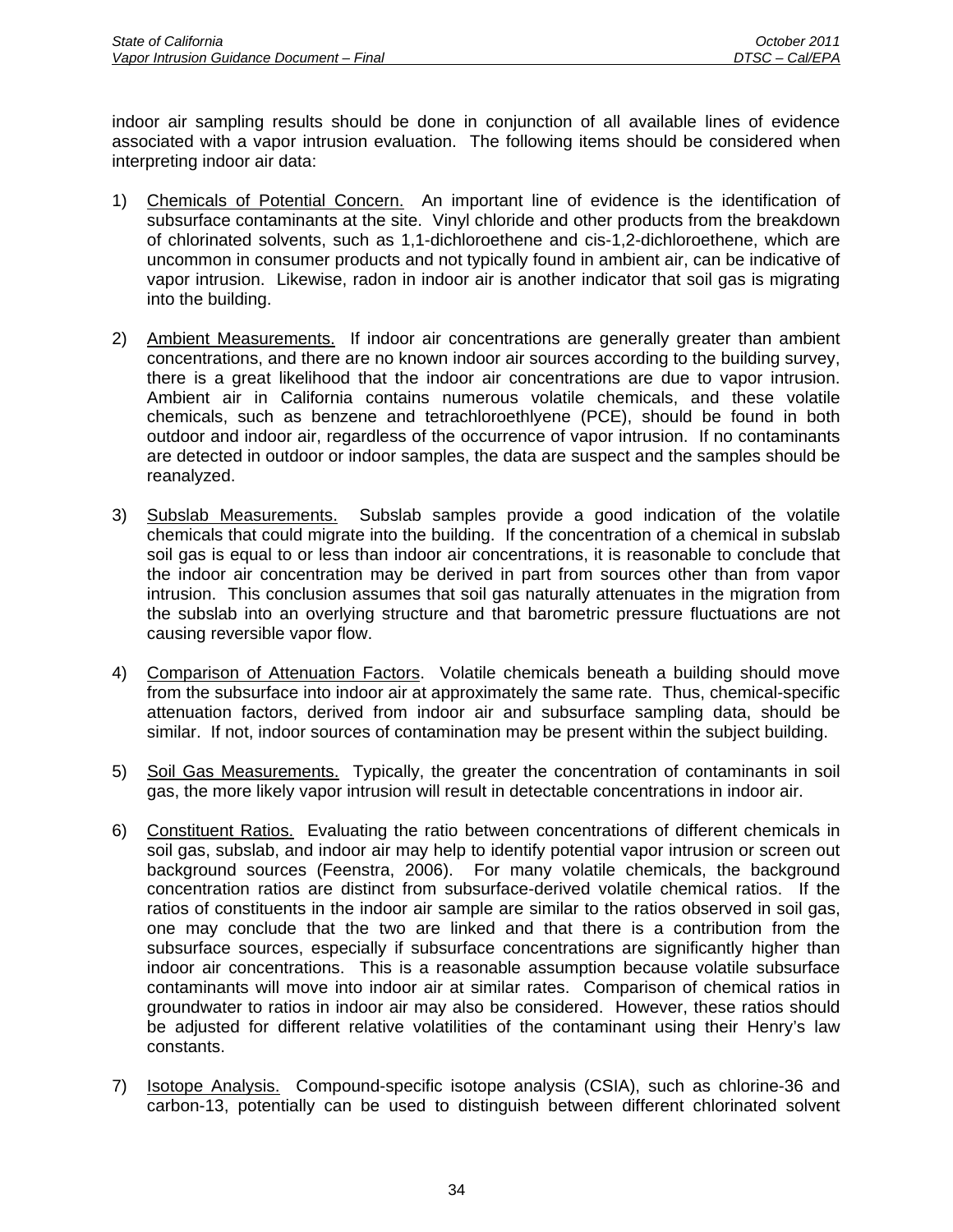sources (Van Warmerdam et al., 1995). The use of stable isotopes is a developing technique for vapor intrusion that may merit consideration in some situations. Isotopic analysis might indicate whether the indoor contaminants have the same isotopic signature as subsurface contaminants, yielding an additional line of evidence for vapor intrusion (McHugh et al., 2011). While no specific regulatory guidance exists for isotopes for vapor intrusion, USEPA (2008c) is a resource concerning isotopes in groundwater characterization.

8) Indoor Air Contamination by Consumer Products. The identification of indoor sources of contamination is an important activity because chemicals present in the building attributed to consumer products that are risk drivers will not be reduced when mitigation controls and source remediation are implemented.

### Risk Characterization

Unless the data are sufficiently robust for statistical approximation of the average concentration, the maximum measured indoor air concentration of each chemical should be used in the equations in Appendix C to estimate the risk and hazard posed by vapor intrusion. The risks from all volatile chemicals should be added to obtain the total potential risk for the indoor air exposure pathway. Any site-specific exposure evaluation that deviates from the assumption of residential land use should be performed only with the approval of the oversight agency. DTSC stresses that vapor intrusion is only one of many exposure pathways that are evaluated in a human health risk assessment. Hence, the risk or hazard from the vapor intrusion pathway is added to the risks and hazards posed by all other chemicals and all other potentially complete exposure pathways in the characterization of the cumulative risk at a site, as discussed in Appendix C and USEPA (1989).

As the final step in the risk assessment process, risk characterization integrates quantitative and qualitative information, and identifies the important strengths and uncertainties for each component of the assessment as part of the discussion of the confidence in the risk assessment. The characterization of risk associated with the vapor intrusion pathway is a key step in decision-making and, along with other factors, in determining appropriate response actions.

### Response Actions for Risk Management

Indoor air sampling data should be used along with other site data in the determination of appropriate response actions. The need for specific responses will be determined on a caseby-case basis, depending on the data from the indoor air sampling events, other lines of evidence, and risk characterization. The response action for the site should follow the contingency plan as described in the approved indoor air sampling work plan. All response actions associated with indoor air sampling should be done in consultation with the oversight agency.

DTSC's Vapor Intrusion Mitigation Advisory provides information and guidance on risk-based decision-making for vapor intrusion sites. The risk management decision should take into account both site-specific and chemical-specific data. Multiple lines of evidence and collection of additional data as appropriate should be used to reduce the uncertainty in evaluating vapor intrusion at the site. Chemical-specific information to be evaluated would include: 1) toxicity endpoints and target-organs affected by the contaminants; 2) whether the chemical is a known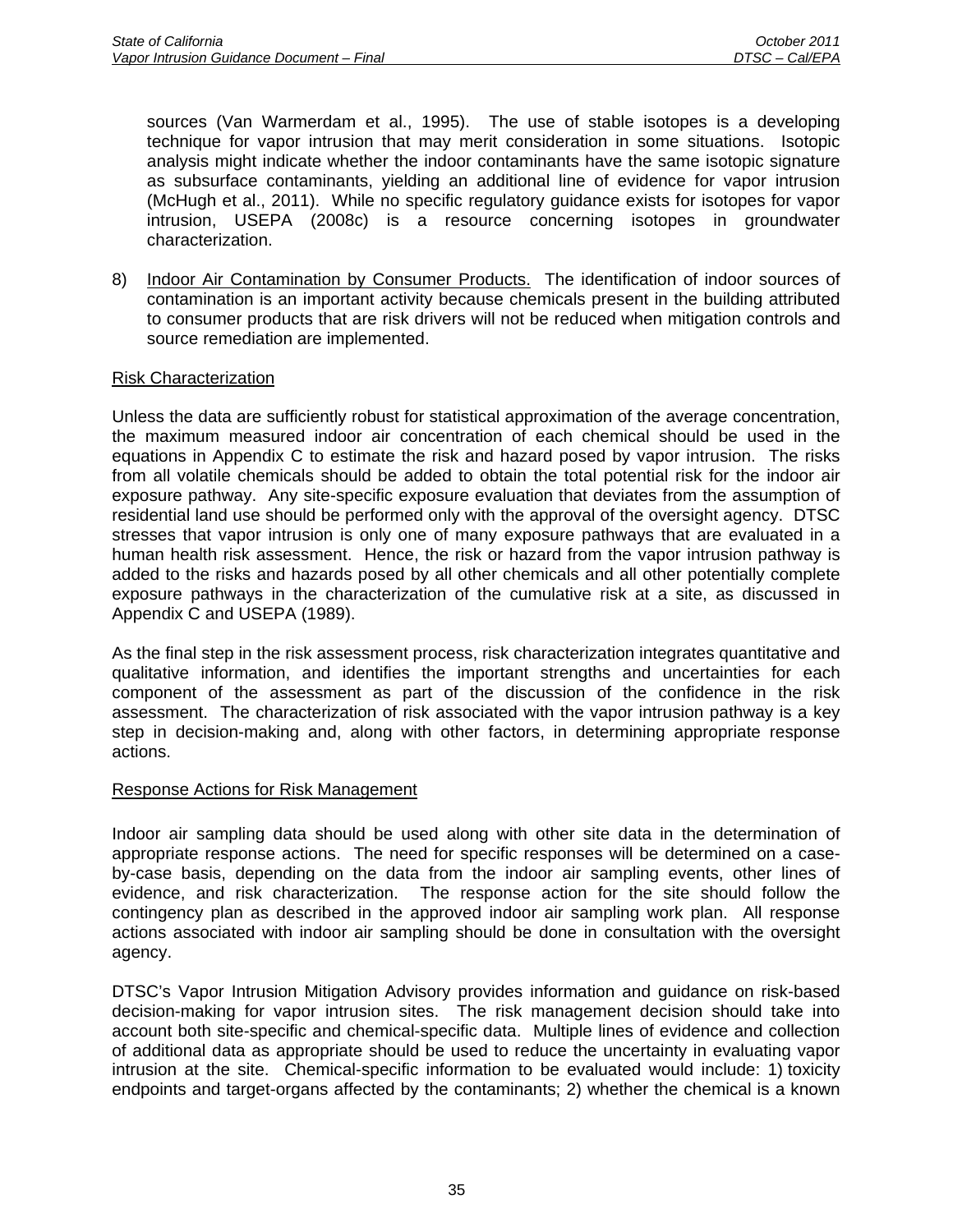human carcinogen or a suspected human carcinogen; and 3) the uncertainties associated with the derivation of the toxicity criteria.

The contingency plan outlined in the table below is an example of response actions based on certain quantitative risk assessment results. In the example below, if the results of the indoor air sampling events indicate subsurface contaminants migrating into indoor air pose a risk less than  $1x10^{-6}$  and a hazard less than 1, and other lines of evidence indicate that subsurface contamination would not be expected to pose a greater risk in the future due to increasing concentration trends or transformation to more toxic contaminants, a no further action response is supported.

If the initial evaluation of vapor intrusion indicates a risk between  $1x10^{-6}$  and  $1x10^{-4}$  or hazard index greater than 1, pursuant to this example, more data collection, such as repetitive indoor air sampling, may be prudent to refine the risk estimates and further characterize temporal variability. In this example contingency plan, if the hazard posed by a single chemical exceeds one (hazard quotient > 1), an immediate response action may be warranted, particularly if an acute or subacute hazard may be indicated. The nature and toxicity of the contaminant must be considered. If multiple chemicals are present and the hazard index (HI) exceeds one but hazard quotients for individual chemicals are each less than one, a toxicological evaluation to segregate chemicals by target organ(s) and/or mechanisms of action may be conducted to further evaluate hazard. After evaluating any additional sampling data and considering the weight of all lines of evidence for risk characterization, a risk management decision would be made for the building. In some cases, it may be more prudent to mitigate vapor intrusion rather than collect additional indoor air data.

| Vapor Intrusion<br>Risk / Hazard <sup>1</sup>           | Risk Management<br>Decision     | Activities                                                                                                                                   |  |
|---------------------------------------------------------|---------------------------------|----------------------------------------------------------------------------------------------------------------------------------------------|--|
| Risk $< 1x10^{-6}$<br>Hazard Index $\leq 1.0$           | No Further Action               | None                                                                                                                                         |  |
| $1x10^{-6}$ < Risk < $1x10^{-4}$<br>Hazard Index $>1.0$ | <b>Evaluate Need for Action</b> | Possible Actions:<br><b>Additional Data Collection</b><br>Monitoring<br>Additional Risk Characterization<br>Mitigation<br>Source Remediation |  |
| $Risk > 1x10^{-4}$                                      | <b>Response Action Needed</b>   | Vapor Intrusion Mitigation<br>Source Remediation                                                                                             |  |

# EXAMPLE CONTINGENCY PLAN

 $1$  Estimated from multiple lines of evidence.

If the measured or predicted volatile chemical concentrations in indoor air, as contributed by subsurface vapor intrusion, are estimated to pose a potential long-term risk to human health above 1x10 $<sup>4</sup>$ , both source remediation and vapor intrusion mitigation will be needed. The timing</sup>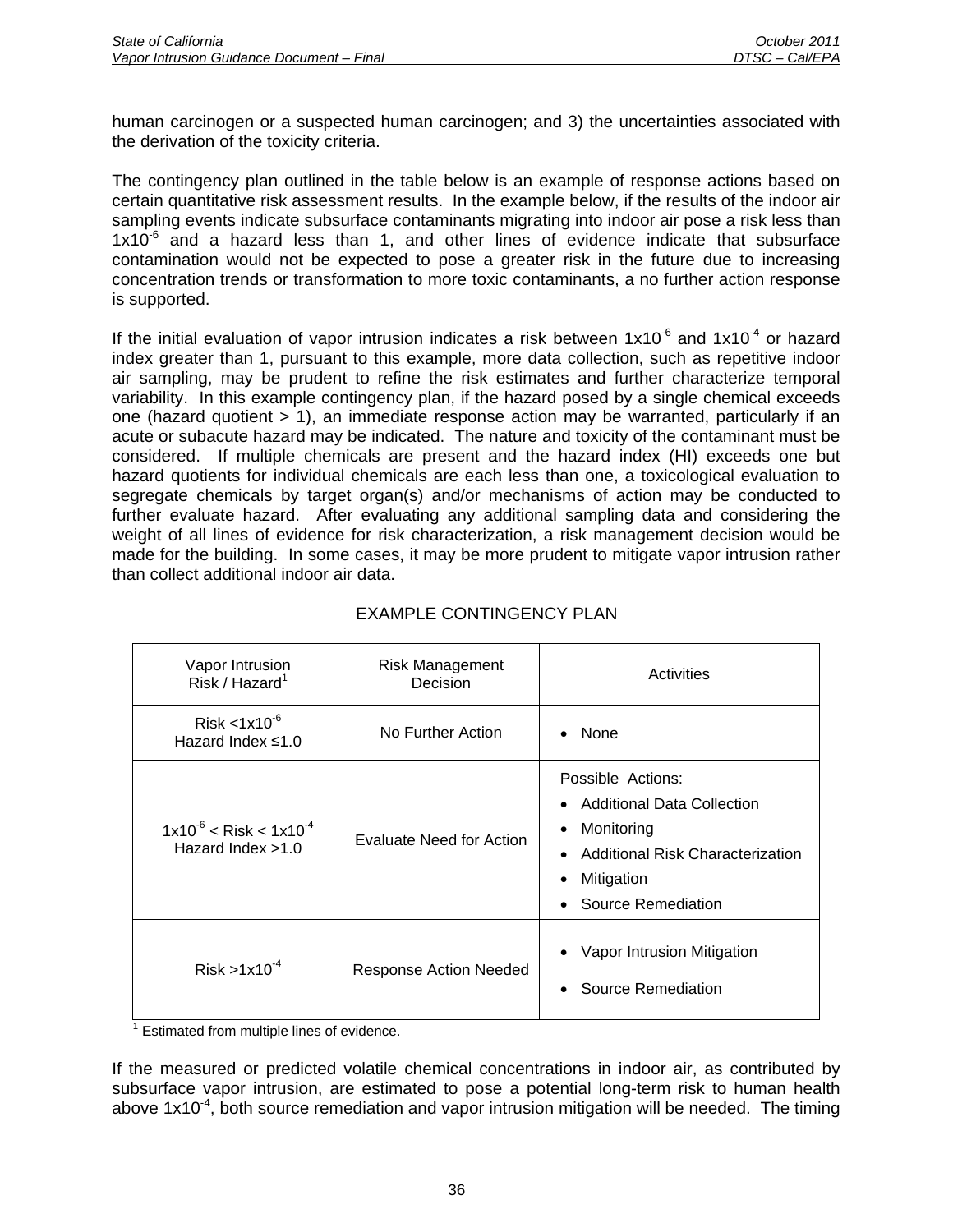of this response action will depend on whether a building is existing or if future development will proceed before remedial goals are met. The decision to implement a mitigation action should be based on multiple lines of evidence to evaluate potential human health risks from vapor intrusion. The oversight agency must approve an appropriate response action decision document for any mitigation action.

Site-specific ambient air data should also be used to help guide risk management decisions to determine if a response action is warranted. DTSC does not anticipate a situation where vapor intrusion mitigation, such as a subslab depressurization system, would be warranted to reduce indoor air concentration below ambient (outdoor) levels. However, in many cases, subsurface contamination may warrant remediation to alleviate risk due to other exposure pathways and concerns about groundwater protection. Chemicals present in the building that are not known to be in the subsurface, but are risk drivers, will not be reduced when mitigation controls are implemented.

Indoor air sampling data in combination with other lines of evidence are used to characterize vapor intrusion risk and help guide risk management decisions regarding response actions. Public concerns and risks associated with other exposure pathways are also considered in determining response actions. The above table is provided as an example only and is not meant to circumvent or supersede any applicable regulatory processes or requirements. For example, the nine feasibility study criteria pursuant to Title 40, Federal Code of Regulations, Section 300.430 apply when selecting response actions for Superfund sites. All response actions associated with indoor air sampling should be done in consultation with the lead oversight agency.

## **Step 11: Mitigate Indoor Air Exposure, Monitoring, and Implementation of Engineering Controls**

If the health risk evaluation indicates a significant risk or hazard, vapor intrusion must be mitigated if the site is occupied or will be used prior to completion of remediation. The goal of a vapor intrusion mitigation system is to reduce subsurface vapor contaminant entry into the building until the subsurface contamination source is remediated or no longer poses a significant risk to human health. Remediation and mitigation are complementary components of a response action for volatile contaminants, addressing cleanup of subsurface contamination and impacts to human receptors by the vapor intrusion pathway, respectively. DTSC does not consider a vapor intrusion mitigation system as a means of remediating the source of the subsurface contamination.

The most commonly accepted mitigation techniques are subslab venting and subslab depressurization. These and other techniques are discussed in detail in DTSC's Vapor Intrusion Mitigation Advisory. Alteration of the HVAC system to provide positive pressure within commercial buildings may be considered as an interim mitigation measure to reduce vapor intrusion exposure, but should not be considered a long-term solution. DTSC acknowledges that other potential mitigation approaches may be appropriate and that flexibility is needed to address site-specific conditions. Moreover, mitigation technologies may be developed in the future that will have equal or better performance than subslab venting or subslab depressurization systems.

At some sites, where the removal or reduction of contaminant source concentrations to an acceptable level of risk is not possible, engineering measures and institutional controls must be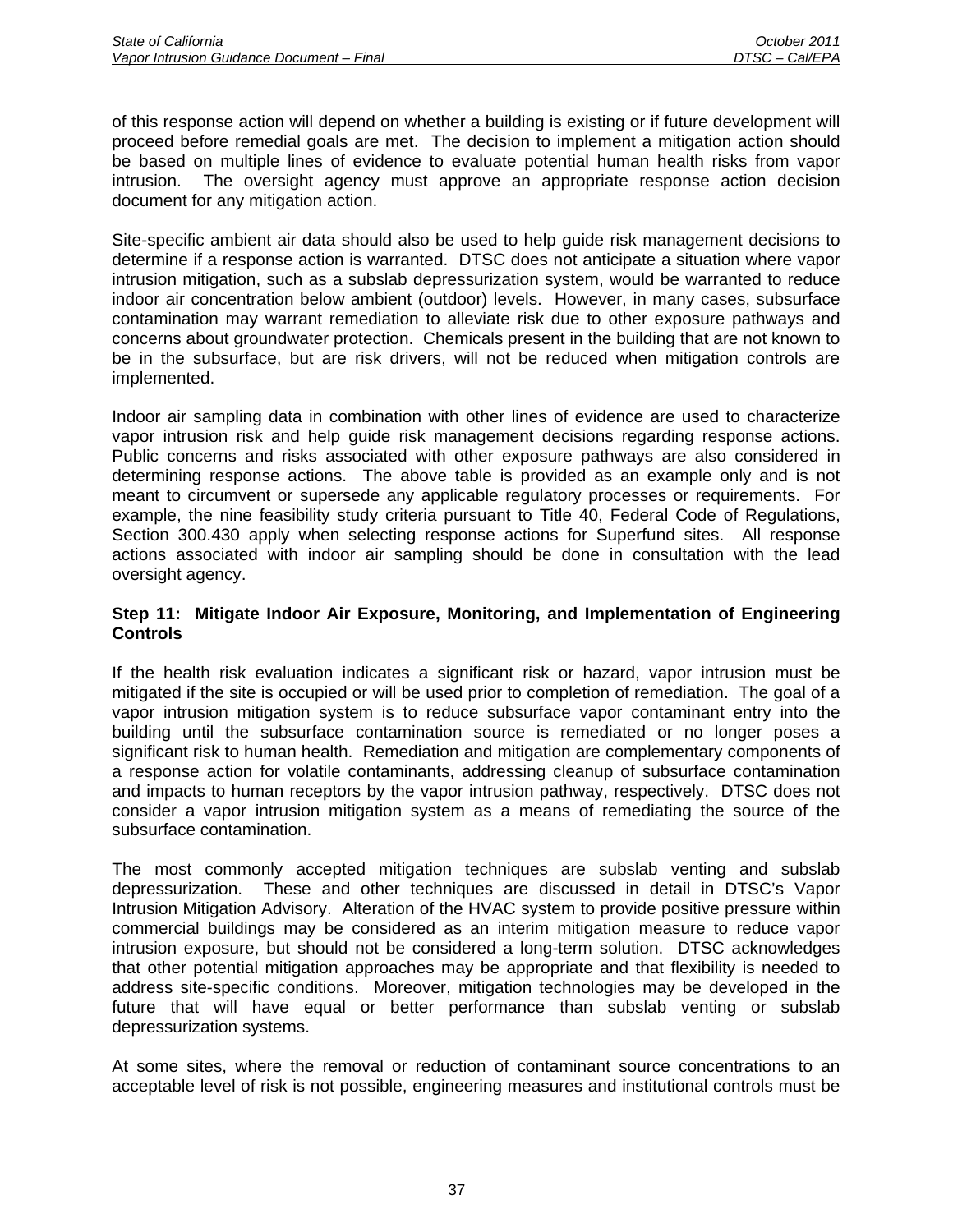utilized to reduce or prevent potential vapor intrusion exposure. Land use covenants will be required in these cases, typically include the following:

- A description of the potential cause of the unacceptable risk
- A prohibition against construction unless contaminant concentrations are reduced to acceptable risk levels through the removal or treatment of contamination
- The implementation and monitoring of appropriate engineered remedies to prevent or reduce vapor intrusion until risk-based cleanup levels have been met
- A Site Management Plan containing
	- o Notification requirements to utility workers or contractors that may have contact with contaminated soil, soil gas, and/or groundwater while installing utilities or undertaking construction activities
	- o Site-specific worker health and safety plans

This documentation should be recorded at the local County Recorder's Office after approval by the oversight agency. More information about institutional controls can be found in DTSC's Vapor Intrusion Mitigation Advisory and USEPA (2010).

# **FIVE-YEAR REVIEWS**

When a response action results in residual contamination remaining on site at concentrations that would preclude unrestricted land use, reviews must be conducted every five years to evaluate the functionality and effectiveness of the selected remedy. These reviews usually address the following questions:

- Are the response action and/or mitigation functioning as intended?
- Are the cleanup objectives, goals, and criteria used at the time of initial implementation still valid?
- Does new information question the protectiveness of the remedy?
- Have there been significant changes in the distribution or concentrations of contaminants at the site?
- Are modifications needed to make the operations and maintenance plan more effective?

Older sites where volatile chemicals were evaluated without consideration of vapor intrusion may be reopened during a five-year review to determine if the original response action remains protective of human health. See USEPA (2001) for more information about the five-year review process.

# **VOLATILE PETROLEUM HYDROCARBONS**

For petroleum release sites, specific volatile indicator compounds within petroleum (such as benzene, toluene, ethyl benzene, xylenes [BTEX] and naphthalene) should be evaluated for vapor intrusion exposure. Analysis of just these indicator compounds may be sufficient for risk assessment purposes. If it is necessary to quantitatively assess risk associated with total petroleum hydrocarbon (TPH), a fractionated TPH analysis can be performed. A fractionated TPH analysis provides information regarding the class of compounds present, such as aliphatic and aromatic hydrocarbons. These analyses provide much more detailed information about the petroleum mixture, which is needed for fate-and-transport estimates and human health risk assessment for TPH. Having these more definitive data allows for the development of sitespecific cleanup goals that eliminate reliance on conservative screening levels. Depending on the nature and extent of the contamination, TPH fraction and mixture, concentrations, and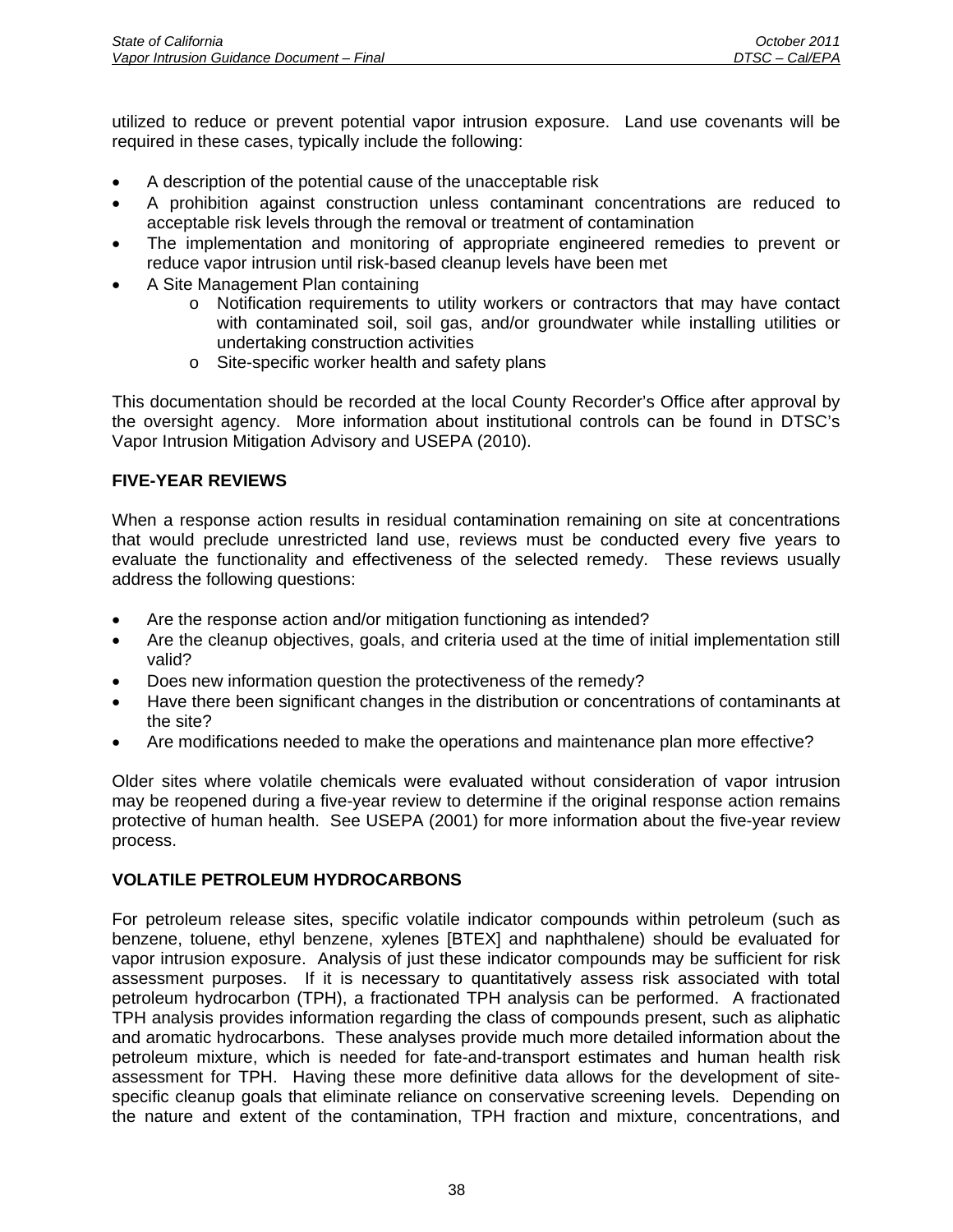degree of weathering, representative samples for TPH fraction analysis may be collected from a subset of the locations sampled for TPH.

Aerobic biodegradation of petroleum hydrocarbon vapors will occur if proper conditions exist in the vadose zone. If sufficient oxygen is present along with appropriate soil moisture, nutrients, and pH conditions, volatile petroleum hydrocarbons can readily biodegrade in the vadose zone. To evaluate the vapor intrusion of petroleum hydrocarbons, the California State Water Resources Control Board's updated Leaking Underground Fuel Tank Guidance Manual should be followed in conjunction with the procedures with this Guidance.

# **CONFIRMATION SAMPLING FOR THE COMPLETION OF REMEDIATION**

To verify that cleanup activities have reduced subsurface volatile chemical concentrations to levels protective of human health, including receptors subject to vapor intrusion, subsurface confirmation samples should be collected and analyzed for appropriate COPCs. DTSC (2010) concluded that excavation with off-site disposal and soil vapor extraction (SVE) were the most frequently selected cleanup alternatives for sites contaminated with chlorinated VOCs. The sampling strategy for each proven technology is discussed below.

# **Excavation with Offsite Disposal**

Soil matrix samples should be collected from the floor and sidewalls of excavations to demonstrate achievement of remedial objectives. These samples should be collected in accordance with USEPA Method 5035 (DTSC, 2004). Post-excavation soil matrix sampling should occur as soon as possible after completion of excavation activities. Soil matrix samples should not be obtained from exposed excavation surfaces. Rather, soil matrix samples should be collected approximately six to eight inches interior to the exposed surface to alleviate potential sample bias due to the volatilization of contaminants.

Soil gas samples should be collected from the around the perimeter of the excavation, and within and/or below the excavation footprint, to evaluate the effectiveness of the remedy on eliminating the possibility of vapor intrusion. These samples should be collected at least five feet from exposed soil surfaces to minimize the effects of atmospheric influences on sample representativeness. Soil gas samples should be collected in accordance with Cal/EPA's Active Soil Gas Investigation Advisory which recommends the installation of semi-permanent soil vapor wells.

Non-excavated subsurface volatile chemical sources can potentially contaminate clean backfilled material through vapor transport. Hence, where excavations are above contaminated groundwater or adjacent to residual volatile chemical contamination, soil gas monitoring in the backfilled material may be necessary to determine if the remedial objectives have been achieved. The duration of the post-excavation monitoring within the backfilled material should be based upon the time needed to re-establish subsurface equilibrium. The time to reach steady-state conditions can be estimated using the methods described in Johnson and others (1999). Figure 4 contains an example of timeframes for approaching steady-state vapor concentrations for a hypothetical site. The timeframes can be lengthy for large excavations. If these monitoring timeframes are incompatible with schedules for property redevelopment, consideration should be given to expanding the size of the proposed excavation. Further characterization of adjacent soils to refine estimates of contaminant distribution should also be considered.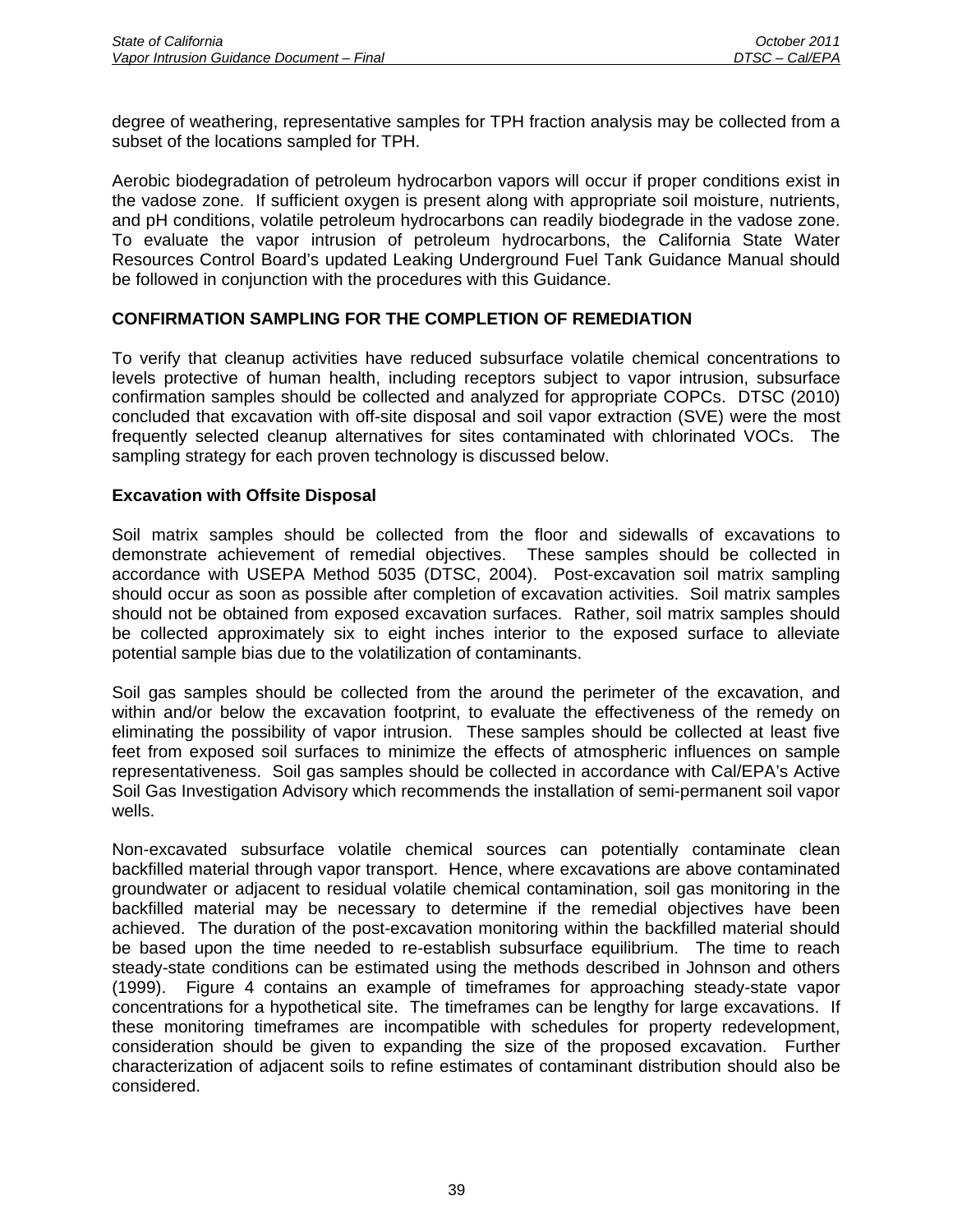# **Soil Vapor Extraction**

Soil gas samples should be collected from vapor monitoring wells during the operation and rebound testing of SVE systems. Upon completion of SVE, rebound testing should be conducted to determine if subsurface concentrations increase after a reasonable shutdown period. For rebound testing, data from soil vapor monitoring wells are preferred over data from extraction wells because of their shorter screen intervals. Significant concentration rebound during the first few sampling events after system shutdown indicates a need to optimize and restart a SVE system. If no significant rebound occurs, the next step typically is an assessment of whether the system is ready for site closure. The closure assessment for a SVE system should be based on concentration and trend data obtained from the system's inlet stream, extraction wells, and depth-specific vapor monitoring wells located in the original contaminant plume. Final confirmation sampling should be conducted only after the subsurface has reached equilibrium. These timeframes can be determined using Johnson and others (1999) and an example is shown in Figure 4.

### **DOCUMENTING VAPOR INTRUSION INVESTIGATIONS**

DTSC anticipates that numerous documents will be submitted for agency review and approval during the process of evaluating a site for vapor intrusion. Work plans should be submitted for all phases of work, such as characterization of subsurface contamination, fate and transport modeling, community outreach, sampling of indoor air, health risk determination, and implementation of mitigation measures. Likewise, reports describing the completion of each of these activities, along with interpretations and conclusions derived from the data, should also be submitted to the oversight agency for approval.

The following components should be included in a vapor intrusion risk assessment report:

- 1) Conceptual Site Model. The CSM should describe site conditions and state the assumptions made to generate the CSM. The CSM should describe the potential for exposure to hazardous chemicals based on the sources of contamination, the release mechanisms, the transport media, the exposure pathways, and the potential receptors. The CSM should include a diagrammatic or schematic presentation that relates the source of contamination to human receptors and identifies all the potential sources of contamination, the potentially contaminated media, and exposure pathways.
- 2) Laboratory Analytical Reports. Laboratory reports are routinely submitted to the oversight agency to demonstrate the quality of the analytical data collected during all phases of site characterization. Thus, all laboratory reports associated with vapor intrusion, involving both chemical and geotechnical analyses, should be submitted for review. The laboratory reports should include all quality assurance and quality control information, such as analytical methods, laboratory control samples, calibration data, matrix spikes, matrix spike duplicates, field duplicates, trip blanks, and equipment blanks. Additionally, analytical detection limits should be annotated in the laboratory reports and detection limits should be sufficiently low so that risk assessment can be properly conducted.
- 3) Contaminant Distribution. Plume maps should be provided to show the spatial distribution of contaminants in the subsurface. The maps should display the contaminant distribution for soil gas, soil matrix, and groundwater, through the depiction of isoconcentration contour maps for the COPCs. All data used to construct the contour maps should be clearly annotated on the maps. Ideally, the base map for plume presentation should be provided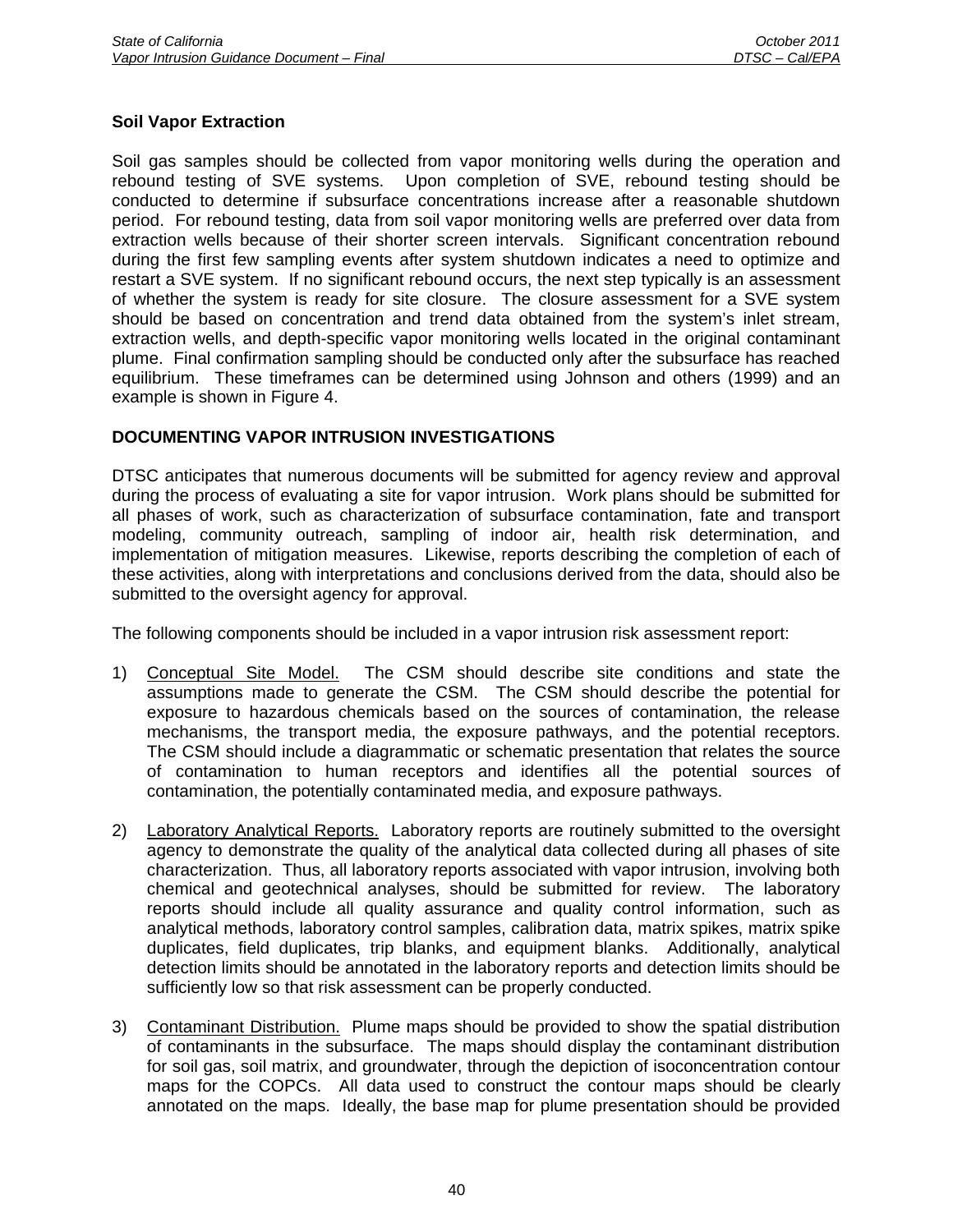on an aerial photograph. Likewise, geological cross sections, which illustrate the distribution of contaminants, should be provided

- 4) Modeling and Input Parameters. The methods used to evaluate the fate and transport of contaminants should be described. All input parameters and the technical justification for their selection should be provided. All parameters should be summarized into a single table. Any models supporting the evaluation of vapor intrusion, such as groundwater transport models and calculations of equilibrium times, should be reported.
- 6) Vapor Intrusion Risk Assessment. Indoor air concentrations, exposure assumptions, cancer and noncancer toxicity criteria, and risk assessment equations used to estimate vapor intrusion risks should be provided, along with chemical-specific and multi-chemical cumulative cancer risk and hazard estimates. If risk-based screening concentrations are used to estimate risks, the screening concentrations, reference/source, and toxicity basis should be reported. If the USEPA Vapor Intrusion Model is used, copies of the EXCEL<sup>™</sup> spreadsheets should be provided. The risk characterization should include the uncertainty analysis as described below.
- 7) Risk Isopleths. As appropriate, site maps demonstrating contour lines of equal risk (isopleths) should be generated to assist in the understanding of the spatial distribution of risk. For sites with multiple contaminants, the total risk must be calculated for each sampling location to construct the isopleth.
- 9) Uncertainty Analysis. An analysis of uncertainty associated with risk estimates should be performed in a semi-quantitative fashion. Uncertainty is a consequence of imperfect knowledge and can usually be reduced by addressing potential data gaps. Typically, uncertainty exists in characterization of the nature and extent of contamination, in environmental fate and transport modeling, and in the magnitude and duration of exposure of various receptors. Accordingly, all vapor intrusion evaluations should include a discussion of the likely bias and magnitude of errors associated with uncertainties in estimating the risk. A fair and balanced characterization of uncertainty is important because most risk estimates are not highly precise and many risk managers are tempted to over-interpret the resulting values. Risk characterization, including a well-performed uncertainty analysis, will place the risk estimates in the proper perspective for informed decision-making. The uncertainty analysis should include a tabular summary of the values used to estimate exposure as well as those used to estimate the transport of volatile chemicals in the subsurface. For each variable, the table should include the range of possible values. In addition, a brief description of the selection rationale should be included. In conjunction with the table, the uncertainty discussion summarizes the major assumptions of the exposure assessment, discusses the uncertainty associated with each, and describes how this uncertainty is expected to affect the estimate of exposure. See Appendix C for uncertainties associated with vapor intrusion risk assessment. DTSC recommends that the uncertainty analysis for vapor intrusion modeling be conducted in a similar manner to that described by Johnson (2002). USEPA (1989) should be consulted for analysis of uncertainties in other components and aspects of the risk characterization.
- 10) Professional Certification. To comply with the Geologist and Geophysicist Act, codified in Section 7835 of the Business and Professions Code, and the Professional Engineers Act, codified in Sections 6700-6799 of the Business and Professions Code, any report submitted that contains geologic or engineering conclusions, recommendations, or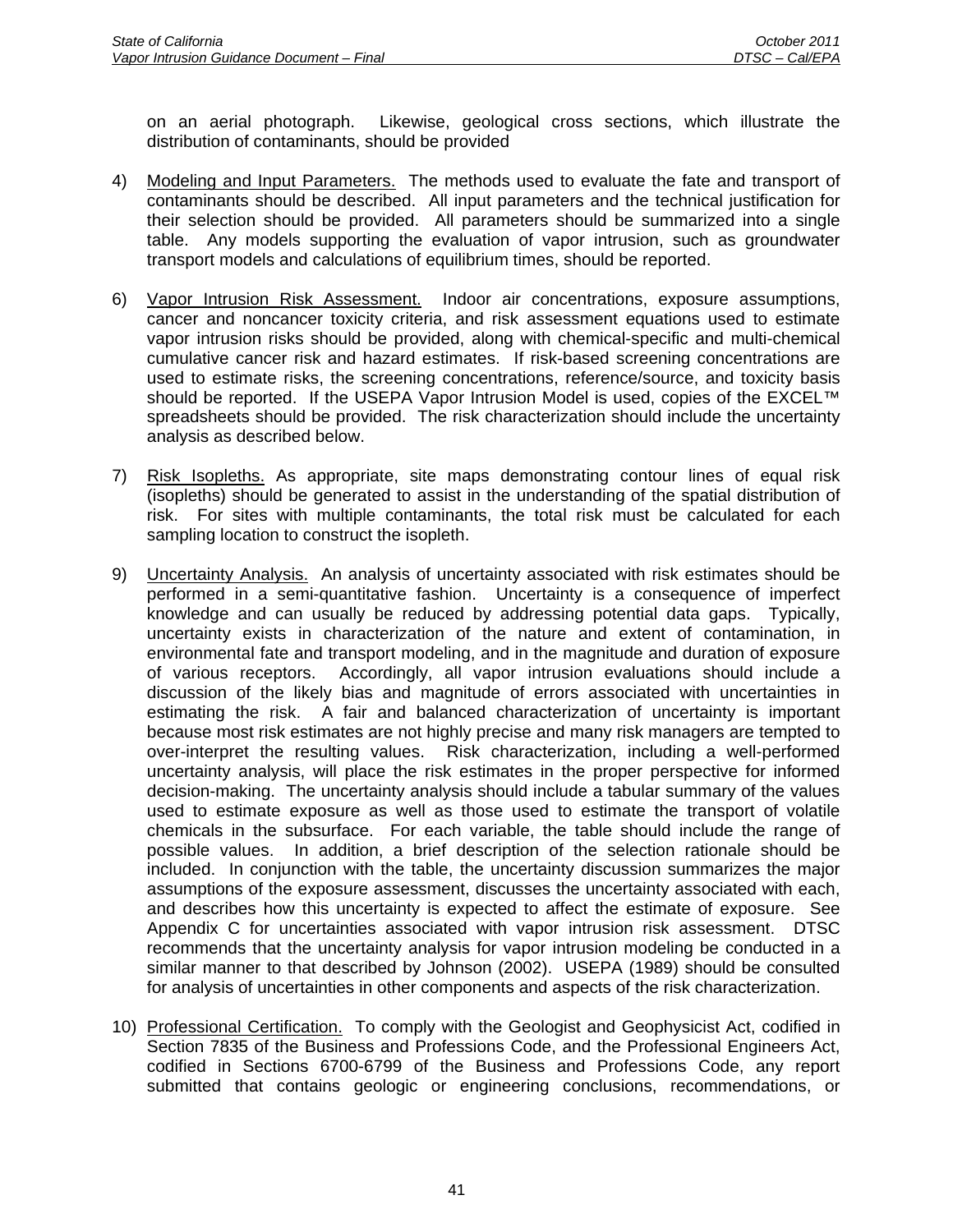technical interpretations must be signed or stamped by a qualified California professional geologist or professional civil engineer who takes responsibility for the report's technical.

# **PUBLIC OUTREACH**

Community outreach is an essential component of the investigation and remediation of any contaminated site, but is particularly critical when dealing with potential or confirmed vapor intrusion. Vapor intrusion concerns are unique as compared to other exposure pathways. Simple avoidance techniques are not an option for impacts to the air people breathe in their homes, schools, or workplaces. Hence, the scope of public participation activities at potential or known vapor intrusion sites likely will require more extensive strategy and outreach than is applied at other types of contaminated sites. Thus, it is recommended that the public is engaged as early as possible and is kept informed about all field work and project decisions. Face-to-face meetings with those stakeholders who live, work, or otherwise occupy the buildings under investigation, and in which mitigation measures are needed, are essential. As with any contaminated site, DTSC's Public Participation Policy and Procedures Manual should be followed and a site-specific communication plan and strategy should be developed. Additionally, DTSC's Vapor Intrusion Public Participation Advisory provides guidance for public outreach efforts and includes sample documents and public information materials for use during all phases of work associated with vapor intrusion.

# **REFERENCES**

- Abreu, L. D., and P. C. Johnson. 2005. Effect of Vapor Source Building Separation and Building Construction on Soil Vapor Intrusion as Studied with a Three-Dimensional Numerical Model. Environmental Science and Technology, v. 39, no. 12, p. 4550 - 4561.
- Abreu, L., P. Johnson, and T. McAlary. 2006. 3D Model Simulations and Implications to Near Building Sampling. In the Proceedings of the Air and Waste Management Association Vapor Intrusion Work Shop, San Diego, California; March 16, 2006.
- American Petroleum Institute. 2005. Collecting and Interpreting Soil Gas Samples from the Vadose Zone; A Practical Strategy for Assessing the Subsurface Vapor-to-Indoor Air Migration Pathway at Petroleum Hydrocarbon Sites. Regulatory Analysis and Scientific Affairs. Publication Number 4741, November 2005.
- American Society of Testing and Materials. 2006. Standard Test Method for Determining Air Change in a Single Zone by Means of a Tracer Gas Dilution. ASTM Document No. E741- 00(2006)e1, West Conshohocken, PA.
- Bjorklund, B. S., C. E. Schmidt, H. L. Lee, and R. A. Streeter. 2002. Air Pathway Analysis Characterizing Potential Exposure from a Dissolved-Phase Groundwater Plume Using Direct Flux Measurement. In the Proceedings of the Air and Waste Management Association Symposium on Air Quality Measurement Methods and Technology, San Francisco, California; November 13 - 15, 2002.
- Bruno, P., M. Caselli, G. de Gennaro, S. Iacobellis, and M. Tutino. 2008. Monitoring of Volatile Organic Compounds in Non-Residential Indoor Air Environments. Indoor Air, v. 18, p. 250 - 256.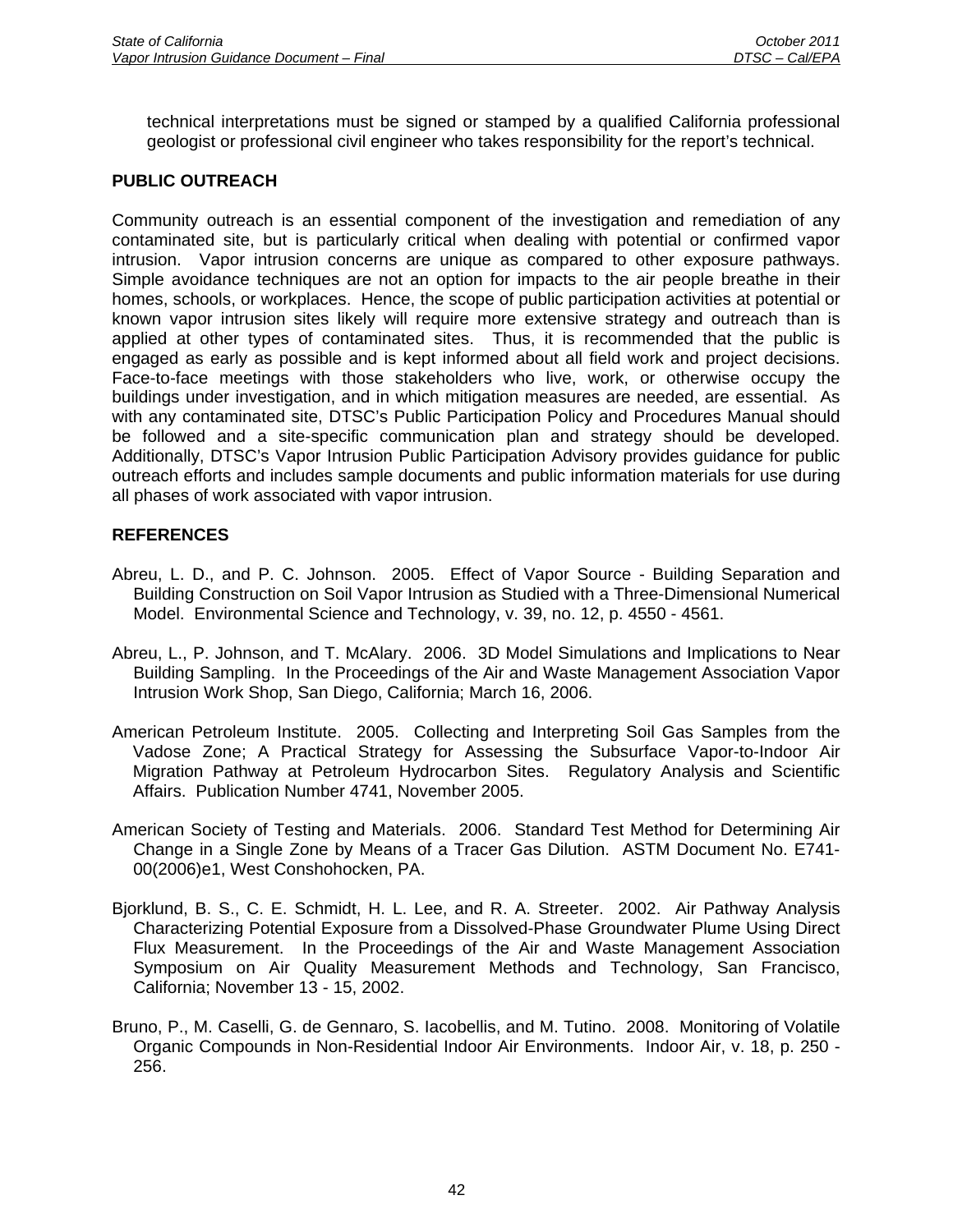- California Energy Commission. 2001. Manual for Compliance with the 2001 Energy Efficiency Standards (for Nonresidential Buildings, High-Rise Residential Buildings, and Hotels/Motels). Document No. P400-01-032. August 2001.
- California Environmental Protection Agency. 1995. Guidance Manual for Ground Water Investigations; Monitoring Well Design and Construction for Hydrogeologic Characterization. Jointly issued by the Regional Water Quality Control Boards, the State Water Resources Control Board, and the Department of Toxic Substances Control. July 1995.
- California Environmental Protection Agency. 2003. Advisory Active Soil Gas Investigation. Jointly issued by the Regional Water Quality Control Board, Los Angeles Region and the Department of Toxic Substances Control. January 2003 (update pending).
- California Environmental Protection Agency. 2005a. Human-Exposure-Based Screening Numbers Developed to Aid Estimation of Cleanup Costs for Contaminated Soil. Office of Environmental Health Hazard Assessment, Integrated Risk Assessment Section. January 2005 (Original November 2004).
- California Environmental Protection Agency. 2005b. Use of California Human Health Screening Levels (CHHSLs) in Evaluation of Contaminated Properties. January 2005.
- Copeland, T. L., and J. G. Van de Water. 2004. Reducing Uncertainties in Health Risk Characterization: Methodologies for Assessing Indoor Air Exposure to Carcinogens. In the Proceedings of the Air and Waste Management Association's Annual Meeting, Indianapolis, Indiana; June 22 - 25, 2004.
- Coyne, L. S., G. Havalias, and M. Echarte. 2009. Vapor Intrusion Sampling Options: Performance Data for Canisters, Badges, and Sorbent Tubes for VOCs. In the Proceedings of the Air and Waste Management Association Vapor Intrusion Symposium, San Diego California; January 27 - 30, 2009.
- Davis, B. K., J. F. Beach, M. J. Wade, A. K. Klein, and K. Hoch. 2002. Risk Assessment of Polychlorinated Biphenyls (PCBs) in Indoor Air. The Toxicologist, Supplement to Toxicological Sciences, v. 66, no. 106. Abstract Number 516.
- Davis, B. K., and M. J. Wade. 2003. Risk Assessment of Polychlorinated Biphenyls at Hazardous Waste Sites. The Toxicologist, Supplement to Toxicological Sciences, v. 72, no. 394. Abstract Number 1912.
- Department of Toxic Substances Control. 1994. Preliminary Endangerment Assessment Guidance Manual (A Guidance Manual for Evaluating Hazardous Substance Release Sites). California Environmental Protection Agency. January 1994. Reprinted June 1999 (update pending).
- Department of Toxic Substances Control. 2001. Public Participation Policy and Procedures Manual. California Environmental Protection Agency. October 2001 (update pending).
- Department of Toxic Substances Control. 2004. Guidance Document for the Implementation of United States Environmental Protection Agency Method 5035: Methodologies for Collection, Preservation, Storage, and Preparation of Soils to be Analyzed for Volatile Organic Compounds. California Environmental Protection Agency. November 2004.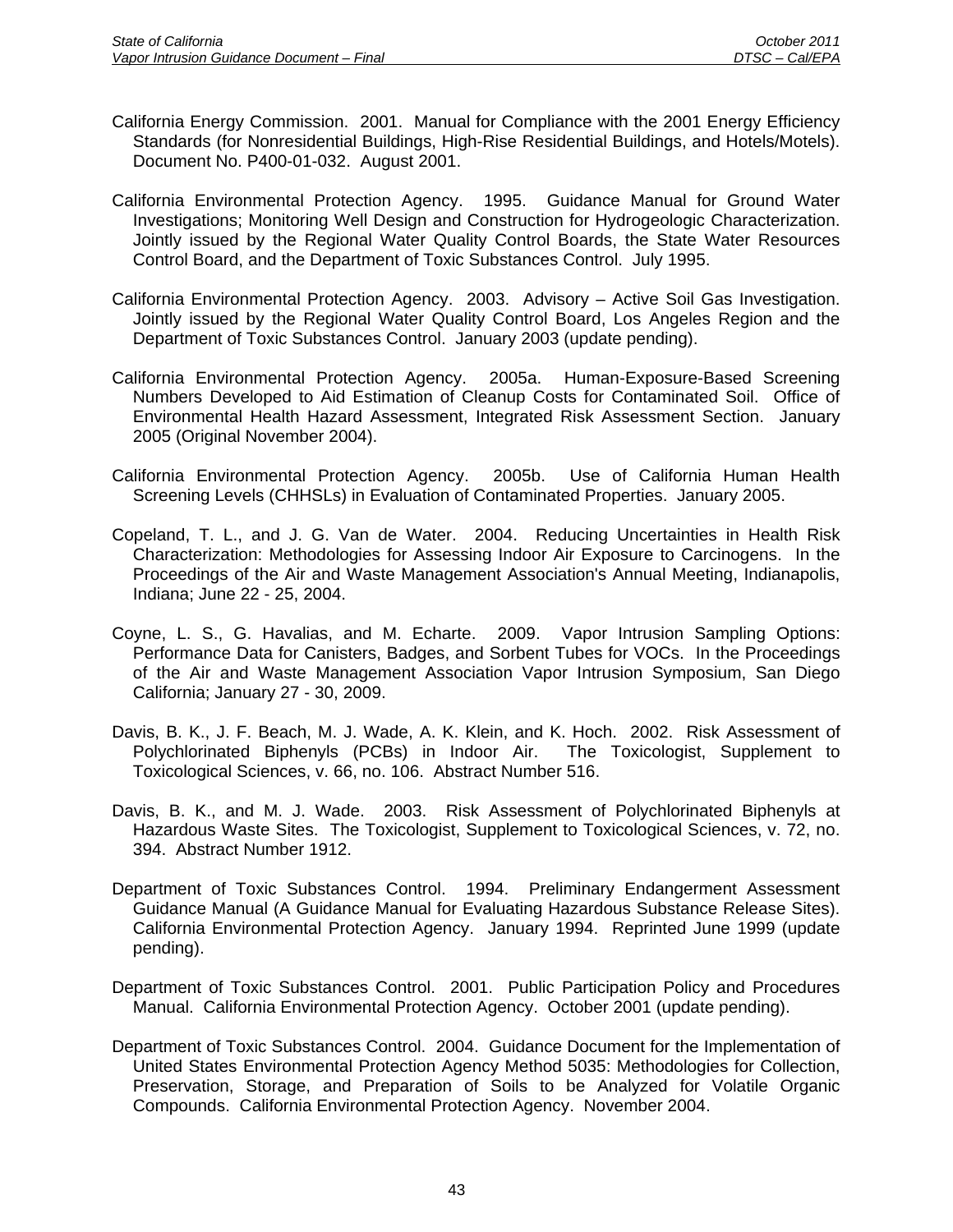- Department of Toxic Substances Control. 2005. Advisory on Methane Assessment and Common Remedies at School Sites, School Property Evaluation and Cleanup Division. California Environmental Protection Agency. June 2005.
- Department of Toxic Substances Control. 2008a. Proven Technologies and Remedies Guidance; Remediation of Metals in Soil. California Environmental Protection Agency. August 2008.
- Department of Toxic Substances Control. 2008b. Guidance Manual for Ground Water Investigations; Representative Sampling of Groundwater for Hazardous Substances. California Environmental Protection Agency. February 2008 (Original dated July 1995).
- Department of Toxic Substances Control. 2010. Proven Technologies and Remedies Guidance - Remediation of Chlorinated Volatile Organic Compounds in Vadose Zone Soil. California Environmental Protection Agency. April 2010.
- Department of Toxic Substances Control. 2011. Vapor Intrusion Mitigation Advisory, Revision 1. California Environmental Protection Agency. October 2011.
- Department of Toxic Substances Control. Pending. Evaluation of Biogenic Methane, Guidance Prepared for the Evaluation of Biogenic Methane in Constructed Fills and Dairy Sites. California Environmental Protection Agency.
- Department of Toxic Substances Control. Pending. Vapor Intrusion Public Participation Advisory. California Environmental Protection Agency.
- DiGiulio, D., and R. Cody. 2006. Evaluation of the "Constrained Version" of the J&E Model and Comparison of Soil-Gas and Sub-Slab Air Concentrations at the Raymark Superfund Site. AEHS Vapor Intrusion Work Shop, San Diego, California; March 16, 2006.
- Erskine, A. D. 1991. The Effect of Tidal Fluctuation on a Coastal Aquifer in the UK. Ground Water, v. 29, no. 4, p. 556 - 562.
- Feenstra, S. 2006. Use of Logarithmic Scale Correlation Plots to Represent Contaminant Ratios for Evaluation of Subsurface Environmental Data. Environmental Forensics, v. 7, p. 175 - 185.
- Fetter, C. W. 2001. Applied Hydrogeology, Fourth Edition. Prentice-Hall; Upper River Saddle, NJ. 691 p.
- Hers, I., H. Dawson, and R. Truesdale. 2006. Testing Exterior Tier 3 Screening with Site Data. AEHS Vapor Intrusion Work Shop, San Diego, California; March 16, 2006.
- Johnson, P. C., and R. A. Ettinger. 1991. Heuristic Model for Predicting the Intrusion of Contaminant Vapors into Buildings. Environmental Science and Technology, v. 25, no. 8, p. 1445 – 1452.
- Johnson, P. C., M. W. Kemblowski, and R. L. Johnson. 1999. Assessing the Significance of Subsurface Contaminant Vapor Migration to Enclosed Spaces: Site-Specific Alternatives to Generic Estimates. Journal of Soil Contamination, v. 8, no. 3, p. 389 – 421.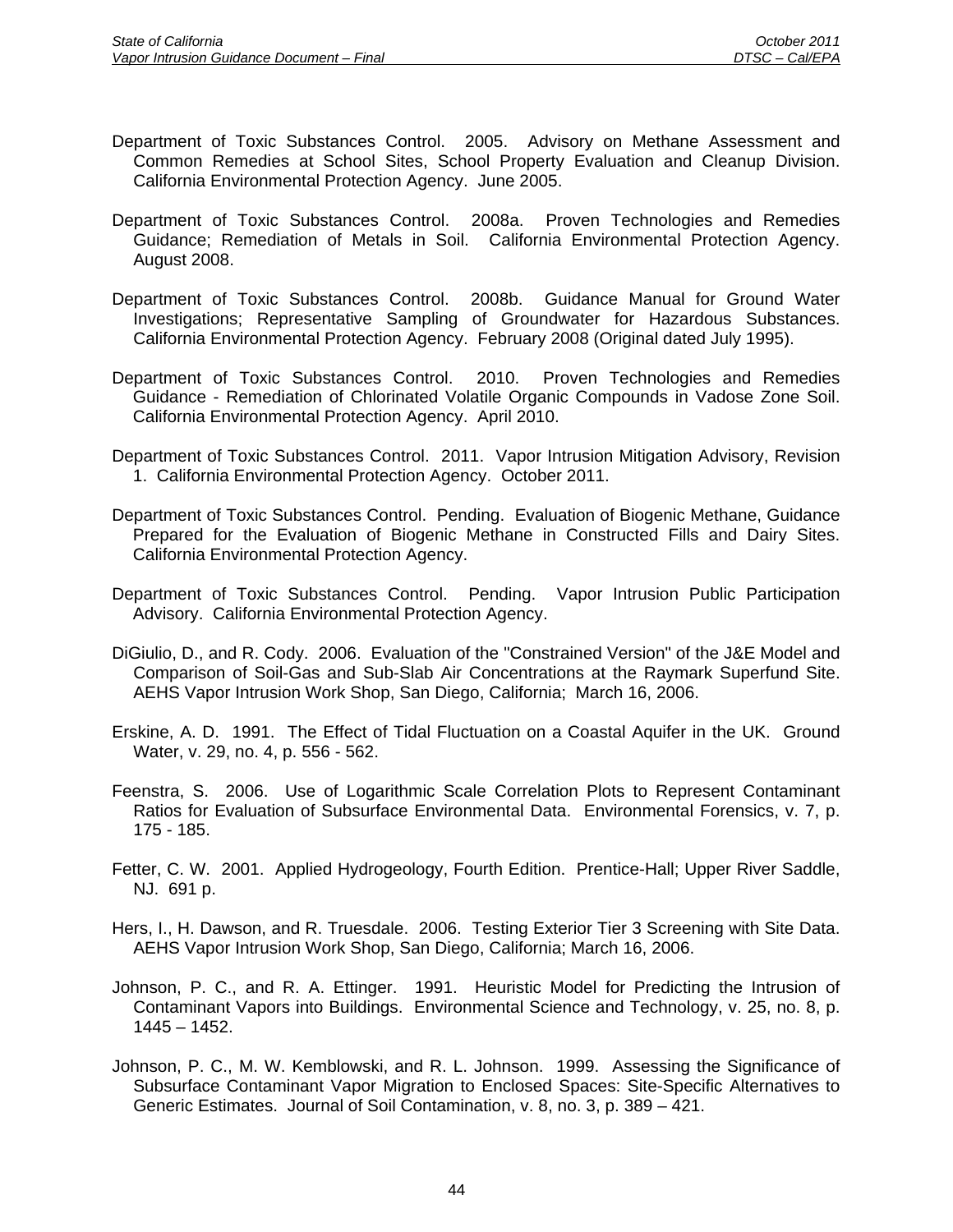- Johnson, P. C. 2002. Identification of Critical Parameters for the Johnson and Ettinger (1991) Vapor Intrusion Model. American Petroleum Institute, Technical Bulletin No. 17. May 2002.
- Johnson, P. C. 2005. Identification of Application-Specific Critical Inputs for the 1991 Johnson and Ettinger Vapor Intrusion Algorithm. Groundwater Monitoring and Remediation, v. 25, no. 1, p. 63 - 78.
- Lee, A., K. Baylor, P. Reddy, and M. Plate. 2010. EPA Region 9's "RARE" Opportunity to Improve Vapor Intrusion Indoor Air Investigations. EPA Update on Vapor Intrusion Workshop. Association for Environmental Health and Sciences Annual Conference, San Diego, California; March 16, 2010.
- Luo, H., P. Dahlen, P. C. Johnson, T. Peargin, and T. Creamer. 2009. Spatial Variability of Soil-Gas Concentrations Near and Beneath a Building Overlying Shallow Petroleum Hydrocarbon-Impacted Soils. Ground Water Monitoring and Remediation, v. 29, no. 1, p. 81  $-91.$
- Lowell, P. S., and B. Eklund. 2004. VOC Emission Fluxes as a Function of Lateral Distance from the Source. Environmental Progress, v. 23, no. 1, p. 52 - 58.
- McHugh, T. E., D. E. Hammond, T. Nickels, and B. Hartman. 2008. Use of Radon Measurements for Evaluation of Volatile Organic Compound (VOC) Vapor Intrusion. Environmental Forensics, v. 9, no. 1, p. 107 – 114.
- McHugh, T., T. Kuder, S. Fiorenza, K. Gorder, E. Dettenmaier, and P. Philip. 2011. Application of CSIA to Distinguish Vapor Intrusion and Indoor Sources of VOCs. Environmental Science and Technology, v. 45, p. 5952 – 5958.
- Millington, R. J., and J. P. Quirk. 1961. Permeability of Porous Solids. Transactions of the Faraday Society, v. 57, p. 1200 – 1207.
- Odencrantz, J., S. Thornley, and H. O'Neill. 2009. An Evaluation of the Performance of Multiple Passive Diffusion Devices for Indoor Air Sampling of VOCs. Remediation, Autumn 2009, p. 63 – 72.
- Office of Environmental Health Hazard Assessment. 2004. Guidance for School Site Risk Assessment Pursuant to Health and Safety Code Section 901(f): Guidance for Assessing Exposure and Health Risks at Existing and Proposed School Sites; Final Report. Integrated Risk Assessment Section. February 2004.
- Sager, S. L., L. D. Braddy, and C. H. Day. 1997. The Infiltration Ratio in Vapor Intrusion Calculations. In the Proceedings of the Society for Risk Analysis Annual Meeting, Washington D.C.; December 9, 1997.
- Schmidt, C. E., A. Babyak, and J. Menatti. 2004. Comparison of Static Chamber and Dynamic Chamber Technology for Assessing Infiltration of Soil Gas into Structures. In the Proceedings of the Air and Waste Management Association's Annual Meeting, Indianapolis, Indiana; June 22 - 25, 2004.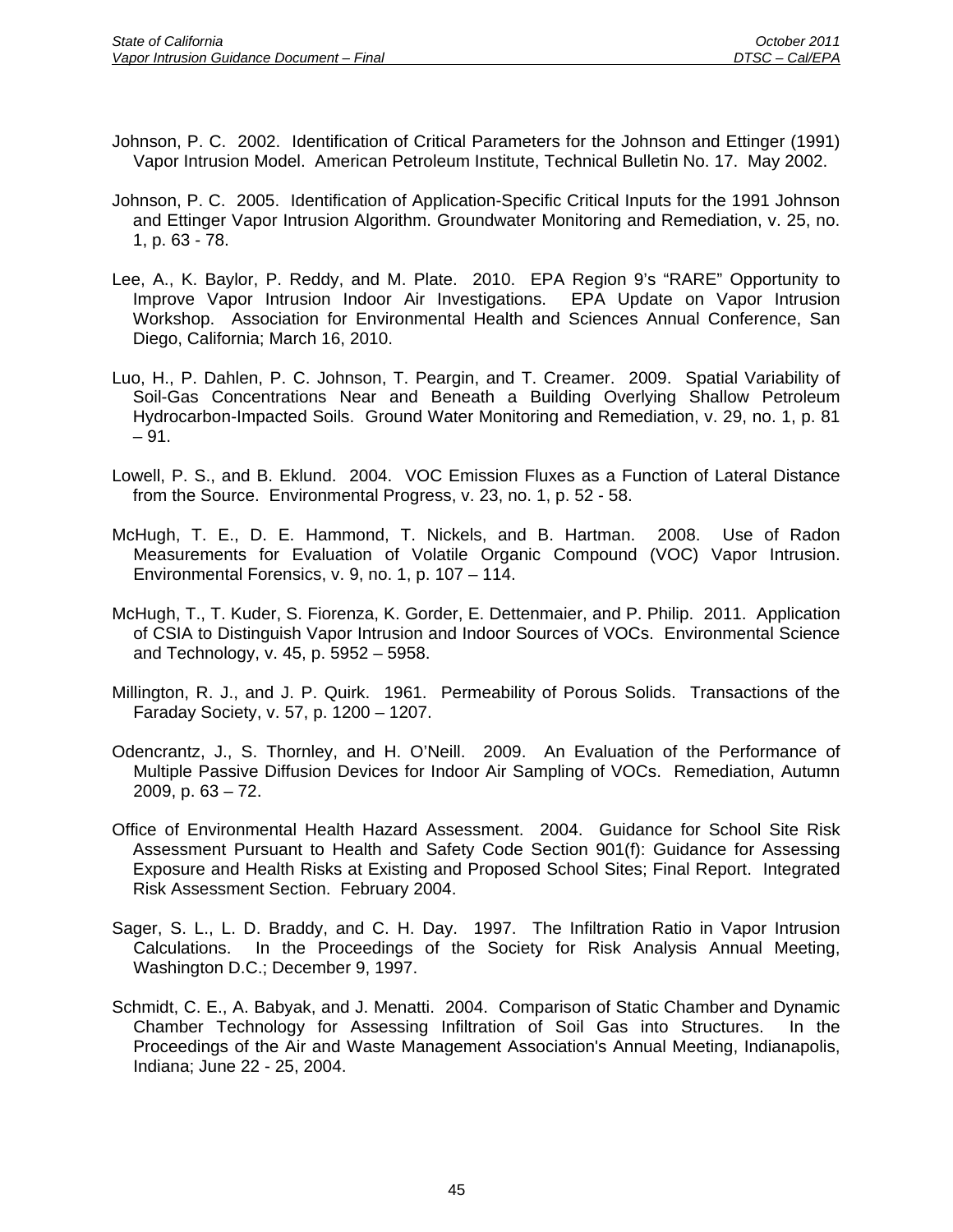- Schuver, H. J., and R. B. Mosley. 2009. Investigating Vapor Intrusion with Confidence and Efficiency (Some Observations from Indoor Air-based Radon Intrusion Studies). In the Proceedings of the Air and Waste Management Association Vapor Intrusion Conference (Keynote), San Diego, California; November 27 - 30, 2009.
- State Water Resources Control Board. 1989. Leaking Underground Fuel Tank Guidance Manual. October 1989 (update pending).
- Tillman, F. D., and J. W. Weaver. 2007. Temporal Moisture Content Variability Beneath and External to a Building and the Potential Effects on Vapor Intrusion Risk Assessment. Science of the Total Environment, v. 379, no. 1, p. 1 – 15.
- United States Environmental Protection Agency. 1986. Measurement of Gaseous Emission Rates From Land Surfaces Using an Emission Isolation Flux Chamber, Users Guide. EPA Environmental Monitoring Systems Laboratory, Las Vegas, Nevada, EPA Contract No. 68- 02-3889, Work Assignment 18, Document No. EPA/600/8-86/008. February 1986.
- United States Environmental Protection Agency. 1989. Risk Assessment Guidance for Superfund, Volume 1: Human Health Evaluation Manual (Part A); Interim Final. Office of Emergency and Remedial Response, Document No. EPA/540/1-89/002. December 1989.
- United States Environmental Protection Agency. 1992a. Assessing Potential Indoor Air Impacts for Superfund Sites; Air/Superfund National Technical Guidance Study Series. Office of Air Quality, Planning and Standards, Research Triangle Park, Document No. EPA-451/R-92-002. September 1992.
- United States Environmental Protection Agency. 1992b. Supplemental Guidance to RAGS: Calculating the Concentration Term. Office of Solid Waste and Emergency Response, Washington, D.C., Document No. 9285.7-081. May 1992.
- United States Environmental Protection Agency. 1996. Attachment A, Conceptual Site Model Summary; Soil Screening Guidance: User's Guide (Second Edition). Document No. EPA 540/R-96/018. July 1996.
- United States Environmental Protection Agency. 1997a. Expedited Site Assessment Tools For Underground Storage Tank Sites: A Guide for Regulators. Office of Underground Storage Tanks, Document No. EPA 510-B-97-001. March 1997.
- United States Environmental Protection Agency. 1997b. Exposure Factors Handbook. Office of Research and Development. National Center for Environmental Assessment, Document No. EPA/600/P-95/002Fa. August 1997.
- United States Environmental Protection Agency. 2001. Comprehensive Five-Year Review Guidance. Office of Emergency and Remedial Response, OSWER Directive 9355.7-03B-P, Document No. EPA 540-R-01-007. June 2001.
- United States Environmental Protection Agency. 2002a. Draft Guidance for Evaluating the Vapor Intrusion to Indoor Air Pathway from Groundwater and Soils (Subsurface Vapor Intrusion Guidance). Office of Solid Waste and Emergency Response. November 2002.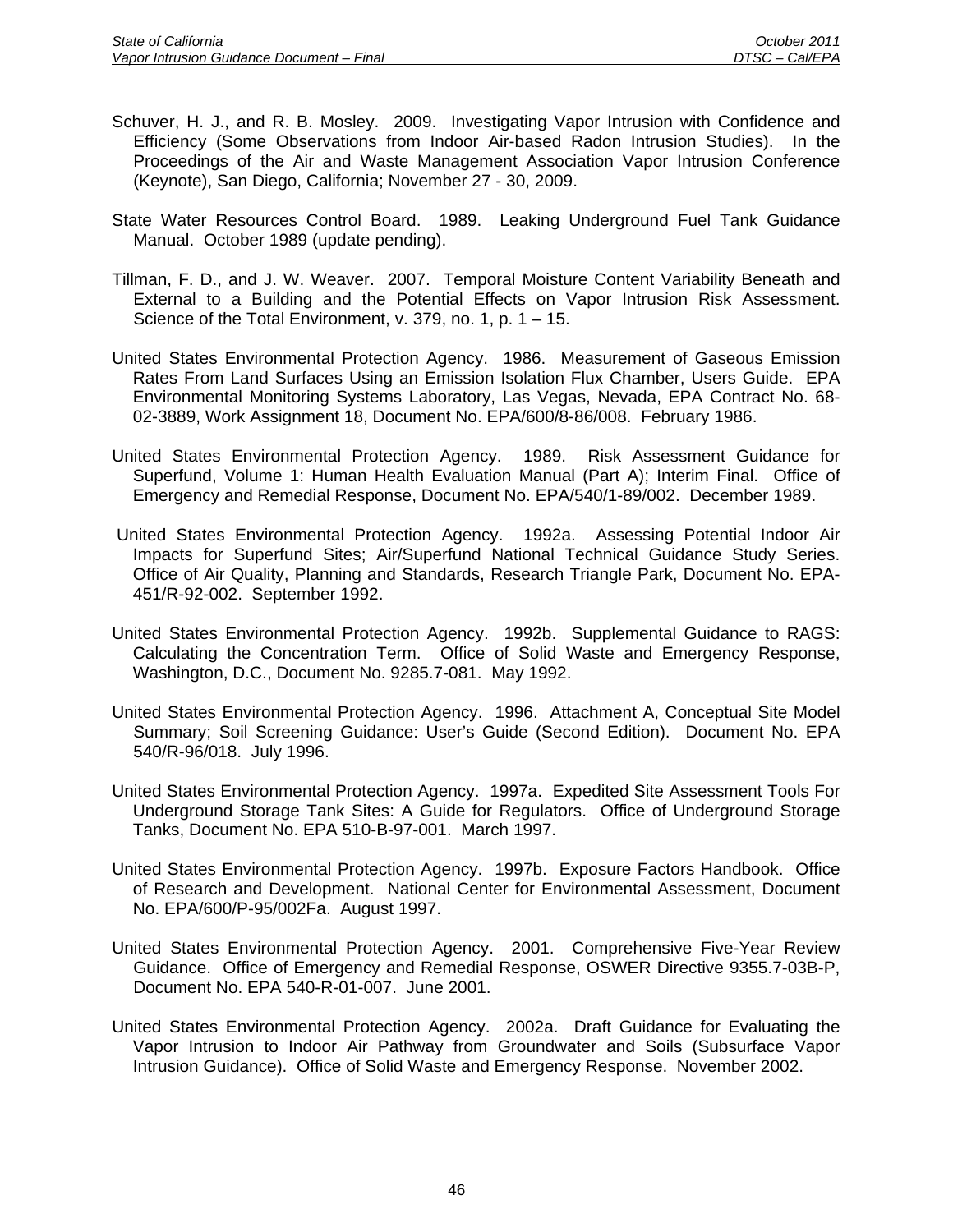- United States Environmental Protection Agency. 2002b. Ground-Water Sampling Guidelines for Superfund and RCRA Project Managers: Ground Water Forum Issue Paper. Office of Solid Waste and Emergency Response, Document No. 542/S-02/001. May 2002.
- United States Environmental Protection Agency. 2002c. Closed-System Purge-and-Trap Extraction for Volatile Organics in Soil and Waste Samples; SW-846, Test Methods for Evaluating Solid Waste, Physical / Chemical Methods. Office of Solid Waste. June 2002.
- United States Environmental Protection Agency. 2002d. Superfund Response Actions: Temporary Relocations Implementation Guidance. Office of Solid Waste and Emergency Response, Document No. 9230.0-97. April 2002.
- United States Environmental Protection Agency. 2004a. User's Guide for Evaluating Subsurface Vapor Intrusion into Buildings. Office of Emergency and Remedial Response. February 2004.
- United States Environmental Protection Agency. 2004b. User Guide, ProUCL Version 3.0. Office of Research and Development, National Exposure Research Laboratory. April 2004.
- United States Environmental Protection Agency. 2006. Guidance on Systematic Planning Using the Data Quality Objectives Process (EPA QA/G-4). Office of Environmental Information, Document No. EPA/240/B-06/001. February 2006.
- United States Environmental Protection Agency. 2008a. Module 6, Truth Serum for Environmental Decision-Making: Efficient and Effective Program Designs. Short Course Manual for Best Practices for Efficient Soil Sampling Designs, CERCLA Education Center. January 2008.
- United States Environmental Protection Agency. 2008b. U.S. EPA's Vapor Intrusion Database: Preliminary Evaluation of Attenuation Factors (Draft). Office of Solid Waste. March 4, 2008.
- United States Environmental Protection Agency. 2008c. A Guide for Assessing Biodegradation and Source Identification of Organic Ground Water Contaminants using Compound Specific Isotope Analysis (CSIA). Office of Research and Development, Document No. EPA 600/R-08/148. December 2008.
- United States Environmental Protection Agency. 2010. Institutional Controls: A Guide to Planning, Implementing, Maintaining, and Enforcing Institutional Controls at Contaminated Sites (Interim Final). Office of Solid Waste and Emergency Response, Document No. EPA 540-R-09-001; OSWER 9355.0-89. November 2010.
- Van Warmerdam, E. M., S. K. Frape, R. Aravena, R. J. Drimmie, H. Flatt, and J. A. Cherry. 1995. Stable Chlorine and Carbon Isotope Measurements of Selected Chlorinated Organic Solvents. Applied Geochemistry, v. 10, p. 547 – 552.
- Wertz, W. 2006. Near-Building and Subslab Sampling at the Endicott (NY) Site, Implications for Site Screening Approaches. AEHS Vapor Intrusion Work Shop, San Diego, California; March 16, 2006.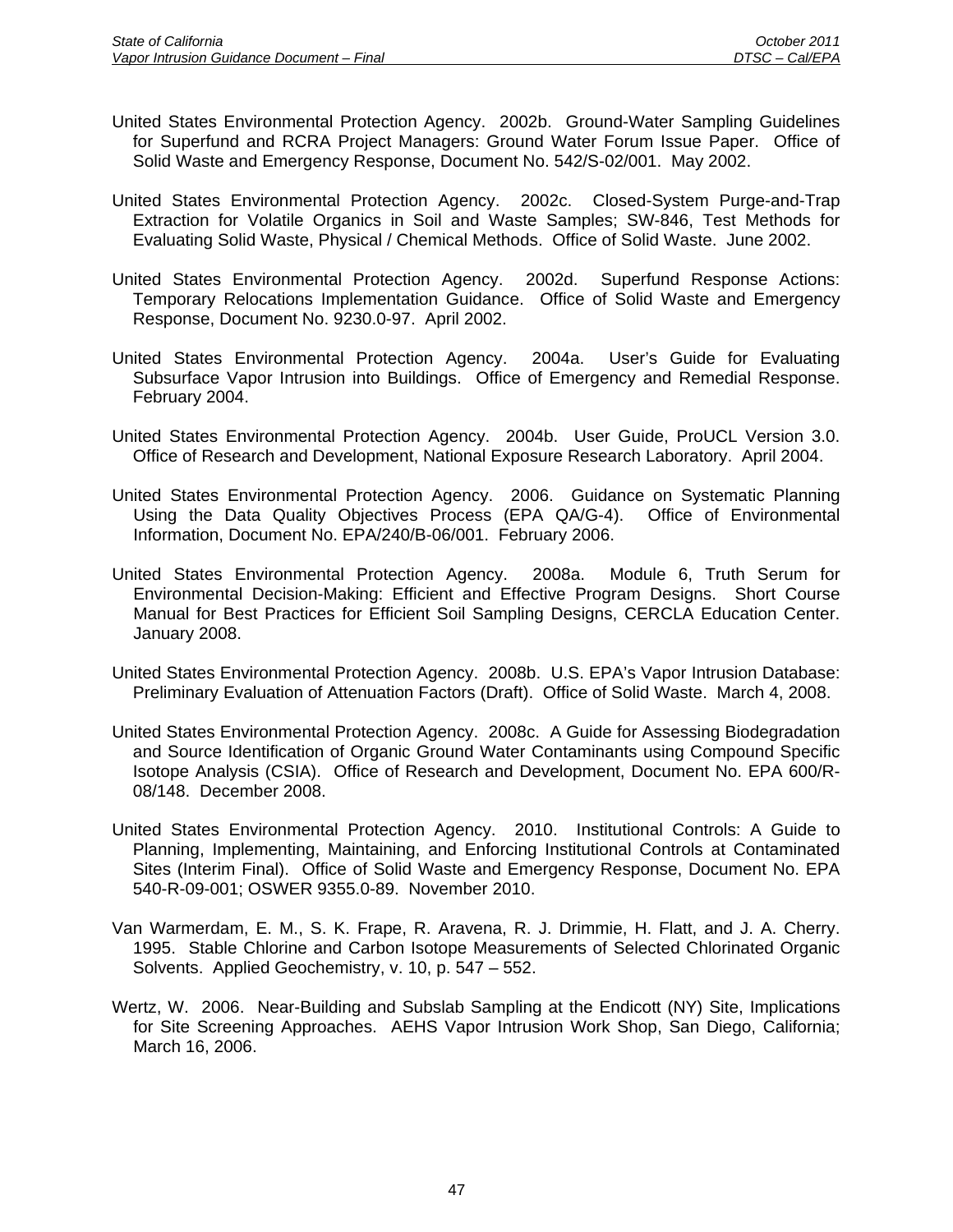

### **FIGURE 1 – VAPOR INTRUSION TO INDOOR AIR ASSESSMENT**

Note: Shaded steps do not apply to future building scenarios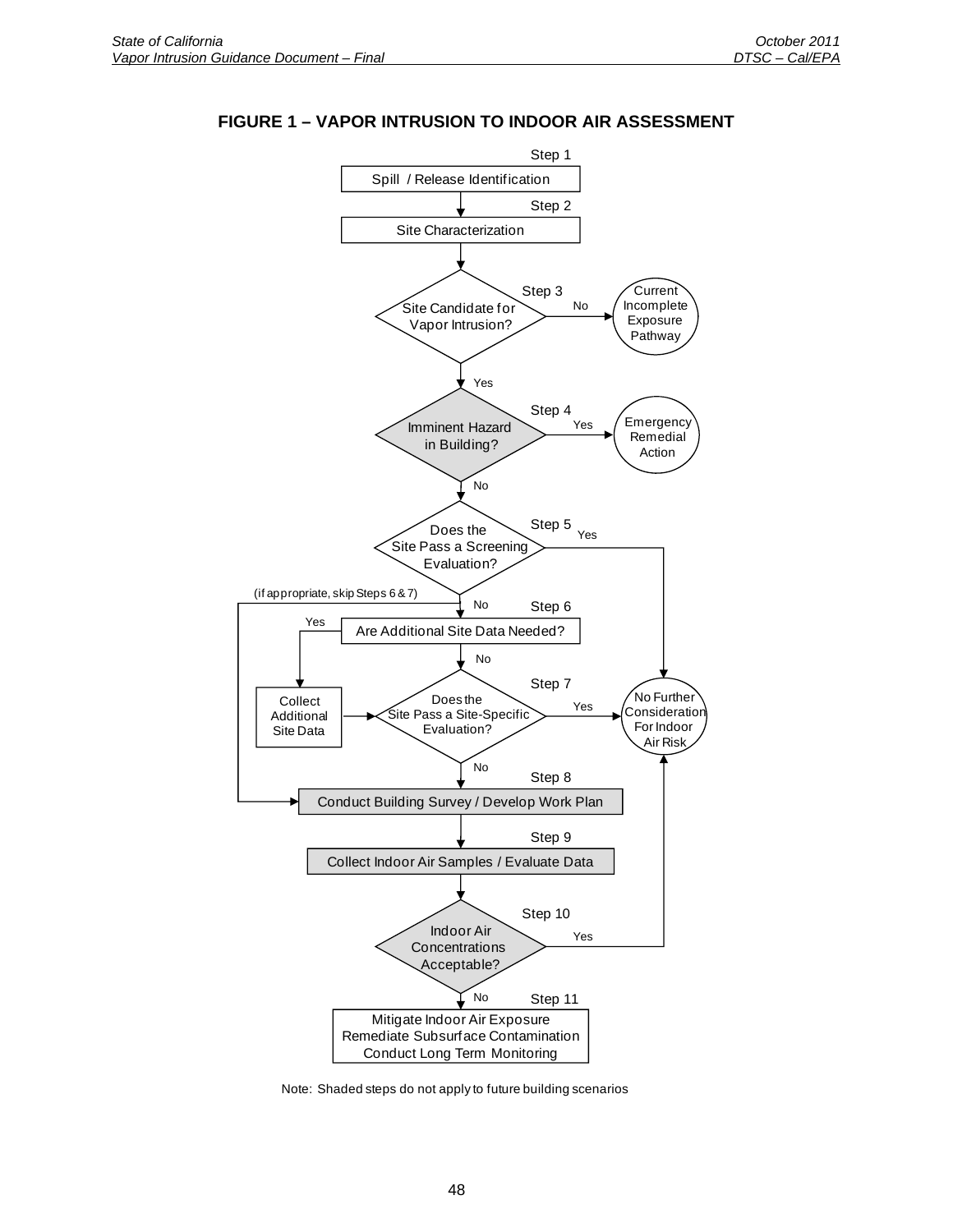

# **FIGURE 2 – CONCEPTUAL MODEL FOR VAPOR INTRUSION**

Vapor intrusion is the migration of volatile chemicals from contaminated soil and groundwater through the subsurface and into the indoor air spaces of overlying or nearby buildings. Vapors enter the buildings through foundation openings, such as cracks, seams, and utility holes. The vapor concentrations attenuate, or decrease, as they migrate upwards. The attenuation occurs as a result of the processes that control vapor migration in soil, which are diffusion and advection, coupled with the dilution that occurs when the vapors enter a building and mix with indoor air.

Diffusion is the mechanism by which soil gas migrates from high concentration to low concentration due to a concentration gradient. Advection is the transport mechanism by which soil gas moves due to differences in pressure. As diffusion causes vapors to migrate through the soil, they tend to accumulate under buildings due to the capping effect of the foundation. The pressure beneath a building is typically higher than the pressure indoors due to a phenomenon called "building depressurization." Depressurization causes buildings to draw soil gas indoors. A number of factors can cause building depressurization, such as wind and barometric pressure changes, thermal differences between soil and indoor air, operation of fans, vents and furnaces, and stack effects due to chimneys and flues.

Once soil gases enter the "building zone of influence" in the subsurface, they are generally swept into the building through foundation openings by advection induced by the indoor-outdoor building pressure differential. The depth of the "building zone of influence" beneath the building is usually less than one meter. Soil gas not within the zone of influence of the building will continue to migrate within the subsurface or escape to the atmosphere.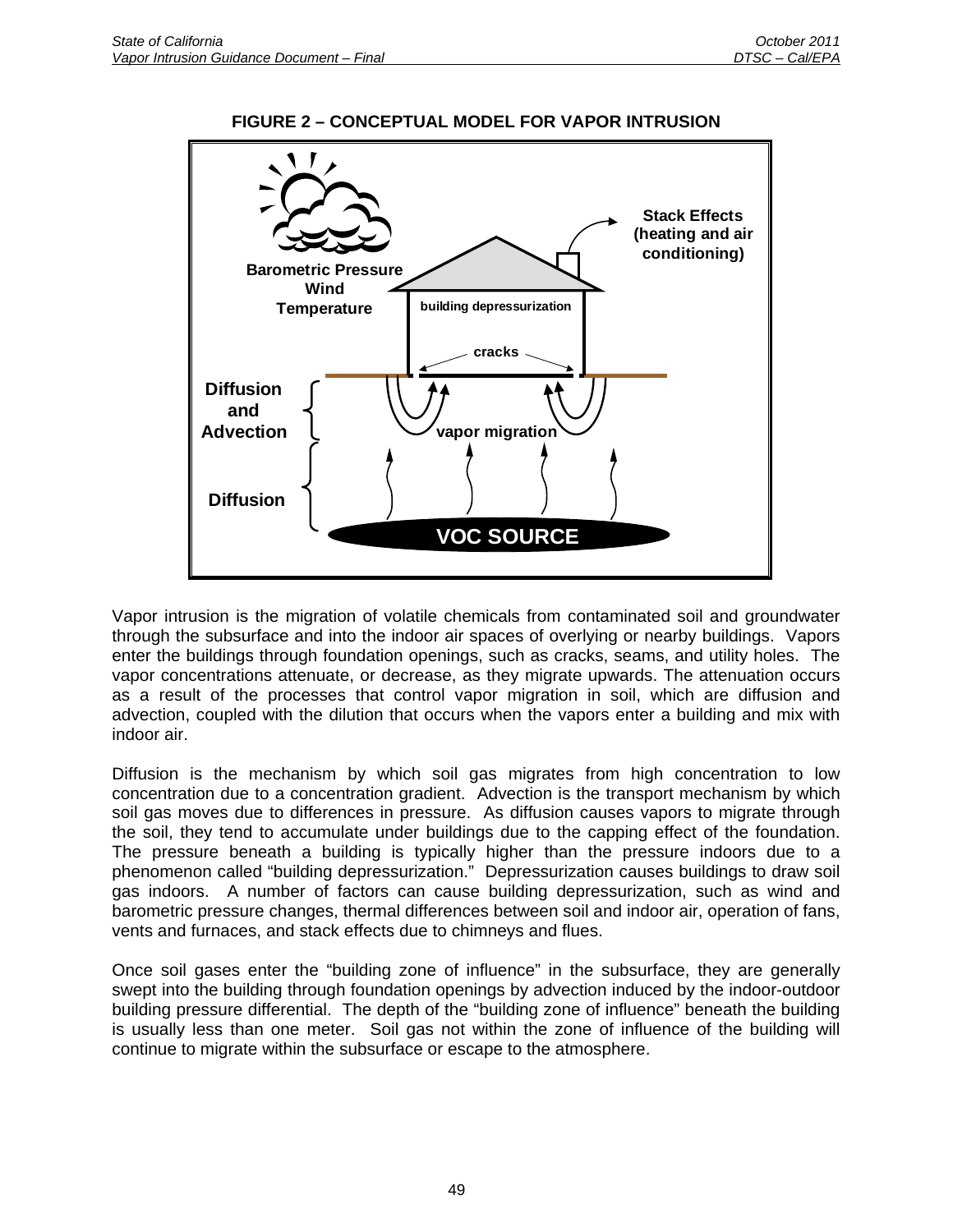

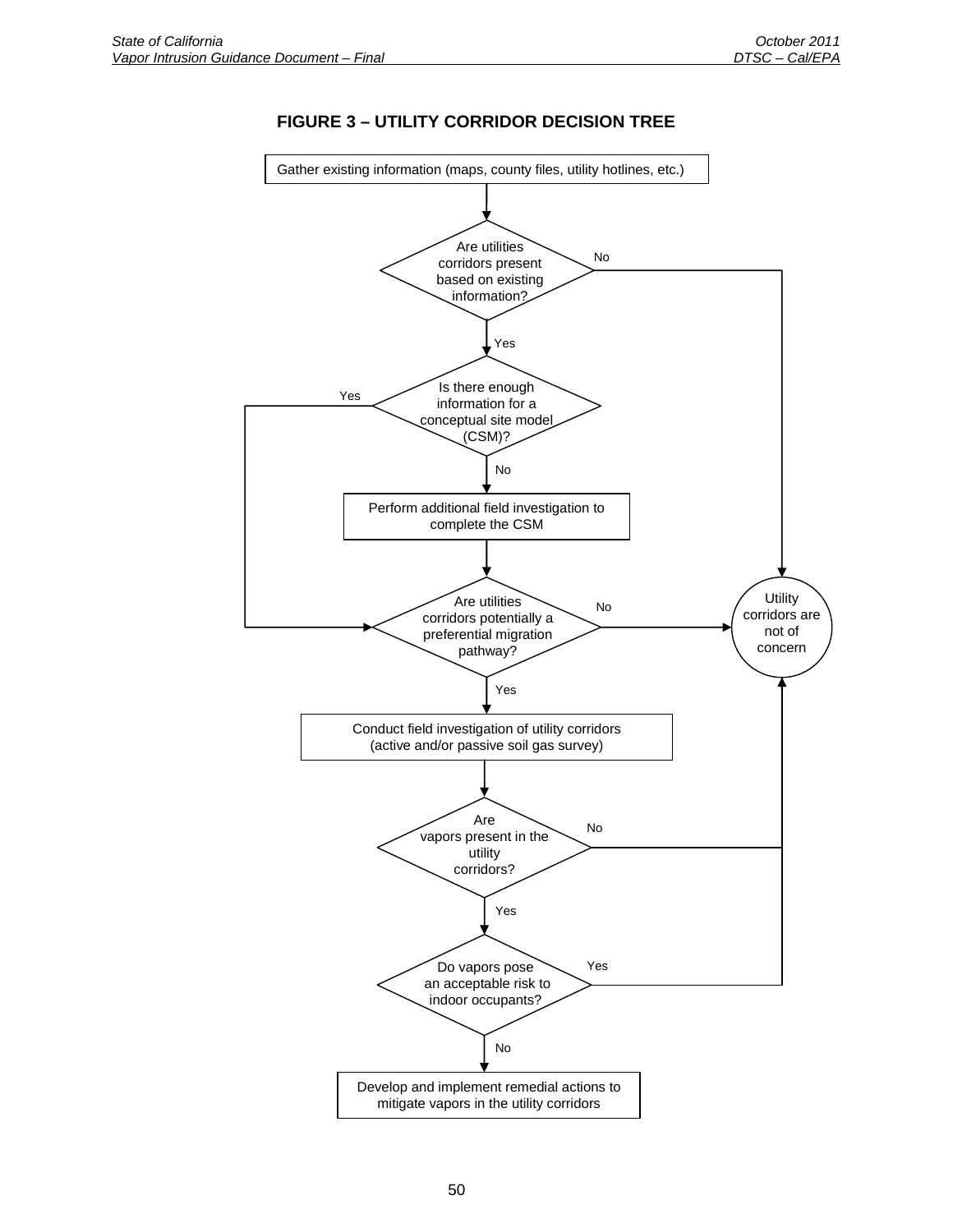

# **FIGURE 4 – TIME TO REACH STEADY-STATE CONDITIONS**

The figure demonstrates the estimated time to reach near steady-state vapor concentration at some distance from a contaminant source (Johnson et al., 1999; Equation 4) for PCE in the vadose zone. The figure shows time to equilibrium for two retardation factors. Sandy conditions were assumed (effective diffusion coefficient = 0.012 centimeters squared per second) with PCE physical properties from USEPA (2002a).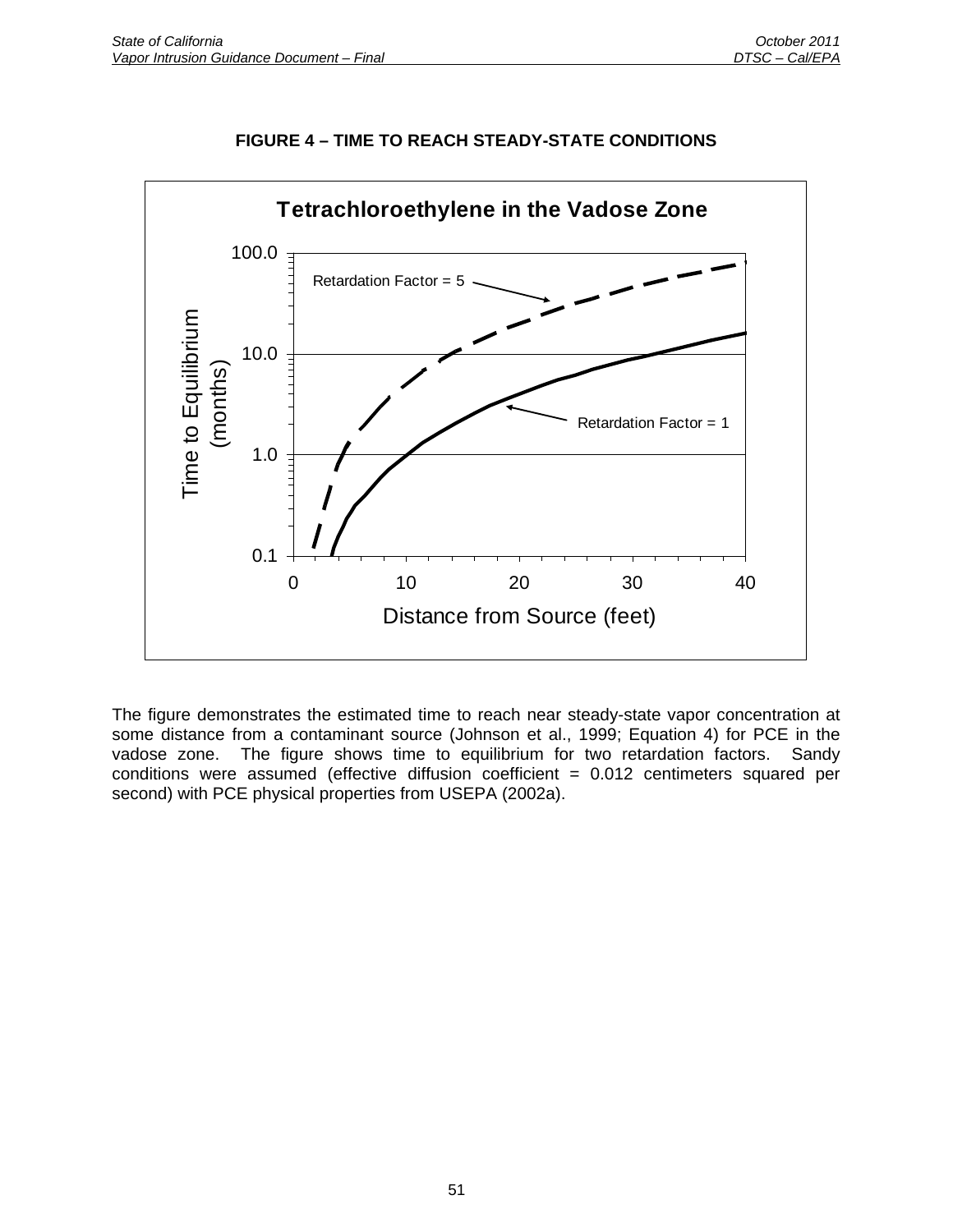| CAS            |                                            | Chemical               | Chemical            | Recommended     |
|----------------|--------------------------------------------|------------------------|---------------------|-----------------|
|                | Chemical                                   | Sufficiently           | Sufficiently        | Laboratory      |
| Number         |                                            | Volatile? <sup>2</sup> | Toxic? <sup>3</sup> | Method          |
| 630-20-6       | 1,1,1,2-Tetrachloroethane                  | yes                    | yes                 | <b>TO-15</b>    |
| $71 - 55 - 6$  | 1,1,1-Trichloroethane                      | yes                    | yes                 | <b>TO-15</b>    |
| 79-34-5        | 1,1,2,2-Tetrachloroethane                  | yes                    | yes                 | <b>TO-15</b>    |
| 76-13-1        | 1,1,2-Trichloro-1,2,2-trifluoroethane      | yes                    | yes                 | <b>TO-15</b>    |
| 79-00-5        | 1,1,2-Trichloroethane                      | yes                    | yes                 | <b>TO-15</b>    |
| 75-34-3        | 1,1-Dichloroethane                         | yes                    | yes                 | <b>TO-15</b>    |
| 75-35-4        | 1,1-Dichloroethylene                       | yes                    | yes                 | $TO-15$         |
| 96-18-4        | 1,2,3-Trichloropropane                     | yes                    | yes                 | <b>TO-15</b>    |
| 120-82-1       | 1,2,4-Trichlorobenzene                     | yes                    | yes                 | <b>TO-15</b>    |
| 95-63-6        | 1,2,4-Trimethylbenzene                     | yes                    | yes                 | <b>TO-15</b>    |
| $96 - 12 - 8$  | 1,2-Dibromo-3-chloropropane                | yes                    | yes                 | <b>TO-15</b>    |
| 106-93-4       | 1,2-Dibromoethane                          | yes                    | yes                 | <b>TO-15</b>    |
| $95 - 50 - 1$  | 1.2-Dichlorobenzene                        | yes                    | yes                 | $TO-15$         |
| 107-06-2       | 1,2-Dichloroethane                         | yes                    | yes                 | <b>TO-15</b>    |
| 78-87-5        | 1,2-Dichloropropane                        | yes                    |                     | <b>TO-15</b>    |
| 108-67-8       | 1,3,5-Trimethylbenzene                     |                        | yes                 | <b>TO-15</b>    |
| 106-99-0       | 1,3-Butadiene                              | yes                    | yes                 | $TO-15$         |
| 541-73-1       | 1,3-Dichlorobenzene                        | yes                    | yes                 | TO-15           |
| 542-75-6       |                                            | yes                    | yes                 | <b>TO-15</b>    |
|                | 1,3-Dichloropropene<br>1,4-Dichlorobenzene | yes                    | yes                 |                 |
| 106-46-7       |                                            | yes                    | yes                 | <b>TO-15</b>    |
| 123-91-1       | 1,4-Dioxane                                | yes                    | yes                 | <b>TO-15</b>    |
| 109-69-3       | 1-Chlorobutane                             | yes                    | yes                 | <b>TO-15</b>    |
| 126-99-8       | 2-Chloro-1,3-butadiene (chloroprene)       | yes                    | yes                 | <b>TO-15</b>    |
| 95-57-8        | 2-Chlorophenol                             | yes                    | yes                 | <b>TO-13A</b>   |
| 75-29-6        | 2-Chloropropane                            | yes                    | yes                 | <b>TO-15</b>    |
| $91 - 57 - 6$  | 2-Methylnaphthalene                        | yes                    | yes                 | <b>TO-13A</b>   |
| 79-46-9        | 2-Nitropropane                             | yes                    | yes                 | <b>TO-15</b>    |
| 83-32-9        | Acenaphthene                               | yes                    | yes                 | <b>TO-13A</b>   |
| 75-07-0        | Acetaldehyde                               | yes                    | yes                 | TO-11A, TO-15   |
| 67-64-1        | Acetone                                    | yes                    | yes                 | TO-11A, 15, 17  |
| 75-05-8        | Acetonitrile                               | yes                    | yes                 | <b>TO-15</b>    |
| 98-86-2        | Acetophenone                               | yes                    | yes                 | <b>TO-15</b>    |
| 107-02-8       | Acrolein (propenal)                        | yes                    | yes                 | <b>TO-15</b>    |
| $107 - 13 - 1$ | Acrylonitrile                              | yes                    | yes                 | <b>TO-15</b>    |
| 309-00-2       | Aldrin                                     | yes                    | yes                 | TO-4A, 10A, 13A |
| 319-84-6       | alpha-HCH (alpha-BHC)                      | yes                    | yes                 | TO-4A, 10A, 13A |
| 100-52-7       | Benzaldehyde                               | yes                    | yes                 | <b>TO-11A</b>   |
| $71-43-2$      | Benzene                                    | yes                    | yes                 | <b>TO-15</b>    |
| 205-99-2       | Benzo(b)fluoranthene                       | yes                    | yes                 | <b>TO-13A</b>   |
| 100-44-7       | Benzylchloride                             | yes                    | yes                 | <b>TO-15</b>    |
| 91-58-7        | beta-Chloronaphthalene                     | yes                    | n/a                 | <b>TO-13A</b>   |
| $92 - 52 - 4$  | Biphenyl                                   | yes                    | yes                 | TO-4A, 10A, 13A |
| 111-44-4       | Bis(2-chloroethyl)ether                    | yes                    | yes                 | <b>TO-15</b>    |
| 108-60-1       | Bis(2-chloroisopropyl)ether                | yes                    | yes                 | TO-15           |
| 542-88-1       | Bis(chloromethyl)ether                     | yes                    | yes                 | <b>TO-15</b>    |
| 75-27-4        | Bromodichloromethane                       | yes                    | yes                 | <b>TO-15</b>    |
| 75-25-2        | Bromoform                                  | yes                    | yes                 | TO-15           |
| 75-15-0        | Carbon disulfide                           | yes                    | yes                 | TO-15           |
| 56-23-5        | Carbon tetrachloride                       | yes                    | yes                 | TO-15           |
| 57-74-9        | Chlordane                                  | yes                    | yes                 | TO-10A, 13A     |

# **TABLE 1 - List of Chemicals to be Considered for the Vapor Intrusion Pathway**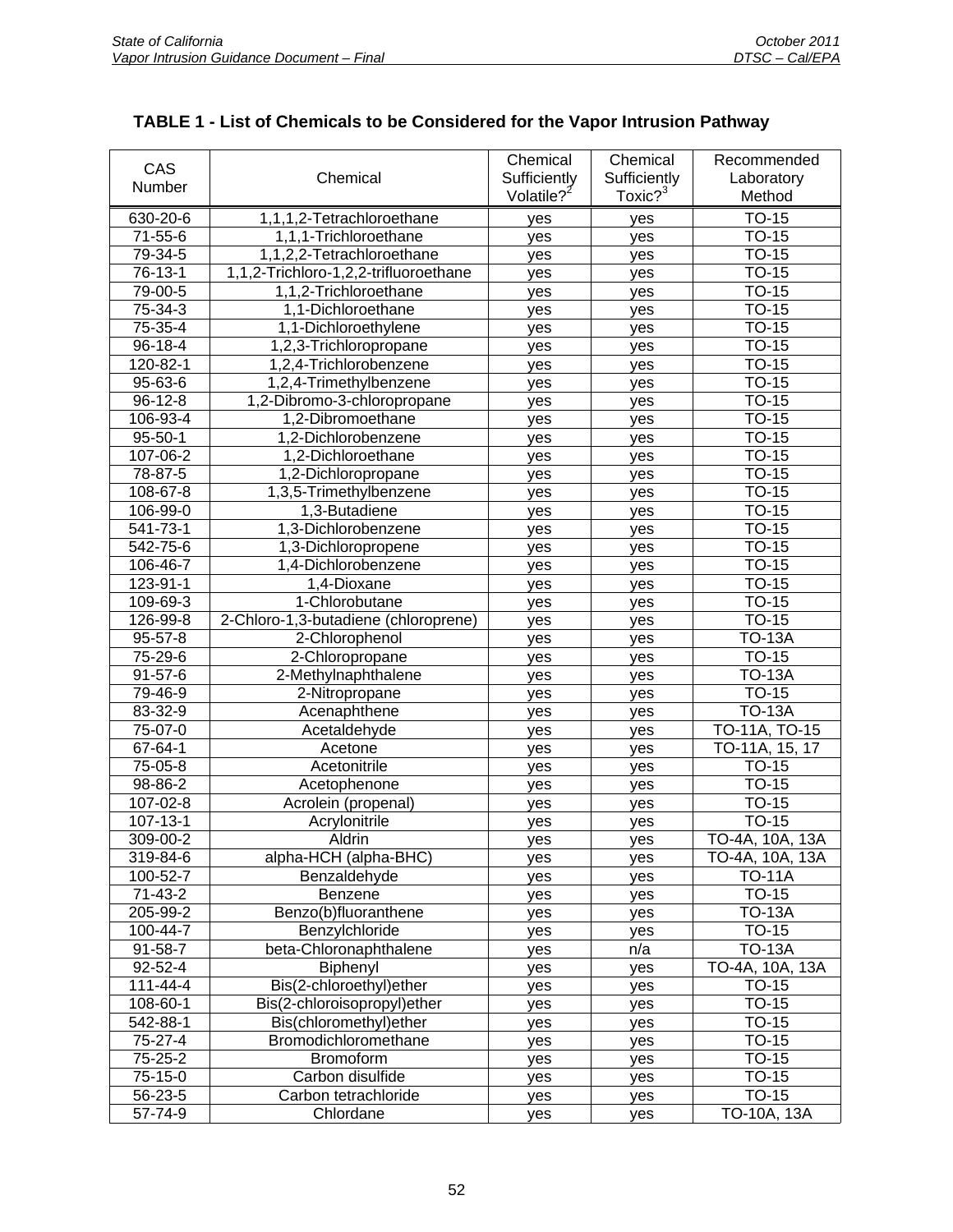| CAS           |                                       | Chemical               | Chemical            | Recommended     |
|---------------|---------------------------------------|------------------------|---------------------|-----------------|
| Number        | Chemical                              | Sufficiently           | Sufficiently        | Laboratory      |
|               |                                       | Volatile? <sup>2</sup> | Toxic? <sup>3</sup> | Method          |
| 108-90-7      | Chlorobenzene                         | yes                    | yes                 | <b>TO-15</b>    |
| 124-48-1      | Chlorodibromomethane                  | yes                    | yes                 | <b>TO-15</b>    |
| 75-45-6       | Chlorodifluoromethane                 | yes                    | yes                 | $TO-15$         |
| 75-00-3       | Chloroethane (ethyl chloride)         | yes                    | yes                 | <b>TO-15</b>    |
| 67-66-3       | Chloroform                            | yes                    | yes                 | <b>TO-15</b>    |
| 218-01-9      | Chrysene                              | yes                    | yes                 | <b>TO-13A</b>   |
| 156-59-2      | cis-1,2-Dichloroethylene              | yes                    | yes                 | <b>TO-15</b>    |
| 123-73-9      | Crotonaldehyde (2-butenal)            | yes                    | yes                 | <b>TO-11A</b>   |
| 98-82-8       | Cumene (isopropylbenzene)             | yes                    | yes                 | <b>TO-15</b>    |
| 72-55-9       | <b>DDE</b>                            | yes                    | yes                 | TO-4A, 10A, 13A |
| 132-64-9      | Dibenzofuran                          | yes                    | yes                 | <b>TO-13A</b>   |
| 25512-42-9    | Dichlorobiphenyl (PCB) <sup>4</sup>   | yes                    | yes                 | TO-4A, 10A, 13A |
| $75 - 71 - 8$ | Dichlorodifluoromethane               | yes                    | yes                 | <b>TO-15</b>    |
| $60 - 57 - 1$ | <b>Dieldrin</b>                       | yes                    | yes                 | TO-4A, 10A, 13A |
| 108-20-3      | Diisopropyl ether (DIPE)              | yes                    | yes                 | <b>TO-15</b>    |
| 115-29-7      | Endosulfan                            | yes                    | no                  | TO-10A, 13A     |
| 106-89-8      | Epichlorohydrin                       | yes                    | yes                 | <b>TO-15</b>    |
| 60-29-7       | Ethyl ether                           | yes                    | yes                 | <b>TO-15</b>    |
| 637-92-3      | Ethyl tert-butyl ether (ETBE)         | yes                    | n/a                 | <b>TO-15</b>    |
| 141-78-6      | Ethylacetate                          | yes                    | yes                 | <b>TO-15</b>    |
| 100-41-4      | Ethylbenzene                          | yes                    | yes                 | <b>TO-15</b>    |
| $75 - 21 - 8$ | Ethylene oxide                        | yes                    | yes                 | <b>TO-15</b>    |
| 97-63-2       | Ethylmethacrylate                     | yes                    | yes                 | <b>TO-15</b>    |
| 86-73-7       | Fluorene                              | yes                    | yes                 | <b>TO-13A</b>   |
| 110-00-9      | Furan                                 | yes                    | yes                 | <b>TO-15</b>    |
| 58-89-9       | gamma-HCH (lindane)                   | yes                    | yes                 | TO-4A, 10A, 13A |
| 76-44-8       | Heptachlor                            | yes                    | yes                 | TO-4A, 10A, 13A |
| 87-68-3       | Hexachloro-1,3-butadiene              | yes                    | yes                 | TO-15           |
| 118-74-1      | Hexachlorobenzene                     | yes                    | yes                 | TO-4A, 10A, 13A |
| 77-47-4       | Hexachlorocyclopentadiene             | yes                    | yes                 | TO-10A, 13A     |
| $67 - 72 - 1$ | Hexachloroethane                      | yes                    | yes                 | TO-15           |
| 110-54-3      | Hexane                                | yes                    | yes                 | <b>TO-15</b>    |
| 74-90-8       | Hydrogen cyanide                      | yes                    | yes                 | OSHA ID-120     |
| 78-83-1       | Isobutanol                            | yes                    | yes                 | TO-15, 17       |
| 7439-97-6     | Mercury (elemental)                   | yes                    | yes                 | OSHA ID-140     |
| 126-98-7      | Methacrylonitrile                     | yes                    | yes                 | <b>TO-15</b>    |
| 72-43-5       | Methoxychlor                          | yes                    | no                  | TO-4A, 10A, 13A |
| 79-20-9       | Methyl acetate                        | yes                    | yes                 | <b>TO-17</b>    |
| 96-33-3       | Methyl acrylate                       | yes                    | yes                 | <b>TO-17</b>    |
| 74-83-9       | Methyl bromide (bromomethane)         | yes                    | yes                 | TO-15           |
| 74-87-3       | Methyl chloride (chloromethane)       | yes                    | yes                 | <b>TO-15</b>    |
| 1634-04-4     | Methyl tert-butyl ether (MTBE)        | yes                    | yes                 | TO-15           |
| 108-87-2      | Methylcyclohexane                     | yes                    | yes                 | TO-15           |
| 74-95-3       | Methylene bromide                     | yes                    | yes                 | TO-15           |
| 75-09-2       | Methylene chloride                    | yes                    | yes                 | TO-15           |
| 78-93-3       | Methylethylketone (2-butanone)        | yes                    | yes                 | TO-15           |
| 108-10-1      | Methylisobutylketone                  | yes                    | yes                 | TO-15           |
| 80-62-6       | Methylmethacrylate                    | yes                    | yes                 | TO-15           |
| 27323-18-8    | Monochlorobiphenyl (PCB) <sup>4</sup> | yes                    | yes                 | TO-4A, 10A, 13A |
| 108-38-3      | m-Xylene                              | yes                    | yes                 | TO-15           |
| $91 - 20 - 3$ | Naphthalene                           | yes                    | yes                 | TO-15, 17       |
| 104-51-8      | n-Butylbenzene                        | yes                    | yes                 | TO-15           |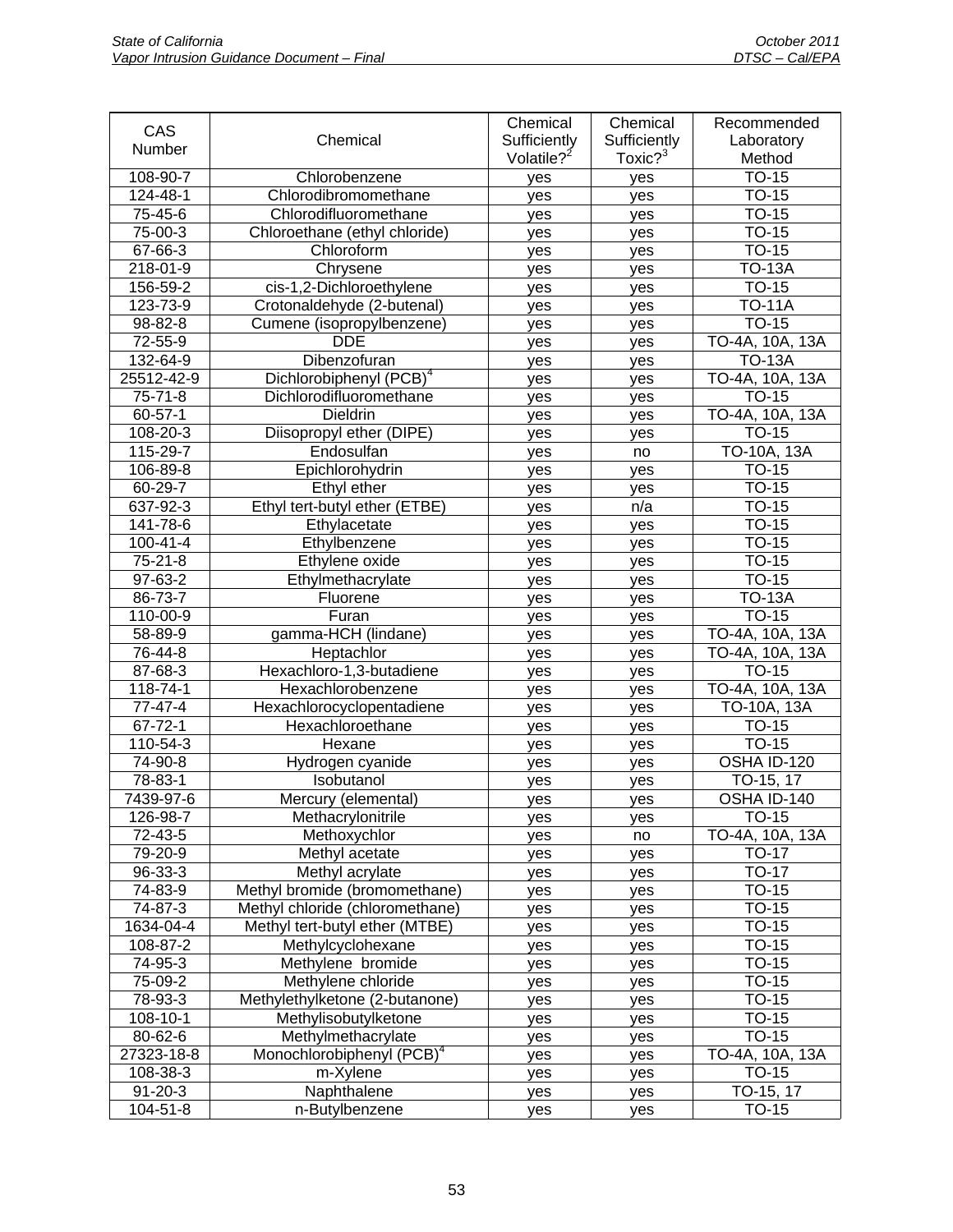| <b>CAS</b><br>Number | Chemical                      | Chemical<br>Sufficiently<br>Volatile? <sup>2</sup> | Chemical<br>Sufficiently<br>Toxic? <sup>3</sup> | Recommended<br>Laboratory<br>Method |
|----------------------|-------------------------------|----------------------------------------------------|-------------------------------------------------|-------------------------------------|
| 98-95-3              | Nitrobenzene                  | ves                                                | ves                                             | TO-13A, 15                          |
| 924-16-3             | N-Nitroso-di-n-butylamine     | ves                                                | yes                                             | <b>TO-13A</b>                       |
| 103-65-1             | n-Propylbenzene               | yes                                                | yes                                             | $TO-15$                             |
| 88-72-2              | o-Nitrotoluene                | ves                                                | yes                                             | TO-13A, 17                          |
| $95 - 47 - 6$        | o-Xylene                      | ves                                                | yes                                             | <b>TO-15</b>                        |
| 106-42-3             | p-Xylene                      | yes                                                | yes                                             | $TO-15$                             |
| 129-00-0             | Pyrene                        | ves                                                | no                                              | TO-13A                              |
| 135-98-8             | sec-Butylbenzene              | ves                                                | yes                                             | <b>TO-15</b>                        |
| 100-42-5             | <b>Styrene</b>                | ves                                                | yes                                             | TO-15                               |
| 994-05-8             | Tert-amyl methyl ether (TAME) | ves                                                | n/a                                             | <b>TO-15</b>                        |
| 75-65-0              | Tert-butyl alcohol (TBA)      | ves                                                | n/a                                             | <b>TO-15</b>                        |
| 98-06-6              | tert-Butylbenzene             | ves                                                | ves                                             | TO-15                               |
| 127-18-4             | Tetrachloroethylene           | yes                                                | yes                                             | <b>TO-15</b>                        |
| 108-88-3             | Toluene                       | ves                                                | ves                                             | <b>TO-15</b>                        |
| 156-60-5             | trans-1,2-Dichloroethylene    | ves                                                | yes                                             | TO-15                               |
| 79-01-6              | Trichloroethylene             | yes                                                | yes                                             | TO-15                               |
| 75-69-4              | Trichlorofluoromethane        | ves                                                | yes                                             | <b>TO-15</b>                        |
| 108-05-4             | Vinyl acetate                 | ves                                                | yes                                             | TO-15                               |
| 75-01-4              | Vinyl chloride (chloroethene) | yes                                                | yes                                             | <b>TO-15</b>                        |

CAS = Chemical Abstracts Service n/a = not available

#### Notes:

- 1. Table 1 was generated from the chemicals listed in USEPA (2002a) with the addition of fuel oxygenates and two polychlorinated biphenyl congeners due to the volatility and toxicity of monochlorobiphenyl and dichlorobiphenyl (Davis et al., 2002; Davis and Wade, 2003).
- 2. Sufficiently volatile is defined as having a Henry's law constant of greater than  $10^{-5}$  atmospheresmeter cubed per mole (USEPA, 2002a).
- 3. Sufficiently toxic is defined as exposure to indoor air concentrations from subslab soil gas at saturated conditions where attenuation over the foundation slab is 0.05. Only endosulfan, methoxychlor, and pyrene are not sufficiently toxic to be considered for vapor intrusion evaluations.
- 4. The physical properties of Arochlor 1221 were used for monochlorobiphenyl and dichlorobiphenyl.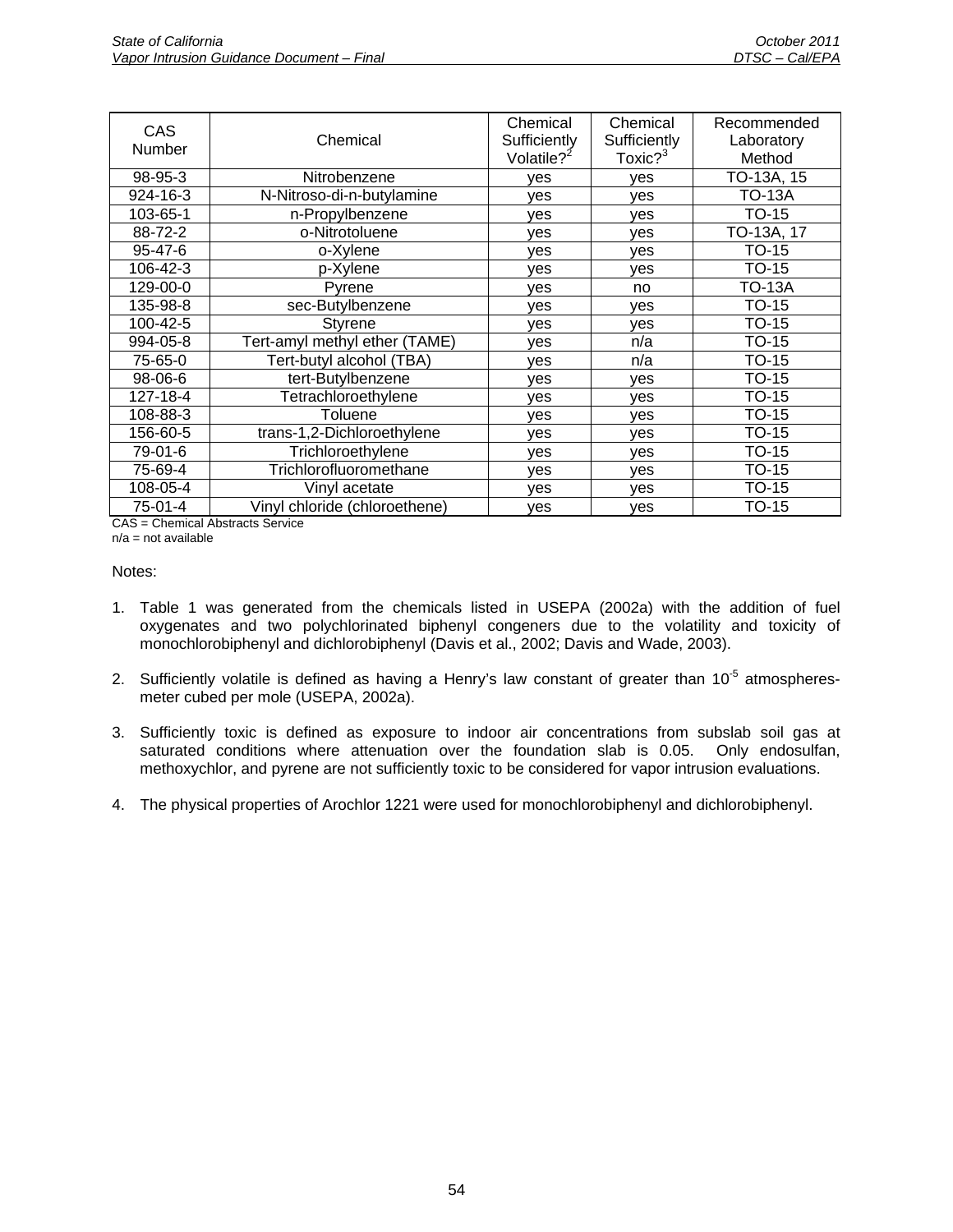# **TABLE 2 - Attenuation Factors for Preliminary Screening Evaluations (Step 5)**

| <b>Building</b><br>Scenario | <b>Building</b><br><b>Type</b> | Sample Location           | <b>Attenuation Factor</b> |
|-----------------------------|--------------------------------|---------------------------|---------------------------|
|                             |                                | <b>Contaminant Source</b> | 0.002                     |
| Existing                    | Residential                    | <b>Crawl Space</b>        | 1.0                       |
|                             |                                | Subslab                   | 0.05                      |
|                             | Commercial                     | <b>Contaminant Source</b> | 0.001                     |
|                             |                                | Subslab                   | 0.05                      |
| Future                      | Residential                    | <b>Contaminant Source</b> | 0.001                     |
|                             | Commercial                     | <b>Contaminant Source</b> | 0.0005                    |

Note: The basis for the attenuation factors can be found in Appendix B.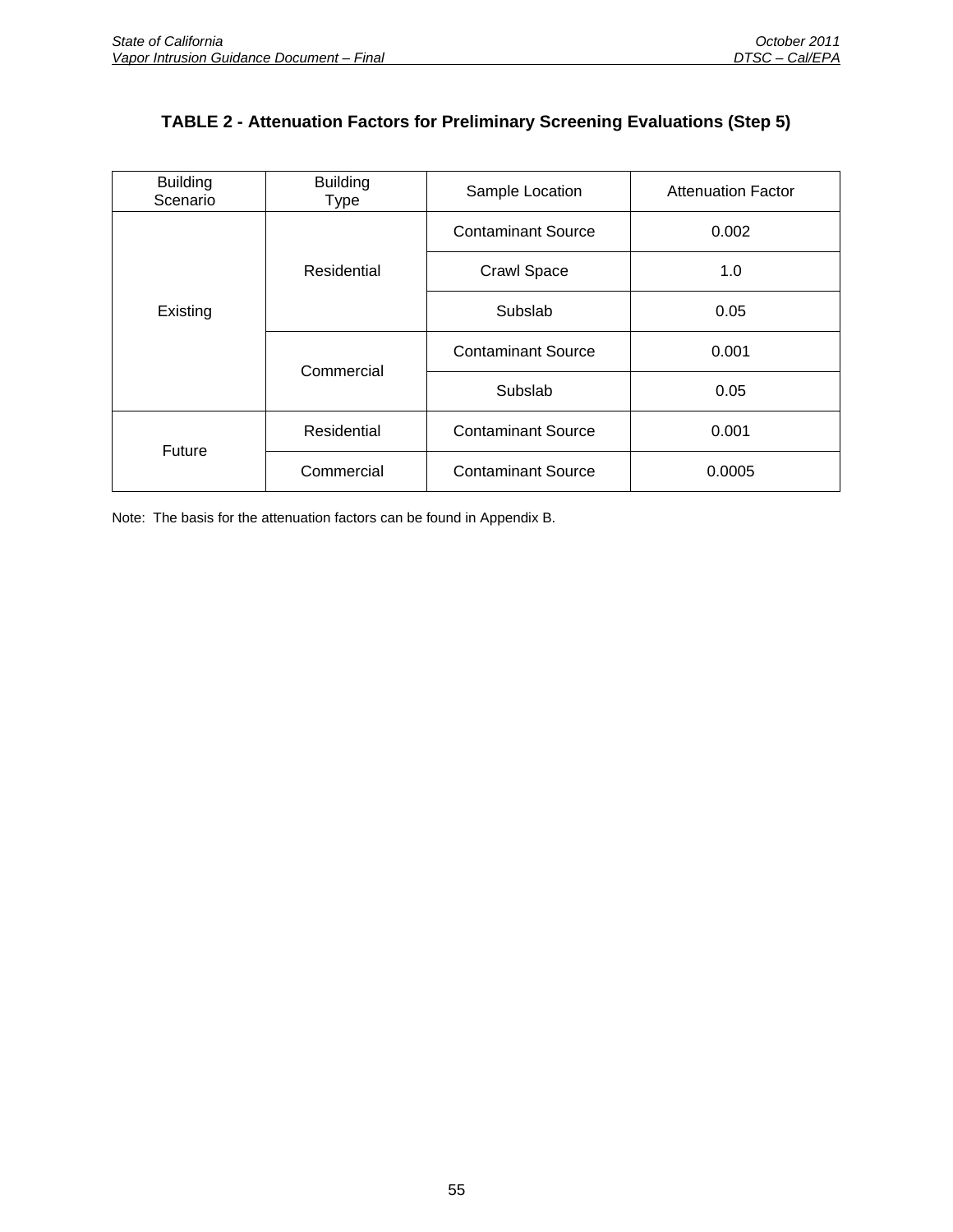| <b>Primary Input Parameters</b> |                                                             | Site-Specific Evaluation               | <b>Basis for Site-Specific</b><br>Parameter |
|---------------------------------|-------------------------------------------------------------|----------------------------------------|---------------------------------------------|
| $C_{s}$                         | Subsurface concentrations <sup>1</sup>                      | Statistical approximation <sup>1</sup> |                                             |
| $\theta_{t}$                    | Soil total porosity <sup>2</sup>                            | Site-specific                          | Use ASTM D854                               |
| $\theta_{w}$                    | Soil volumetric water content <sup>2</sup>                  | Site-specific                          | Use ASTM D2216                              |
| $\Theta_{\rm a}$                | Soil volumetric air content <sup>2</sup>                    | Site-specific                          | Calculate from $\theta_w$                   |
| $\rho_{\text{s}}$               | Soil bulk density                                           | Site-specific                          | Use ASTM 2937                               |
| $\theta_{tcap}$                 | Capillary zone total porosity                               | Site-specific                          | Use ASTM D854                               |
| $\theta_{wcap}$                 | Capillary zone volumetric water<br>content                  | Site-specific                          | Calculate from USEPA,<br>2003               |
| $\theta_{acap}$                 | Capillary zone volumetric air content                       | Site-specific                          | Calculate from $\theta_{wcap}$              |
| $L_{cap}$                       | Thickness of the capillary fringe                           | Site-specific                          | <b>Calculate from Fetter</b><br>(2001)      |
| k                               | Soil permeability <sup>3</sup>                              | Site-specific                          | In-situ measurement<br>(Appendix J)         |
| $f_{oc}$                        | Soil fraction organic carbon                                | Site-specific                          | Use Walkley-Black<br>method                 |
| $\mathsf{P}^{\circ}$            | Soil and groundwater temperature                            | Site-specific                          | <b>Field measurement</b>                    |
| ΔР                              | Indoor - outdoor pressure differential                      | 40 g/cm- $s^2$                         | <b>USEPA, 2002a</b>                         |
| $\eta$                          | Crack-to-total area ratio                                   | 0.005                                  | Johnson, 2002                               |
| $E_b$                           | Indoor air exchange rate - residential                      | $0.5/$ hour                            | <b>USEPA, 1997b</b><br>(California data)    |
| $E_b$                           | Indoor air exchange rate - commercial                       | $1.0/$ hour                            | CEC, 2001                                   |
| $L_{\text{crack}}$              | Foundation slab thickness                                   | Site-specific                          |                                             |
| $L_b, W_b, H_b$                 | Building dimensions <sup>4</sup>                            | Site-specific                          |                                             |
| $L_{\rm f}$                     | Foundation depth below grade -<br>building with no basement | 15 cm                                  | <b>USEPA, 2002a</b>                         |
|                                 | Foundation depth below grade -<br>building with basement    | 200 cm                                 | <b>USEPA, 2002a</b>                         |
| $L_t$                           | Distance from foundation to source                          | Site-specific                          |                                             |
| $L_{wt}$                        | Distance from foundation to<br>groundwater                  | Site-specific                          |                                             |
| $\mathsf{Q}_{\mathsf{soil}}$    | Soil gas advective rate <sup>5</sup>                        | 5 L/minute                             | USEPA 2002a                                 |

# **TABLE 3 - Input Parameters for Site-Specific Screening Evaluations (Step 7)**

CEC = California Energy Commission

cm = centimeters

 $g/cm-s^2$  = grams per centimeter – seconds squared  $L =$  liters

Notes:

- 1. For existing buildings, maximum concentrations should be used unless a statistically robust dataset is available to approximate the contaminant source term. A robust dataset usually requires the collection of at least eight samples (USEPA, 1992b). Statistical approximations can be determined with ProUCL (USEPA, 2004b). For future buildings, the maximum subsurface concentrations should be used. Ideally, for the future building scenario, there should be at least one soil gas sample per residential building footprint.
- 2. In-situ measurement of effective diffusion coefficient is recommended over inferring the input parameter from the soil's water content, air content, and total porosity. See Appendix I.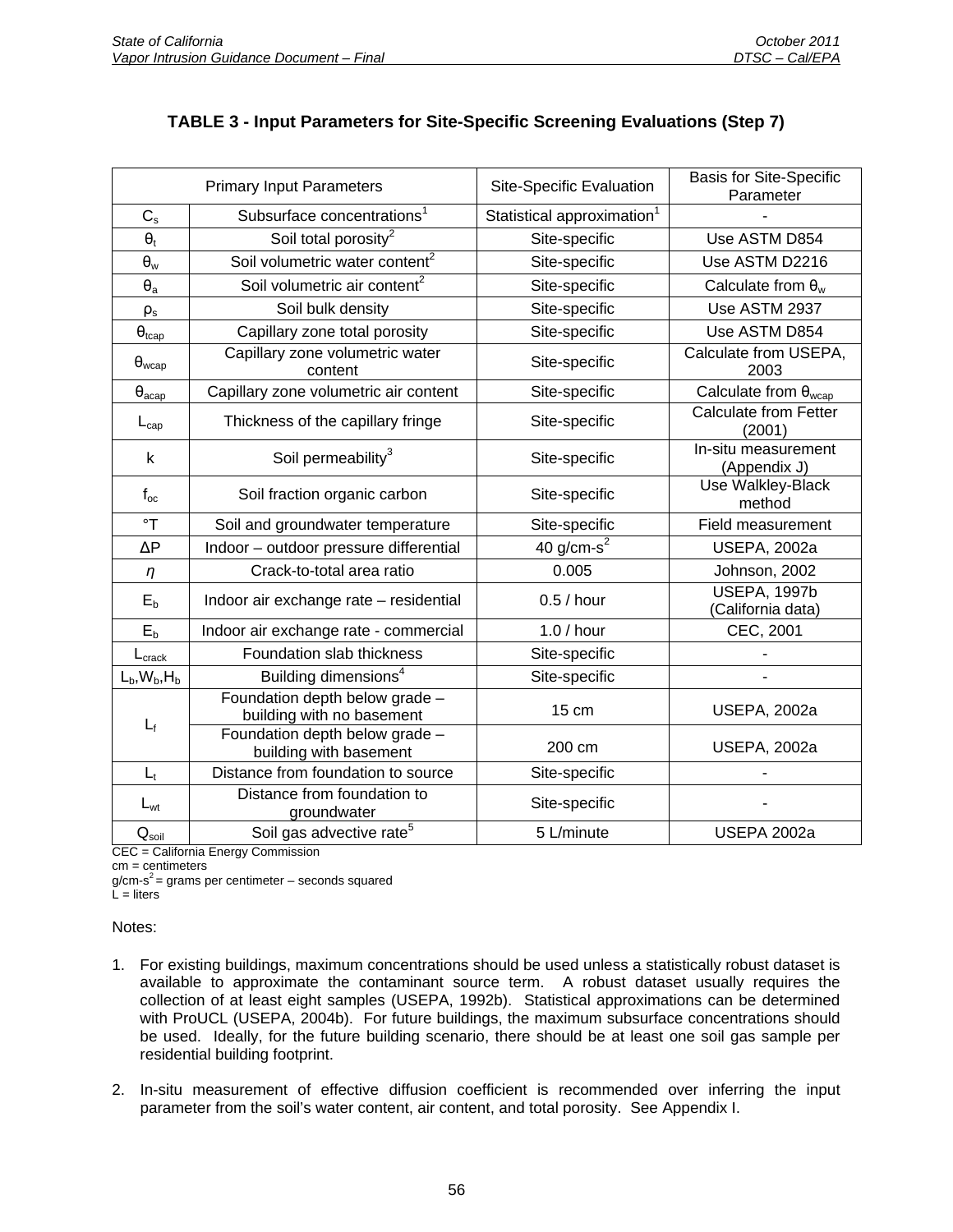- 3. A soil gas advection rate  $(Q_{soli})$  of 5 liters per minute should be used with the default building size unless an in-situ measurement of air permeability of the shallow soil is available. Hence, the USEPA Vapor Intrusion Model should only calculate a site-specific Q<sub>soil</sub> when site-specific permeability measurements are available.
- 4. The default building size is 10 meters by 10 meters (USEPA 2002a).
- 5. For structures larger than the default building size, the default value for  $Q_{soli}$  of 5 liters per minute should be proportionally increased in a linear fashion as a function of the spatial footprint of the building. For example, a building of 1,000 square meters will have, for modeling purposes, a soil gas advection rate of 50 liters per minute.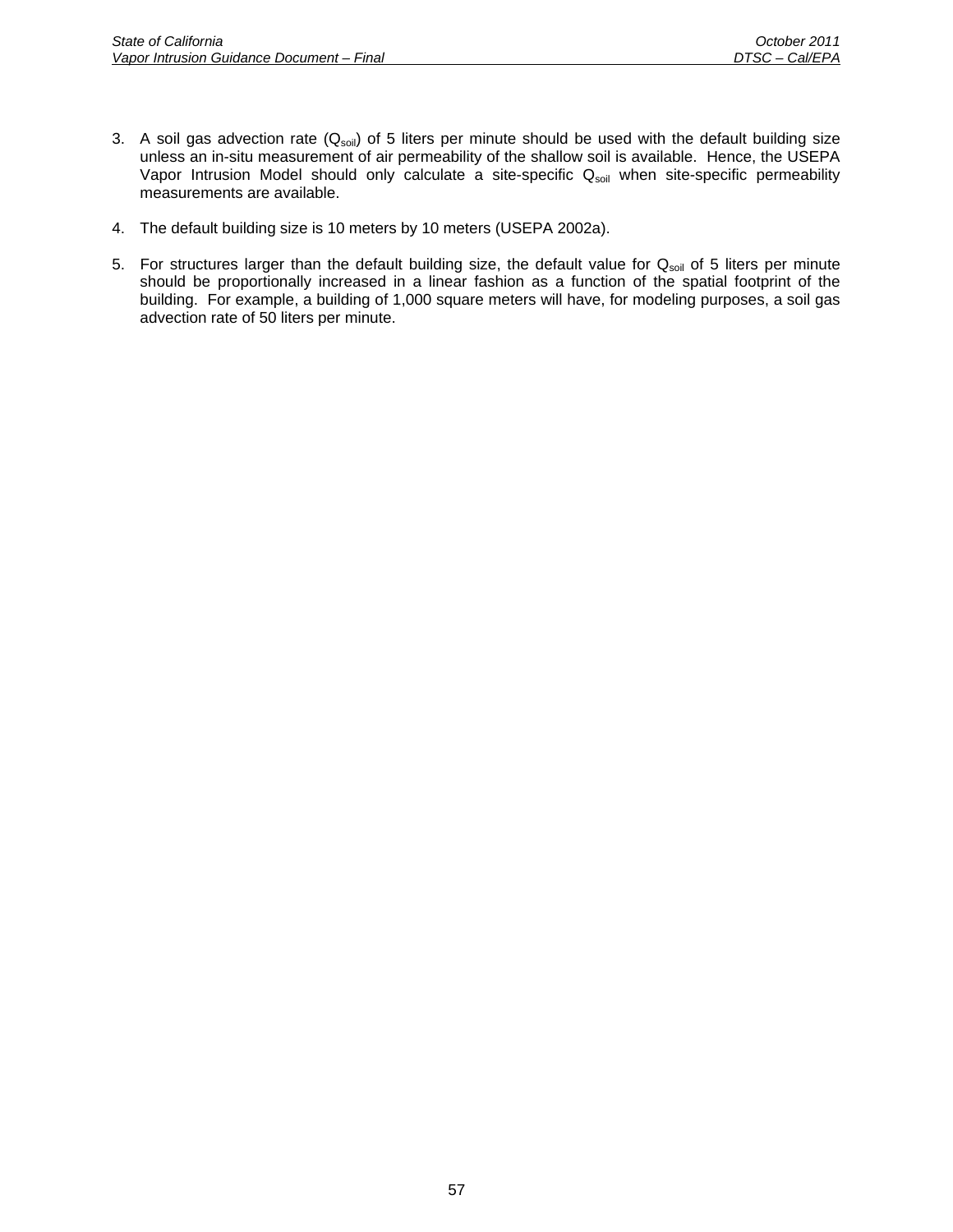# **APPENDIX A - FLUX CHAMBERS**

The development of the emission isolation flux chamber arose from the need to assess vapor emissions from contaminated soil and other environmental media at Superfund sites as part of remedial investigation efforts. An enclosure or chamber is used to isolate a soil surface and provide a direct measurement of the contaminant flux at the soil-air interface. The flux chamber results are then used to evaluate the impact of contaminated soil and other media on ambient air quality. The assessment of emissions of volatile chemicals with flux chambers is usually done in conjunction with either TO-14A (USEPA, 1999a) or TO-15 (USEPA, 1999b) analytical techniques.

There are two types of flux chambers, the static chamber method and the dynamic chamber method.

- 1) Dynamic Method. A sweep gas is continuously introduced into the chamber during the incubation period and an equivalent amount of chamber gas is allowed to escape. The chamber is assumed to reach a steady-state condition after it has been swept four or five times by the sweep gas. At steady-state conditions, the contaminant concentration in the outlet gas is equivalent to the concentration in the chamber. The outlet gas is then usually sampled with a passivated metal canister.
- 2) Static Method. Contaminants migrate into the static chamber and the contaminant concentration builds-up over the incubation period. Discrete samples for analysis are withdrawn either at the end of the incubation period or at regular intervals during the incubation period. The required equipment for static testing is very simple, consisting essentially of a collection container with sampling ports.

# **USEPA PUBLICATIONS ON THE USE OF FLUX CHAMBERS**

USEPA developed procedures for the use of emission isolation flux chambers for evaluating the flux of chemicals from the soil-air interface (USEPA, 1986). While USEPA (1986) describes the construction of flux chambers and procedures for the collection of flux chamber data in the field, the USEPA document is a technical reference only. The document provides no information concerning the use of flux chambers to estimate human health risk associated with vapor emissions from the ground surface. Subsequent USEPA technical documents (USEPA 1990, 1992a, and 1992b) discuss the general application of flux chambers for evaluating the impact of contaminated soil and other media on ambient air quality.

USEPA (1992c) recommends that flux chambers should not be used to evaluate vapor intrusion. Rather, the guidance recommends that soil gas samples be collected as a mechanism to evaluate vapor intrusion. The USEPA document states that "flux chambers. . . may give significantly negatively biased results if building underpressurization is exerting an effect on soil gas flow rates" and that "low permeability zones near the surface, frozen ground, or wet surfaces may also result in low flux chamber results."

USEPA's 2002 guidance document on vapor intrusion recommends quantifying subsurface contaminant sources through soil gas and groundwater sampling and then using this data as a means to evaluate indoor air exposure. This USEPA guidance document provides screening values for both soil gas and groundwater that are protective of human exposure due to vapor intrusion. The USEPA guidance document does not provide information on using flux chambers to estimate the impact of subsurface contamination on indoor air receptors. Rather, USEPA implies that flux chamber measurements can be used as an additional line of evidence for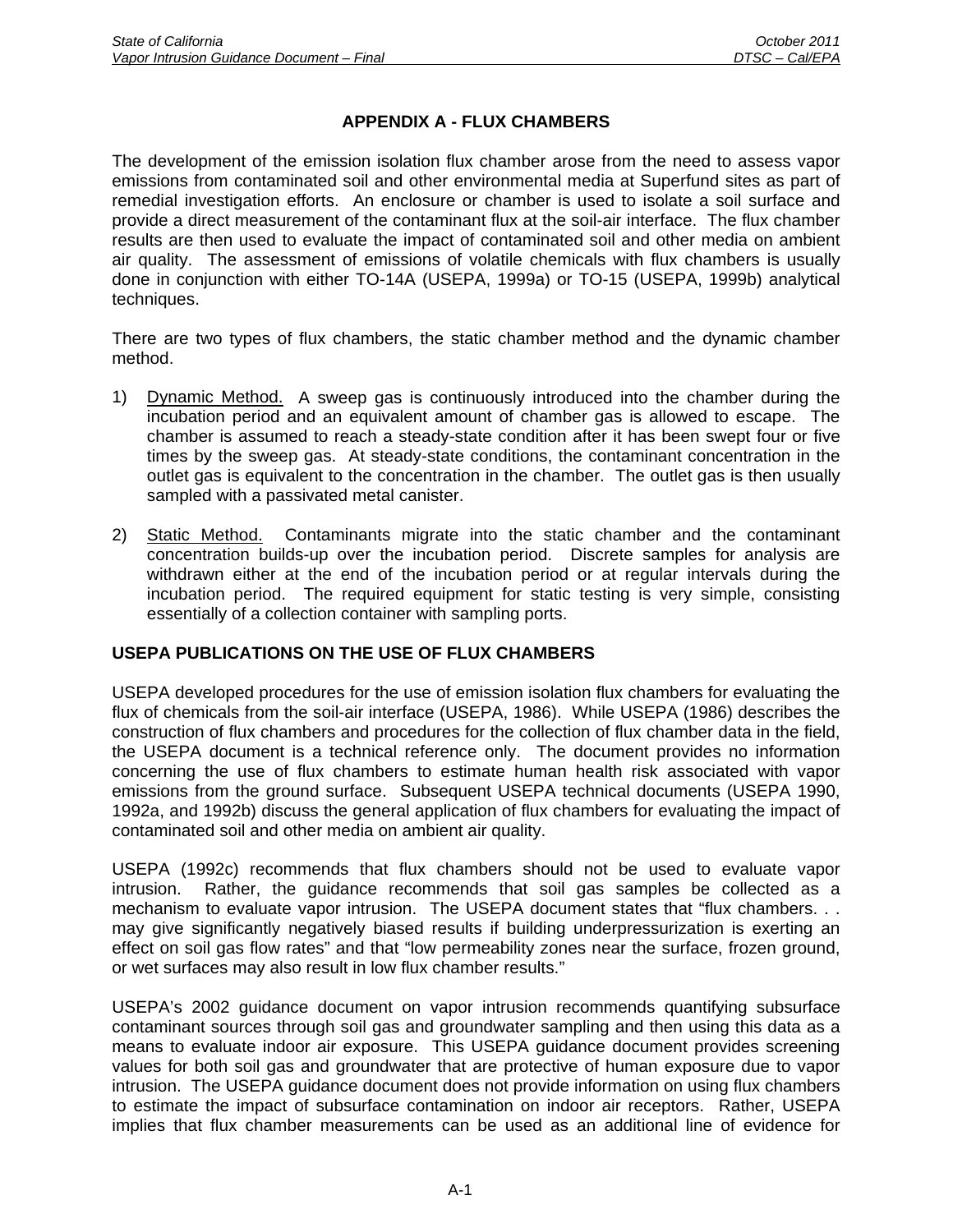evaluating vapor intrusion at sites where no buildings exist. Accordingly, in their guidance document, USEPA did not recommend flux chambers as a primary mechanism to evaluate the indoor air pathway.

## **INDOOR FLUX CHAMBER MEASUREMENTS FOR THE EVALUATION OF INDOOR AIR**

Flux chambers cannot effectively evaluate soil gas entry points into a building due to design limitations of the chamber. Soil gas enters a building along cracks or voids at structural footings, along cracks or voids at the foundation-wall interface, along utility conduit entry points into the structure, and at cracks or voids within the foundation and basement walls. The design of the flux chamber precludes its use at all these locations except for foundation cracks or voids where the chambers can be placed directly on flat-lying surfaces. Therefore, given the likelihood of multiple entry points into a building, flux chamber testing of only the foundation cracks or voids will not yield representative entry rates of contaminants into a building.

Even if foundation cracks or voids are the sole entry point for soil gas into a building, difficulties still exist in using flux chambers to evaluate indoor air quality. When evaluating a foundation slab, selection of measurement locations is crucial to the success of the evaluation. Without access to the entire foundation, it becomes impossible to select appropriate areas for testing. Hence, for residential structures where the foundation slab is covered with carpet, tile, or linoleum, representative flux chamber sampling is not possible without removing all floor coverings (an unlikely event). Even if an entire foundation slab is available for flux chamber testing, the subset of cracks or voids responsible for the degradation of indoor air quality is unknown, necessitating the testing of all areas.

### **SOIL FLUX CHAMBER MEASUREMENTS FOR THE EVALUATION OF INDOOR AIR**

Flux chamber measurements of open soil surfaces may not be representative of actual contaminant flux into a building. The measured flux could be biased high due to the lack of a building foundation impeding the movement of vapors. Conversely, the measured flux could be biased low because the flux chamber cannot duplicate the pressure-induced advective flow caused by a building's depressurization.

When using flux chamber measurements on open soil, one method to account for vapor flux attenuation over the foundation slab is to multiply the flux measurements by an infiltration ratio of 0.01 (Bjorklund et al., 2002; Schmidt et al., 2004; Copeland and Van de Water, 2004; Sager et al., 1997). While this approach has been used as a method to determine indoor air concentrations from outdoor flux chamber measurements, the approach has not been field validated. No scientific studies have been published that specifically provide documentation that this procedure is appropriate for evaluating risk to indoor receptors.

The intrinsic design of the flux chamber only allows for the measurement of vapors moving into the chamber by diffusion or by atmospheric driven advection due to ambient temperature and pressure changes. Hence, the flux chamber cannot estimate vapor movement into a building due to its heating and ventilation system. To address the issue of building-induced advective flow, Sheldon and Schmidt (2002) developed and tested a procedure that allows the flux chamber to depressurize to values observed in buildings; the intent of the depressurization procedure is to create a "mini-building" in which flux measurements could be made. However, the induced depressurization of the flux chamber to mimic building depressurization warrants field validation.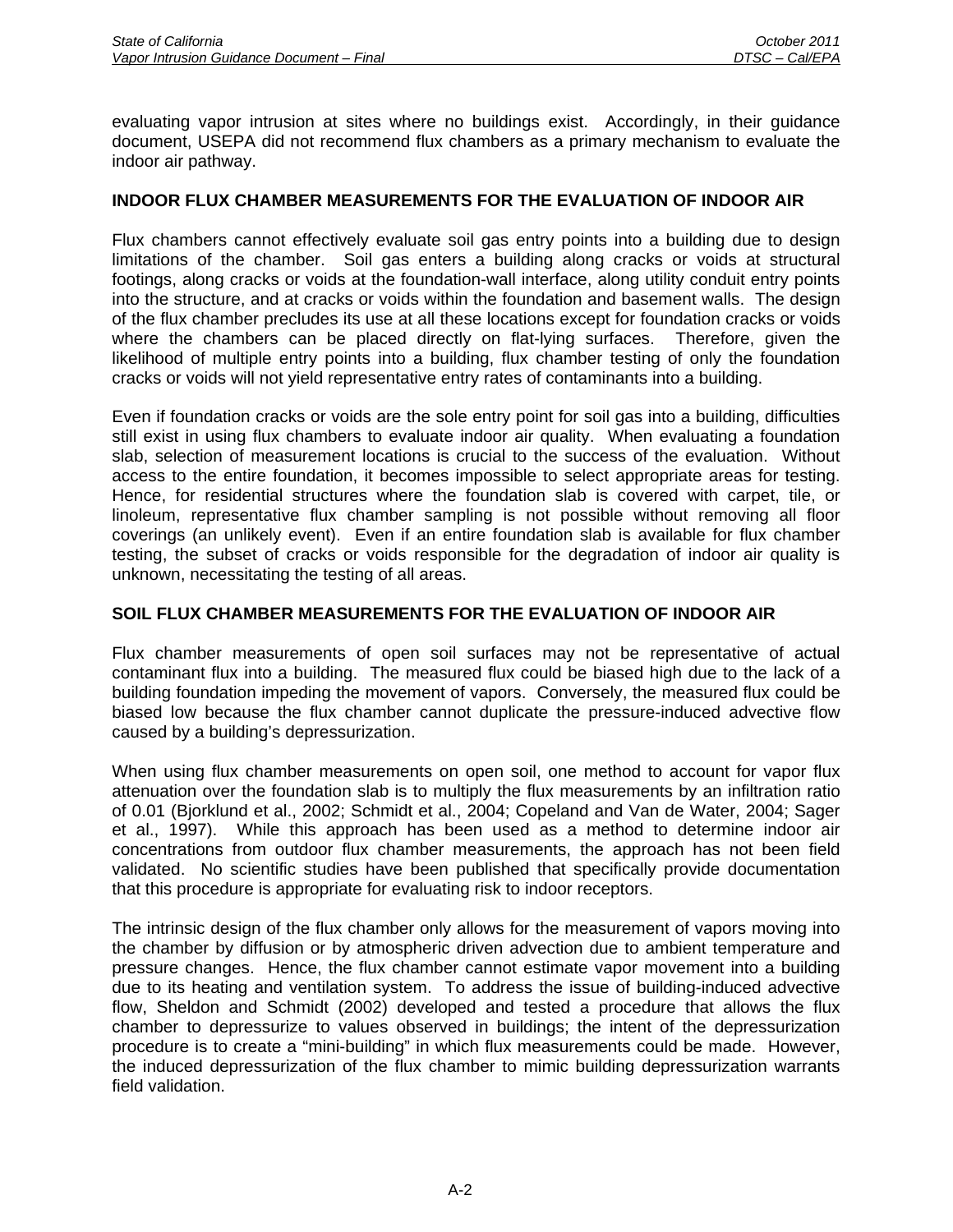The need for field validation, and the limitation associated with quantification of infiltration ratios, seriously inhibits the flux chamber as a means to directly evaluate vapor intrusion.

## **SOIL FLUX CHAMBER MEASUREMENTS FOR THE EVALUATION OF OUTDOOR AIR**

The testing of surface soil with flux chambers yields the amount of VOCs being released at the soil-air interface. VOC concentrations in ambient air can be estimated from the soil flux data. Using an appropriate transport model, along with the flux chamber measurements, the concentrations of VOCs within the breathing zone in outdoor air can be determined. Therefore, flux chamber measurements can be used to estimate human exposure to outdoor air contamination if representative samples can be obtained with the flux chamber.

### **REPRESENTATIVENESS OF FLUX CHAMBER MEASUREMENTS**

Numerous factors influence the flux chamber's ability to obtain data representative of site conditions, as follows:

- Variability of vapor flux at soil surfaces
- Changing meteorological conditions
- Operational procedures of the flux chamber

Investigators should use flux chambers with an understanding of these factors and, when generating work plans, discuss the specific procedures that will be used to address these issues. The remainder of this appendix describes the scientific studies that demonstrate the complexities associated with obtaining representative data with flux chambers.

### **Variability of Vapor Flux at Soil Surfaces**

Multiple studies indicate that vapor flux from the ground surface is not constant. Diurnal variability in surface flux presents challenges in obtaining flux data indicative of site conditions. Hence, flux chamber work plans should address temporal variation in surface flux.

- 1) Majewski and others (1995) used the aerodynamic gradient method to estimate methyl bromide flux from the ground surface. Fumigant flux was cyclic, varying by about a factor of three. The highest fluxes were observed during the day and the lowest fluxes were observed during the evening or early morning hours.
- 2) Wang and others (1997) used a dynamic flux chamber to estimate methyl bromide flux from the ground surface. Air samples were collected from a flux chamber every three hours. The study demonstrated that fumigant flux was cyclic, exhibiting diurnal variation with high fluxes occurring between noon to early afternoon and low fluxes between midnight and early morning. The magnitude of daily flux change was approximately a factor of four.
- 3) Ryden and others (1978) determined nitrous oxide emissions from soil at a celery farm in Santa Barbara County, California. The study utilized four flux chambers collecting concurrent measurements over a 76-hour period. During the study, the mean nitrous oxide flux ranged from 0.2 to 15.8 grams of nitrogen per hectare per hour, with the highest fluxes observed in the early afternoon. The authors observed a "pronounced diurnal variation" in nitrous oxide flux and concluded that diurnal variation in flux "poses the problem of establishing a representative sampling time".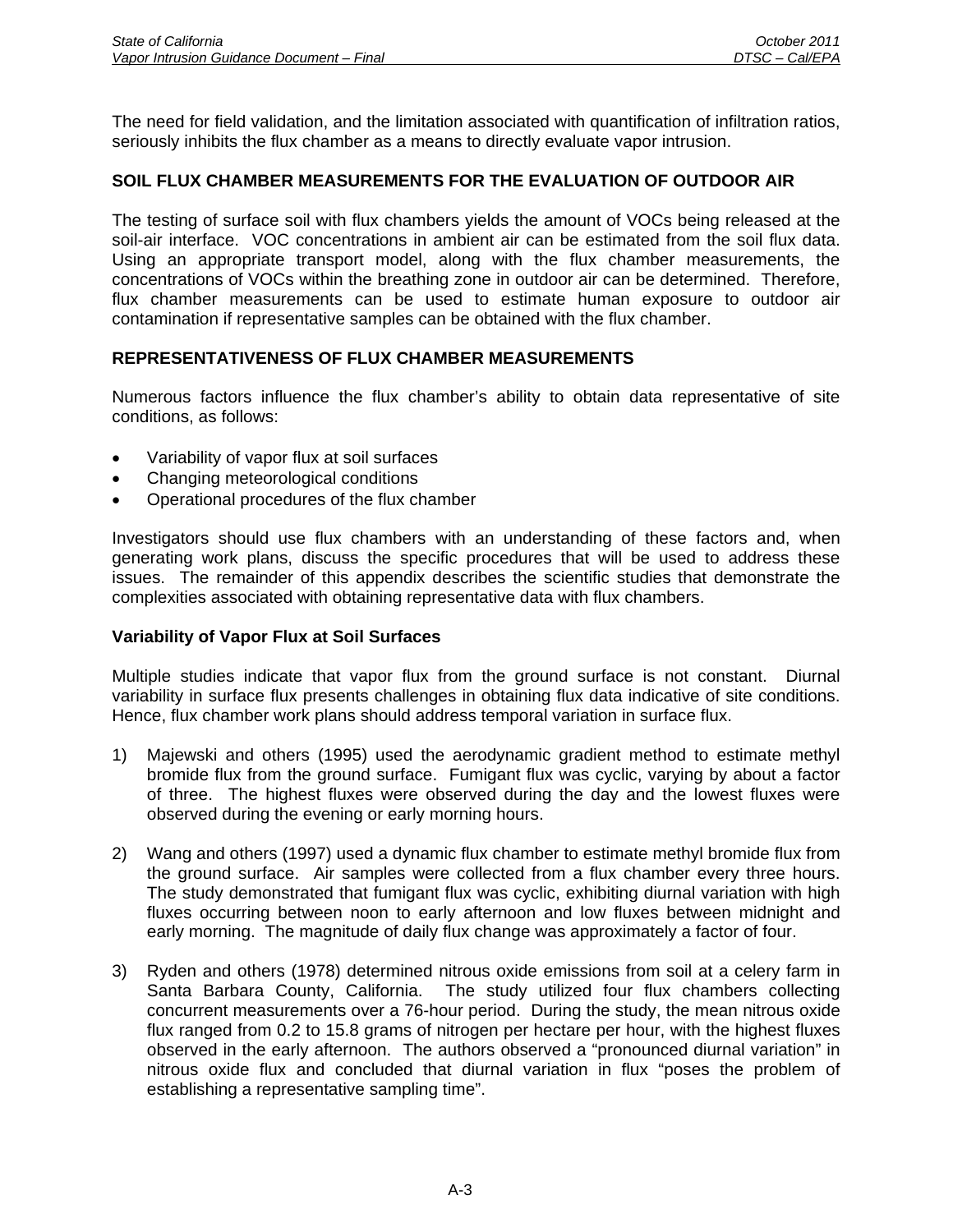4) Wyatt and others (1995) collected gas measurements under plastic tarps (groundsheets) placed on a hazardous waste landfill to evaluate leakage through the landfill soil cover. Gas samples were taken every four hours over a two-week period, for a total of 369 individual samples. For the groundsheets over known methane plumes, the gas concentrations under the groundsheets increased "dramatically" during periods of decreasing barometric pressure. Barometric pressure changes of 5 to 20 millibars increased the methane under the groundsheets by a factor of five to ten. The authors concluded that "barometric pumping is an important and fundamental process in the movement of volatile species in the near-surface environment".

# **Changing Meteorological Conditions**

Because temperature and barometric pressure influence vapor flux from soil surfaces, flux chamber work plans should address these influences.

### **Temperature**

Ambient temperature change has implications on the collection of representative data from flux chambers, as indicated by the following studies.

- 1) Carpi and Lindberg (1998) studied natural vapor-phase mercury flux with a dynamic flux chamber. Four test plots were evaluated near Oak Ridge National Laboratory by collecting approximately 80 flux measurements. Soil temperature and solar radiation measurements were collected concurrent with the flux chamber data. Soil temperature was measured at a depth of one to two centimeters. At all locations, solar radiation was found to play a significant role in the emission of mercury from surface soils, yielding a correlation coefficient of greater than 0.71 between flux and solar radiation. Also, at three of the four test plots, a 15°C temperature increase in soil temperature within a single day produced an order-of-magnitude increase in mercury flux from the soil surface.
- 2) Mercury flux at the soil surface was measured at the Idaho National Engineering and Environmental Laboratory using a dynamic flux chamber (Abbott, 2003). The flux of mercury from the subsurface was not constant, exhibiting a daily cyclic behavior over the six days of continual analysis. The highest flux occurred during the daytime with little or no flux at night. The daytime and nighttime fluxes differed by about a factor of four. The author correlated the cyclic behavior of flux to solar radiation, wind speed, and air temperature.

### Barometric Pressure

Barometric pressure change influences flux, as demonstrated by the following studies.

- 1) Chen and others (1995) measured fumigant flux from soil using the aerodynamic verticalprofile flux method. Changes in fumigant flux from the soil surface correlated with changes in barometric pressure, indicating that flux from the soil surface is not constant. The magnitude of flux change from the soil in response to barometric pressure fluctuations of 3 millibars was approximately a factor of two.
- 2) Smith and others (1996) compared flux chamber measurements with predicted diffusive fluxes. The predictive flux was estimated by using Fick's law and measured trichloroethylene (TCE) concentration gradients in the vadose zone. In most cases, the chamber measurements were one to four orders of magnitude greater than the predicted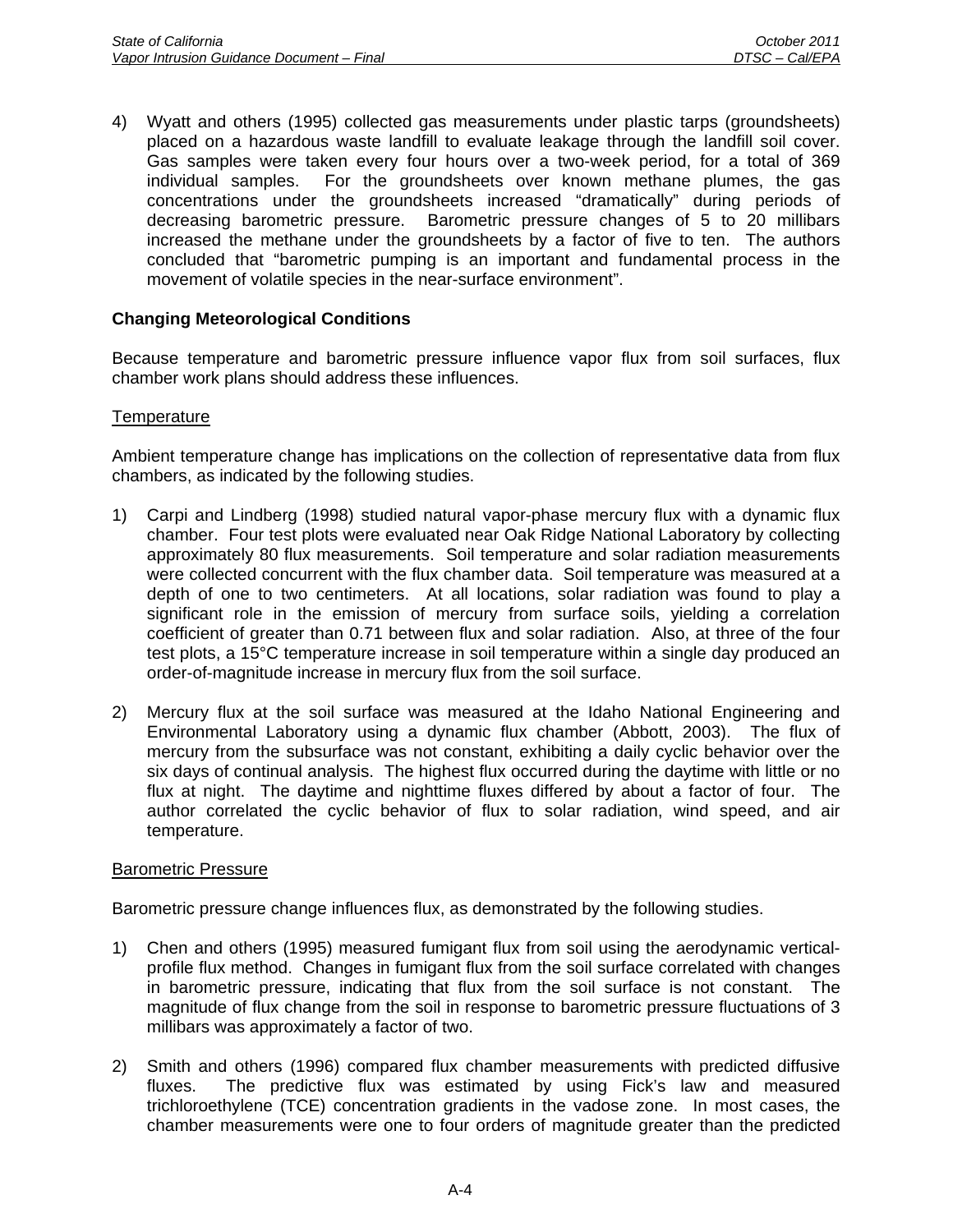diffusive fluxes. The authors concluded that other mechanisms besides diffusive flux were contributing to the transport of organic vapors in the unsaturated zone. The authors suggested that these mechanisms may be changes in atmospheric pressure and temperature.

## **Operational Procedures of the Flux Chamber**

The movement of air inside and outside of the dynamic flux chamber during sampling has implications on the collection of representative samples. The scientific literature indicates that the following procedures should be followed for the collection of representative flux measurements.

- Sweep air should be drawn-out of the flux chamber rather than blown-in during sampling.
- Sweep air rates should not exceed one liter per minute and tubing lengths of less than 20 centimeters and tubing diameters of greater than 1.2 centimeters should be used.
- A pressure difference of less than 0.2 to 0.8 Pascal (Pa) should be maintained between the inside and outside of the flux chamber during sampling.
- Sweep air should not have stagnant zones or vertical airflow directions.
- An exterior anemometer to measure wind speed should be used so that synchronization between the internal and exterior air velocity can be obtained during sampling.

The basis for each recommended operating procedure is presented below.

### Sweep Air Direction

Kanemasu and others (1974) evaluated the effect of internal airflow in the dynamic chamber on flux measurements. The intent of the study was to explain the difference in flux measurements as a function of sweep air introduction into the chamber. To evaluate the effect, two chambers were placed on soil about 100 centimeters apart and eleven concurrent flux measurements were collected over a period of three months. Sweep air was blown into one chamber and the other chamber had the sweep air drawn out. The difference in observed carbon dioxide flux ranged from a factor of 4 to 20 with the chamber subject to blown air yielding the lower flux measurements.

### Sweep Airflow Rates and Tubing Sizes

Fang and Moncrieff (1996) determined that the impact of pressure differences between the inside and outside of the chamber, as generated by airflow within the chamber, on carbon dioxide flux is significant even if the pressure differences are as small as 0.5 Pa. Fang and Moncrieff concluded that a pressure difference of less than 0.2 Pa must be maintained to achieve a reliable estimation of surface flux. They also concluded that low pressure differences are difficult to obtain. In their evaluation, Fang and Moncrieff also experimented with different inlet and outlet tubing diameters and different tubing lengths. They concluded that favorable flux measurements are collected when flow rates are no more than one liter per minute, tubing lengths are less than 20 centimeters, and tubing diameters are greater than 1.2 centimeters. Long tubing length and small diameter tubing produce unacceptable pressure differences within flux chambers, yielding flux measurements with large errors.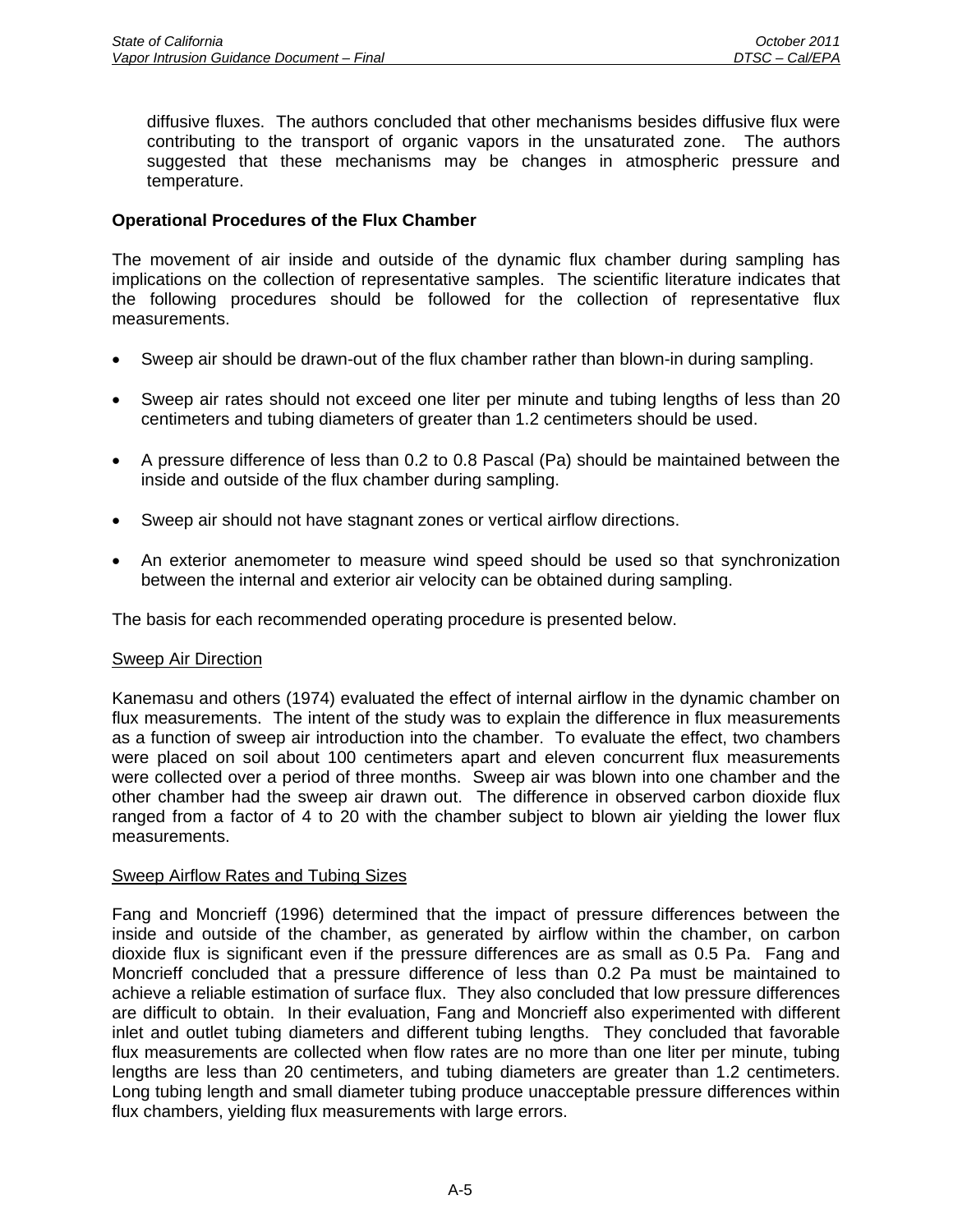Experimental studies by Gao and Yates (1998) with the dynamic flux chamber indicate that measured flux is a function of chamber airflow rate. A dynamic chamber may overestimate the actual flux when the chamber is operating at a high airflow rate. High airflow rates cause chamber underpressurization relative to the soil, thus artificially drawing soil gas into the chamber. Likewise, the dynamic chamber may underestimate the actual flux when airflow rates are low. This underestimation is mainly due to the presence of a headspace concentration. As the concentration gradient across the enclosed soil surface becomes smaller, a smaller diffusive flux from the subsurface is produced. Pursuant to Gao and Yates (1998), one possible solution to this issue is to select an airflow rate so that the steady-state concentration in the chamber is close to that of ambient air. Ideally, so that representative measurements can be obtained, the pressure deficit inside the chamber should induce an advective flow to compensate for the depressed diffusive flux.

# Chamber Pressure Differences

Lund and others (1999) evaluated carbon dioxide flux with a dynamic chamber, where air was blown rather than drawn into the chamber. Flux measurements were made at progressively higher chamber pressures over the course of several hours. Soil temperature measurements were collected concurrent with the pressure measurements. The surface flux of carbon dioxide decreased in a non-linear fashion with increasing chamber pressure. The decrease in flux was not correlated with changes in soil temperature, which varied by 3°C over the experiment, and the change in flux became more pronounced in drier soils. The results indicate that pressures of less than 1 Pa can substantially reduce carbon dioxide flux and that chamber pressures greater than 20 Pa entirely suppress flux in dry soils. The results of the experiment were consistent with results from Kanemasu and others (1974) and Nakayama and Kimball (1988), and the authors agreed with Fang and Moncrieff (1996) that accurate measurements of soil flux might only be obtainable at chamber pressures within a few tenths of a Pascal of ambient pressure.

Reichman and Rolston (2002) later confirmed these above studies. Their study concluded that the dynamic chamber yielded accurate flux measurements when the pressure differences ranged from 0.46 to 0.79 Pa. Pressure deficits larger than 1.2 Pa caused a twenty percent overestimation in measured flux when air was drawn, rather than blown, through the chamber. The study recommended that dynamic chambers be instrumented with sensitive pressure transducers to monitor and minimize pressure deficits.

### Stagnant Zones and Airflow Patterns

Gao and others (1997) noted that a potential issue with the dynamic chamber is the airflow pattern within the chamber. If the chamber's inlet and outlet are not designed properly, the flowing air through the chamber may not sweep over the entire covered surface, leaving stagnant air zones inside the chamber. In addition, the airflow may have vertical components (downward or upward) that will exert a direct positive or negative pressure upon the covered soil surface. The authors concluded that both stagnant zones and vertical airflow components can cause spatially variable flux measurements and thus make analysis of chamber behavior very difficult, if not impossible.

### Wind Speed and Anemometers

Pearson and others (1965) intuitively reasoned that a relationship existed between air speed across the soil surface in a flux chamber and radon emission rate as measured by the chamber. To verify this relationship, an anemometer was placed inside the chamber at 1.25 centimeters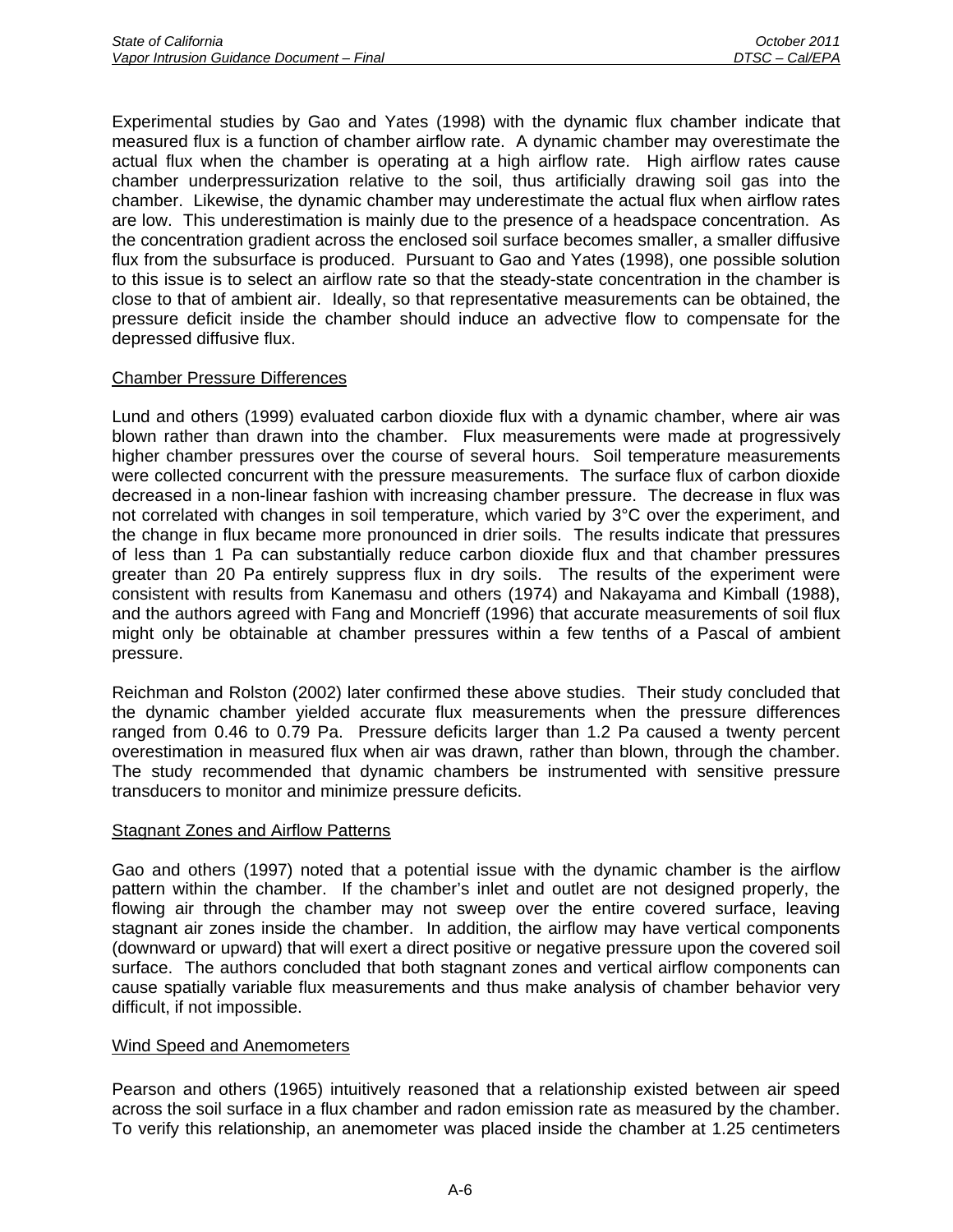(cm) above the soil surface. A variety of flow rates were used while radon emissions were measured. The data indicated a linear relationship between flow rate and emission rate. When flow rates increased by a factor of four, radon emissions increased by a similar amount. The authors concluded that during sample collection the wind speeds in the chamber should be equal to the ambient wind speed in order to reduce potential sampling bias.

Gao and others (1997) indicate that a major challenge associated with dynamic chambers is that the sweep air flowing in the chamber may change the pressure gradient between the soil gas and the chamber interior. Such a change in the pressure gradient may create an advective flow of the soil gas, which may create a different pressure regime from that created by surface winds outside the chamber. Gao and others (1997) state that when the air in the chamber flows relatively fast and the wind outside the chamber is relatively slow, the flowing air in the chamber may create a pressure deficit, which produces an additional flow from the soil into the chamber. This pressure deficit may result in an overestimate of the emission from the uncovered soil. Gao and others (1997) recommends the use of an exterior anemometer to measure wind speed so that synchronization between the internal and exterior air velocity can be obtained to alleviate biased results.

Xu and others (2004) evaluated the effects of wind speed on carbon dioxide flux with a dynamic chamber. Flux data were obtained with and without a vent tube. With a vent tube, wind gusts always produced rapid negative pressure excursions, which were probably due to venturi effects at the vent as suggested by Conen and Smith (1998). However, elimination of the vent tube led to even larger pressure fluctuations (either positive or negative). Fluctuations in wind speed of five meters per second vielded as much as  $\pm 15$  Pa pressure change in the non-vented chamber. During the field experiment, continuous wind speed measurements were made at an elevation of 0.5 meters. The field experiment lasted only ten minutes, which alleviated potential temperature and barometric pressure influences on the study.

- Abbott, M. L. 2003. Environmental Sampling FY-03 Annual Report Understanding the Movement of Mercury at the INEEL. Idaho National Engineering and Environmental Laboratory, INEEL/EXT-03-01250.
- Bjorklund, B. S., C. E. Schmidt, H. L. Lee, and R. A. Streeter. 2002. Air Pathway Analysis Characterizing Potential Exposure from a Dissolved-Phase Groundwater Plume Using Direct Flux Measurement. In the Proceedings of the Air and Waste Management Association Symposium on Air Quality Measurement Methods and Technology, San Francisco, California; November 13 - 15, 2002.
- Carpi, A., and S. E. Lindberg. 1998. Application of a Teflon Dynamic Flux Chamber for Quantifying Soil Mercury Flux: Tests and Results Over Background Soil. Atmospheric Environment, v. 32, no. 5, p. 873 - 882.
- Chen, C., R. E. Green, D. M. Thomas, and J. A. Knuteson. 1995. Modeling 1,3- Dichloropropene Fumigant Volatilization with Vapor-Phase Advection in the Soil Profile. Environmental Science and Technology, v. 29, p. 1816 - 1821.
- Conen, F., and K. A. Smith. 1998. A Re-Examination of Closed Flux Chamber Methods for the Measurement of Trace Gas Emissions from Soils to the Atmosphere. European Journal of Soil Science, v. 49, p. 701 - 707.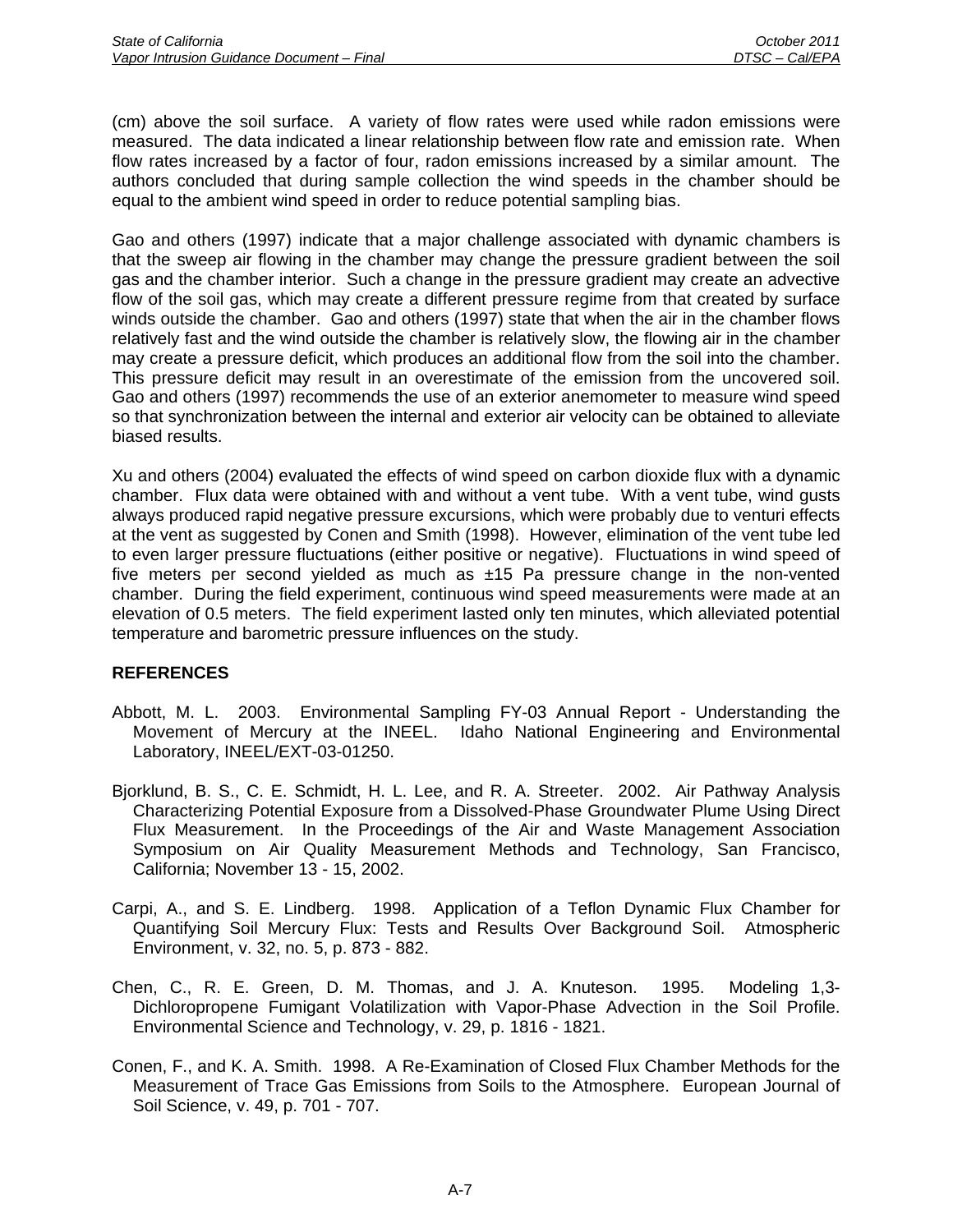- Copeland, T. L., and J. G. Van de Water. 2004. Reducing Uncertainties in Health Risk Characterization: Methodologies for Assessing Indoor Air Exposure to Carcinogens. In the Proceedings of the Air and Waste Management Association Annual Meeting, Indianapolis, Indiana; June 22 - 25, 2004.
- Fang, C., and J. B. Moncrieff. 1996. An Improved Dynamic Chamber Technique for Measuring CO<sub>2</sub> Efflux from the Surface Soil. Functional Ecology, v. 10, p. 297 - 305.
- Gao, F., S. R. Yates, M. V. Yates, J. Gan, and F. F. Ernst. 1997. Design, Fabrication, and Application of a Dynamic Chamber for Measuring Gas Emissions from Soil. Environmental Science and Technology, v. 31, no. 1, p. 148 - 153.
- Gao, F., and S. R. Yates. 1998. Laboratory Study of Closed and Dynamic Flux Chambers: Experimental Results and Implications for Field Application. Journal of Geophysical Research, v. 103, no. D20, p. 26115 - 26125.
- Kanemasu, E. T., W. L. Powers, and J. W. Sij. 1974. Field Chamber Measurements of  $CO<sub>2</sub>$ Flux from Soil Surface. Soil Science, v. 118, no. 4, p. 233 - 237.
- Lund, C. P., W. J. Riley, L. L. Pierce, and C. B. Field. 1999. The Effects of Chamber Pressurization on Soil-Surface  $CO<sub>2</sub>$  Flux and the Implications for NEE Measurements under Elevated CO<sub>2</sub>. Global Change Biology, v. 5, p. 269 - 281.
- Majewski, M. S., M. M. McChesney, J. E. Woodrow, J. H. Prueger, and J. N. Seiber. 1995. Aerodynamic Measurements of Methyl Bromide Volatilization from Tarped and Nontarped Fields. Journal of Environmental Quality, v. 24, p. 742 - 752.
- Nakayama, F. S., and B. A. Kimball. 1988. Soil Carbon Dioxide Distribution and Flux within the Open-Top Chamber. Agronomy Journal, v. 80, p. 394 - 398.
- Pearson, J. E., D. H. Rimbey, and G. E. Jones. 1965. A Soil-Gas Emanation Measurement System Used for Radon-222. Journal of Applied Meteorology, v. 4, p. 349 - 356.
- Reichman, R., and D. E. Rolston. 2002. Design and Performance of a Dynamic Gas Flux Chamber. Journal of Environmental Quality, v. 31, p. 1774 - 1781.
- Ryden, J. C., L. J. Lund, and D. D. Focht. 1978. Direct In-Field Measurement of Nitrous Oxide Flux from Soils. Soil Science Society of America Journal, v. 42, p. 731 - 737.
- Sager, S. L., L. D. Braddy, and C. H. Day. 1997. The Infiltration Ratio in Vapor Intrusion Calculations. In the Proceedings of the Society for Risk Analysis Annual Meeting, Washington D.C.; December 9, 1997.
- Schmidt, C. E., A. Babyak, and J. Menatti. 2004. Comparison of Static Chamber and Dynamic Chamber Technology for Assessing Infiltration of Soil Gas into Structures. In the Proceedings of the Air and Waste Management Association Annual Meeting, Indianapolis, Indiana; June 22 - 25, 2004.
- Sheldon, A., and C. E. Schmidt. 2002. Evaluation of an Underpressurized Emission Flux Chamber for Measuring Potential Subsurface Vapor Intrusion Into Buildings. Proceeding of the 95th Annual Meeting of the Air and Waste Management Association; Paper No. 42690, Baltimore, Maryland; June 2002.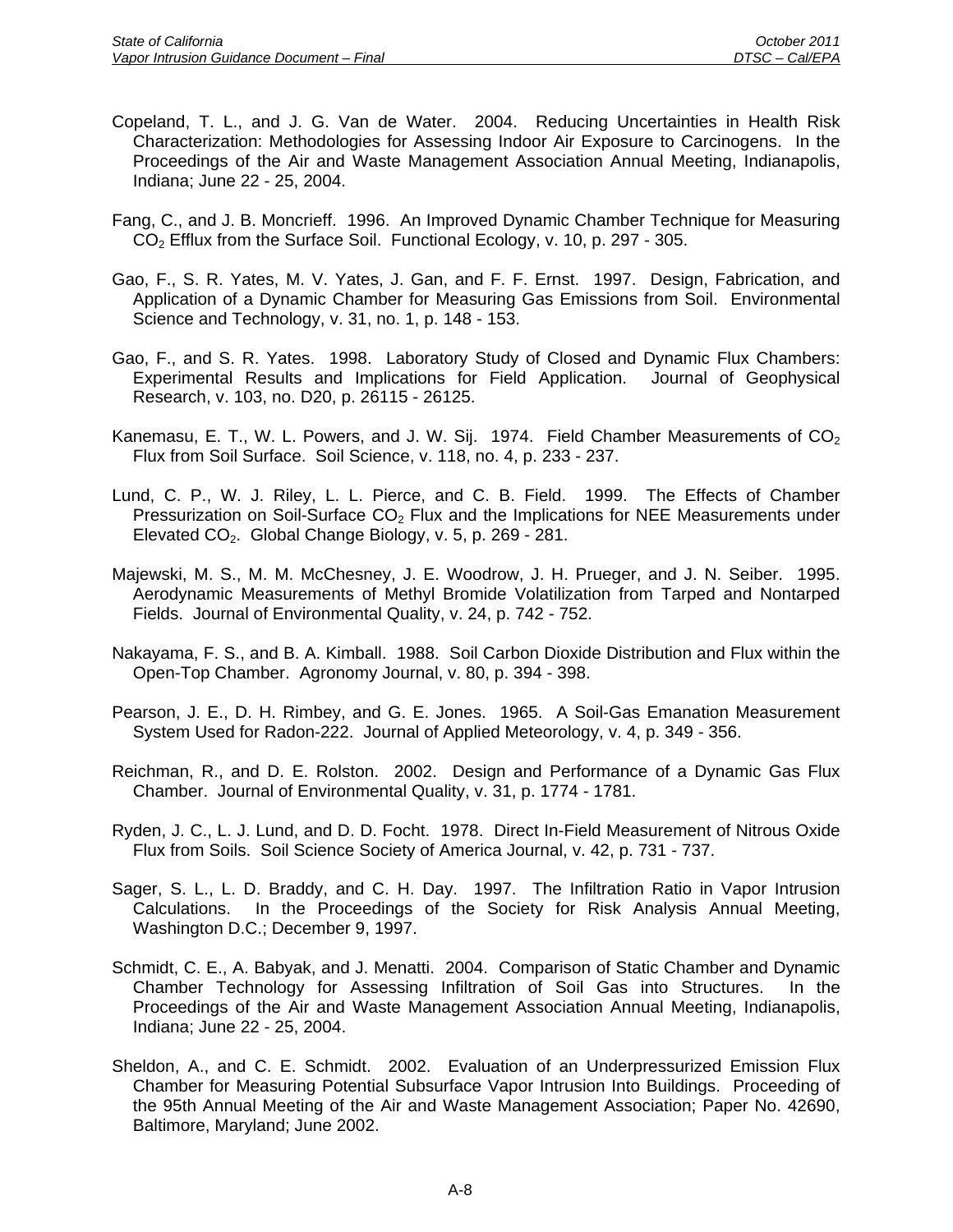- Smith, J. A., A. K. Tisdale, and H. J. Cho. 1996. Quantification of Natural Vapor Fluxes of Trichloroethene in the Unsaturated Zone at Picatinny Arsenal, New Jersey. Environmental Science and Technology, v. 30, p. 2243 - 2250.
- United States Environmental Protection Agency. 1986. Measurement of Gaseous Emission Rates From Land Surfaces Using an Emission Isolation Flux Chamber, Users Guide. EPA Environmental Monitoring Systems Laboratory, Las Vegas, Nevada, EPA Contract No. 68- 02-3889, Work Assignment 18. Document No. EPA/600/8-86/008. February 1986.
- United States Environmental Protection Agency. 1990. Estimation of Baseline Air Emissions at Superfund Sites, Volume 2; Air/Superfund National Technical Guidance Study Series. Office of Air Quality, Planning and Standards, Research Triangle Park, Document No. EPA-450/1- 89-002a. August 1990.
- United States Environmental Protection Agency. 1992a. Overview of Air Pathway Assessments for Superfund Sites (Revised), Volume 1; Air/Superfund National Technical Guidance Study Series. Agency Office of Air Quality, Planning and Standards, Research Triangle Park, Report No. ASF-1a. November 1992.
- United States Environmental Protection Agency. 1992b. Engineering Bulletin: Air Pathway Analysis. Office of Emergency and Remedial Response, Document No. EPA/540/S-92/013. November 1992.
- United States Environmental Protection Agency. 1992c. Assessing Potential Indoor Air Impacts for Superfund Sites; Air/Superfund National Technical Guidance Study Series. Office of Air Quality, Planning and Standards, Research Triangle Park, Document No. EPA-451/R-92-002. September 1992.
- United States Environmental Protection Agency. 1999a. Compendium Method TO-14A, Determination of Volatile Organic Compounds (VOCs) in Ambient Air Using Specially Prepared Canisters with Subsequent Analysis by Gas Chromatography; Compendium of Methods for the Determination of Toxic Organic Compounds in Ambient Air, Second Edition. Center for Environmental Research Information, Office of Research and Development. January 1999.
- United States Environmental Protection Agency. 1999b. Compendium Method TO-15, Determination of Volatile Organic Compounds (VOCs) in Air Collected in Specially-Prepared Canisters and Analyzed by Gas Chromatography/Mass Spectrometry (GC/MS); Compendium of Methods for the Determination of Toxic Organic Compounds in Ambient Air, Second Edition. Center for Environmental Research Information, Office of Research and Development. January 1999.
- United States Environmental Protection Agency. 2002. Draft Guidance for Evaluating the Vapor Intrusion to Indoor Air Pathway from Groundwater and Soils (Subsurface Vapor Intrusion Guidance). Office of Solid Waste and Emergency Response. November 2002.
- Wang, D., S. R. Yates, and F. F. Ernst. 1997. Calibration and Testing of a Dynamic Flow-Through Chamber for Field Determination of Methyl Bromide Volatilization Flux. Atmospheric Environment, v. 31, no. 24, p. 4119 - 4123.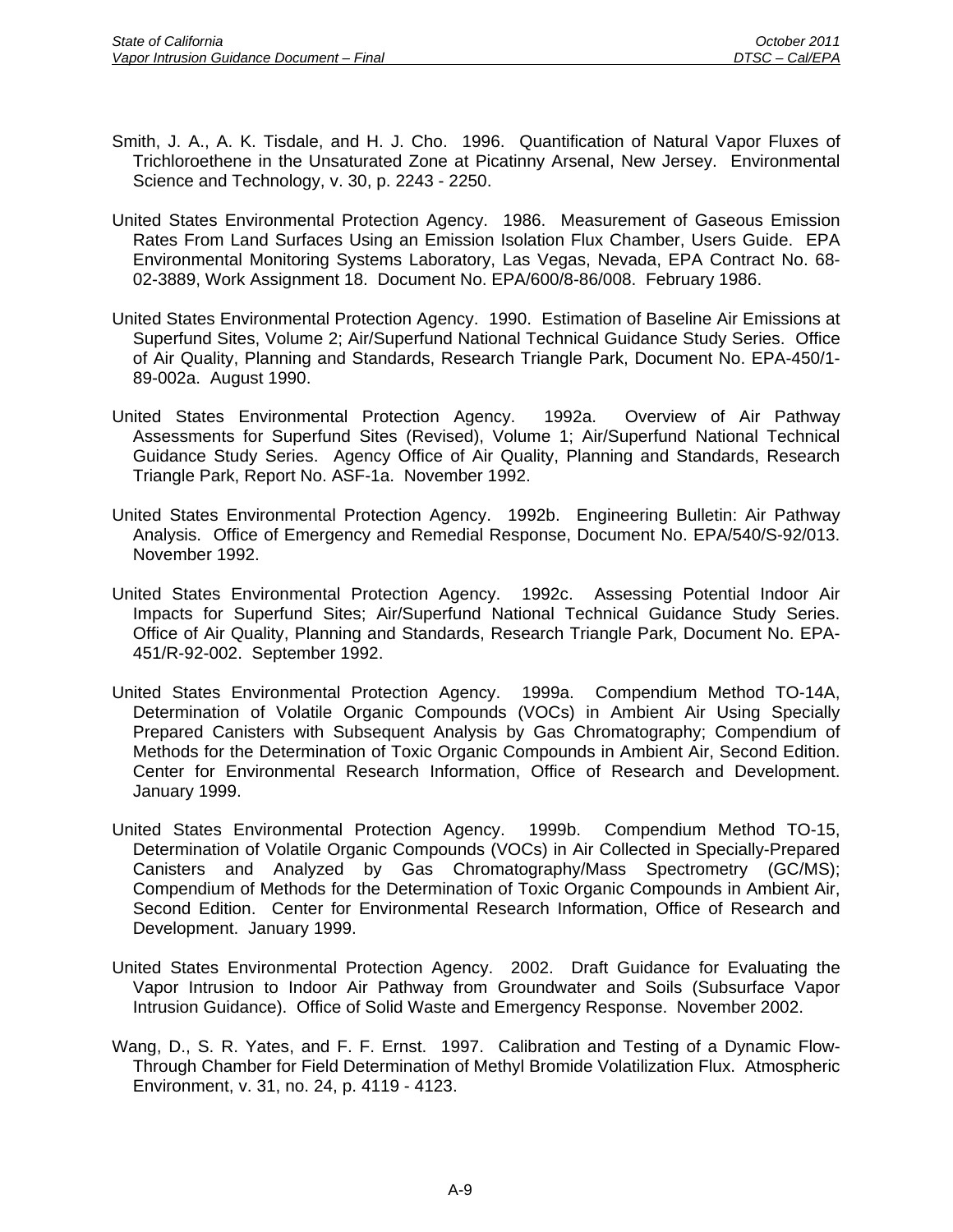- Wyatt, D. E., D. M. Richers, and R. J. Pirkle. 1995. Barometric Pumping Effects on Soil Gas Studies for Geological and Environmental Characterization. Environmental Geology, v. 25, p. 243 - 250.
- Xu, L., M. Furtaw, R. Madsen, D. Anderson, R. Garcia, and D. McDermitt. 2004. The Impact of Pressure Perturbation on Chamber-Based Soil CO<sub>2</sub> Efflux Measurement. Poster: American Geophysical Union Annual Meeting, San Francisco, California; December 2004.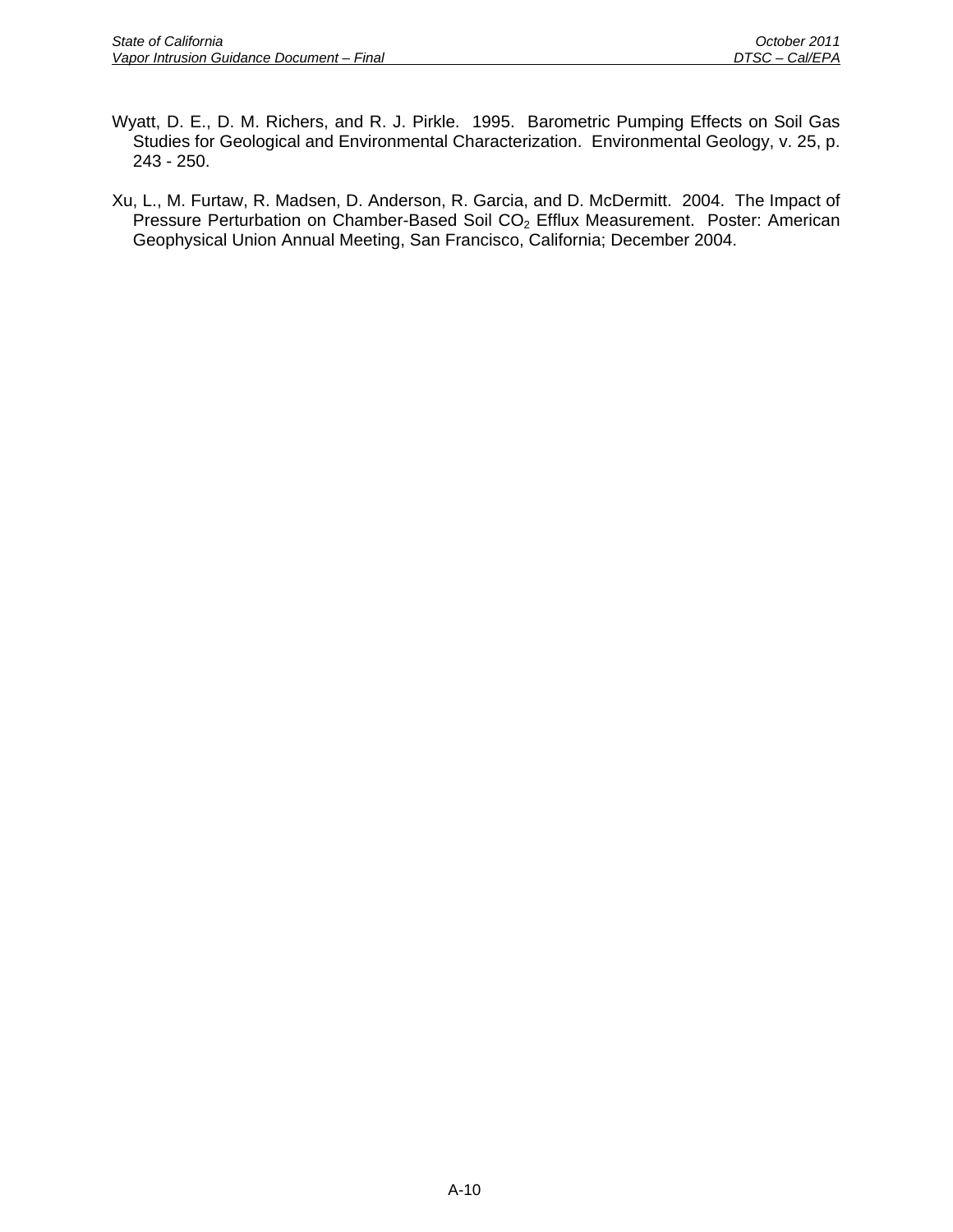## **APPENDIX B – PRELIMINARY SCREENING ATTENUATION FACTORS**

This appendix describes the basis for the selection of attenuation factors  $(\alpha)$  for preliminary vapor intrusion screening evaluations.

#### **Existing or Future Residential Structures: Soil Gas Samples Near the Contaminant Source**

Pursuant to Senate Bill 32, the California Land Environmental Restoration and Reuse Act, the Office of Environmental Health Hazard Assessment (OEHHA) published a list of risk-based screening numbers, known as the CHHSLs (Cal/EPA, 2005). Numerous exposure pathways were evaluated in calculating the CHHSLs, one of which included vapor intrusion to indoor air. To evaluate vapor intrusion for existing or future residential buildings, OEHHA used the J&E model (1991) as programmed into Microsoft EXCEL™ by USEPA (2003). The conceptual site model and the rationale for selection of J&E model input parameters can be found in the OEHHA document, along with the California-specific toxicity factors. For the default attenuation factors for residential structures, DTSC averaged the OEHHA attenuation factors for 16 volatile organic compounds, including ethyl benzene (Cal/EPA, 2010) but excluding mercury and tetraethyl lead. The average attenuation factors for existing and future residential buildings are 0.002 and 0.001, respectively.

## **Existing Residential Structures: Crawl Space Air Samples**

No vapor attenuation should be assumed between a building's crawl space and indoor air. This implies that the attenuation for crawl space air is 1.0 and this approach is consistent with USEPA (2002). Likewise, the national empirical vapor attenuation database indicates that attenuation of crawl space vapors to indoor air is minimal (USEPA, 2008).

#### **Existing Residential or Commercial Structures: Subslab Soil Gas Samples**

The national empirical vapor intrusion database (USEPA, 2008) was used to select a default subslab attenuation factor. The paired subslab soil vapor and indoor air measurements from the database were filtered to exclude data where one or both of the paired results were equal to or less than the reporting limit. The paired measurements were also filtered to exclude data for which measured indoor air concentrations at vapor intrusion sites were less than the 95th percentile of background indoor air concentrations for the respective analyte. Indoor air concentrations greater than background were considered more likely to be the result of vapor intrusion rather than fugitive indoor sources. For determination of background, USEPA used a comprehensive compilation of indoor air quality studies for North American residences. The statistics for indoor air background were based on studies for which samples were collected after 1990. Before 1990, background concentrations for many VOCs in indoor air were typically higher.

The resulting data set consisted of 311 paired subslab-indoor air samples representing 13 sites. An attenuation factor of 0.05, representing approximately the 90th percentile of the data, was selected as an appropriate subslab attenuation factor for screening purposes for residential structures. The national database lacks sufficient information concerning commercial buildings to conclusively infer a subslab attenuation factor for this building scenario. Hence, the residential subslab attenuation factor of 0.05 should also be used for commercial buildings. This attenuation factor also applies to subslab samples for buildings with basements.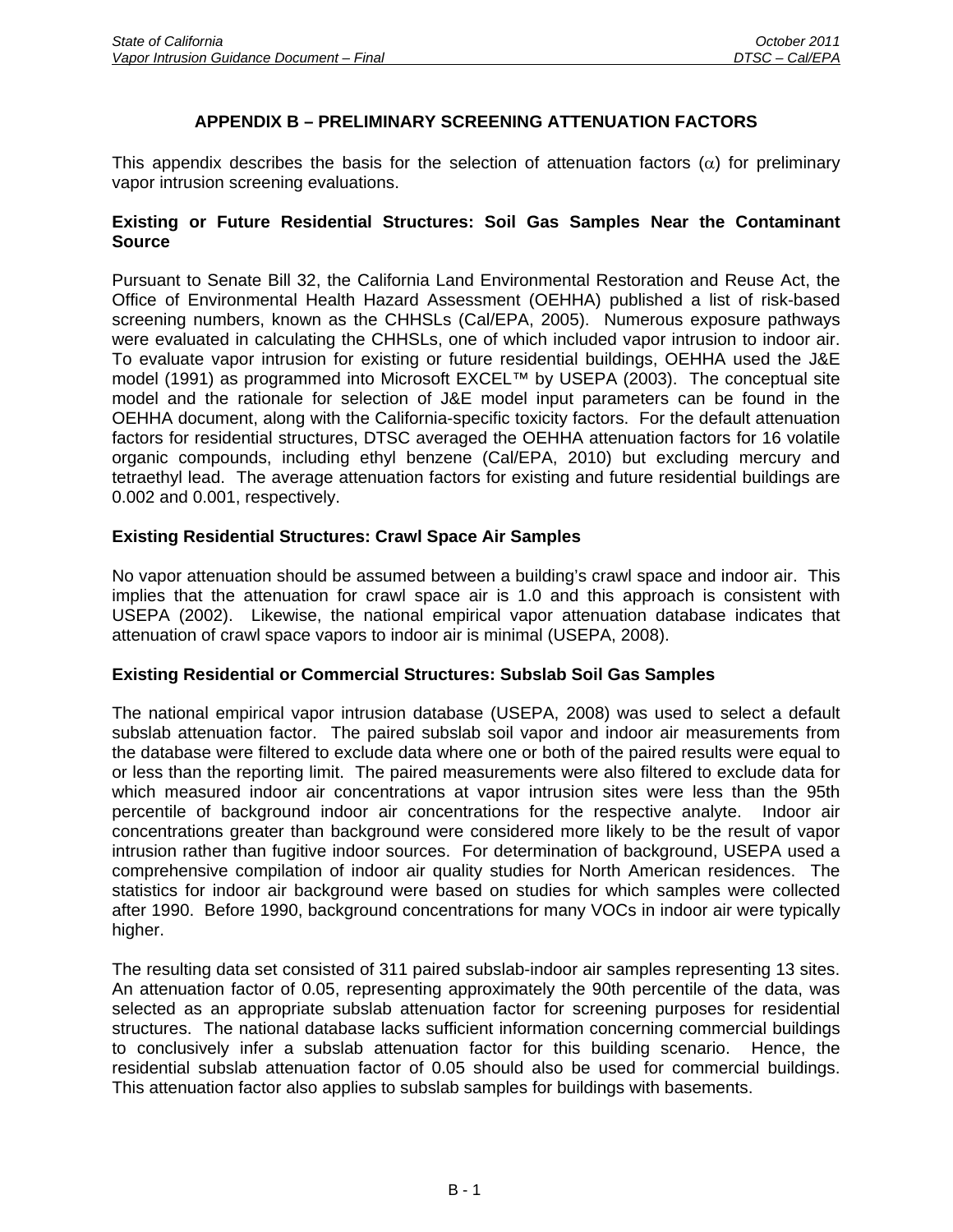## **Existing or Future Commercial Structures: Soil Gas Samples Near the Contaminant Source**

The attenuation factors for existing and future commercial buildings were derived by OEHHA in a similar fashion as the residential attenuation factors. DTSC averaged the OEHHA commercial attenuation factors for 16 volatile organic compounds, including ethyl benzene (Cal/EPA, 2010) but excluding mercury and tetraethyl lead. The average attenuation factors for existing and future commercial buildings are 0.001 and 0.0005, respectively. The commercial building attenuation factors are less than those for residential buildings as a result of the higher indoor air exchange rate for commercial buildings.

## **Existing or Future Schools**

OEHHA's 2004 guidance should be followed when conducting vapor intrusion assessments at existing or proposed school sites.

- California Environmental Protection Agency. 2005. Human-Exposure-Based Screening Numbers Developed to Aid Estimation of Cleanup Costs for Contaminated Soil. Office of Environmental Health Hazard Assessment, Integrated Risk Assessment Section. January 2005 (Original November 2004).
- California Environmental Protection Agency. 2010. California Human Health Screening Levels for Ethylbenzene. Office of Environmental Health Hazard Assessment, Integrated Risk Assessment Branch. September 2010.
- Johnson, P. C., and R. A. Ettinger. 1991. Heuristic Model for Predicting the Intrusion of Contaminant Vapors into Buildings. Environmental Science and Technology, v. 25, no. 8, p. 1445 – 1452.
- Office of Environmental Health Hazard Assessment. 2004. Guidance for School Site Risk Assessment Pursuant to Health and Safety Code Section 901(f): Guidance for Assessing Exposure and Health Risks at Existing and Proposed School Sites; Final Report. Integrated Risk Assessment Section. February 2004.
- United States Environmental Protection Agency. 2002. Draft Guidance for Evaluating the Vapor Intrusion to Indoor Air Pathway from Groundwater and Soils (Subsurface Vapor Intrusion Guidance). Office of Solid Waste and Emergency Response. November 2002.
- United States Environmental Protection Agency. 2003. User's Guide for Evaluating Subsurface Vapor Intrusion into Buildings. Office of Emergency and Remedial Response. June 2003.
- United States Environmental Protection Agency. 2008. U. S. EPA's Vapor Intrusion Database: Preliminary Evaluation of Attenuation Factors (Draft). Office of Solid Waste. March 4, 2008.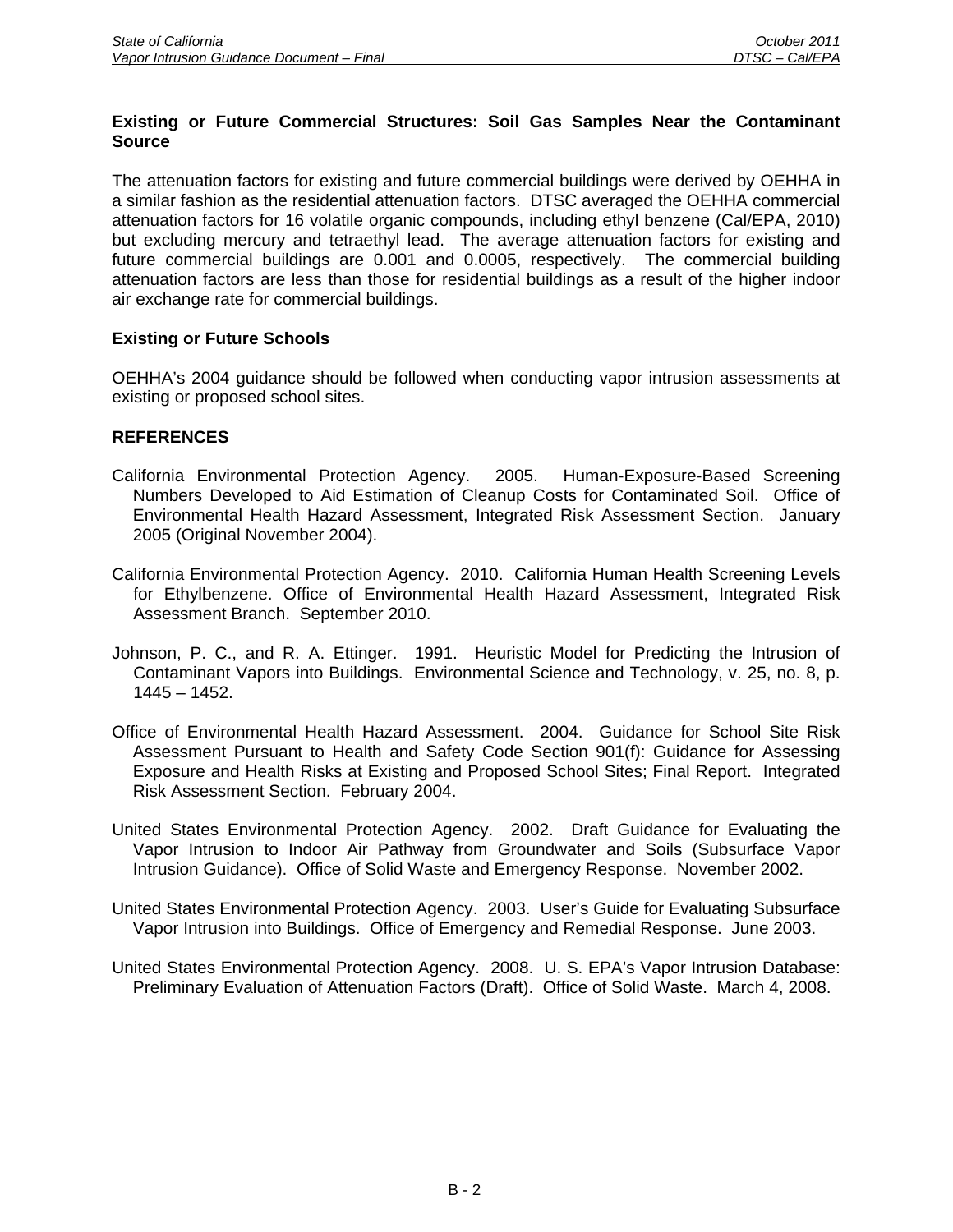# **APPENDIX C – HUMAN RISK ASSESSMENT**

When a site or facility first comes to the attention of regulatory agencies, the question to be answered is, has there been a release of hazardous chemicals that could pose a risk to human health or the environment? During the initial investigation, as described in DTSC's Preliminary Endangerment Assessment Guidance Manual, a health risk screening evaluation, by applying conservative default assumptions to an initial, and sometimes limited data set, may be performed to answer this question. If this screening evaluation shows that risk is insignificant, then further action may not be necessary. An insignificant risk resulting from long-term exposure is one in which the theoretical excess risk of getting cancer is less than one-in-amillion (10 $\degree$ ) or the hazard index is less than one (unity) for noncarcinogenic effects. However, if the screening evaluation shows that the theoretical excess cancer risk is greater than  $10^{-6}$  or the hazard index is greater than one, further investigative studies are conducted to fully characterize the site and then the risk and hazard posed by the contaminants are reevaluated.

If volatile organic compounds (VOCs) are present, the health risk assessment would usually include the evaluation of the following exposure pathways:

- Inhalation of vapors that have intruded to indoor air from the subsurface
- Inhalation of vapors outdoors emitted from the subsurface
- Inhalation of vapors from groundwater being used as tap water for showering and general household use
- Ingestion of groundwater used as tap water
- Leaching of vadose zone contamination to groundwater (soil leaching to groundwater pathway) and subsequent exposures via tap water

The following exposure pathways are not usually relevant for volatile chemicals, but should not be dismissed without a demonstration that the exposures and associated risks are insignificant.

- Incidental ingestion of VOC contaminated soil
- Dermal contact with VOC contaminated soil
- Ingestion of food products grown in VOC contaminated soil and groundwater
- Dermal contact with groundwater contaminated with VOCs used for bathing and showering; USEPA (2004) provides a method for evaluating the significance of this exposure pathway

Regulatory agency experience indicates that vapor intrusion into indoor air is often the most significant exposure pathway for VOCs in the subsurface. That is, with the exception of household use of VOC-contaminated groundwater, vapor intrusion is the exposure pathway that usually poses the greatest risk from long-term (chronic) exposure for this class of chemicals. Therefore, it is the pathway that has the greatest effect on the calculations performed to estimate concentrations of VOCs that may be safely left behind after remediation or corrective action.

The discussion below focuses on the evaluation of the vapor intrusion pathway only. The approach for evaluating all other exposure pathways associated with VOCs is described in other USEPA and DTSC guidance documents, including:

- USEPA Risk Assessment Guidance for Superfund (RAGS), Volume 1 Human Health Evaluation Manual, Part A (USEPA, 1989)
- USEPA RAGS, Volume 1 Human Health Evaluation Manual, Part E (USEPA, 2004)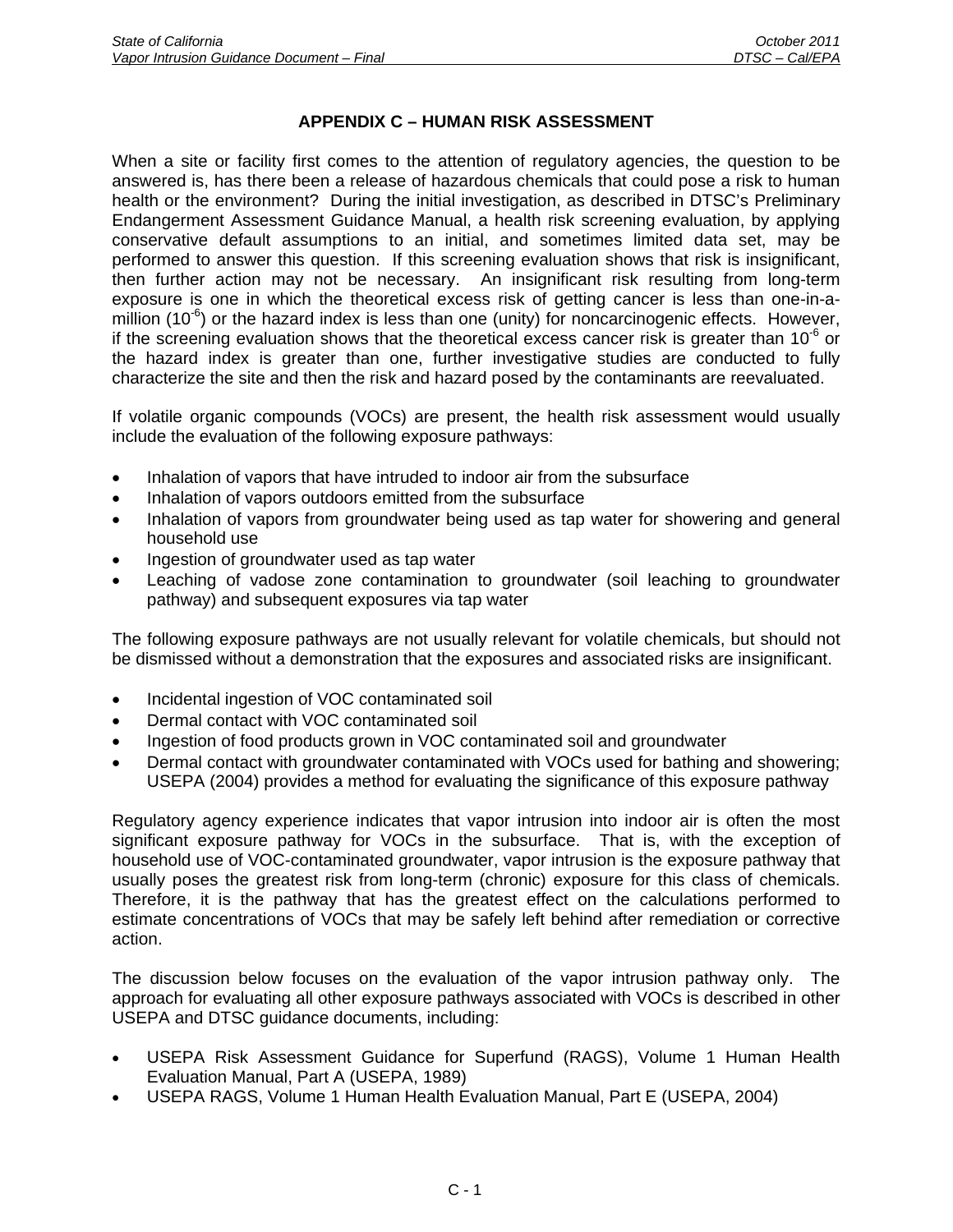- DTSC Supplemental Guidance for Human Health Multimedia Risk Assessments of Hazardous Waste Sites and Permitted Facilities (DTSC, 1992)
- DTSC Preliminary Endangerment Assessment Guidance Manual (DTSC, 1994)
- USEPA Soil Screening Guidance (USEPA, 1996)

# **OVERVIEW OF THE HUMAN HEALTH RISK ASSESSMENT PROCESS**

The human health risk assessment process for a site has four parts: 1) data collection and evaluation, 2) exposure assessment, 3) toxicity assessment, and 4) risk characterization. In data collection and evaluation, site conditions are characterized, chemicals of potential concern (COPCs) are identified, and the nature and extent of contamination are delineated in all appropriate environmental media.

The exposure assessment builds on the results of the site investigation. The concentrations of the COPCs in environmental media (soil, soil gas, air, and groundwater) are evaluated in the framework of the possible land uses and receptor scenarios (residential, commercial, industrial, recreational, etc.). Exposure pathways that would be associated with each land use are identified, and the exposure to each COPC is estimated. In addition to environmental sampling, exposure assessment often involves environmental fate and transport modeling of contaminants to estimate exposure, including chemical and physical transformation, compartmental partitioning, and contaminant migration from the point of release to the point of exposure. With respect to the indoor air exposure pathway, fate and transport modeling may be used to simulate: (1) the upward diffusion of a chemical as it migrates as a vapor through soil pores toward the surface; and (2) the pressure-driven flow of a vapor from soil through a building foundation into indoor air.

Toxicity assessment refers to the identification of a chemical as one that may cause an adverse health effect under certain exposure conditions and the dose of that chemical necessary to cause that effect. For chemicals commonly found at release sites, numeric criteria that define the toxicity of the chemical have been developed by regulatory agencies. A reference dose (RfD) or reference concentration in air (RfC) for a chemical is a daily exposure level for a human that will not result in an adverse noncancer health effect. A cancer slope factor (CSF) or unit risk factor (URF) for a chemical is an expression of the potency of that chemical to cause cancer. The CSF or URF represents the probability (risk) of the chemical to cause cancer after a lifetime of exposure. For inhaled contaminants, the unit risk factor is expressed as the inhalation unit risk (IUR).

In risk characterization, the exposure and toxicity assessment are summarized and integrated into quantitative and qualitative expressions of risk (USEPA, 1989). The estimated exposure and toxicity criteria are brought together to develop an estimate of hazard (noncarcinogenic effects) and risk (probability of an individual developing cancer over a lifetime as a result of exposure to the chemical). The risk equations are described below. The quantitative expressions of risk must be accompanied by a discussion of the interpretation and qualification of the results, including a description of uncertainties.

## **RISK EQUATIONS FOR INDOOR AIR INHALATION EXPOSURE**

Equations for estimating excess cancer risks and hazard quotients (HQs) from inhaled contaminants are given below and are consistent with USEPA methodology for inhalation exposure assessment and for development of inhalation toxicity values (USEPA RAGS, Part F, 2009). The equation used to calculate the theoretical excess cancer risk from inhalation exposure to a volatile chemical may be expressed as: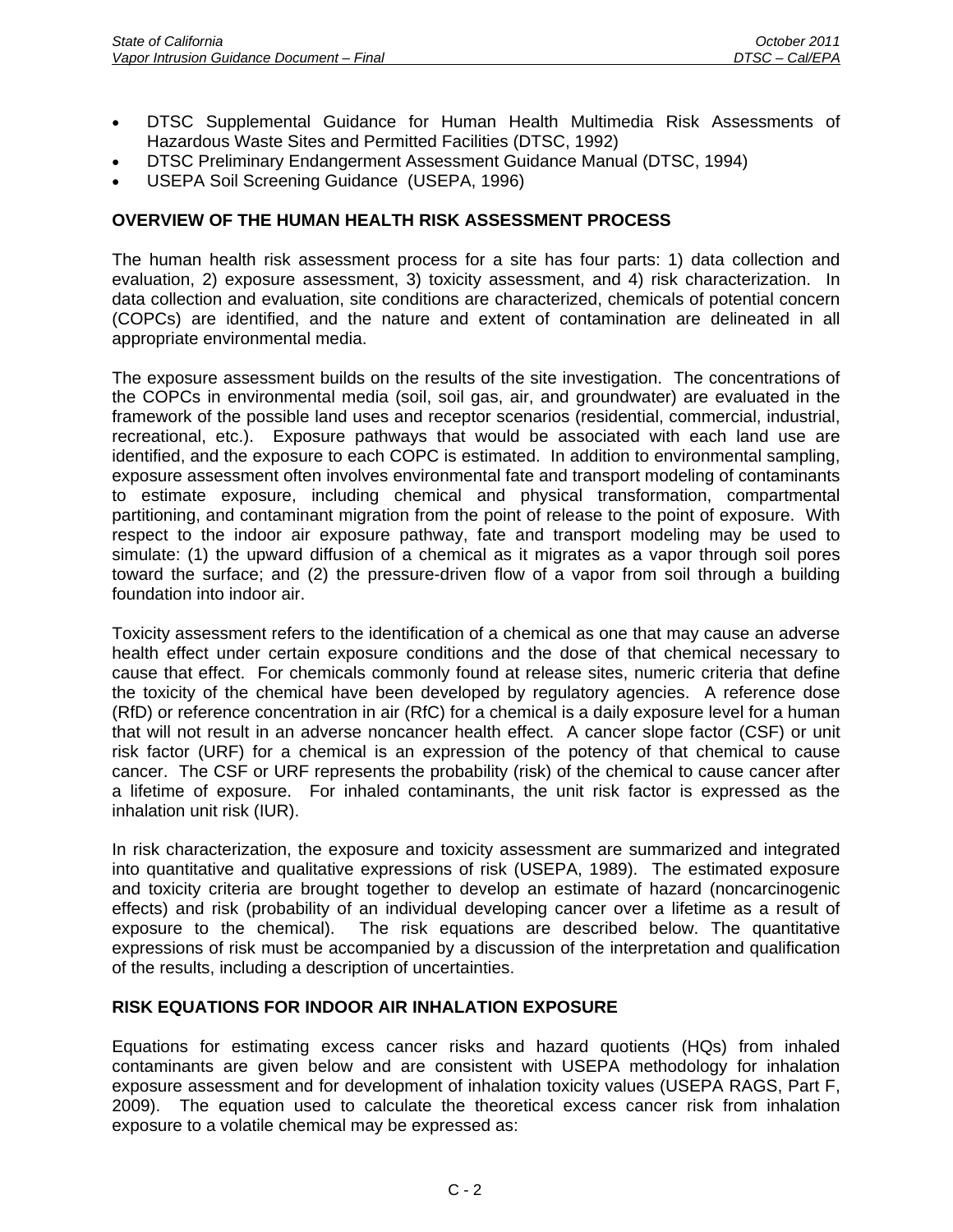$$
Risk = EC_c \times IUR
$$

The equation used to calculate the HQ for noncancer toxic effects from inhalation exposure to a volatile chemical may be expressed as:

$$
HQ = EC_{nc} / \, RfC
$$

where:

| $EC_{c}$  | $\equiv$ | exposure concentration for assessing cancer risk ( $\mu q/m^3$ )            |
|-----------|----------|-----------------------------------------------------------------------------|
| $EC_{nc}$ | $\equiv$ | exposure concentration for assessing hazard ( $\mu$ g/m <sup>3</sup> )      |
| IUR.      | $=$      | inhalation unit risk, representing the increase in lifetime cancer risk per |
|           |          | microgram of chemical inhaled per cubic meter $((\mu q/m^3)^{-1})$          |
| RfC.      | $=$      | reference concentration, the concentration to which humans may be           |
|           |          | exposed without risk of adverse health effects $(\mu q/m^3)$                |

The equations for estimating the exposure concentration for inhalation exposure to volatile chemicals in indoor air for cancer risk and for hazard, respectively, are:

$$
EC_{c} = \frac{C_{\text{indoor air}} \times ET \times EF \times ED}{AT_{c} \times 365 \text{ days/year} \times 24 \text{ hours/day}}
$$

$$
EC_{\text{nc}} = \frac{C_{\text{indoor air}} \times ET \times EF \times ED}{AT_{\text{nc}} \times 365 \text{ days/year} \times 24 \text{ hours/day}}
$$

where:

| $C_{\text{indoor air}}$ |          | contaminant concentration in indoor air $(\mu g/m^3)$                    |
|-------------------------|----------|--------------------------------------------------------------------------|
| ET.                     |          | exposure time (hours per day)                                            |
| EF                      | $=$      | exposure frequency (days per year)                                       |
| ED                      | $=$      | exposure duration (years)                                                |
| AT                      | $=$      | period of time over which exposure is averaged (years)                   |
| $AT_c$                  | $=$      | averaging time for carcinogens (years)                                   |
| $AT_{nc}$               | $\equiv$ | average time for noncancer toxic effects, equal to the exposure duration |
|                         |          | (years)                                                                  |

Combining the above equations yields the following:

$$
Risk = \frac{C_{\text{indoor air}} \times ET \times EF \times ED \times IUR}{AT_{\text{nc}} \times 365 \text{ days/year} \times 24 \text{ hours/day}}
$$

$$
Hazard Quotient = \frac{C_{indoorair} \times ET \times EF \times ED}{AT_{nc} \times 365 \text{ days/year} \times 24 \text{ hours/day} \times RfC}
$$

These equations may be rearranged to calculate the indoor concentration for the target risk (usually one-in-a-million,  $10^{-6}$ ) and target HQ (usually one or less). A fate and transport model, or appropriate attenuation factor, may then be used to estimate the concentration in soil gas or groundwater that would result in the target concentration for indoor air.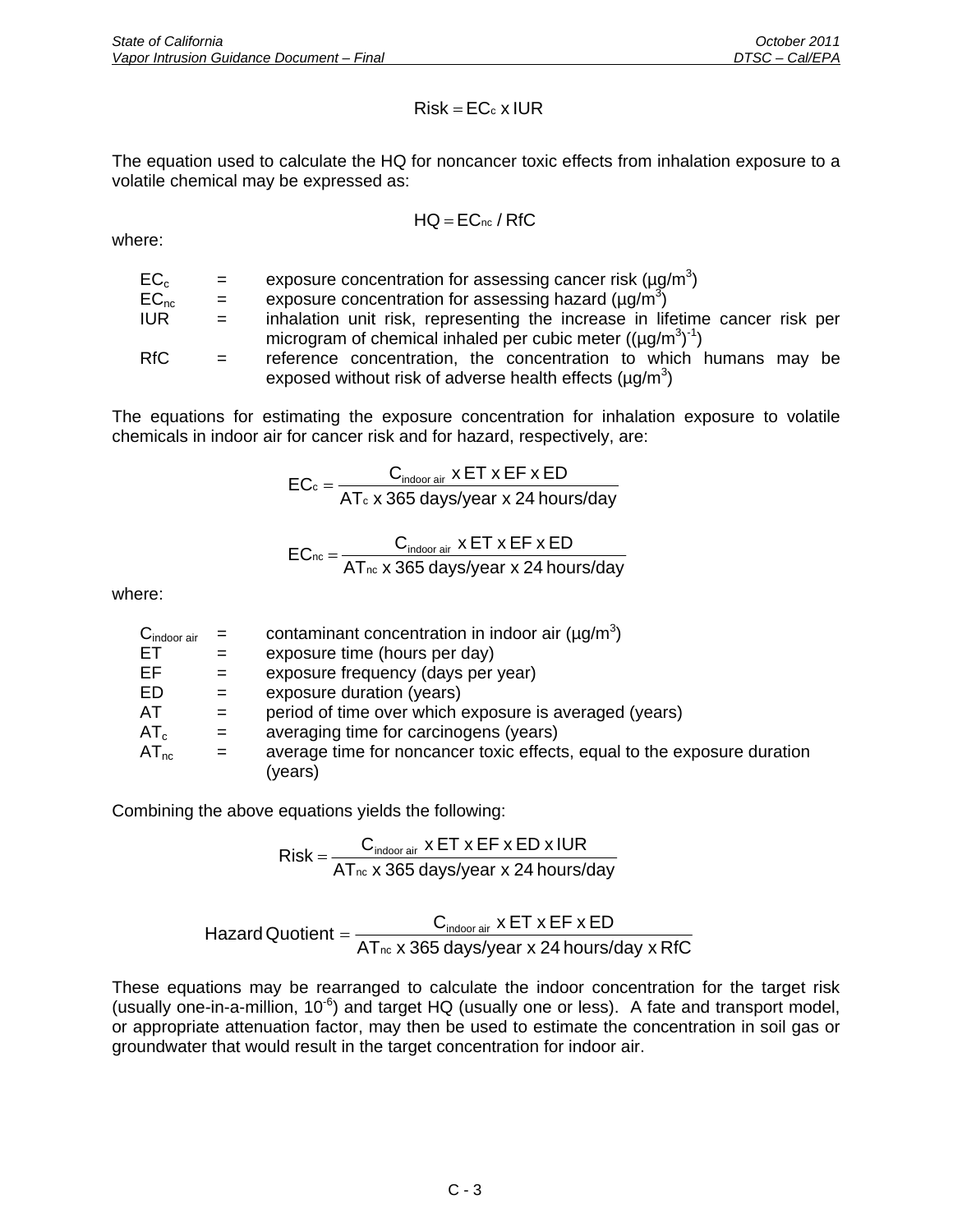# **EXPOSURE ASSESSMENT**

The indoor air concentration of a volatile contaminant that has migrated or is predicted to migrate from the subsurface into indoor air can be estimated by fate and transport modeling or by use of an appropriate default vapor attenuation factor, such as those described in Appendix B. As appropriate for some sites, the volatile contaminant concentration may be measured directly by indoor air sampling that has been carefully planned and conducted, as described in this document.

## **Using the USEPA Vapor Intrusion Model**

In the USEPA Vapor Intrusion Model (USEPA, 2003), as modified by DTSC, concentrations in soil gas or groundwater are input into the spreadsheet along with default or site-specific input parameters describing the characteristics of the subsurface. The overall objective of the model is to calculate the attenuation factor "alpha" (α), which is the ratio of contaminant concentration in indoor air to the vapor phase concentration in soil gas. The model uses subsurface concentration data and simulates the migration of the contaminant vapor upward through the soil and building foundation into indoor air. The predicted indoor air concentration, " $C_{\text{indoor air}}$ ", represents the concentration in the exposure medium in the above equations. The USEPA Vapor Intrusion Model also performs the risk calculations to provide the quantitative estimates of risk and hazard posed by the chemical. A discussion of the fate and transport part of this model is found in Appendix D.

#### **Exposure Parameters and Land Use Assumptions**

The default exposure scenario when evaluating vapor intrusion is the residential home dweller. The resident is assumed to remain at home 24 hours per day and live in the same home for 30 years. The DTSC version of the USEPA Vapor Intrusion Model assumes a residential building of relatively small size with a conservative air exchange rate for California residences (see Appendix D). The indoor worker is the most common alternative site-specific exposure scenario. In this scenario, it is assumed that the work day is eight hours and the worker remains at the same job location or facility for 25 years. Office buildings and other indoor work spaces are generally assumed to have higher air exchange rates than residential buildings.

The exposure parameter values recommended by DTSC for the evaluation of vapor intrusion are the same as those recommended by USEPA in various guidance documents (USEPA, 1989, 1996, 1997, and 2009), and those used by OEHHA in development of human health riskbased soil gas screening numbers (Cal/EPA, 2005). The relevant default exposure parameter values assumed for residential land use in the USEPA Vapor Intrusion Model are:

| $=$ | exposure time, 24 hours per day              |
|-----|----------------------------------------------|
| $=$ | exposure frequency, 350 days per year        |
|     | exposure duration, 30 years                  |
| $=$ | averaging time for carcinogens, 70 years     |
| $=$ | averaging time for non-carcinogens, 30 years |
|     |                                              |

Two other exposure parameter values, body weight (70 kg) and contact or intake rate (breathing rate of 20 cubic meters per day) are intrinsic to the URF and RfC.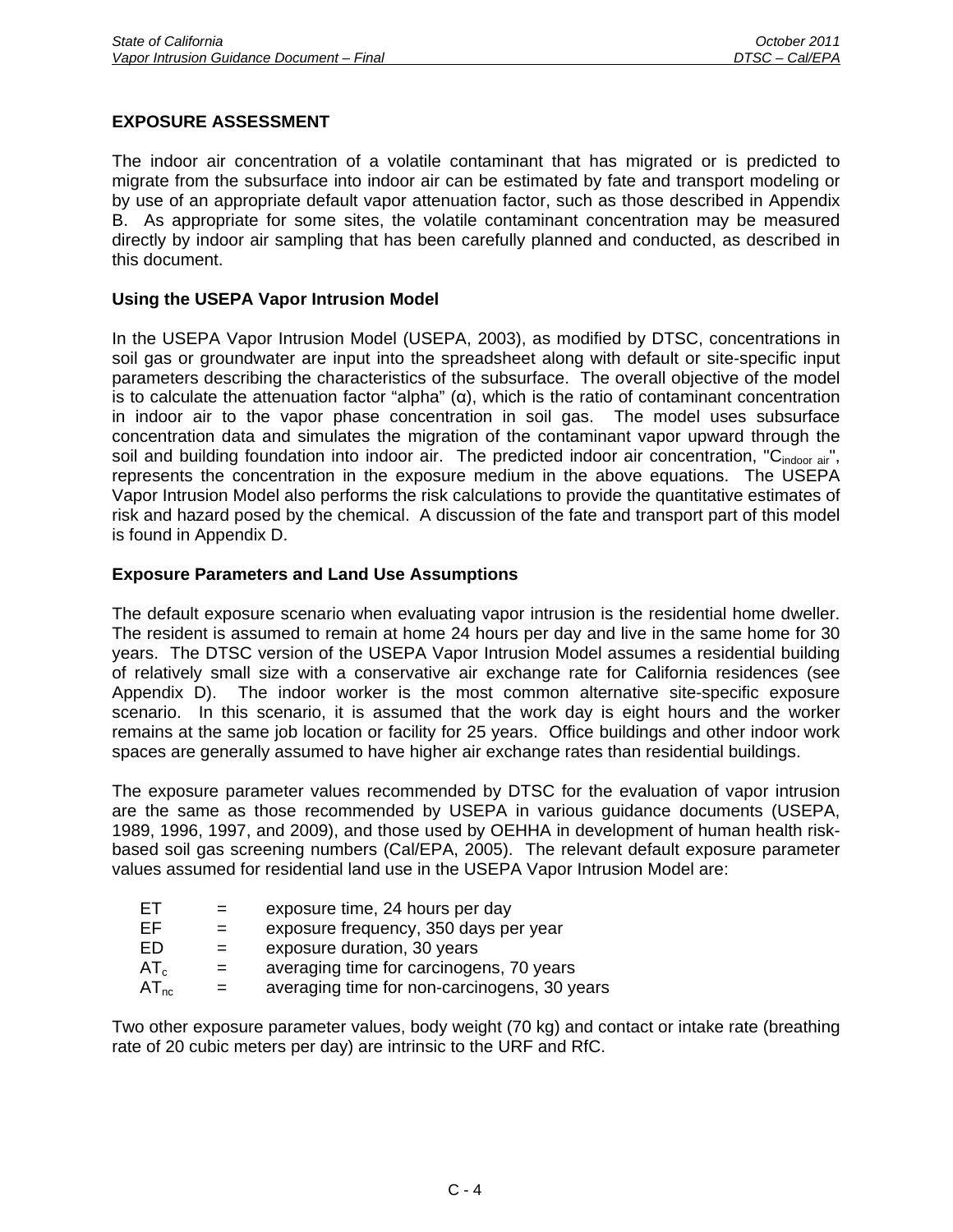#### **Site-Specific Exposure Parameters**

In some circumstances, site-specific inputs for human exposure parameters may be used to estimate chemical intake with appropriate documentation. For example, in an occupational setting where it is expected that current operations will continue into the foreseeable future, employment records for the facility may be used to estimate a reasonable, representative exposure duration based on duration of employment.

#### **TOXICITY ASSESSMENT**

OEHHA and USEPA have conducted toxicity assessments for numerous chemicals and developed numeric toxicity criteria values for specific chemicals.

## **Toxicity Criteria**

An inhalation unit risk (IUR, risk per  $\mu g/m^3$  or  $(\mu g/m^3)^{-1}$ ) is the toxicity criterion defining the potency of a carcinogenic chemical when inhaled. A chronic RfC ( $\mu$ g/m<sup>3</sup>) for a chemical is derived from the threshold concentration at which no adverse noncarcinogenic health effects are expected to occur from long-term exposure to that chemical. The DTSC version of the USEPA Vapor Intrusion Model uses the toxicity criteria values acceptable to DTSC for the risk calculation component of the model. Generally, the OEHHA inhalation unit risk values should be used for evaluating cancer risk. For noncarcinogenic effects, the USEPA Integrated Risk Information System (IRIS) RfC values should be used. When an RfC (IRIS or USEPA Peer-Reviewed Provisional Toxicity Value, PPRTV) is not available for a chemical, the OEHHA chronic inhalation Reference Exposure Level (REL) should be used. These criteria are automatically selected by the model when the chemical is identified, and may also be used to estimate risks when a default attenuation factor is used instead of the model to estimate indoor air concentration or when indoor air sampling data are available. A DTSC toxicologist should be consulted regarding exceptions to the values in the updated DTSC version of the model.

#### **Occupational Standards versus Risk-Based Standards**

OSHA Permissible Exposure Limits (PELs) are not appropriate criteria for evaluating risks associated with vapor intrusion. OSHA sets PELs to regulate worker exposures to hazardous vapors and gases present in workplace air from chemical handling or use, not exposure to air contaminants originating from the subsurface. OSHA PELs are not indices of toxicity and are not intended to protect against "continuous, uninterrupted exposures or other extended work periods" (American Conference of Governmental Industrial Hygienists, 1994). OSHA PELs are based on an assumption that the potentially exposed worker is healthy, has been trained in workplace regulations and procedures regarding chemical exposures, and is subjected to routine biomedical monitoring, as necessary. This means that PELs may not be sufficiently protective for office workers or other workers at the site. The California Health and Safety Code dictates that chemical releases in California should be characterized and mitigated based upon risk to human and ecological receptors. Accordingly, the health risk assessment approach as described in this guidance should be utilized for all vapor intrusion exposure scenarios, including the indoor worker scenario. See Appendix F for more information about OSHA PELs.

#### **RISK CHARACTERIZATION**

Chemical-specific toxicity criteria and the estimated exposure are used to quantify risk and hazard. Risk is estimated as the incremental probability of an individual developing cancer over a lifetime as a result of exposure to the potential carcinogen. The hazard potential posed by a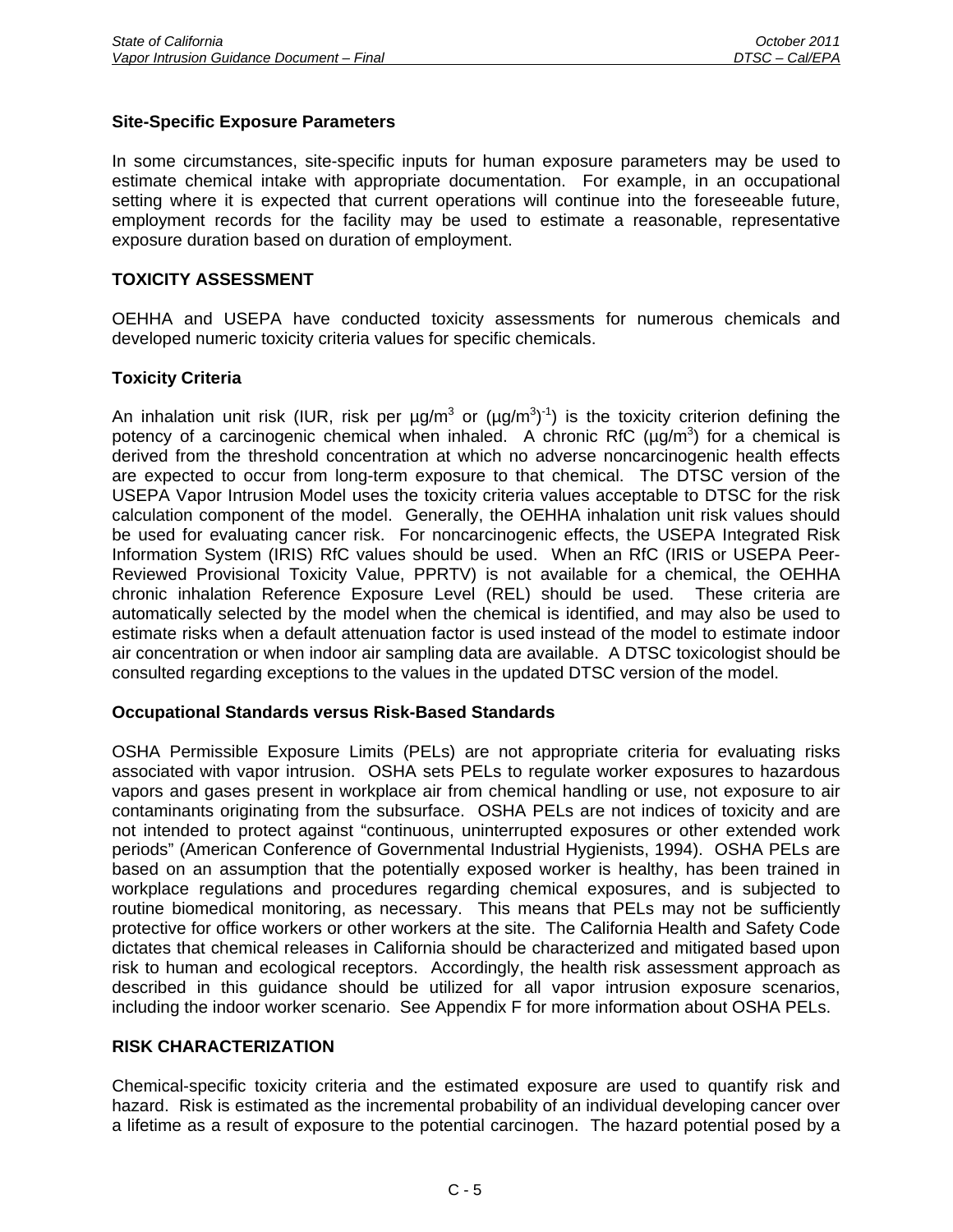chemical for noncarcinogenic effects is evaluated by comparing the exposure level over time with a reference dose or concentration for a similar exposure period to produce a hazard quotient.

Risk characterization includes assessment of the overall potential for cancer and noncancer effects posed by contaminants at a site. Therefore, a human health risk assessment for a site must include the risks and hazards posed by all COPCs and all complete exposure pathways. For assessing risks for possible future site conditions or exposure scenarios, potentially complete exposure pathways also should be evaluated.

As the final step in the risk assessment process, risk characterization integrates quantitative and qualitative information, and identifies the important strengths and uncertainties for each component of the assessment as part of the discussion of the confidence in the risk assessment (USEPA, 1989 and 1995). USEPA (1989) states: "A risk characterization cannot be considered complete unless the numerical expressions of risk are accompanied by explanatory text interpreting and qualifying the results."

# **Risk Calculations**

The equations described above for estimating the chemical-specific excess cancer risk and HQ from an inhaled contaminant provide quantitative expressions of the vapor intrusion risk. The USEPA Vapor Intrusion Model includes the risk equations and calculates the risk or hazard posed by inhalation exposure to a single, specific chemical intruding into and contaminating indoor air.

Screening assessments may estimate the risk or hazard posed by a chemical by directly comparing the measured or predicted volatile chemical concentration with a human health riskbased screening concentration (RBC) for the environmental medium of concern. For risk calculations, it is critical to distinguish RBCs based on reference concentrations for chronic toxic effects other than cancer from those based on the unit risk for carcinogenic effects. To evaluate the hazard for carcinogens, a RBC for noncarcinogenic effects should be used. If unavailable, the RBC for noncarcinogenic toxic effects may be derived using the appropriate exposure assumptions and toxicity criteria as described above (and consistent with the assumptions used to develop the particular set of RBCs).

The cancer risk for inhalation exposure to a carcinogenic contaminant may be estimated as the ratio of the site contaminant concentration, C, in a specific medium and the cancer risk-based concentration for that medium, RBC<sub>c</sub>, multiplied by the target risk,  $10^{-6}$ , as shown in the generic equation:

$$
Risk = [C/RBC_c] \times 10^{-6}
$$

The HQ is estimated as the ratio of the site contaminant concentration, C, in a specific medium and the medium-specific RBC for noncarcinogenic chronic toxic effects, RBC<sub>nc</sub>:

$$
HQ = C/RBC_{\text{nc}}
$$

In OEHHA's Human-Exposure-Based Screening Numbers Developed to Aid Estimation of Cleanup Costs for Contaminated Soil (Cal/EPA, 2005), human health risk-based screening concentrations for chemicals in soil gas have been developed for many of the toxic volatile chemicals found at release sites. These concentrations, known as California Human Health Screening Levels (CHHSLs), may be used in the initial evaluation of vapor intrusion risks at a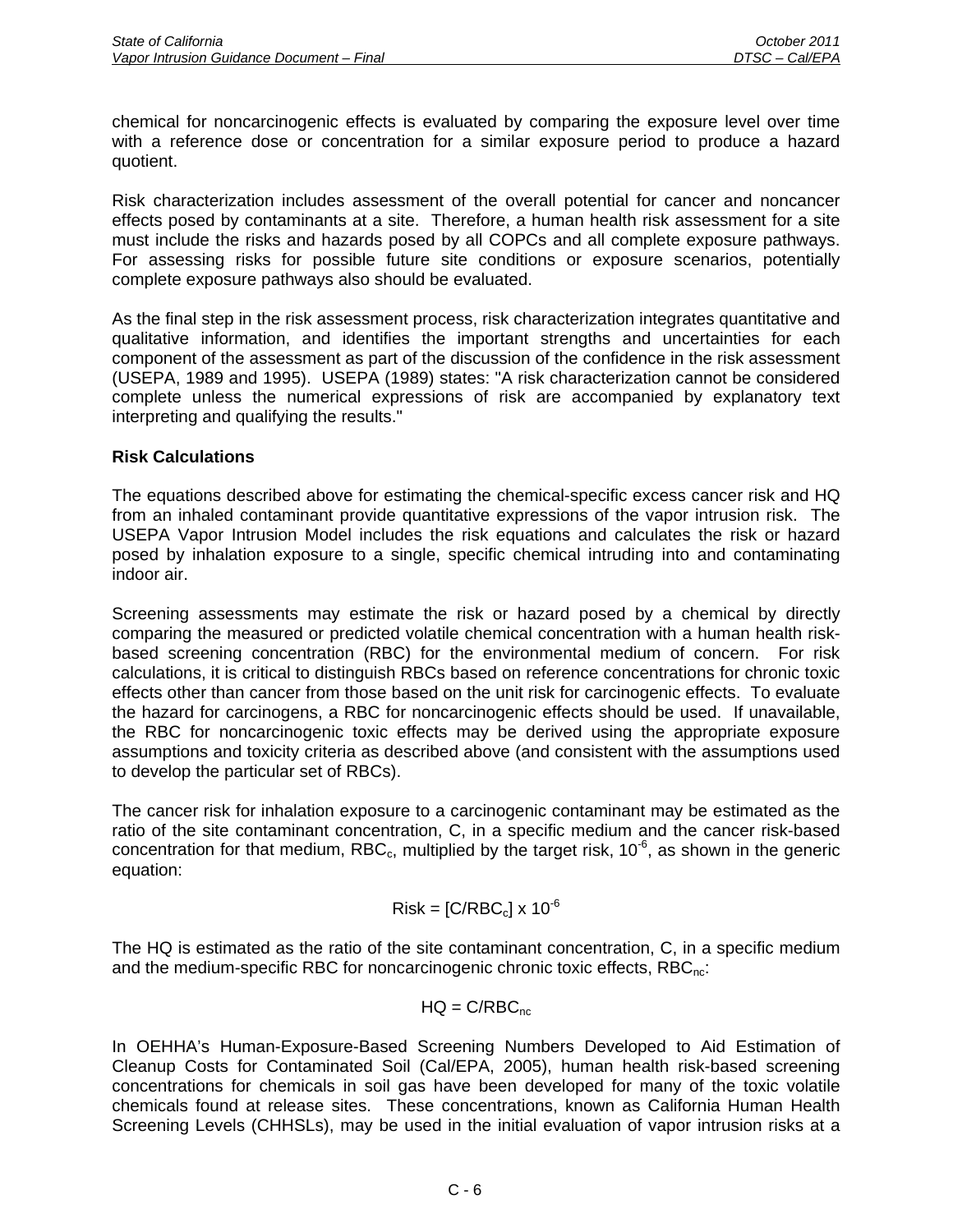site by comparing the soil gas concentration of a volatile contaminant with the corresponding CHHSL for soil gas, replacing "RBC" in the equations above with the CHHSL for carcinogenic and noncarcinogenic toxic effects, as appropriate. Similarly, the contaminant concentrations estimated from indoor air sampling may be compared with the OEHHA target indoor air concentrations used to develop the soil gas CHHSLs (Cal/EPA, 2005).

## **Cumulative Risk Calculations**

For sites with multiple contaminants, risks and hazards posed by all chemicals for each separate, complete, or potentially complete, exposure pathway are summed to provide pathway-specific risk. Then, the risks and hazards from all exposure pathways are summed to provide an estimate of total risk and hazard, respectively, posed by site contamination.

For the vapor intrusion pathway, the cumulative incremental cancer risk from multiple volatile contaminants is the sum of all of the chemical-specific cancer risks for the pathway. For carcinogenic chemical species  $S_1, S_2, \ldots, S_n$  with chemical-specific risks of Risk<sub>1</sub>S<sub>1</sub>, Risk<sub>2</sub>S<sub>2</sub>, . . .,  $Risk<sub>n</sub>S<sub>n</sub>$ , the cumulative incremental cancer risk is:

 $Risk = Risk<sub>1</sub>S<sub>1</sub> + Risk<sub>2</sub>S<sub>2</sub> + ... + Risk<sub>n</sub>S<sub>n</sub>$ 

The hazard index (HI) for the vapor intrusion pathway is the sum of the chemical-specific HQs, including the HQs for noncarcinogenic effects posed by carcinogenic contaminants. For chemical species  $S_1, S_2, \ldots, S_n$  with chemical-specific hazard quotients of  $HQ_1S_1, HQ_2S_2, \ldots$ ,  $HQ<sub>n</sub>S<sub>n</sub>$ , the hazard index is:

$$
HI = HQ_1S_1 + HQ_2S_2 + ... + HQ_nS_n
$$

Screening assessments using risk-based concentrations, such as CHHSLs, must also present cumulative incremental cancer risk and HI. As noted above, the basis for the risk-based screening concentrations should be identified, and those based on chronic effects other than cancer should be segregated from those based on cancer risk for calculation of the HI and cumulative incremental cancer risk, respectively. For carcinogens, RBCs for noncarcinogenic effects should be used for the HI.

For example, the cumulative cancer risk for vapor intrusion is the sum of the ratios of the soil gas concentration and the RBC, multiplied by 10<sup>-6</sup>. For carcinogenic chemical species  $S_1, S_2, \ldots$  $\tilde{S}_n$  with soil vapor concentrations  $C_1, C_2, \ldots, C_n$  and cancer-risk-based concentrations for soil gas RBC<sub>c</sub>S<sub>1</sub>, RBC<sub>c</sub>S<sub>2</sub>, . . . , RBC<sub>c</sub>S<sub>n</sub>, the cumulative cancer risk is calculated using the expression:

 $Risk = [C_1 / RBC_cS_1 + C_2 / RBC_cS_2 + ... + C_n / RBC_cS_n] \times 10^{-6}$ 

The screening concentrations used in this risk calculation must be based on cancer risk.

The HI is the sum of HQs for chemical species  $S_1, S_2, \ldots, S_n$  with soil gas concentrations  $C_1$ ,  $C_2, \ldots, C_n$  and noncancer RBCs for soil gas  $RBC_{nc}S_1, RBC_{nc}S_2, \ldots, RBC_{nc}S_n$ :

$$
Hazard Index = C_1/RBC_{nc}S_1 + C_2/RBC_{nc}S_2 + ... + C_n/RBC_{nc}S_n
$$

The RBC used in this hazard calculation must be based on a reference concentration for chronic toxic effects other than cancer.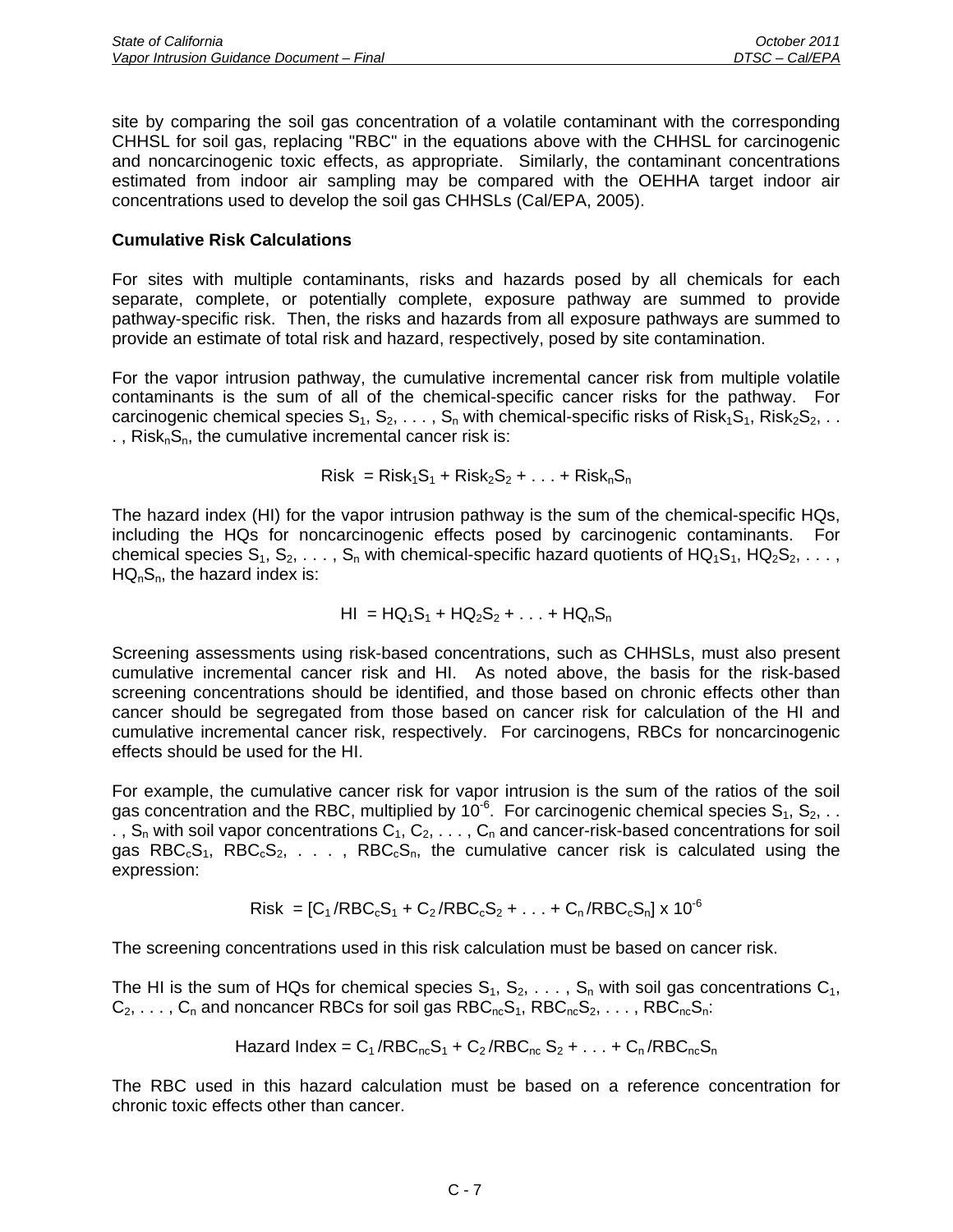When using indoor air concentrations, predicted or measured, the HI and cumulative risk posed by all volatile chemicals for the vapor intrusion assessment may be calculated using the equations above and the OEHHA target (risk-based) indoor air concentrations (Appendix B in Cal/EPA [2005]). RBCs for volatile contaminants in indoor air may also be derived by rearranging the exposure equations provided above.

#### **Uncertainties**

Discussion of major assumptions and uncertainties is an essential component of risk characterization and interpretation of the quantitative risk assessment. Assumptions are inherent in the risk assessment process because complete information is never available about the physical aspects of a site and there is no method to accurately predict future exposures and consequent risks from those exposures. Therefore, risk assessment assumptions must be reasonably conservative to be protective of human health but not so conservative as to be outside of the range of probability. See USEPA (1989 and 1995) for additional information on risk characterization.

The multiple lines of evidence in a vapor intrusion investigation are used to develop conclusions about potential exposures and to identify some of the major uncertainties affecting the risk estimates. The following are some of the uncertainties that should be discussed for the vapor intrusion into indoor air exposure pathway. Uncertainties that could result in a risk or hazard greater than that calculated are:

- The presence of volatile contaminants that were not detected or for which concentrations were underestimated.
- The existence of unidentified preferential pathways in the subsurface that would facilitate the movement of soil vapors into indoor air spaces, such as utility corridors and geological discontinuities (fault zones, sand channels, etc.).
- Reduction of soil moisture content by the capping effect of future buildings.
- A decrease in ventilation rates in current and future buildings that could lead to increased concentrations of toxic contaminants in indoor air.
- The biotransformation of a chemical to a more toxic compound, such as the transformation of numerous precursors to vinyl chloride.
- Any exposure scenario that involves extended vigorous indoor activities resulting in greater inhalation of volatile chemicals intruding indoors than is assumed by the default parameters used for home dwellers or commercial workers. See USEPA (2009) for additional information.

Uncertainties that could result in a risk or hazard lower than that calculated are:

- A decrease over time in the subsurface contaminant mass or concentration due to natural attenuation.
- Lower receptor exposure (exposure time, frequency, and/or duration).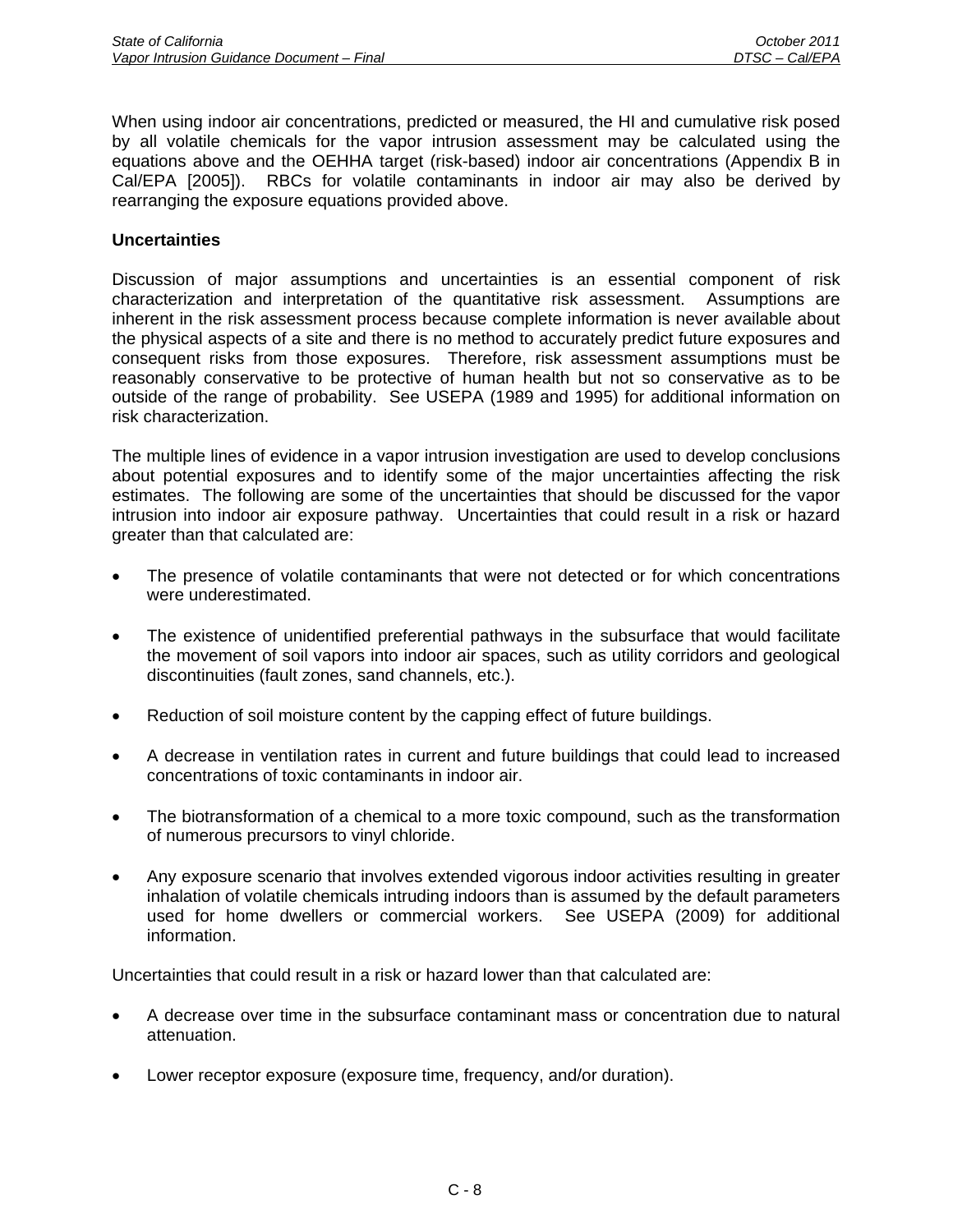- American Conference of Governmental Industrial Hygienists. 1994. 1993 1994 Threshold Limit Values for Chemical Substances and Physical Agents and Biological Exposure Indices. January 1994.
- California Environmental Protection Agency. 2005. Human-Exposure-Based Screening Numbers Developed to Aid Estimation of Cleanup Costs for Contaminated Soil. Office of Environmental Health Hazard Assessment, Integrated Risk Assessment Section. January 2005 (Original November 2004).
- Department of Toxic Substances Control. 1992. Supplemental Guidance for Human Health Multimedia Risk Assessments of Hazardous Waste Sites and Permitted Facilities. Office of Scientific Affairs. July 1992. Reprinted September 1993. Corrected and reprinted August 1996.
- Department of Toxic Substances Control. 1994. Preliminary Endangerment Assessment Guidance Manual (A Guidance Manual for Evaluating Hazardous Substance Release Sites). California Environmental Protection Agency. January 1994. Reprinted June 1999 (update pending).
- United States Environmental Protection Agency. 1989. Risk Assessment Guidance for Superfund, Volume 1: Human Health Evaluation Manual (Part A); Interim Final. Office of Emergency and Remedial Response, Document No. EPA/540/1-89/002. December 1989.
- United States Environmental Protection Agency. 1995. Guidance for Risk Characterization. Science Policy Council. February 1995.
- United States Environmental Protection Agency. 1996. Soil Screening Guidance: User's Guide. Office of Solid Waste and Emergency Response, Document No. 9355.4-23. July 1996.
- United States Environmental Protection Agency. 1997. Exposure Factors Handbook. Office of Research and Development. National Center for Environmental Assessment, Document No. EPA/600/P-95/002Fa. August 1997.
- United States Environmental Protection Agency. 2003. User's Guide for Evaluating Subsurface Vapor Intrusion into Buildings. Office of Emergency and Remedial Response. June 2003.
- United States Environmental Protection Agency. 2004. Risk Assessment Guidance for Superfund, Volume 1: Human Health Evaluation Manual (Part E, Supplemental Guidance for Dermal Risk Assessment). Office of Superfund Remediation and Technology Innovation, Document No. EPA/540-R/99/005; OSWER 9285.7-02EP. July 2004.
- United States Environmental Protection Agency. 2009. Risk Assessment Guidance for Superfund, Volume 1: Human Health Evaluation Manual (Part F, Supplemental Guidance for Inhalation Risk Assessment). Office of Superfund Remediation and Technology Innovation, Document No. EPA/540-R/070/002; OSWER 9285.7-82. January 2009.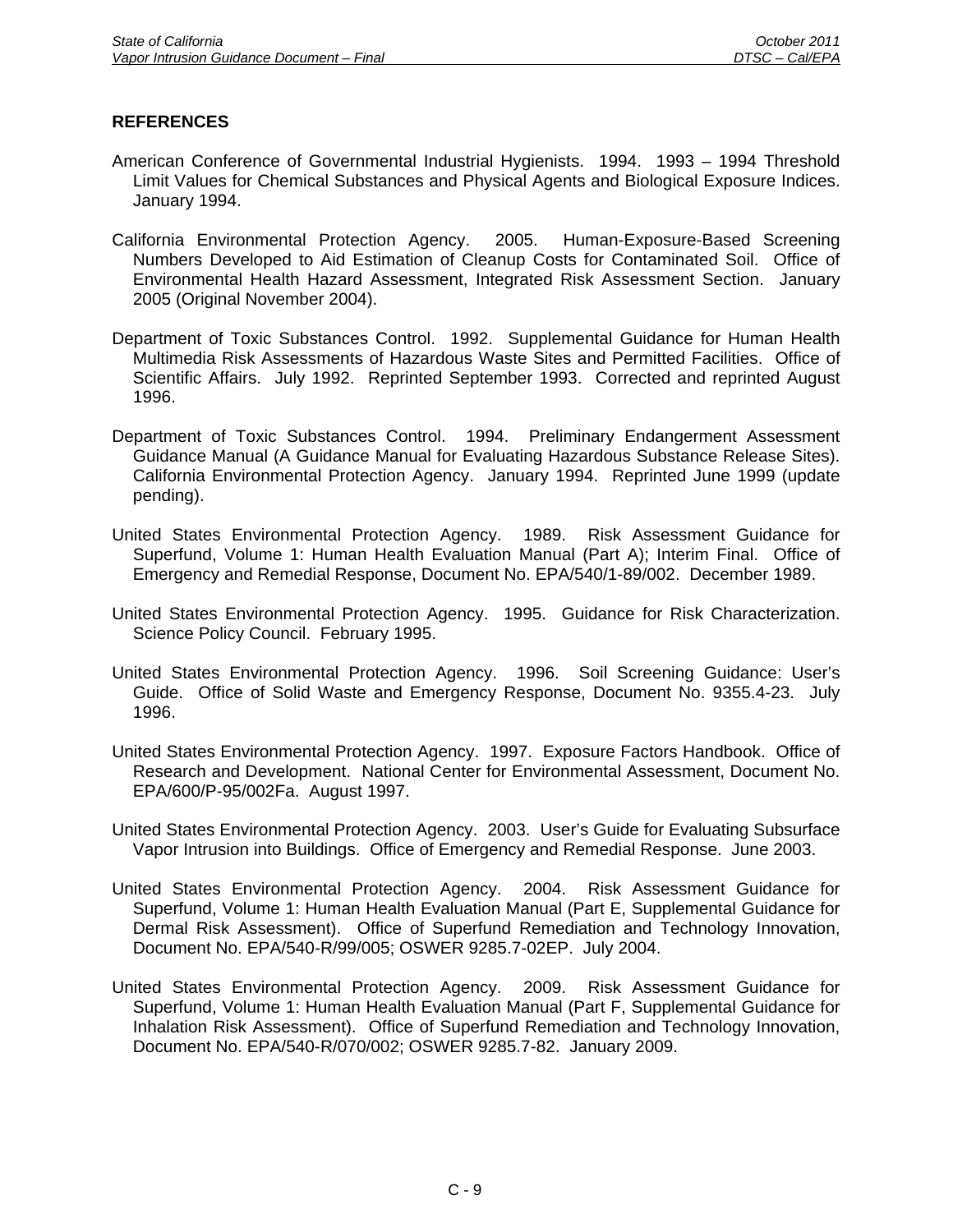## **APPENDIX D – OVERVIEW OF THE JOHNSON AND ETTINGER MODEL**

Fate and transport models can assist in evaluating the degradation of indoor air quality due to the intrusion of subsurface volatile chemicals. When used in combination with site-specific information, the results of modeling will add to the overall weight of evidence used to evaluate the exposure pathway. The J&E model (1991) is one of the more commonly used models for evaluating indoor air exposure. DTSC has selected the J&E model as the recommended approach to evaluate vapor intrusion in California. For the USEPA Vapor Intrusion Model, USEPA programmed the J&E model into Microsoft EXCEL™ and added a health risk component that calculates the risk from inhaling a specific chemical at the concentration estimated in indoor air. Examples of the USEPA Vapor Intrusion Model, as modified by DTSC for use in California, can be found on DTSC's webpage. However, other vapor intrusion models are available and this Guidance does not preclude the use of different models to evaluate indoor air quality. The use of any model other than the USEPA Vapor Intrusion Model at a site should be approved by the oversight agency during the work plan stage prior to use of the model to evaluate human health risk.

The J&E model is a simple, deterministic model, having single-point inputs and outputs. The J&E model is based on the basic principles of contaminant fate and transport, the physical and chemical properties of the contaminant, properties of the environmental media, and contaminant partitioning among media. The model incorporates both diffusion and advection as mechanisms of transport of subsurface vapors into the indoor air environment. Diffusion is the mechanism by which vapor moves under a concentration gradient (from high to low concentration). Advection is the transport mechanism by which vapor moves due to differences in pressure. For the J&E model, diffusion is the dominant mechanism for vapor transport within the vadose zone. Once the vapor enters into the "building zone of influence", the vapor is swept into the building through foundation cracks by advection due to the indoor–outdoor building pressure differential. The depth of the "building zone of influence" is usually less than a meter. The J&E model uses the conservation of mass principle and is based on the following assumptions:

- Steady-state conditions exist for contaminants in the subsurface.
- Contaminants are homogeneously distributed.
- Biodegradation of contaminants does not occur.
- Subsurface preferential migration pathways do not exist.
- Buildings are constructed on slabs or with basements with floors.
- Contaminant vapors enter a building primarily through cracks in the foundation and walls.
- Ventilation rates and pressure differences are assumed to remain constant.
- Air mixing in the building is uniform.

The J&E model cannot evaluate preferential migration pathways and fractured bedrock conditions. Each of these conditions has the potential to significantly increase the rate of vapor intrusion beyond what the model would predict.

With an understanding of the above-mentioned limitations, the J&E model can allow users to quickly screen sites for vapor intrusion risk. The output of the J&E model is the dimensionless attenuation factor "alpha" (α) that represents the ratio of the indoor air concentration to the subsurface concentration. Indoor air concentrations can be estimated from subsurface data (soil gas or groundwater) and the attenuation factor. Using the attenuation factor and the appropriate target indoor air concentrations, contaminant concentrations in soil gas and groundwater that are protective of human health can be calculated. These calculated values can be used as site cleanup objectives.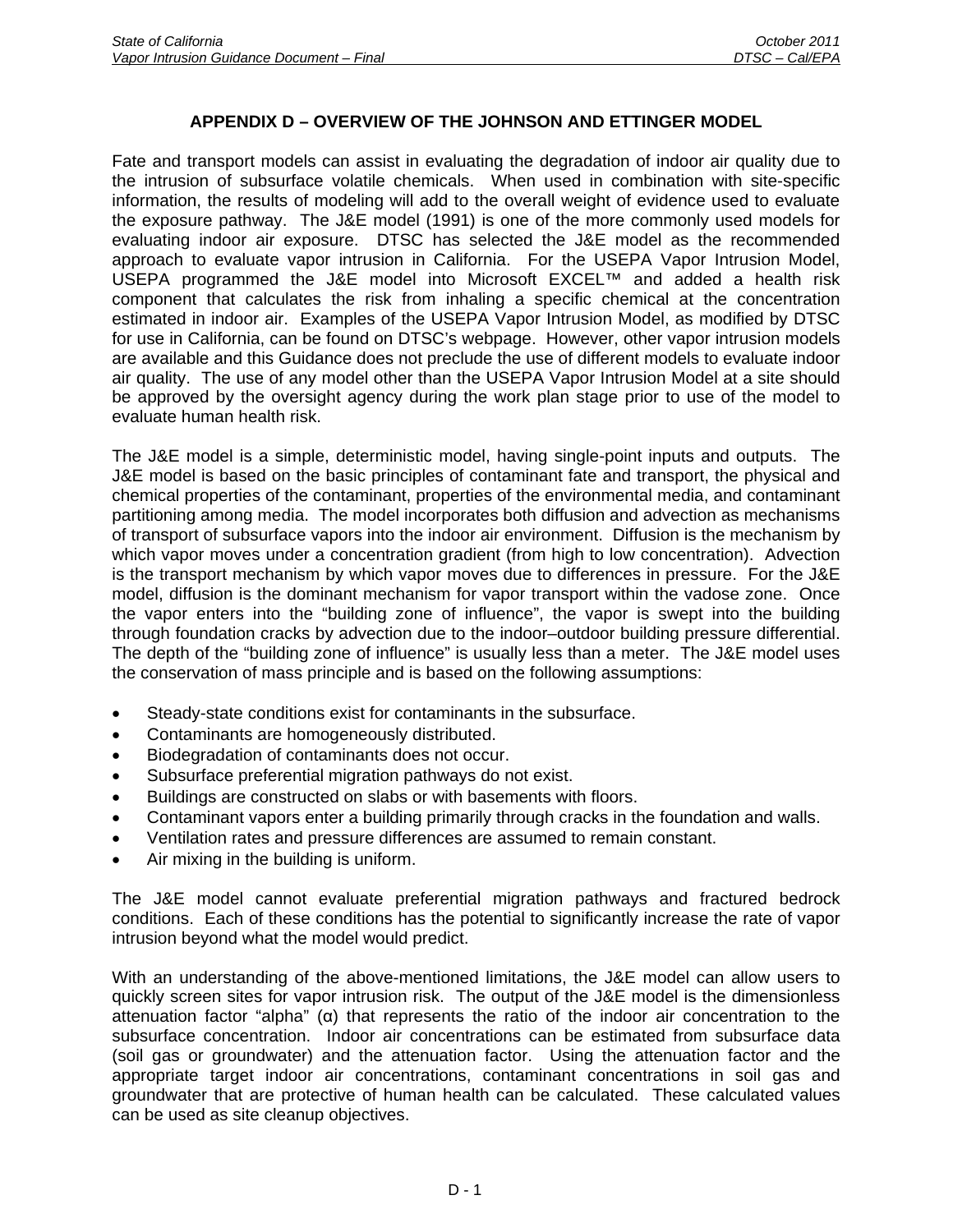The J&E model is most robust under homogeneous site conditions with uniform building construction features. Conversely, the model is weakest under variable conditions. Using a range of potential input parameters, the model can predict a wide range of indoor air impacts spanning over several orders of magnitude. Thus, when using the J&E model for California sites, the input parameters for a given site must be appropriately conservative and match sitespecific conditions. This is especially true for sites with nonbiodegradable chemicals, shallow to moderate depths of contamination, and high advective potential (Hers et al., 2003). Even under optimal conditions, the J&E model is generally considered to have a precision no greater than an order of magnitude (Weaver and Tillman, 2005). Hence, it is important to understand the sensitivity of the model to various input parameters and DTSC recommends that all vapor intrusion evaluations include a sensitivity analysis.

# **EVALUATION OF VAPOR RISK**

DTSC recommends the use of a two-phased approach when evaluating vapor intrusion at a site. A phased approach ensures that simple cases can be evaluated relatively quickly with minimal resources. The first phase of the evaluation utilizes default attenuation factors to estimate the risk for vapor intrusion (Step 5). Conservative assumptions, appropriate for California, were used to generate the default attenuation factors (see Appendix B). If the preliminary screening demonstrates that the risk associated with vapor intrusion is acceptable, further evaluation of the exposure pathway may not be necessary.

After preliminary screening for vapor intrusion, the responsible party has numerous options if the site risk is unacceptable. One option is further evaluation of the vapor intrusion risk through a site-specific evaluation (Step 7) that builds on the preliminary evaluation and utilizes conditions specific to the site concerning input parameters, land use, and exposure scenarios. The site-specific approach calls for increasingly sophisticated levels of data collection and analysis. Another option is to remediate the subsurface of the site to reduce exposures and risks to an acceptable level determined in a preliminary evaluation. Accordingly, responsible parties may opt to pursue remediation without further site-specific modeling if the cleanup is time critical or if the volume of subsurface contamination is limited and can be remediated in a straightforward manner. Appropriate mitigation measures may be needed while the subsurface contamination is remediated (see Step 11).

## **DISCUSSION OF MODELING INPUT PARAMETERS**

This portion of the appendix discusses the following input parameters for site-specific J&E modeling in California:

- Total porosity (n)
- Soil water-filled porosity  $(\theta_w)$
- Soil air-filled porosity  $(\theta_a)$
- Dry bulk density  $(\rho_s)$
- Air permeability  $(k_v)$
- Soil gas advection rate  $(Q_{\text{soil}})$
- Building ventilation rate  $(Q_{\text{building}})$
- Indoor-outdoor pressure differential (ΔP)
- Crack-to-total area ratio (*η*)
- Residential indoor air exchange rate  $(E_b)$
- Commercial indoor air exchange rate  $(E_b)$
- Soil and groundwater temperature  $(T<sub>s</sub>)$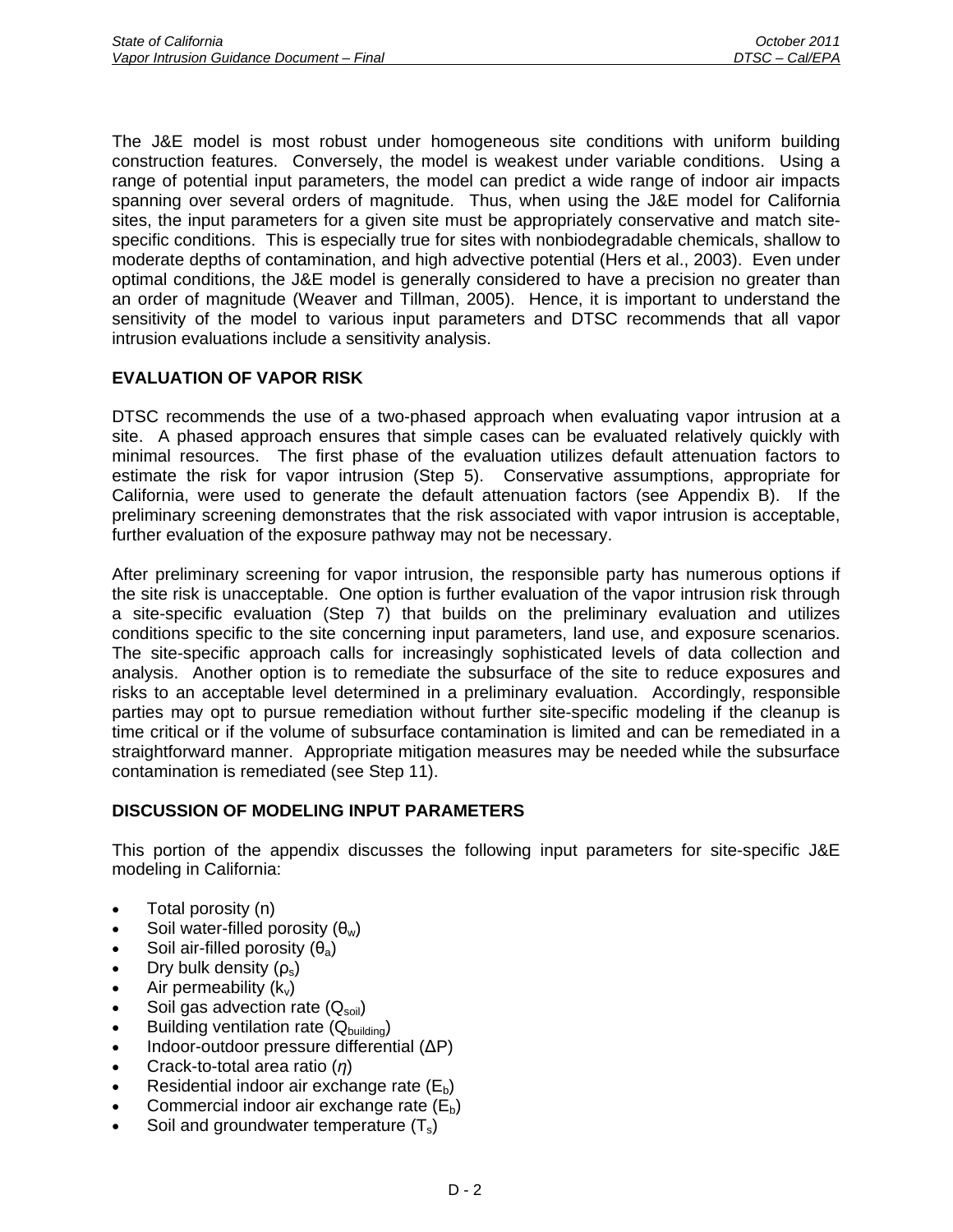The basis for the selection of these input parameters is provided below. DTSC will consider the use of other modeling input parameters if an appropriate technical justification is provided.

# **Soil Input Parameters for the USEPA Vapor Intrusion Model (n, θw, and θa)**

When conducting site-specific screening evaluations with the USEPA Vapor Intrusion Model, the geotechnical parameters in the model must be adequately determined to reduce uncertainty concerning human health exposure. Investigators have numerous options for the determination of these parameters, three of which are given in this appendix. This appendix is not intended to be prescriptive in the methods of determining or estimating these soil properties, but acknowledges that standard geotechnical and geophysical methods exist for measuring or estimating these values.

- 1) Grain Size Distribution. Physical properties of soil associated with the United States Soil Conservation Service (USSCS) classification are available for use within the USEPA Vapor Intrusion Model. Laboratory testing should be conducted to determine the grain size distribution in each layer used in the model so that an appropriate USSCS soil can be selected from the spreadsheet's pull-down menus. DTSC recommends no less than three sieve analyses (grain size distribution determination) to classify each soil layer that is used for modeling purposes. The sieve analysis yielding the most conservative results (greatest contaminant migration potential) should be used in the USEPA Vapor Intrusion Model. Otherwise, a statistically robust number of tests per layer should be conducted and the tests should be averaged using an appropriate statistical technique. Typically, a robust dataset implies the collection of at least eight samples (USEPA, 1992). Also, Atterberg limit determinations may be used to assist in the soil-type selection. Estimating geotechnical properties from a visual description of subsurface soil, as annotated onto a boring log, is not an appropriate approach for the selection of model input parameters. Appendix H identifies the recommended method for the grain size distribution test.
- 2) Geotechnical Laboratory Analysis. The physical properties of each soil layer can be determined by a geotechnical laboratory. Parameters used in the USEPA Vapor Intrusion Model are air-filled porosity, water-filled porosity, total porosity, and bulk density. Most geotechnical laboratories report soil moisture in units of weight percent, but the USEPA Model requires moisture in terms of volume percent; hence, unit conversion may be necessary. DTSC recommends no less than three geotechnical measurements to classify each soil layer. The measurements yielding the most conservative results should be used in the USEPA Vapor Intrusion Model. Otherwise, a statistically robust number of tests per layer should be conducted and the tests should be averaged using an appropriate statistical technique. Again, estimating geotechnical properties from a visual description of subsurface soil, as annotated onto a boring log, is not an appropriate approach for the selection of model input parameters. Appendix H describes the recommended methods for determining these parameters.
- 3) In-Situ Measurements. Direct field measurements can determine the soil's effective diffusion coefficient and air permeability, which can be used directly within the USEPA Vapor Intrusion Model. In-situ measurements of air permeability should be conducted in the shallow vadose zone, in the area subject to advection by building-driven depressurization. The reach of the "building zone of influence" on soil gas flow is usually less than one meter. It should be noted that since default values for the flow rate of soil gas into the building  $(Q_{soli})$  may be used instead of calculations based on near surface soil permeability, in-situ air permeability measurements may not be necessary. Guidance on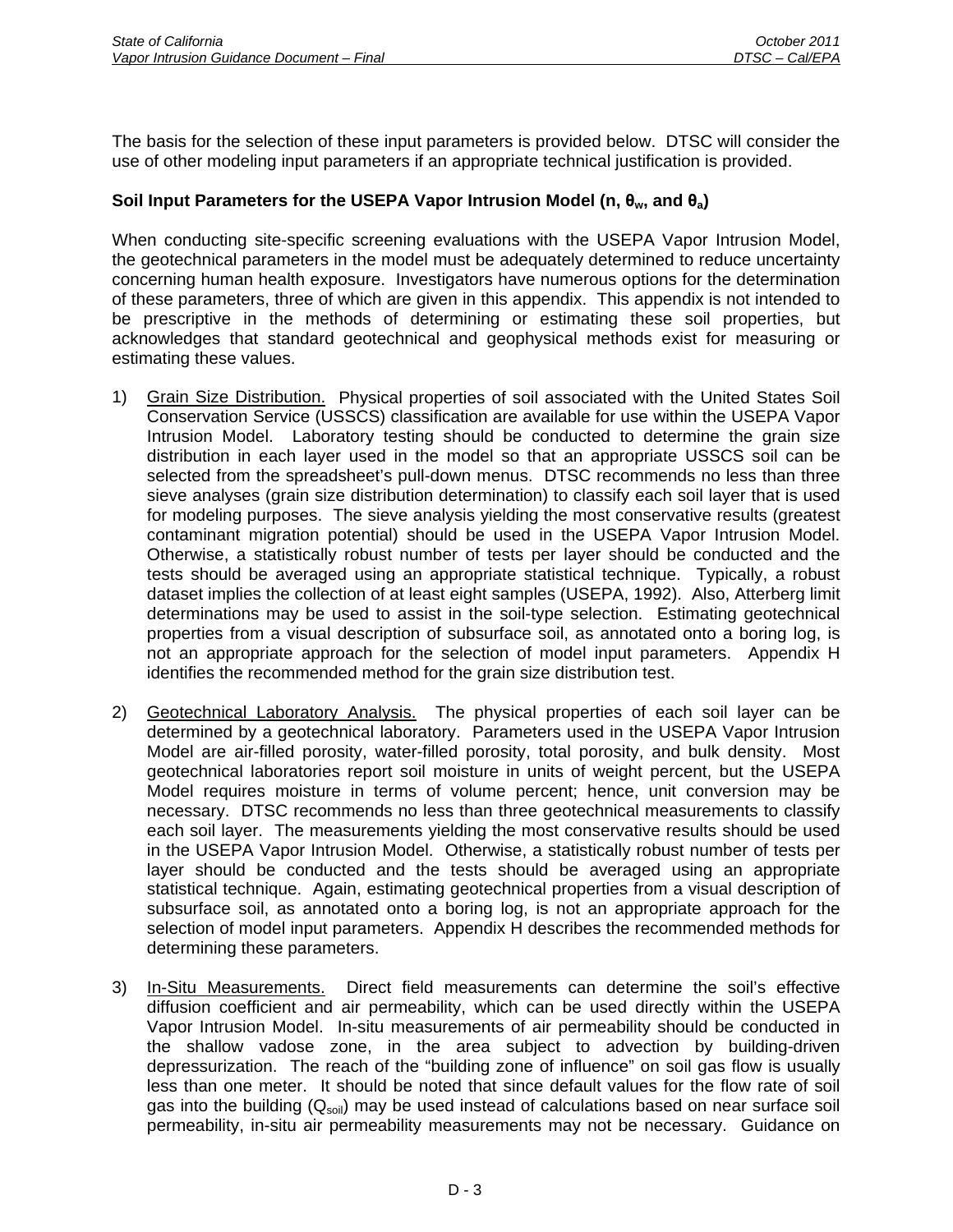effective diffusion coefficient and air permeability determination can be found in Appendices I and J, respectively.

# Air Permeability (k<sub>v</sub>)

The approach of using soil air permeability in the USEPA Vapor Intrusion Model is a function of whether the building is existing or proposed, as follows:

- 1) Existing Building. A soil gas advection rate  $(Q_{soli})$  of 5 liters per minute should be used with the default building size in the USEPA Vapor Intrusion Model unless site-specific measurements of air permeability of the shallow soil are available. Accordingly, if sitespecific permeability measurements are available, the model can calculate a site-specific  $Q_{\text{solid}}$  from the permeability measurements. If air permeability measurements are not available and existing buildings are larger than the default size, the  $Q_{sol}$  of 5 liters per minute should be proportionally increased in a linear fashion as a function of the spatial footprint of the building. For example, a building of 1000 square meters will have, for modeling purposes, a soil gas advection rate of 50 liters per minute because a building of this square footage is ten times larger than the default building size.
- 2) Future Building. Making a reasonable prediction for vapor intrusion into future buildings is difficult. Construction activity may alter subsurface vapor concentrations and the physical character of the subsurface. Accordingly, rather than inputting a site-specific air permeability value into the USEPA spreadsheet, DTSC recommends that a default value of 5 liters per minute for the soil gas advection rate  $(Q<sub>soil</sub>)$  should be used as proportionally corrected for building size.

## **Ratio of Qsoil to Qbuilding**

Pursuant to Johnson (2002), an important parameter in evaluating the reasonableness of modeling outputs for residential buildings is to ensure that the ratio of  $Q_{\text{solid}}/Q_{\text{building}}$  is between 0.01 and 0.0001, where  $Q_{soli}$  is the soil gas advection rate from the subsurface into the enclosed space and  $Q<sub>building</sub>$  is the enclosed space volumetric airflow rate of fresh air entering the building. For vapor intrusion modeling with the USEPA spreadsheet, these parameters are calculated from user inputs and can be found in the INTERCALC sheet of the model. The range in values for the ratio of  $Q_{soi}/Q_{building}$  comes from the radon and contaminant transport literature where both subslab and indoor air concentrations were reported. Therefore, vapor intrusion model results having a  $Q_{sol}/Q_{building}$  ratio of less than 0.0001 should be considered suspect.

## **Indoor-Outdoor Pressure Differential (ΔP)**

Advective transport of soil vapors into buildings occurs as the result of the depressurization of buildings relative to the pressure in the surrounding soil. This pressure differential (ΔP), referred to as negative pressure, drives the flow of vapors into the building. The soil vapor flows into the building through cracks, gaps, and openings within the foundation. The pressure differential is caused by meteorological, mechanical, and occupant behavioral factors. The meteorological factors include indoor-outdoor temperature differences (i.e., 'stack effect'), wind loading on the building superstructure, and barometric pressure changes. Examples of mechanical and occupant behavioral factors that lead to building depressurization include the operation of exhaust fans, ceiling fans, fireplaces, and furnaces.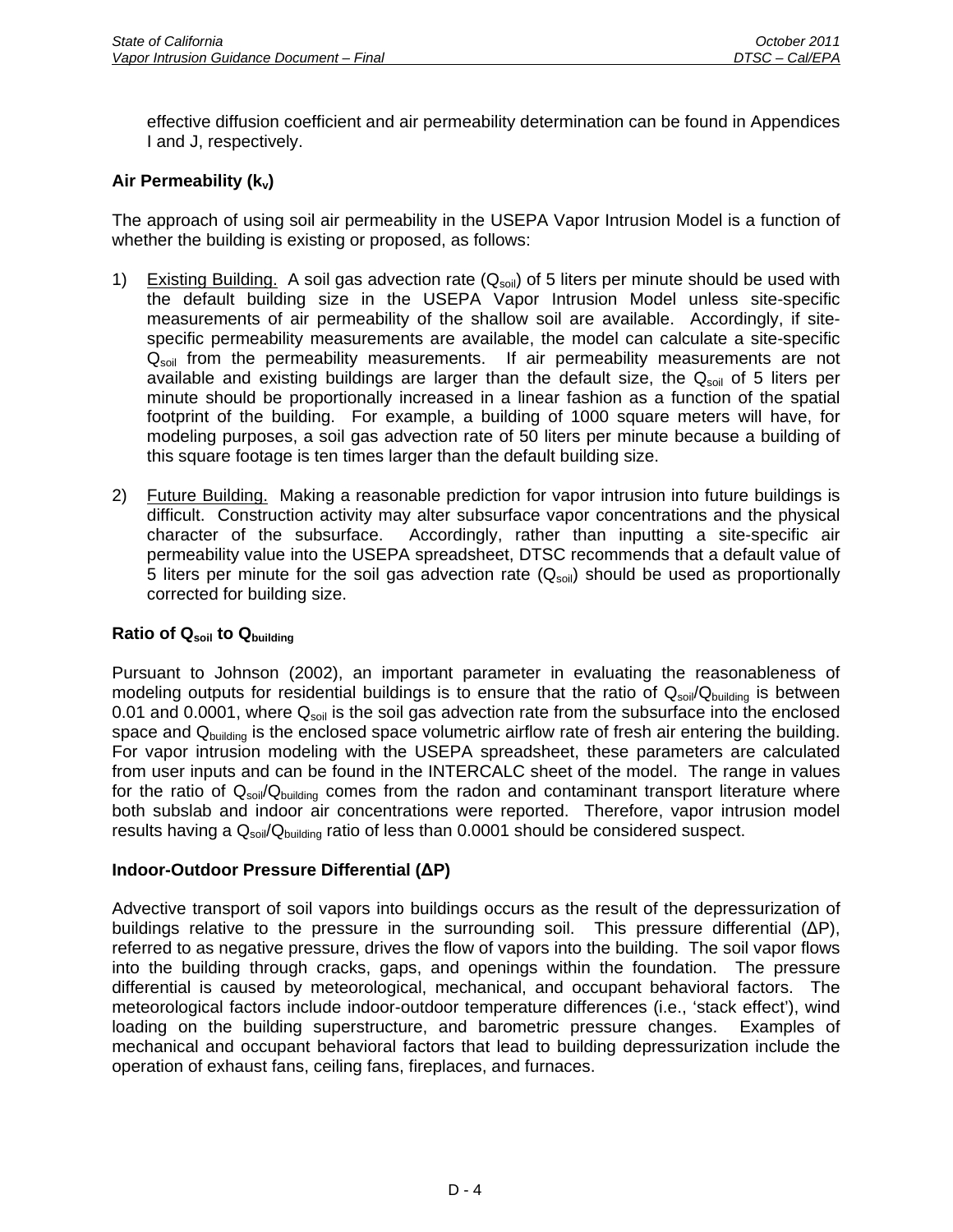The potential range of values for indoor-outdoor pressure differential is 0 to 20 Pascals (1 Pa  $=$ 10 g/cm-s<sup>2</sup>) (Loureiro et al., 1990; Eaton and Scott, 1984). Individual values for indoor-outdoor pressure differential have been published as follows:

| Author                     | <b>Building Effect</b>   | $\Delta P$ values (Pascals) |
|----------------------------|--------------------------|-----------------------------|
| Nazaroff and others (1985) | Wind and stack effects   |                             |
| Put and Meijer (1989)      |                          |                             |
| Loureiro and others (1990) | Wind and heating effects | 4 - 5                       |
| Grimsrud and others (1983) |                          |                             |
| Fischer and others (1996)  | Wind effects             |                             |
| Lindmark and Rosen (1985)  | n/a                      | $0 - 2^{*}$                 |

\* Buildings with mechanical ventilation and good insulation may have pressure differentials three times these values.

The above information indicates that some degree of building depressurization should be incorporated into any vapor intrusion evaluation. Quantifying the degree of building depressurization is a highly uncertain process because of the difficulty in obtaining accurate long-term measurements and in estimating the simultaneous interactions of all the depressurization factors. Therefore, a value for building depressurization of 4 Pa (40 g/cm-s<sup>2</sup>) was chosen as a conservative default for California.

# **Crack-to-Total Area Ratio (***η***)**

The crack-to-total area ratio (*η*) is the ratio of the total area of cracks and openings in a foundation to the total area of the foundation. The parameter is also referred to as the "crack factor". With respect to model sensitivity to crack factor, Johnson (2002) states that the J&E model is not sensitive to the selection of a crack factor for scenarios where advection dominates the movement of soil vapor. However, in scenarios where the intrinsic permeability of the soil is below 1.0 x 10<sup>-9</sup> square centimeters (cm<sup>2</sup>), the movement of vapor will be dominated by diffusion and the selection of a crack factor becomes important. Johnson (2002) suggests a crack factor range of 0.0005 to 0.005. The American Society of Testing and Materials (1995) suggested a default value of 0.01 for the crack-to-total area ratio in their standard for risk-based corrective action. USEPA (2002) used a crack factor of 0.0002 for houses with basements and 0.0038 for slab-on-grade houses. A crack factor of 0.005 was selected as a conservative default value for California. Hence, a value of 0.005 should be indicated on the INTERCALC sheet for the crack-to-total area ratio when submitting modeling evaluations to oversight agencies.

## **Indoor Air Exchange Rate (Eb)**

Indoor air exchange is the principal mechanism for diluting indoor air contamination. The air exchange rate is defined as the number of times that the total volume of air within a building is replaced by external air, and the rate is usually expressed in terms of air exchanges per hour  $(i.e., hour<sup>-1</sup>)$ . Air within a building is exchanged through three processes: a) mechanical or forced ventilation, b) natural ventilation, and 3) infiltration. Mechanical or forced ventilation systems include the operation of exhaust fans, ceiling fans, fireplaces, and furnaces. Natural ventilation relates to occupant behaviors and activities like the opening and closing of doors and windows. Infiltration is defined as the uncontrolled airflow through foundation cracks, gaps, and openings. The infiltration of air is caused by indoor-outdoor temperature differences, wind loading on the building superstructure, and barometric pressure changes.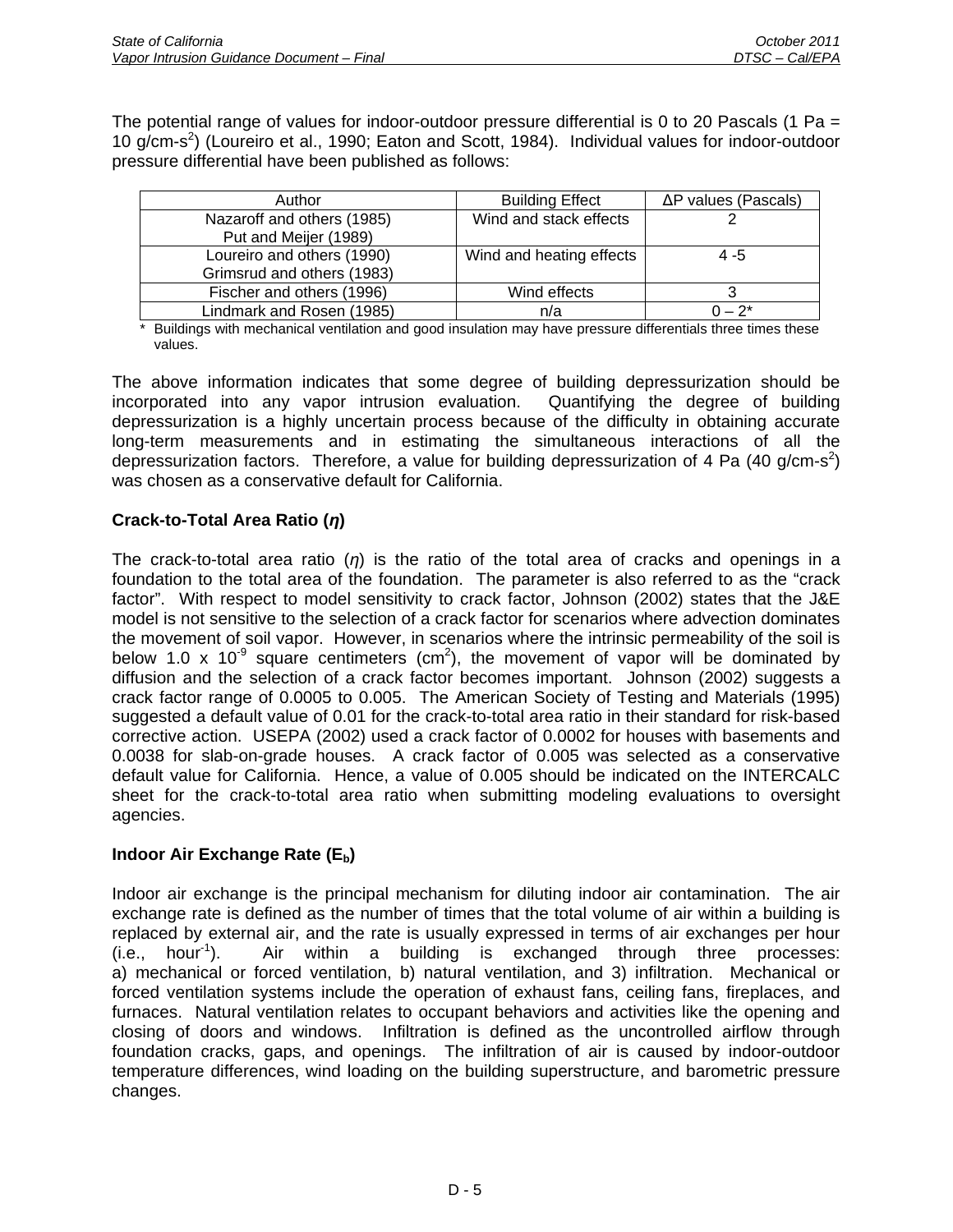The scientific literature indicates that residential air exchange rates can range from 0.2 to 2.0 air exchanges per hour. Rates vary as a function of calendar season, building construction, building energy efficiency, and climatic conditions. Two nationwide studies of residential air exchange rates included data from California. Versar (1990) compiled about 100 separate field research projects by various organizations, which involved both random sampling and judgmental sampling. Most of the studies involved the use of perfluorocarbon tracer (PFT) gas to measure time-averaged air exchange rates. The PFT technique utilizes miniature permeation tubes as tracer emitters and passive samplers to collect the tracers, which were analyzed by gas chromatography. Murray and Burmaster (1995) also analyzed the PFT database and summarized distributions of exchange rates in subsets defined by climate and season. In this data evaluation, Murray and Burmaster lumped California data with other climatically appropriate states. A comprehensive review of residential indoor air exchange rates can be found in the Exposure Factors Handbook by USEPA (1997).

Air exchange rates for California are summarized below and were taken from USEPA (1997). For residential buildings in California, a value of 0.50 air exchanges per hour should be used as a conservative default value. This value is approximately the 25th percentile of houses in California.

|                    |                |      | Summary of Air Exchange Rates for California |           |      |                     |
|--------------------|----------------|------|----------------------------------------------|-----------|------|---------------------|
| Project            | Percentiles    |      |                                              | Number of |      |                     |
| Code               | Month(s)       | 10th | 25th                                         | 50th      | 90th | <b>Measurements</b> |
| ADM                | May - Jul      | 0.29 | 0.36                                         | 0.48      | 1.75 | 29                  |
| <b>BSG</b>         | Jan, Aug - Dec | 0.21 | 0.30                                         | 0.40      | 0.90 | 40                  |
| <b>RT11</b>        | Feb            | 0.38 | 0.48                                         | 0.78      | 1.52 | 45                  |
| RT <sub>12</sub>   | Jul            | 0.79 | 1.18                                         | 2.31      | 5.89 | 41                  |
| SOCAL <sub>1</sub> | Mar            | 0.29 | 0.44                                         | 0.66      | 1.43 | 551                 |
| SOCAL <sub>2</sub> | Jul            | 0.35 | 0.59                                         | 1.08      | 3.11 | 408                 |
| SOCAL <sub>3</sub> | Jan            | 0.26 | 0.37                                         | 0.48      | 1.11 | 330                 |
| weighted average   |                | 0.31 | 0.48                                         | 0.78      | 1.95 |                     |

Note: 1) Units are air exchange rates per hour.

2) Data taken from USEPA (1997).

For commercial buildings, a default rate of 1.0 air exchange per hour should be used. This number is based upon the minimal ventilation requirements pursuant to the 2001 Energy Efficiency Standards for Nonresidential Buildings (California Energy Commission, 2001). The minimum ventilation requirement is 0.15 cubic feet per minute per square foot of building space. For a single story commercial building, this equates to approximately 1.0 air exchange per hour.

# **Average Soil and Groundwater Temperature (Ts)**

For vapor migration, the average soil and groundwater temperature is used to correct Henry's law constant for the chemical of concern. When possible, the site-specific subsurface temperatures should be used when making the correction to Henry's law constant. During the routine sampling of groundwater monitoring wells, temperature is collected as a stabilization parameter during well purging. If available, this temperature value should be used to make the Henry's law constant correction. If no monitoring wells exist at the site, groundwater temperatures as collected at nearby sites can be used when the wells are screened within the water table. In cases where no subsurface temperature data are available, the subsurface temperature can be determined from the mean air temperature using the procedures from Toy and others (1978). A temperature of 24°C should be used as a default for the USEPA Vapor Intrusion Model.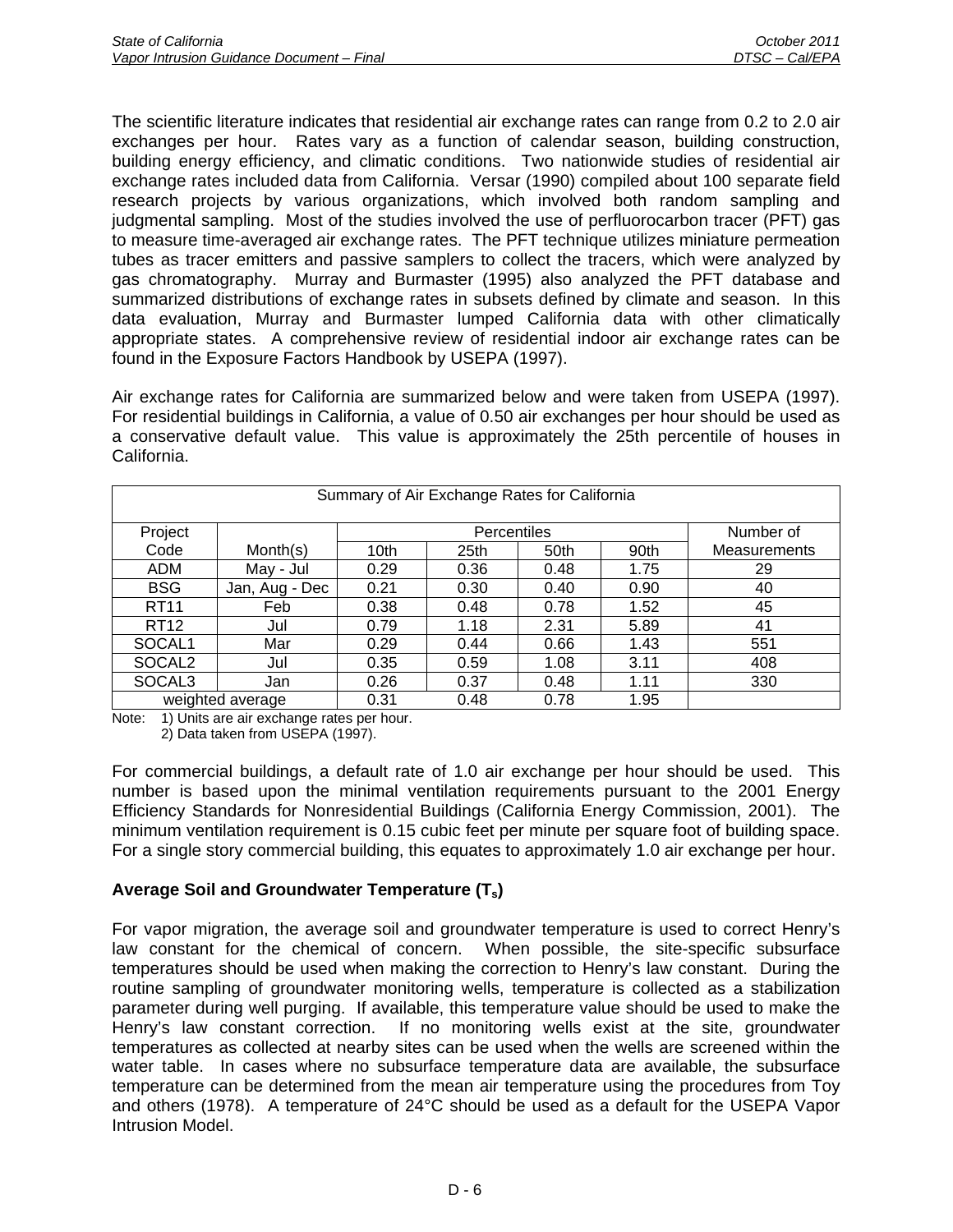- American Society for Testing and Materials. 1995. Standard Guide for Risk-Based Corrective Action Applied at Petroleum Release Sites. ASTM Document No. E1739-95, Philadelphia, PA.
- California Energy Commission. 2001. Manual for Compliance with the 2001 Energy Efficiency Standards (for Nonresidential Buildings, High-Rise Residential Buildings, and Hotels/Motels). Document No. P400-01-032. August 2001.
- Eaton, R. S., and A. G. Scott. 1984. Understanding Radon Transport into Houses. Radiation Protection Dosimetry, v. 7, p. 251 - 253.
- Fischer, M. L., A. J. Bentley, K. A. Dunkin, A. T. Hodgson, W. W. Nazaroff, R. G. Sextro, and J. M. Daisey. 1996. Factors Affecting Indoor Air Concentrations of Volatile Organic Compounds at a Site of Subsurface Gasoline Contamination. Environmental Science and Technology, v. 30, no. 10, p. 2948 - 2957.
- Grimsrud, D. T., M. H. Sherman, and R. C. Sonderegger. 1983. Calculating Infiltration: Implications for a Construction Quality Standard. In the Proceedings of the American Society of Heating, Refrigeration, and Air Conditioning Engineers Conference, Thermal Performance of Exterior Envelopes of Buildings II, ASHRAE SP38, Atlanta, Georgia; p. 422 - 452.
- Hers, I., R. Zapf-Gilje, P. C. Johnson, and L. Lu. 2003. Evaluation of the Johnson and Ettinger Model for Prediction of Indoor Air Quality. Ground Water Monitoring and Remediation, v. 23, no. 1, p. 62 – 76.
- Johnson, P. C., and R. A. Ettinger. 1991. Heuristic Model for Predicting the Intrusion of Contaminant Vapors into Buildings. Environmental Science and Technology, v. 25, no. 8, p. 1445 – 1452.
- Johnson, P. C. 2002. Identification of Application-Specific Critical Inputs for the 1991 Johnson and Ettinger Vapor Intrusion Algorithm. Ground Water Monitoring and Remediation, v. 25, no. 1, p. 63 – 78.
- Lindmark, A., and B. Rosen. 1985. Radon in Soil Gas-Exhalation Tests, In Situ Measurements. The Science of the Total Environment, v. 45, p. 397 - 404.
- Loureiro, C. O., L. M. Abriola, J. E. Martin, and R. G. Sextro. 1990. Three-Dimensional Simulation of Radon Transport into Houses with Basements Under Constant Negative Pressure. Environmental Science and Technology, v. 24, p. 1338 - 1348.
- Murray, D. M., and D. E. Burmaster. 1995. Residential Air Exchange Rates in the United States: Empirical and Estimated Parametric Distribution by Season and Climatic Region. Risk Analysis, v. 15, no. 4, p. 459 – 465.
- Nazaroff, W. W., H. Feustel, A. V. Nero, K. L. Revan, D. T. Grimsrud, M. A. Essling, and R. E. Toohey. 1985. Radon Transport into a Detached One-Story House with a Basement. Atmospheric Environment, v.19, no. 1, p. 31 - 46.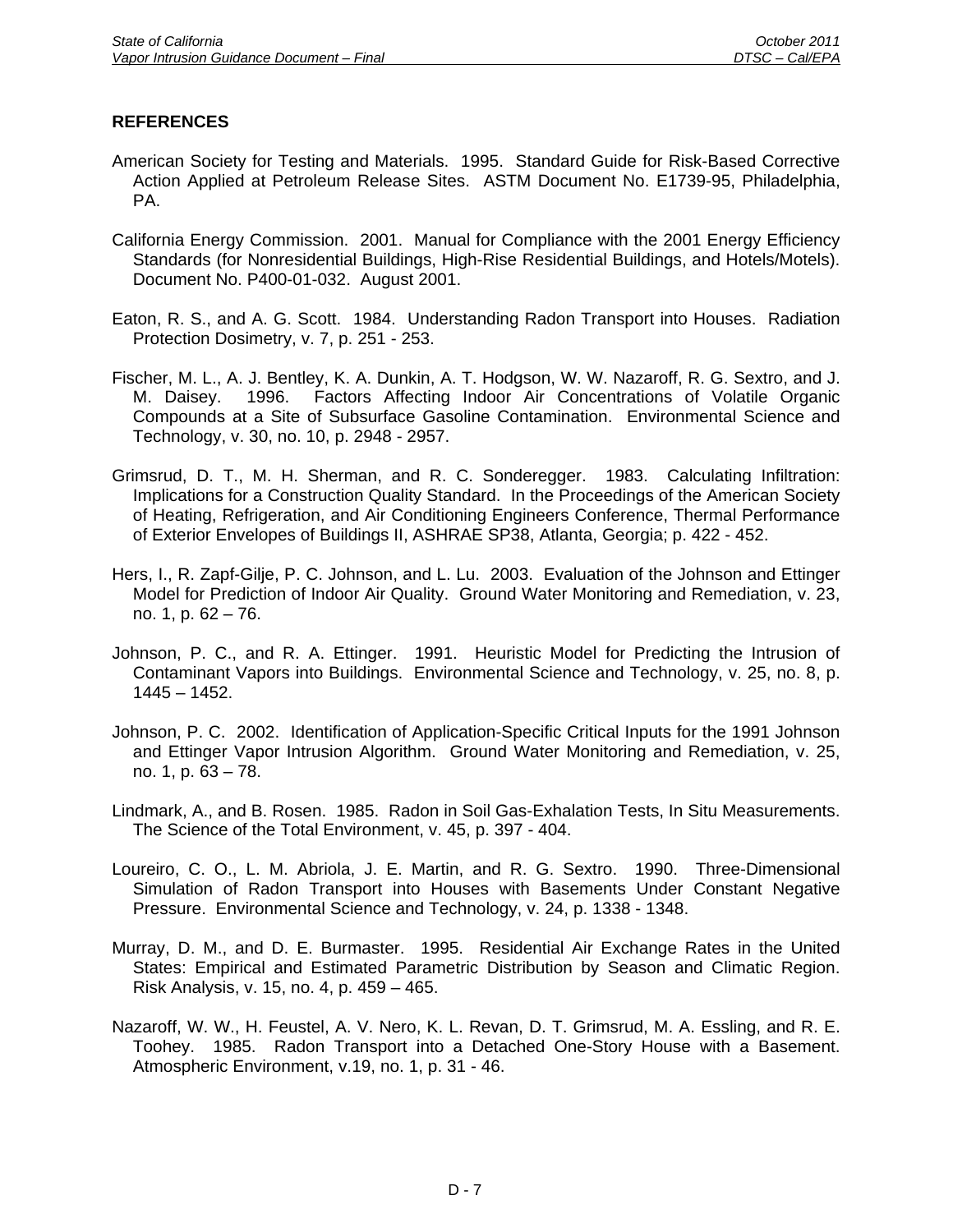- Put, L. W., and R. J. Meijer. 1989. Luchtdrukverschillen in en Rond Een Woning; Implicaties Voor het Transport van Radon. Kernfysisch Versneller Instituut, Groningen University, The Netherlands.
- Toy, T. J., A. J. Kuhaida, Jr., and B. E. Munson. 1978. The Prediction of Mean Monthly Soil Temperature from Mean Monthly Air Temperature. Soil Science, v. 126, p. 181 - 189.
- United States Environmental Protection Agency. 1992. Supplemental Guidance to RAGS: Calculating the Concentration Term. Office of Solid Waste and Emergency Response, Washington, D.C., Publication No. 9285.7-081. May 1992.
- United States Environmental Protection Agency. 1997. Exposure Factors Handbook. Office of Research and Development, National Center for Environmental Assessment, Washington D.C., Document No. EPA/600/P-95/002Fa. August 1997.
- United States Environmental Protection Agency. 2002. Draft Guidance for Evaluating the Vapor Intrusion to Indoor Air Pathway from Groundwater and Soils (Subsurface Vapor Intrusion Guidance). Office of Solid Waste and Emergency Response. November 2002.
- Versar. 1990. Database of Perfluorocarbon Tracer (PFT) Ventilation Measurements: Description and User's Manual. United States Environmental Protection Agency Contract No. 68-02-4254, Task No. 39. Office of Toxic Substances, United States Environmental Protection Agency, Washington, D.C.
- Weaver, J. W., and F. D. Tillman. 2005. Uncertainty and the Johnson-Ettinger Model for Vapor Intrusion Calculations. United State Environmental Protection Agency Publication No. EPA/600/R-05/110. September 2005.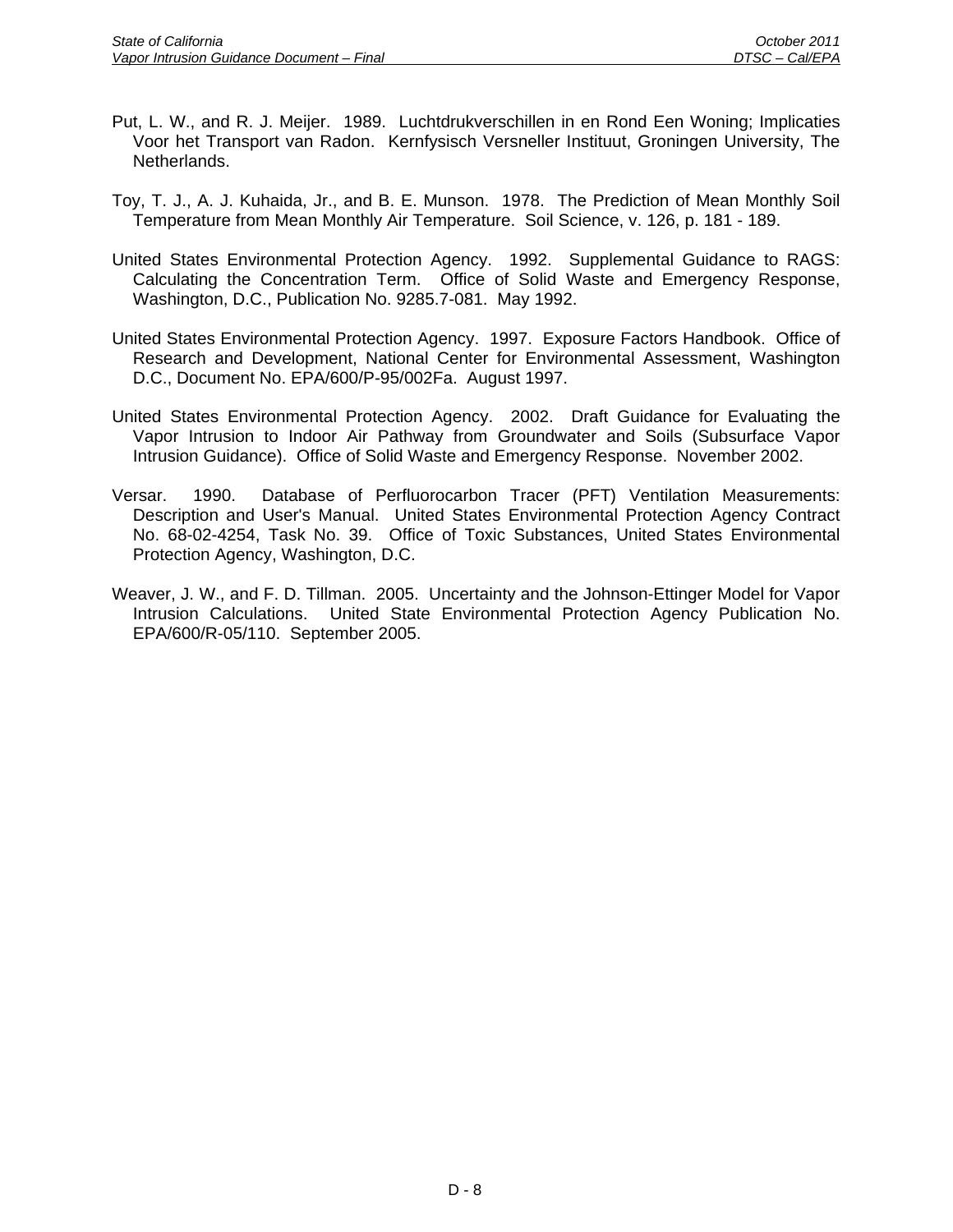#### **APPENDIX E - SOIL GAS CONCENTRATIONS FROM SOIL MATRIX ANALYTICAL RESULTS**

Soil matrix sampling, in some instances, can be used as an additional line of evidence for evaluating vapor intrusion. Samples should be collected pursuant to USEPA Method 5035A (DTSC, 2004). The associated soil gas concentration from the soil matrix data should be determined using the following partitioning calculation (Feenstra et al., 1991) and associated default parameters.

$$
C_{\text{gas}} = \frac{H_{\text{c}} C_{\text{soil}} \rho_{\text{s}}}{\left(\theta_{\text{w}} + k_{\text{oc}} f_{\text{oc}} \rho_{\text{s}} + H \theta_{\text{a}}\right)}
$$

where,

|                   | Input Parameter                   | <b>Units</b>                     | Default Value     | <b>Basis for Default</b><br>Value |
|-------------------|-----------------------------------|----------------------------------|-------------------|-----------------------------------|
| $C_{gas}$         | Soil gas concentration            | g/cm <sup>3</sup>                | Calculated        |                                   |
| $C_{\text{soil}}$ | Soil matrix concentration         | g/g                              | Measured at site  |                                   |
| $\theta_{w}$      | Soil volumetric water content     | cm <sup>3</sup> /cm <sup>3</sup> | 0.054             |                                   |
| $\theta_{a}$      | Soil volumetric air content       | $\text{cm}^3/\text{cm}^3$        | 0.321             | Cal/EPA (2005)                    |
| $\rho_{\rm s}$    | Soil bulk density                 | g/cm <sup>3</sup>                | 1.66              |                                   |
| $f_{oc}$          | Soil fraction organic carbon      | g/g                              | 0.002             |                                   |
| $H_c$             | Henry's law constant              | unitless                         | Chemical specific |                                   |
| $k_{oc}$          | Carbon-water sorption coefficient | cm <sup>3</sup> /g               | Chemical specific |                                   |

 $g = \frac{g}{\text{grams}}$ 

 $\text{cm}^3$  = cubic centimeters

The above equation assumes equilibrium conditions exist in the subsurface that allow for complete partitioning of contaminants into their respective phases. Hence, the above equation should only be used with a full understanding of these potential limitations.

- California Environmental Protection Agency. 2005. Human-Exposure-Based Screening Numbers Developed to Aid Estimation of Cleanup Costs for Contaminated Soil. Office of Environmental Health Hazard Assessment, Integrated Risk Assessment Section. January 2005 (Original November 2004).
- Department of Toxic Substances Control. 2004. Guidance Document for the Implementation of United States Environmental Protection Agency Method 5035: Methodologies for Collection, Preservation, Storage, and Preparation of Soils to be Analyzed for Volatile Organic Compounds. California Environmental Protection Agency. November 2004.
- Feenstra, S., D. M. Mackay, and J. A. Cherry. 1991. A Method for Assessing Residual NAPL Based on Organic Chemical Concentrations in Soil Samples. Ground Water Monitoring and Remediation, v. 11, no. 2, p. 128-136.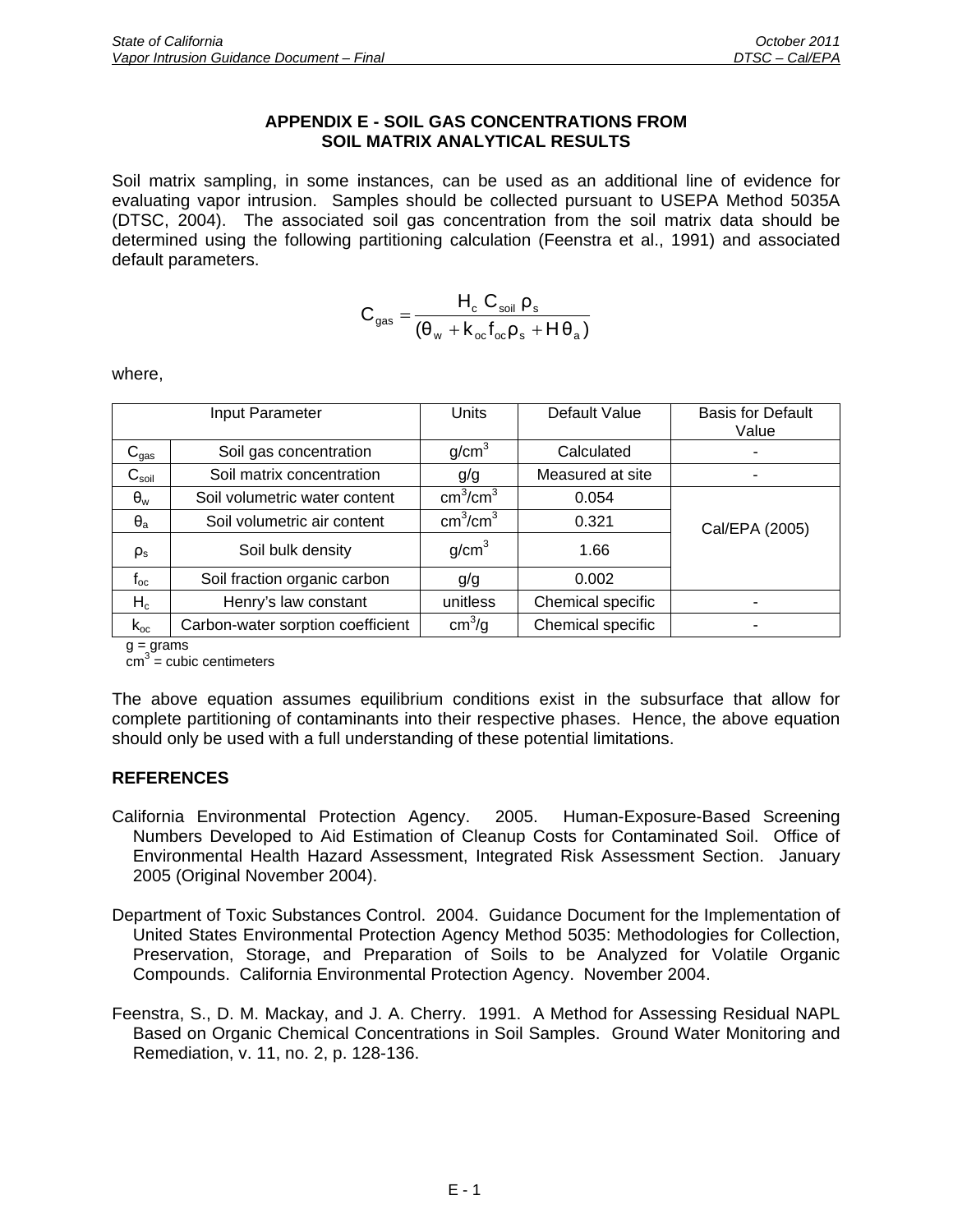## **APPENDIX F – USE OF PERMISSIBLE EXPOSURE LIMITS**

The Occupational Safety and Health Administration (OSHA) Permissible Exposure Limits (PELs) are not appropriate criteria for evaluating the risk associated with vapor intrusion to indoor air in California. Pursuant to the California Health and Safety Code, Sections 25150, 25187, 25200.10, and 25356, chemical releases in California should be characterized and mitigated based upon the risk to human and ecological receptors. Hence, for vapor intrusion sites, potential adverse effects to humans should be evaluated in terms of acceptable exposure based upon risk rather than upon comparison to OSHA PEL endpoints. For sites in California, regardless of whether the exposure scenario is residential, commercial, or industrial, OSHA PELs should not be used as indoor air screening levels for vapor intrusion. DTSC regulates chemicals in the subsurface and any human exposure derived from the associated contaminant migration, whereas OSHA regulates workspaces and any associated exposure derived from workplace air contaminants.

OSHA regulates exposure to chemicals in an industrial setting. OSHA regulations prescribe controls and monitoring of the workplace environment to limit employee exposure to vapors and gases. For employees working in an environment where they may be exposed to vapors and gases that exceed the PELs, the employer must make available training, medical surveillance, personnel monitoring, exposure information, and respiratory protection. Those workplaces that handle volatile materials must control exposure to employees, which is typically done with ventilation systems, process enclosures, work practices, and personal protection equipment. OSHA requires that employees have access to Material Safety Data Sheets (MSDSs) and that employees are trained to recognize hazardous conditions. Hence, workers subject to potential exposure to gases and vapors by the nature of their working environment are regulated under OSHA. These workplaces are usually commercial and industrial settings where hazardous chemicals are handled inside a building as part of a commercial or industrial process. Employees working with a commercial or industrial process that involves hazardous gases or vapors usually work in these conditions voluntarily, are aware of the potential risk of exposure, and have implicitly accepted exposure as an occupational hazard. For gases and vapors, the PEL is the maximum concentration of a chemical in the air that a worker may be exposed to without respiratory protection (Cal. Code of Regs., tit. 8, §5155). PELs are based on the assumption that only healthy, appropriately trained and monitored workers may be exposed to chemical concentrations as great as or exceeding the PELs. OSHA did not envision that children, the elderly, or unhealthy adults would be exposed to PEL concentrations.

PELs are based on the assumption that only healthy, appropriately trained and monitored workers may be exposed to chemical concentrations as great as or exceeding the PELs.

When Congress enacted OSHA, it gave States the option to preempt federal OSHA standards pursuant to an approved State plan (29 U.S.C. §667(b)). However, it did not state that workers covered under the Act may not be subject to any supplemental State requirements. Courts have held that State laws whose primary purpose addressed a concern other than occupational health and safety were not preempted by OSHA (Manufacturers Association of Tri-County v. Knepper [1986] 801 F.2d 130, 138). In fact, the Secretary of Labor endorsed the view that an OSHA standard "should not preempt State laws addressing 'general environmental problems originating in the work place, but whose effects are outside it . . .'" (New Jersey State Chamber of Commerce v. Hughey [1985] 774 F.2d 587, 593). There is a presumption that the historic police powers of the State to regulate matters of health and safety are not to be superseded by federal regulation unless it is a clear and manifest purpose of Congress.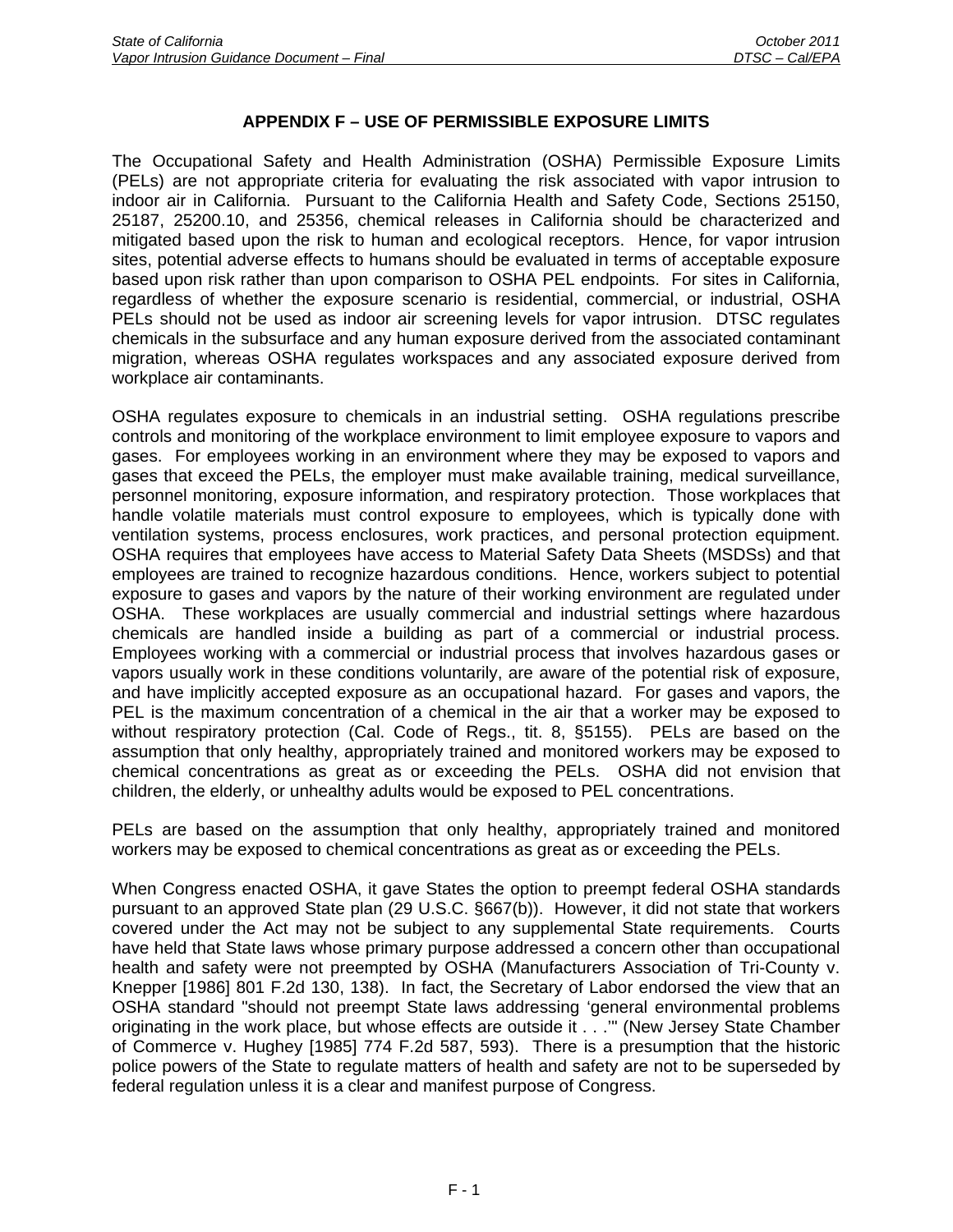After issuing their 2002 vapor intrusion guidance, USEPA has asked OSHA to research the issue of whether USEPA has the authority to address workplace vapor intrusion. The Administration responded that under Section 5(a)(1) of OSHA, known as the General Duty Clause, its authority only extended to contaminants originating in the workplace (Inside EPA, 2004). The clause covers areas of occupational safety and health that are not addressed by a specific standard and requires that each employer "shall furnish to each of his employees employment and a place of employment which are free from recognized hazards that are causing or are likely to cause death or serious physical harm." OSHA concluded that it lacks statutory authority to prevent USEPA from addressing contamination when it does not originate from inside the facility.

At sites subject to the Comprehensive Environmental Response, Compensation, and Liability Act (CERCLA), cleanup levels are generally determined either by Applicable or Relevant and Appropriate Requirements (ARARs) or the risk assessment process. OSHA standards are not ARARs under CERCLA statute and regulations. Therefore, OSHA standards should not be applied to CERCLA cleanups.

- United States Environmental Protection Agency. 2002. Draft Guidance for Evaluating the Vapor Intrusion to Indoor Air Pathway from Groundwater and Soils (Subsurface Vapor Intrusion Guidance). Office of Solid Waste and Emergency Response. November 2002.
- Inside EPA. OSHA's Legal Findings Could Help EPA Target Toxic Workplace Vapors. Weekly Report, v. 25, no. 40. October 1, 2004.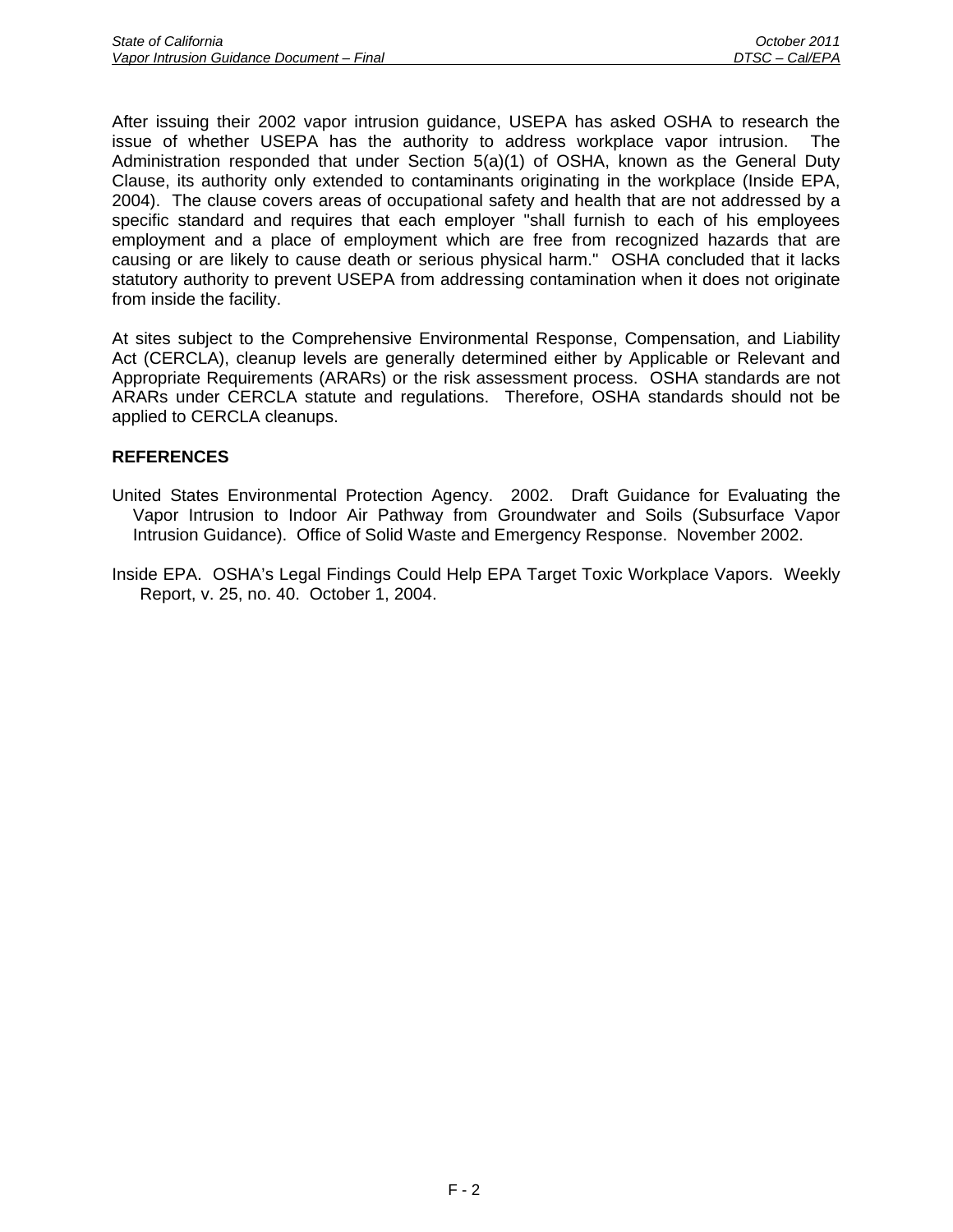#### **APPENDIX G - SOIL GAS SAMPLING DIRECTLY UNDER BUILDING FOUNDATIONS (SUBSLAB SAMPLING)**

Subslab soil gas data will determine if vapors are collecting directly under a building's foundation and will demonstrate which contaminants potentially represent a threat to human health. If a building is determined to have a moisture barrier and/or a tension slab, special care should be given when hand-drilling through the concrete slab. In particular, for tension foundation slabs, the tension cables within the slab should be located prior to drilling either through visual observation or through remote-sensing with either a metal detector or ground penetrating radar. The cutting of a tension cable within a slab during drilling could disrupt the integrity of the slab and potentially cause injury to the field crew.

When evaluating subslab soil gas for a building, DTSC recommends that permanent sampling points be installed so that repeated sampling can be conducted, as necessary, to evaluate seasonal or temporal variations.

The following procedures should be considered when collecting subslab data.

- 1) After removal of the floor covering, a small-diameter hole should be drilled through the concrete of the foundation slab. Typically, holes are 1.0 to 1.25 inches in diameter. Either an electric hand drill or concrete corer is used to drill the holes. All subslab utilities, such as water, sewer, and electrical, should be located and clearly marked on the slab prior to drilling. Subslab holes should be advanced three to four inches into the engineering fill below the slab. All drill cuttings should be removed from the borehole. The sampling probe should be constructed with the following specifications:
	- Vapor probes are typically constructed of 1/8 inch or 1/4 inch diameter tubing, with a permeable probe tip. A Teflon™ sealing disk should be placed, as needed, between the probe tip and the blank pipe to prevent the downward migration of wet bentonite into the sand pack.
	- Dry granular bentonite should be used to fill the borehole annular space to above the base of the concrete foundation. Hydrated bentonite should then be placed above the dry granular bentonite. The bentonite for this portion of probe construction should be hydrated at the surface to ensure proper sealing. Care should be used in placement of the bentonite to prevent post-emplacement expansion which might compromise both the probe and cement seal. The remainder of the hole should be filled with bentonite grout if the probe is permanent or with hydrated bentonite if the probe is semi-permanent. Prior to the introduction of this material, the concrete surfaces in the borehole should be cleaned with a damp towel to increase the potential of a good seal. The vapor probe tip should be covered with sand to ensure proper airflow to the probe tip.
	- All water used in the construction of the probe should be deionized, the cement should be contaminant-free and quick drying, and all metal probe components should be thoroughly cleaned to remove manufacturer-applied cutting oils.
	- Each probe should be constructed with a gas-tight fitting and flush-mounted well box so that the probe completion is not a tripping hazard.
	- Prior to sampling, at least two hours of time should elapse following installation of a probe to allow the construction materials to cure and allow for the subsurface to equilibrate (USEPA, 2006).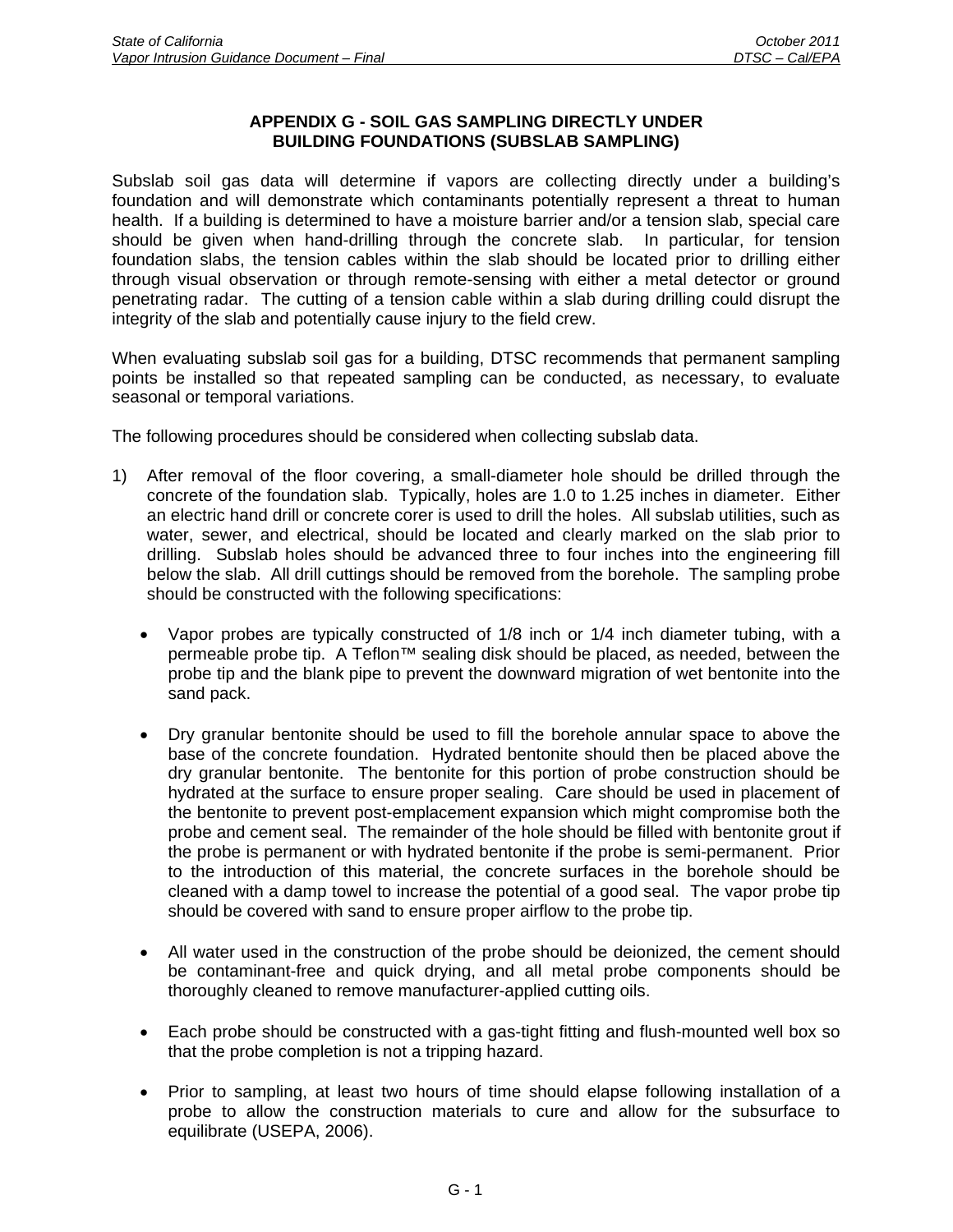- An example of a subslab sampling probe is shown in the attached schematic diagram.
- 2) The collection of subslab samples should follow the procedures in Cal/EPA's Active Soil Gas Investigation Advisory, which recommends purge volume testing, leak testing, and shut-in testing. Purging and sampling rates should not exceed 200 milliliters per minute. To avoid air breakthrough from nearby foundation cracks within the slab, DTSC recommends using sampling containers with volumes of less than or equal to one liter. If using passivated metal canisters, the canisters should be returned to the laboratory slightly depressurized.
- 3) Subslab soil gas sampling should be performed using analytical methods in Cal/EPA's Active Soil Gas Investigation Advisory. These methods include USEPA Methods 8260B, 8021B, 8015B, TO-14A, TO-15, and TO-17. All methods should meet the site-specific data quality objectives (DQOs) and the analytical method reporting limits should be low enough for risk determination.
- 4) A sufficient number of subslab sampling events should be conducted to account for seasonal and spatial variability. At a minimum, two subslab sampling events are warranted before a final risk determination is made.
- 5) Upon completion of all sampling, the foundation probes should be properly decommissioned. The probe tip, probe tubing, bentonite, and grout should be removed by over-drilling. The borehole should be filled with grout and concrete patch material. Surface restoration should include a follow-up visit for final sanding and finish work to restore the floor slab, and associated coverings, to their original condition.

At least two subslab probes should be installed at each residential structure, with one probe installed in the center of the building's foundation. The probes should be installed in inconspicuous areas, such as utility closets or beneath stairs. Subslab probes should not be installed near the edges of the foundation due to the effects of wind on the representativeness of contaminant concentrations (Luo et al., 2009).

- California Environmental Protection Agency. 2003. Advisory Active Soil Gas Investigation. Jointly issued by the Regional Water Quality Control Board, Los Angeles Region, and the Department of Toxic Substances Control. January 2003 (update pending).
- Luo, H., P. Dahlen, P. C. Johnson, T. Peargin, and T. Creamer. 2009. Spatial Variability of Soil-Gas Concentrations Near and Beneath a Building Overlying Shallow Petroleum Hydrocarbon-Impacted Soils. Ground Water Monitoring and Remediation, v. 29, no. 1, p. 81  $-91.$
- United States Environmental Protection. 2006. Assessment of Vapor Intrusion in Homes Near the Raymark Superfund Site Using Basement and Sub-Slab Air Samples. Office of Research and Development, Document No. EPA/600/R-05/147. March 2006.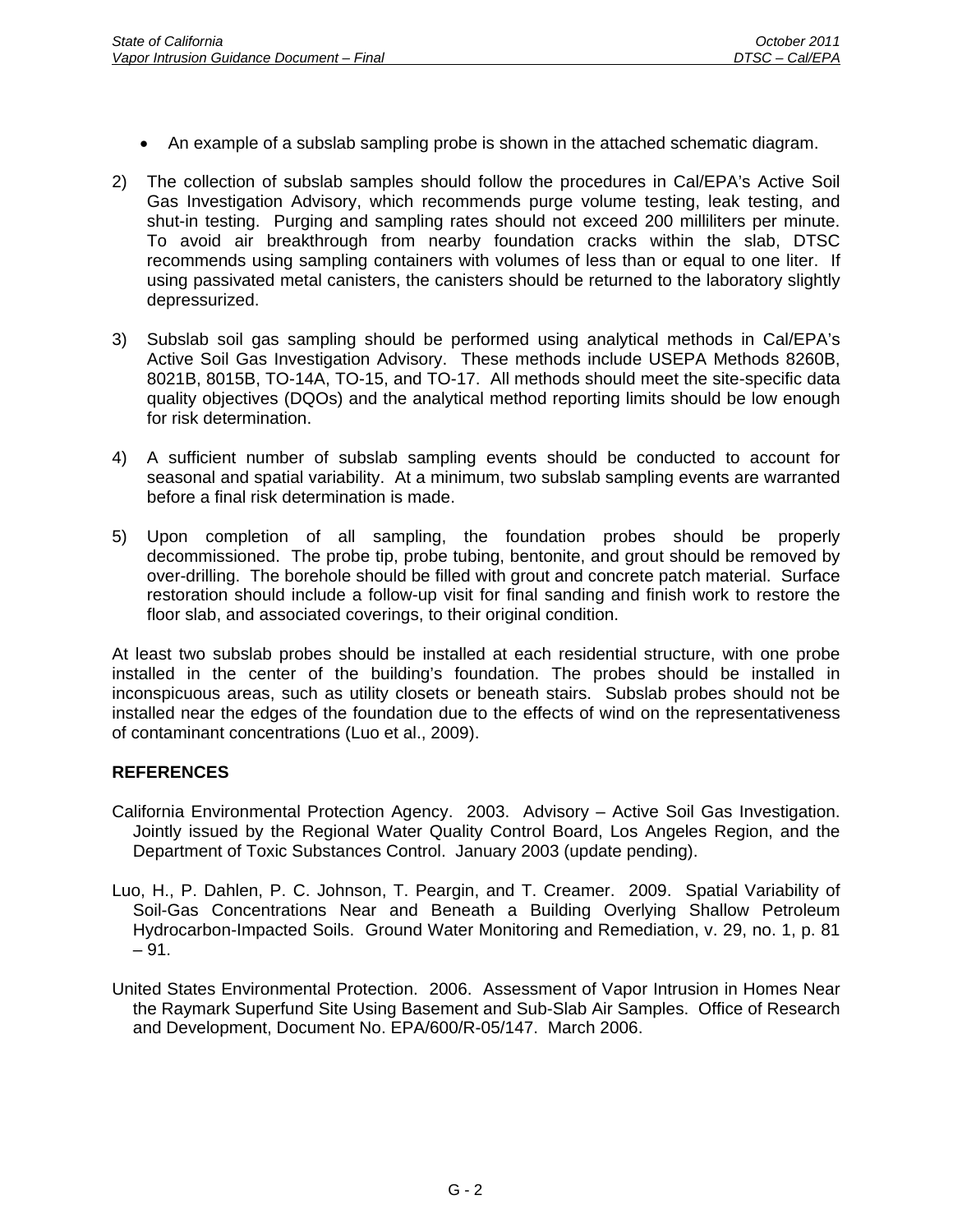# **SCHEMATIC DIAGRAM OF A SUBSLAB SAMPLING PROBE**

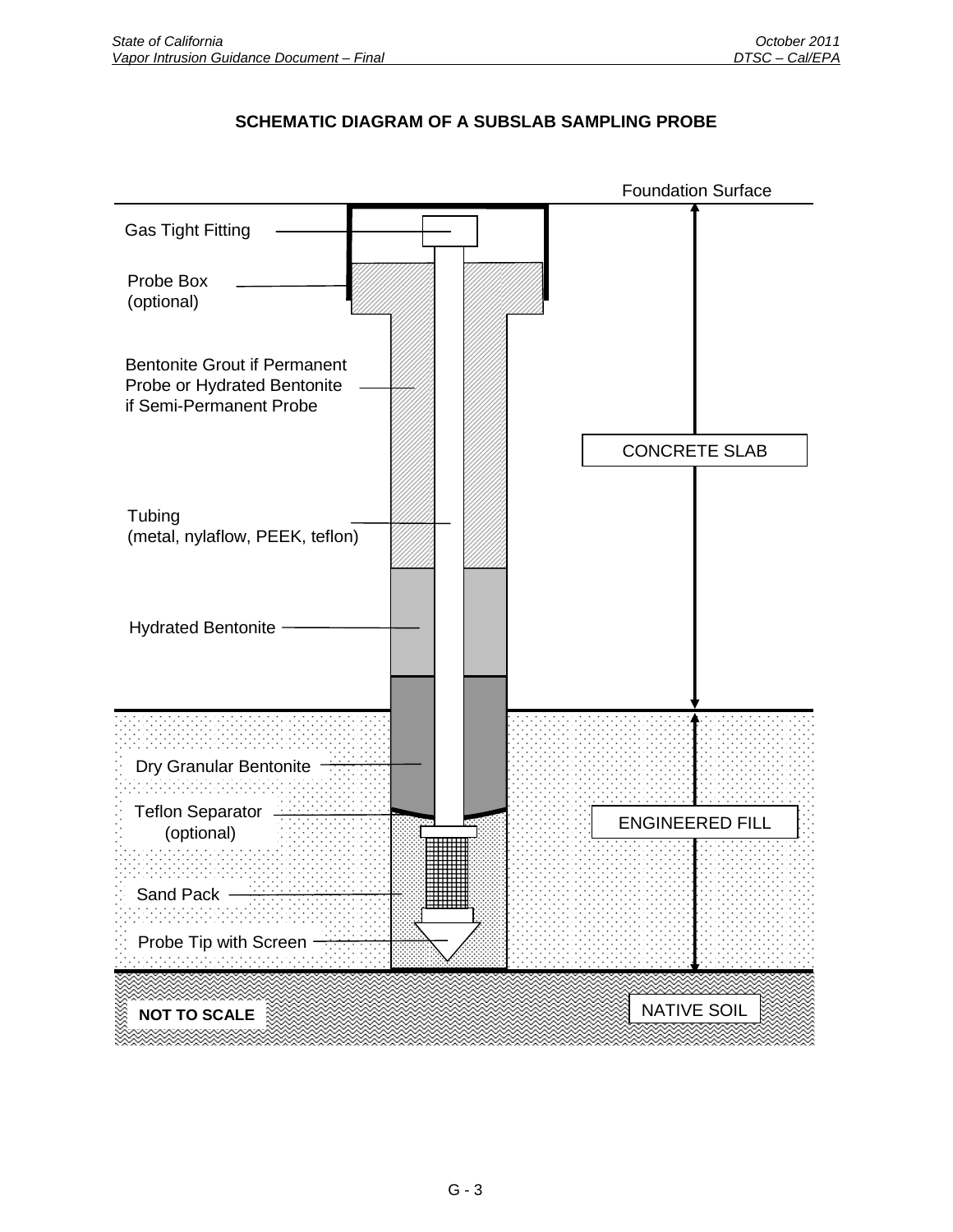## **APPENDIX H – SOIL LABORATORY MEASUREMENTS**

For site-specific evaluations of vapor intrusion, determination of the physical properties of the vadose zone may be needed. See Appendix D for a discussion of the recommended number of samples and how the physical property data are used. Soil can be submitted to laboratories for the measurement of bulk density, grain density, total porosity, moisture content, fraction of organic carbon, and grain size. The recommended geotechnical laboratory methods are:

| Soil Bulk Density:       | ASTM D2937                                                                                                                                                              |
|--------------------------|-------------------------------------------------------------------------------------------------------------------------------------------------------------------------|
| Grain Density:           | ASTM D854                                                                                                                                                               |
| <b>Total Porosity:</b>   | Calculate from soil bulk density and grain density                                                                                                                      |
| Soil Moisture Content:   | ASTM D2216                                                                                                                                                              |
| Fraction Organic Carbon: | Walkley-Black method (Nelson and Sommers, 1996)<br>with<br>modification to include heating to 150°C for 30 minutes during the<br>sample digestion process (USEPA, 2002) |
| Grain Size:              | ASTM D422                                                                                                                                                               |

Most geotechnical laboratories report soil moisture in units of weight percent but the USEPA Vapor Intrusion Model requires soil moisture in terms of volume percent; hence, unit conversion may be necessary. Ideally, effective diffusion coefficient and air permeability of the subsurface should be determined with in-situ testing procedures (see Appendices I and J, respectively).

- Nelson, D. W., and L. E. Sommers. 1996. Total Carbon, Organic Carbon, and Organic Matter. In: D. L. Sparkes et al. (Editors), Methods of Soil Analysis (Second Edition): Part 2, Chemical and Microbiological Properties. American Society of Agronomy, Soil Science Society of America Book Series 5, p. 961 – 1010.
- United States Environmental Protection Agency. 2002. Methods for the Determination of Total Organic Carbon (TOC) in Soil and Sediment. Office of Research and Development, Document No. NCEA-C-1282, EMASC-001. April 2002.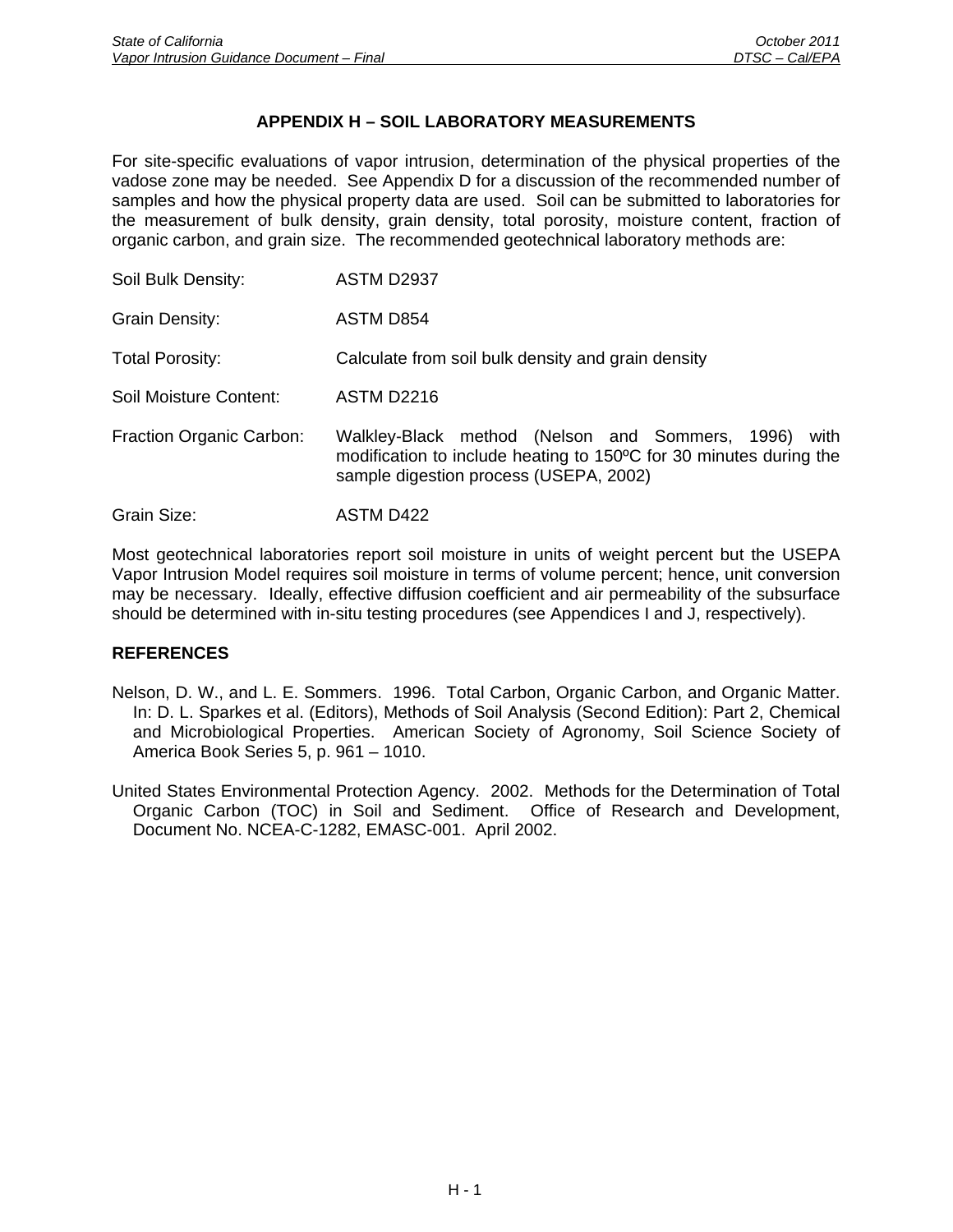## **APPENDIX I – IN-SITU SOIL EFFECTIVE DIFFUSION COEFFICIENT MEASUREMENTS**

For site-specific evaluations of vapor intrusion, determination of the soil's effective diffusion coefficient by in-situ methods may be warranted. In these cases, measurement of soil effective diffusion coefficient can be conducted using the same equipment that is used to collect soil gas samples. The effective diffusion coefficient is determined by injection of a known volume of a tracer gas at a known concentration into the subsurface. The tracer gas is later extracted and the mass difference is attributed to diffusional loss in the subsurface. The effective diffusion coefficient of the soil can then be determined from this diffusional loss.

The approach described in this appendix for the quantification of soil effective diffusion coefficient  $(D_v^{\text{eff}})$  is derived from Johnson and others (1998). Field investigators should read and understand the Johnson paper before applying this method at a particular site. In this approach, a small volume of a tracer gas  $(V_0)$  is injected at a known concentration  $(C_0)$  at a point in the subsurface. With time, the chemical diffuses away from the injection point. At some time  $(t_s)$ , a finite volume of gas  $(V_s)$  is withdrawn, and the vapor concentration  $(C_s)$  is measured in the sampling container after equilibration. These parameters, along with the initial mass injected ( $m_0$ ) and the recovered mass ( $m_s$ ), can be used to quantify the soil effective diffusion coefficient with the aid of a nomogram.

The method is based upon the following conditions:

- The tracer is inert and nonsorbing, with a high Henry's law constant.
- The subsurface media is relatively homogeneous and isotropic over the scale studied.
- The test well has small diameter tubing  $(≤ 0.25$  inches).
- The screen on the test well is small  $(≤ 4.0$  inches).
- Sand pack around the screen is small ( $V_0 \ge 10$  times the void space of the sand pack).

The measurement of soil effective diffusion coefficient should be obtained in subsurface areas between contaminant sources and building foundations. These in-situ tests should only be conducted after soil gas sample collection due to potential disruption of subsurface contaminants by the movement of air.

Soil effective diffusion coefficient for the tracer gas is calculated with the following equation:

$$
D_v^{\text{eff}} = \left[\frac{\theta_v^{1/3}}{\beta}\right] \left[\frac{1}{4t_s}\right] \left[\frac{3V_s}{4\pi}\right]^{2/3}
$$

where,

 $D_v^{\text{eff}}$  = soil effective diffusion coefficient (cm<sup>2</sup>/second)  $\theta_{v}$  = volumetric air content of soil (cm<sup>3</sup>/cm<sup>3</sup>)  $β = nomogram parameter (dimensionless)$  $t_s$  = sampling time (seconds)  $V_s$  = volume of tracer gas removed (cm<sup>3</sup>) *π* = pi (3.1416)

The nomogram parameter  $\beta$  is determined from the following chart where  $\eta = m_s/m_o$  (recovered mass divided by initial mass injected) at time  $t_s$ .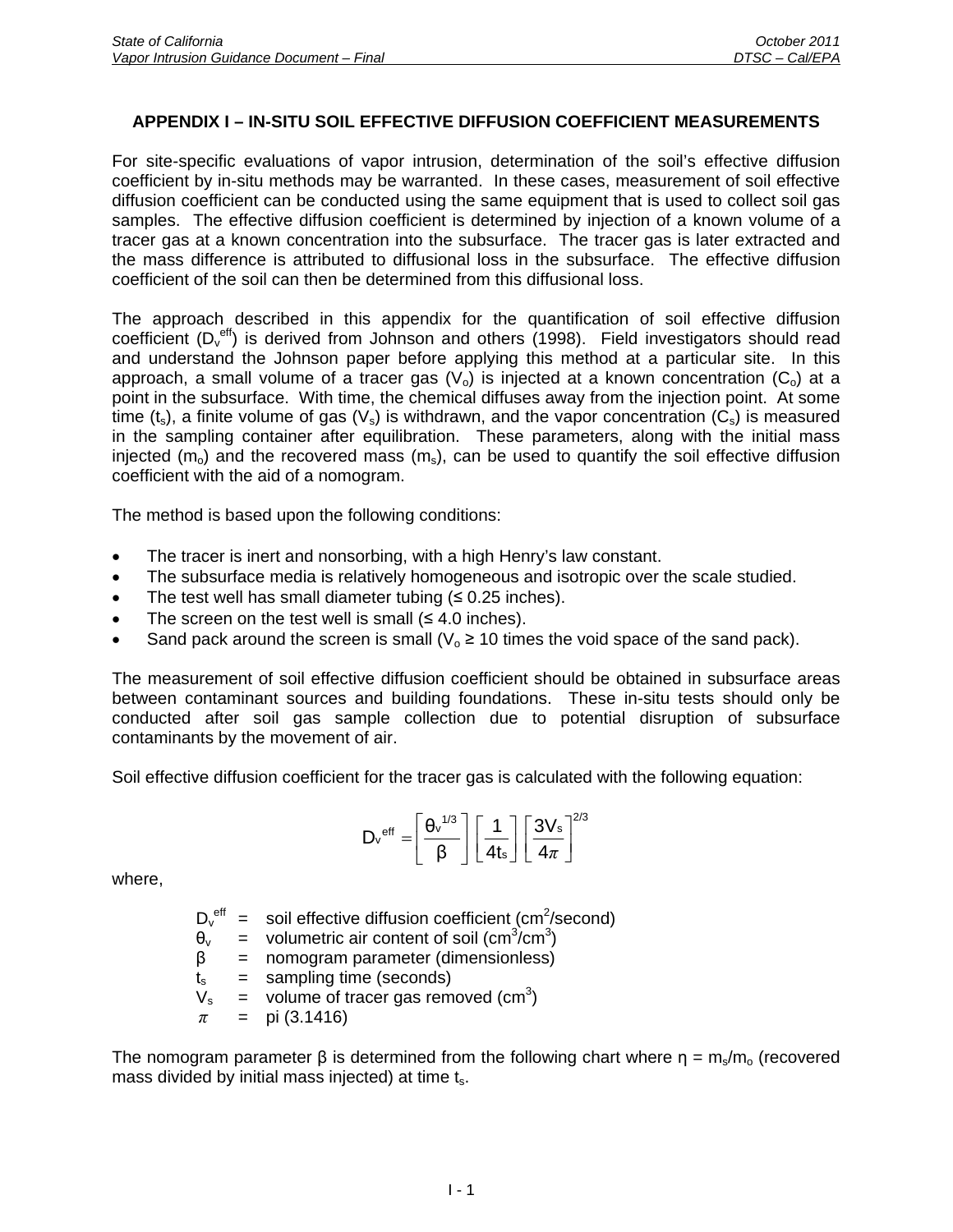

The following field procedures are provided for the determination of the soil effective diffusion coefficient:

- 1) A mixture of the tracer gas is prepared in a tedlar bag. Note the tracer concentration  $(C_0)$ .
- 2) Inject a known volume  $(V_0)$  of the tracer gas mixture into the subsurface.
- 3) Follow this injection with sufficient tracer-free air to ensure that the tracer gas is flushed into the vadose zone. The tracer-free volume should be approximately equal to the tubing dead space and sand pack volume.
- 4) After 5 minutes, extract a known volume of air from the subsurface, at least ten times the amount of the air injected. Note the tracer concentration  $(C_{\rm s})$  after the gas has equilibrated, the volume of air extracted  $(V_s)$ , and the time  $(t_s)$ .
- 5) Inject 10 15 liters of clean air into the subsurface to clear remnants of the tracer gas from near the borehole.
- 6) Repeat the process for longer periods of time  $(t_s = 15 \text{ and } 60 \text{ minutes})$  as needed.

The use of a single small diameter well may systematically underestimate the in-situ soil effective diffusion coefficient due to the measurement length scale. Thus, when possible, numerous in-situ measurements should be conducted as a means to evaluate the underprediction.

Knowing D<sub>v</sub><sup>eff</sup> for the tracer gas allows D<sub>v</sub><sup>eff</sup> to be calculated for the subsurface contaminants by simply correcting for differences in the molecular diffusion coefficients of the chemicals in air, as follows: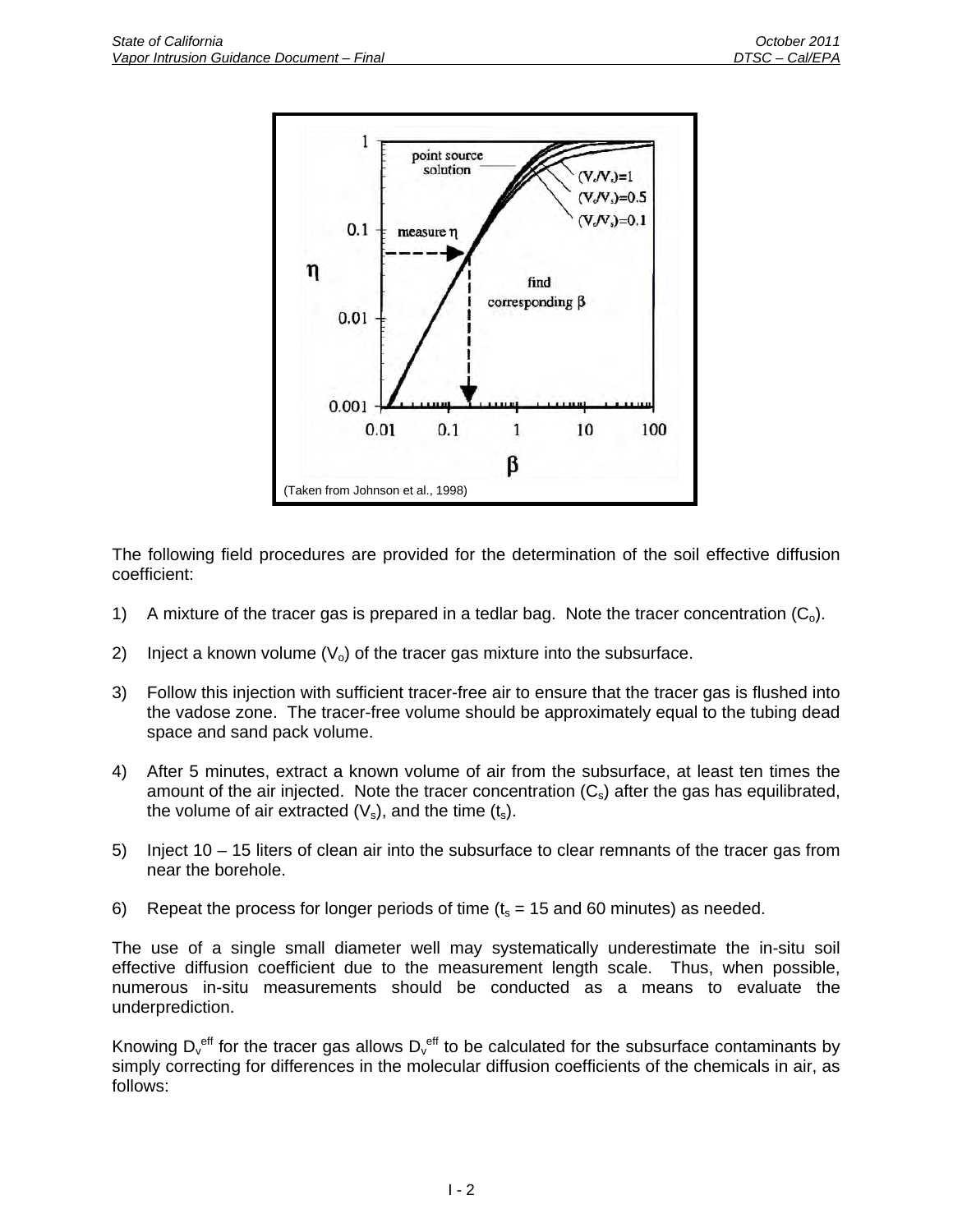$$
D_{v\,-\,cont}^{\,\,eff}\,\,=\left(\frac{D_{a\,-\,cont}}{D_{a\,-\,tracer}}\right)D_{v\,-\,tracer}^{\,\,eff}
$$

where,

| $D_{v\text{-cont}}^{\text{eff}}$                                | $=$ $-$ | soil effective diffusion coefficient for contaminant (cm <sup>2</sup> /second) |
|-----------------------------------------------------------------|---------|--------------------------------------------------------------------------------|
| $D_{a\text{-cont}}$                                             | $=$     | air diffusion coefficient for contaminant ( $\text{cm}^2/\text{second}$ )      |
| $D_{\text{a-tracer}}$                                           | $=$ $-$ | air diffusion coefficient for tracer ( $\text{cm}^2/\text{second}$ )           |
| $\mathsf{D}_{\mathsf{v}\text{-} \mathsf{trace}}^{\mathsf{eff}}$ | $=$ $-$ | soil effective diffusion coefficient for tracer (cm <sup>2</sup> /second)      |

The method requires that the air-filled porosity  $(\theta_v)$  of the subsurface be known. However, in many cases, it is not necessary to measure  $\theta_{v}$  to determine soil effective diffusion coefficient with reasonable precision. For cases where the total porosity ranges from 0.25 to 0.45 with moisture saturations ranging from 5 to 50 percent, the associated air-filled porosity is between 0.13 and 0.43. Calculating soil effective diffusion coefficient under this range of conditions would only change the result by approximately 23 percent. Accordingly, when quantifying D<sub>v</sub><sup>eff</sup> without information concerning air-filled porosity, the value should be assumed to be between 0.13 and 0.43, with ultimate selection of the parameter based upon professional judgment.

## **REFERENCE**

Johnson, P. C., C. Bruce, R. L. Johnson, and M. W. Kemblowski. 1998. In Situ Measurement of Effective Vapor-Phase Porous Media Diffusion Coefficient. Environmental Science and Technology, v. 32, no. 21, p. 3405 – 3409.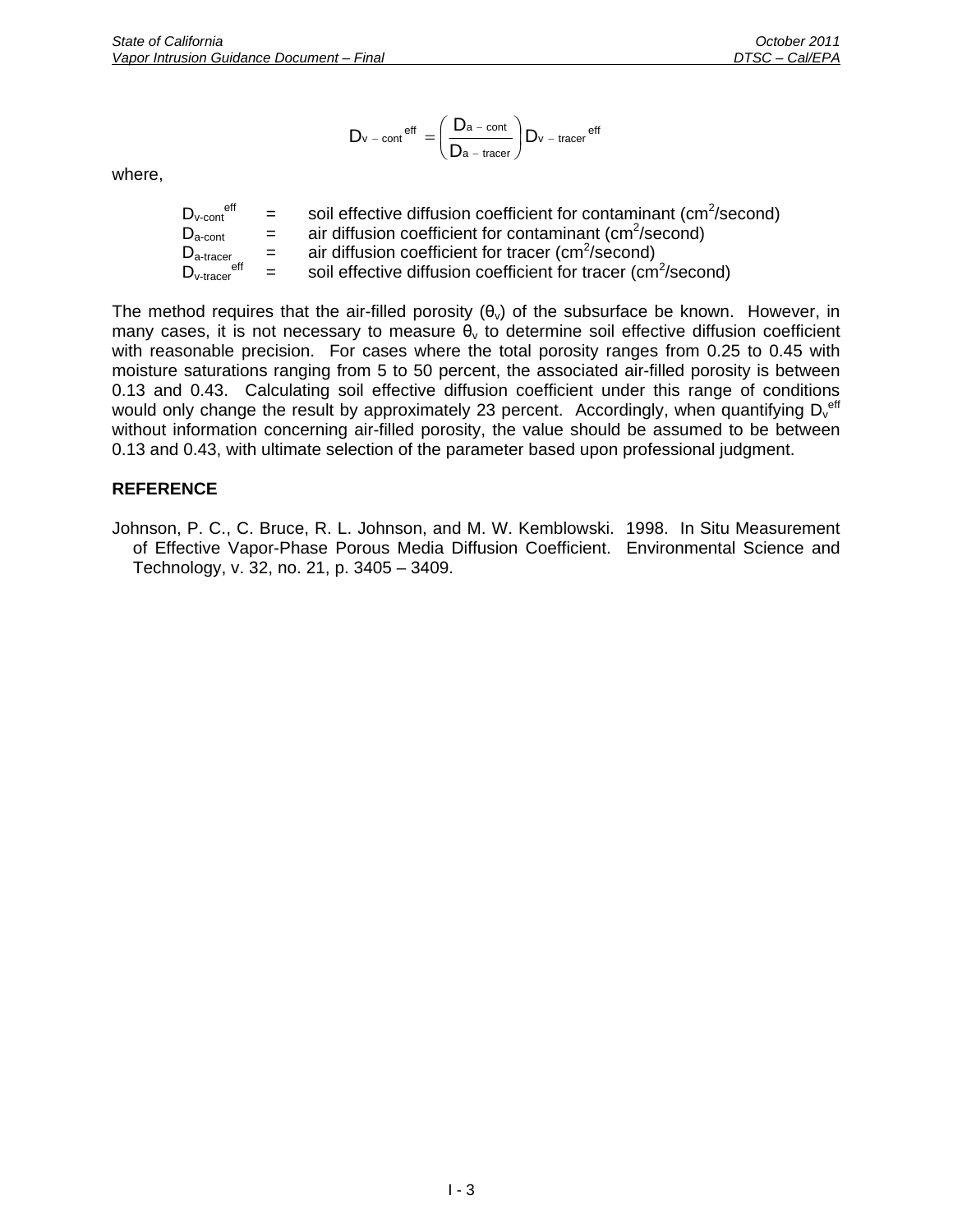# **APPENDIX J – IN-SITU SOIL AIR PERMEABILITY MEASUREMENTS**

For site-specific evaluations of vapor intrusion, determination of the air permeability of the shallow soil may be needed. In these cases, air permeability measurements can be conducted using the same equipment that is used to collect soil gas samples. Air permeabilities are determined by measuring the gas pressure in a vapor well as a metered flow of air is passed through the well. The method is valid for both the injection and extraction of air.

The measurement of in-situ air permeability should be conducted in the shallow vadose zone in the areas subject to advection by building-driven depressurization. Typically, the depth of building-driven depressurization is no more than three feet below a building's foundation. These in-situ tests should only be conducted after soil gas sample collection due to potential disruption of subsurface concentrations by the movement of air.

The following equation can be used to determine in-situ air permeability. The equation has been adapted from an analytical expression by Hvorslev (1951) and Hsieh and others (1983) for the spatial distribution of steady-state water pressure around an injection interval. Derivation of the equation can be found in Bassett and others (1994) and field application of the equation can be found in Guzman and others (1995). The validity of the method is further discussed in Illman and Neuman (2000) and Vesselinov and Neuman (2001). The equation assumes that, during each relatively stable period of air injection, air is the only mobile phase within the soil near the test interval and is controlled by a steady-state pressure field with prolate spheroidal symmetry. Such symmetry implies that the soil forms a uniform, isotropic porous continuum. The equation is:

$$
k=Q_{\rm sc}\,\frac{\mu\, ln\,\left(L\,/\,r_{\rm w}\right)}{\pi L\left(\,p^2-p_{\rm o}^2\right)}\frac{T p_{\rm sc}Z}{T_{\rm sc}}
$$

where,

| k            |     | $=$ air permeability (m <sup>2</sup> )                                                 |
|--------------|-----|----------------------------------------------------------------------------------------|
| $Q_{sc}$     |     | $=$ volumetric airflow rate at standard conditions ( $m^3/s$ )                         |
| μ            |     | $=$ dynamic viscosity of air at standard conditions (1.81 x 10 <sup>-5</sup> Pascal-s) |
| In.          | $=$ | natural logarithm operator                                                             |
|              | $=$ | length of the well screen (m)                                                          |
| $r_{w}$      |     | $=$ borehole radius $(m)$                                                              |
|              |     | air temperature in the test interval (° Kelvin)                                        |
| $p_{sc}$     | $=$ | air pressure at standard conditions (1.013 x $10^5$ Pascals)                           |
| Ζ            | $=$ | air compressibility factor (assume 1.0 [dimensionless])                                |
| π            | $=$ | pi (3.1416)                                                                            |
| р            | $=$ | air pressure in the injection interval (Pascals)                                       |
| $p_{o}$      | $=$ | ambient air pressure during injection (Pascals)                                        |
| $T_{\rm sc}$ |     | temperature at standard conditions (273° Kelvin)                                       |
|              |     |                                                                                        |

After obtaining a soil gas sample from a borehole, air is extracted or injected into the soil vapor well and the air pressure and flow rate are measured at the surface. To conduct the permeability measurements, a cylinder of compressed air can be used as an injection source or a purge pump can be used as an extraction source, along with a flow meter with a range of 5 to 500 cubic centimeters per minute (cm $3$ /min), and a differential pressure gauge with a range of 0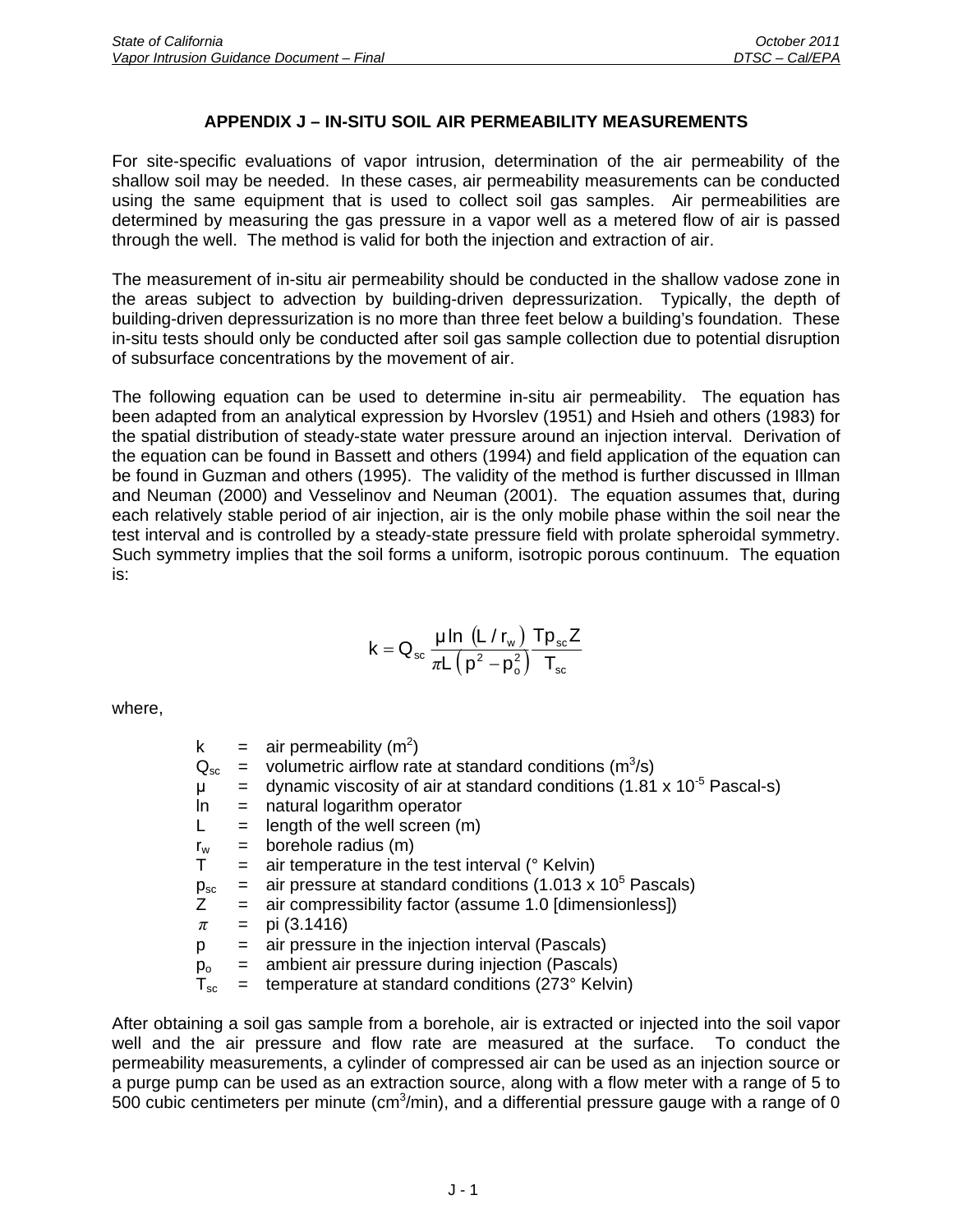to 1000 Pascals (Pa). To obtain differential pressure measurements over the required range, multiple pressure gauges may be needed, because a single gauge may not yield the required measurement range. The following procedures should be considered when collecting and evaluating in-situ air permeability data.

- The in-situ test should continue until steady-state pressure occurs. The occurrence of steady-state pressure is defined as less than a 130 Pa pressure change within 30 minutes. The test should be terminated after 2 hours if pressure stabilization is not obtained.
- During the first hour of the test, air pressure (p), flow rate ( $Q_{sc}$ ), air temperature ( $T_{sc}$  and T), and barometric pressure  $(p_0)$  should be measured at five minute intervals, or as appropriate. After the first hour, data can be collected less frequently but at a minimum interval of 30 minutes.
- The air permeability should be calculated using the data obtained during steady-state conditions.
- If the test well is constructed with a drive-tip where no filter pack is used, the diameter on the tip used for the test should be measured to within  $\pm$  0.1 centimeters before insertion into the soil and then remeasured upon retrieval from the subsurface to verify no tip diameter distortion occurred during installation.
- The above equation is based on the assumption that the flow of air is predominantly radial, which is assumed to occur when  $L/r_w$  is greater than 5 (Bassett et al., 1994). Hence, this ratio of greater than 5 must occur during all air permeability testing. Otherwise, the above equation cannot be used to calculate air permeability and the alternate method within Bassett and others (1994) should be followed.
- The air compressibility factor  $(Z)$  in the above equation indicates the extent to which the test air behaves as an ideal gas. The assumption that the air compressibility factor is 1.0 assumes the test air behaves as an ideal gas. If site conditions indicate non-ideal gas behavior, the air compressibility factor warrants quantification in order to accurately determine the in-situ air permeability. Most textbooks on thermodynamics contain a gas compressibility chart.

The use of a single small diameter well may systematically underestimate the in-situ air permeability due to the measurement length scale (Garbesi et al., 1996; Garbesi et al., 1999). Thus, when possible, numerous air permeability measurements should be conducted as a means to evaluate the underprediction.

- Bassett, R. L., S. P. Neuman, T. C. Rasmussen, A. Guzman, G. R. Davidson, and C. F. Lohrstorfer. 1994. Validation Studies for Assessing Unsaturated Flow and Transport through Fractured Rock. United States Nuclear Regulatory Commission, NUREG/CR-6203.
- Garbesi, K., R. G. Sextro, A. L. Robinson, J. D. Wooley, and J. A. Owens. 1996. Scale Dependence of Soil Permeability to Air: Measurement Method and Field Investigation. Water Resources Research, v. 32, p. 547 - 560.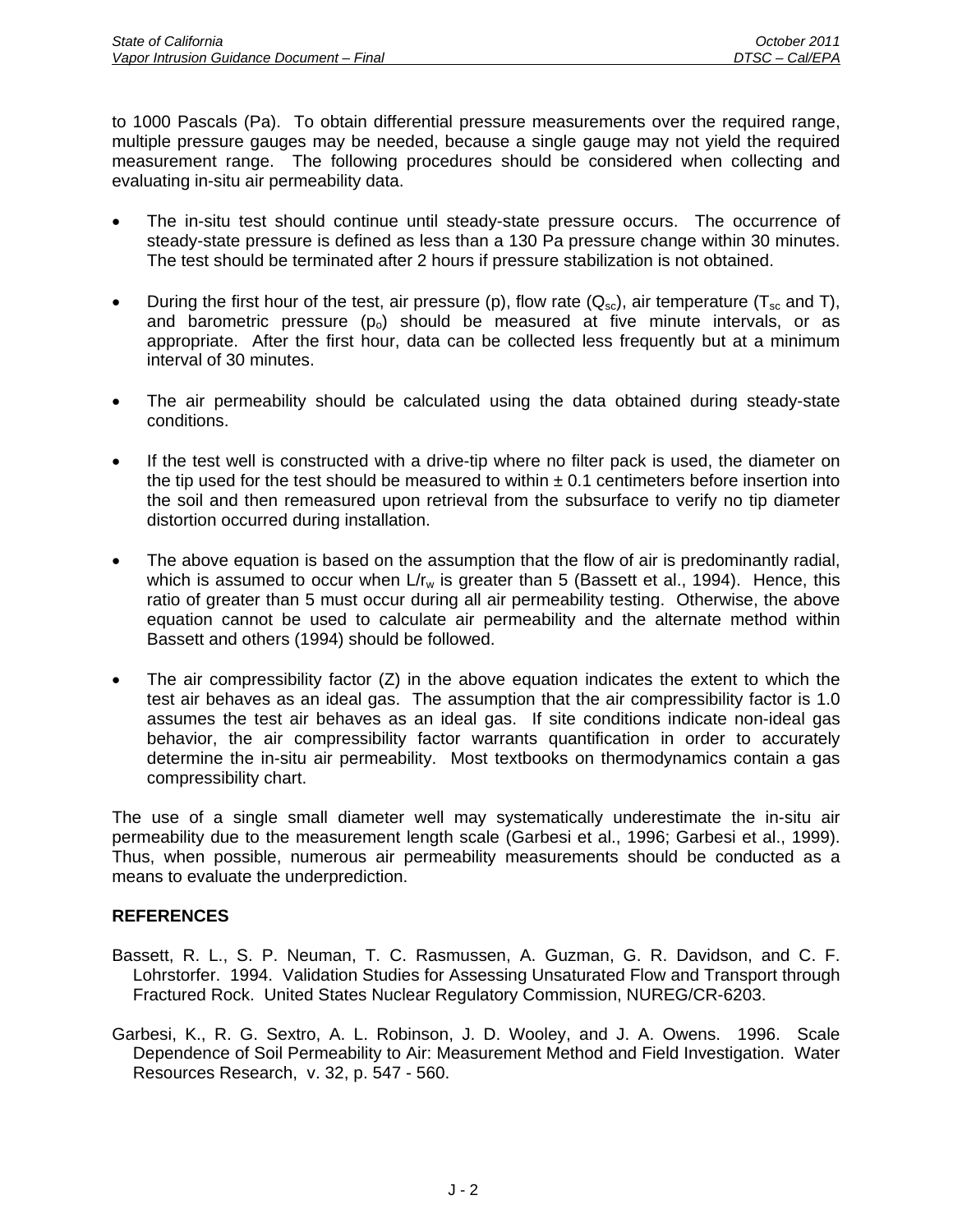- Garbesi, K., A. L. Robinson, R. G. Sextro, and W. W. Nazaroff. 1999. Radon Entry into Houses: The Importance of Scale-Dependent Permeability. Health Physics, no. 77, p. 183 - 191.
- Guzman, A. G., A. M. Geddis, M. J. Henrich, C. F. Lohrstorfer, and S. P. Neuman. 1995. Summary of Air Permeability Data From Single-Hole Injection Tests in Unsaturated Fractured Tuffs at the Apache Leap Research Site: Results of the Steady-State Test Interpretation. United States Nuclear Regulatory Commission, NUREG/CR-6360.
- Hsieh, P. A., S. P. Neuman, and E. S. Simpson. 1983. Pressure Testing of Fractured Rocks: A Methodology Employing Three-Dimensional Cross-Hole Tests. United States Nuclear Regulatory Commission, NUREG/CR-3213.
- Hvorslev, M. J. 1951. Time Lag and Soil Permeability in Groundwater Observations. Bulletin 36, United States Corps of Engineers, Water Ways Experimental Station, Vicksburg, Michigan.
- Illman, W. A., and S. P. Neuman. 2000. Type-Curve Interpretation of Multirate Single-Hole Pneumatic Injection Tests in Unsaturated Fractured Rock. Groundwater, v. 38, no. 6, p. 899 - 911.
- Vesselinov, V., and S. P. Neuman. 2001. Numerical Inverse Interpretation of Single-Hole Pneumatic Tests in Unsaturated Fractured Tuff. Groundwater, v. 39, no. 5, p. 685 – 695.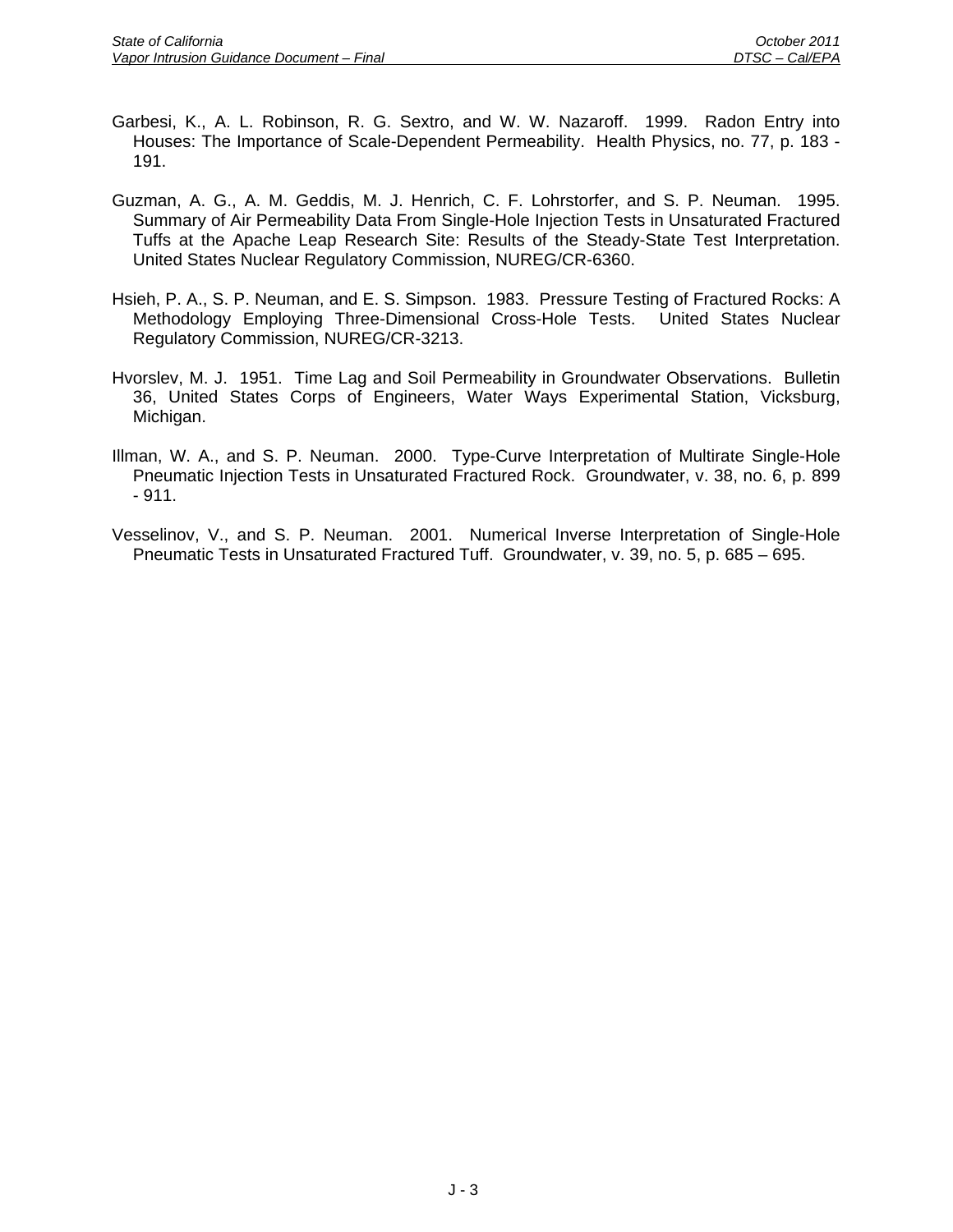## **APPENDIX K – PASSIVE INDOOR AIR SAMPLING**

Canister sampling is currently the predominant method for indoor air testing in the United States because the approach produces quantitative data and can achieve the low detection limits needed to support risk assessment. However, the high costs and complexities of canister deployment are causing investigators to look toward alternative air sampling methods, such as passive (diffusive) methods, to support indoor air investigations.

Passive samplers offer several advantages over canisters, including: lower cost (Groenevelt et al., 2008); simplicity and versatility of use; small size; unobtrusive appearance; and potential to collect samples over time periods longer than 24 hours (e.g., 3 to 30 days). Passive samplers may also be used to sample compounds not evaluated in canisters, such as aldehydes and hydrogen sulfide. Passive samplers have a long history of use in industrial hygiene applications. Since the mid-1990s, European scientists have worked to develop passive samplers capable of evaluating low concentrations of volatile chemicals in air and, for approximately the last ten years, have evaluated passive samplers for indoor air applications.

USEPA Region 9 is currently evaluating the use of passive air sampling for indoor air investigations by conducting comparison studies with canisters at several sites in California (Lee et al., 2010). Other researchers have also conducted comparison studies among canisters, passive samplers, and sorbent tubes for indoor air applications (Coyne et al., 2009; Bruno et al., 2008; Odencrantz et al., 2009; McAlary et al., 2010; Lutes et al., 2010). At present, passive samplers appear to have potential to supplement canister sampling, such as for screening to identify structures for further indoor air evaluation (Bruno et al., 2008; Coyne et al., 2009).

#### **PASSIVE SAMPLER OVERVIEW**

Passive samplers come in multiple forms but all function according to Fick's first law where contaminant molecules move under a concentration gradient into the sampler (i.e., via diffusion) and then are captured onto sorbent material within the sampler. Numerous types of passive samplers are commercially available. Sampler manufacturers place the sorbent material within some type of housing. Typically, either the contaminants diffuse through the wall of the housing into the sorbent material or there is an opening in the housing where contaminants may enter and the sorbent is held in-place by a screen or membrane.

The concentration of a contaminant of interest in sampled air, C, can be calculated by:

$$
C = \frac{m}{t Q}
$$

where m is the adsorbed mass, t is the sampling time, and  $Q$  is the contaminant-specific sampling rate (also known as the uptake rate). The sampling rate is a function of the sampler geometry as well as the air diffusion coefficient for the contaminant of interest.<sup>1</sup> The sampler manufacturers calculate parameter-specific sampling rates for their samplers under controlled laboratory conditions and typically at a temperature of 25°C. The sampling rates can be

 $\overline{a}$ 1 The diffusion coefficient, and hence the sampling rate, is a function of temperature and pressure. Studies have found that the sampling rate is relatively insensitive to pressure variations in the ranges typically encountered in environmental investigations.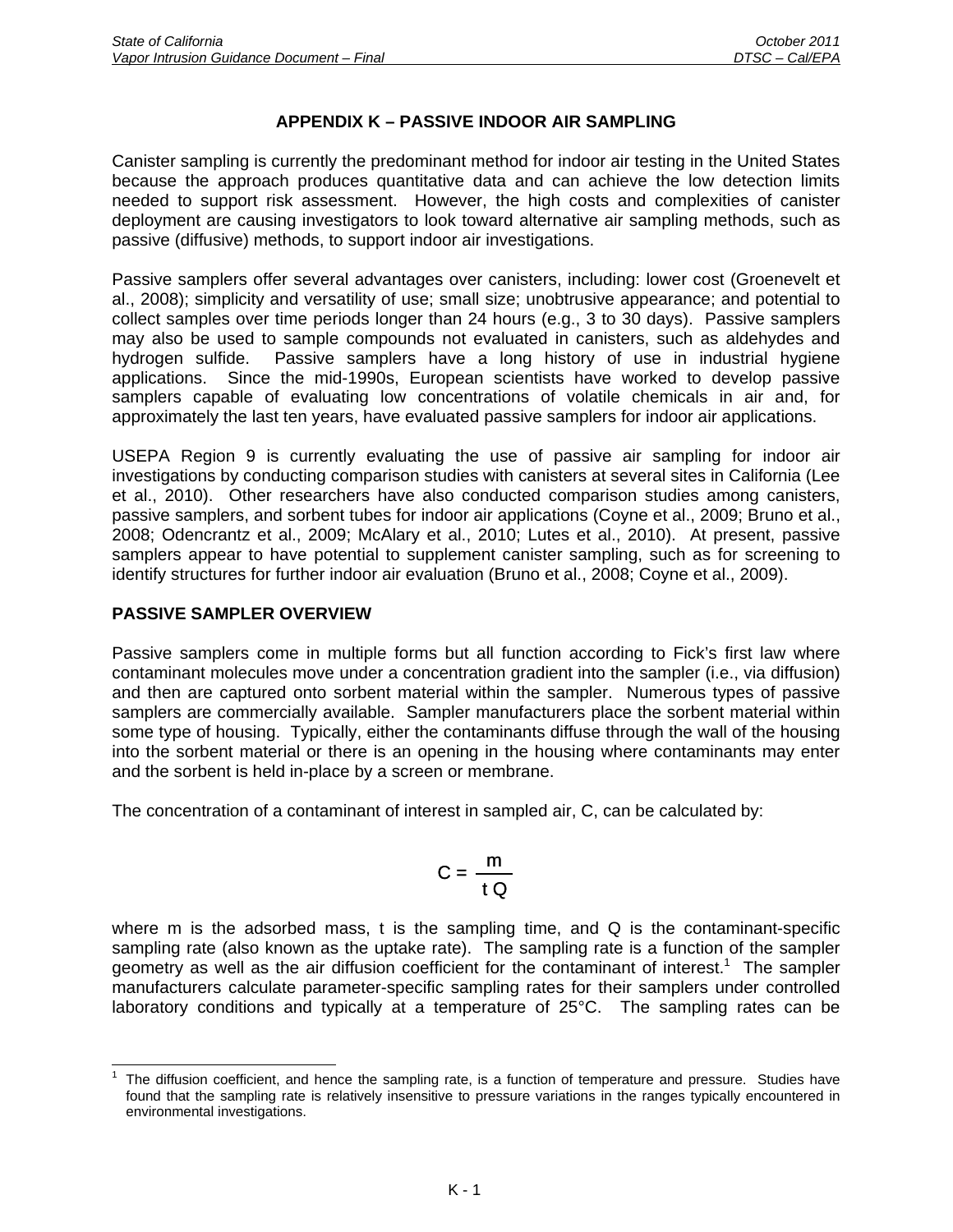adjusted to the temperature representative of sampling conditions by using the following equation:

$$
Q_T = Q_{298} \left(\frac{T}{298}\right)^{1.5}
$$

where T is the temperature in Kelvin (298°K is equals 25°C).

# **CONSIDERATIONS FOR APPLICATION TO INDOOR AIR INVESTIGATIONS**

The most important consideration for use of passive samplers in an indoor air investigation is ensuring that use of the selected sampler supports the site's data quality objectives (DQOs). The following factors should be considered when contemplating use of passive samplers in an indoor air investigation:

- Consistency with the sampling objectives.
- Ability to achieve reporting limits lower than risk-based screening levels.
- Availability of sorbent materials appropriate for the contaminants of interest.
- Sensitivity of the sampling device to non-diffusive air movement.
- Potential for the sorbent to be "overloaded" by non-target volatile chemicals or water vapor.
- Time interval required to collect a representative sample and the potential for contaminants to diffuse off the sorbent over the desired sampling interval.
- When high indoor air concentrations are expected, charcoal-based sorbents or shorter sampling durations should be considered.
- Representativeness of exposure conditions for buildings with variable ventilation settings and that are not continuously occupied.
- The need to deploy multiple samplers at each location for sorbent types that only supports a single analytical "run" (i.e., thermally desorbed tubes).
- Use of the manufacturer's sampling rates will result in acceptable accuracy.

A laboratory experienced in passive sorbent sampler methods should be consulted to determine whether a sampler is suitable for a given application. If quantitative data are required, it should be ensured that the sampler, sorbent type, and compounds of interest have been independently validated, or are validated as part of the sampling effort.

## **Sampling Objectives**

The site-specific sampling objectives will determine whether passive samplers are appropriate for all or part of the investigation. Examples of site-specific objectives for which passive samplers might be particularly viable include:

- Cost-effectively screen a broad area or identify areas for further investigation (semiquantitative data)
- Collect longer-duration samples to account for temporal variability or provide more accurate time-weighted average concentrations (quantitative data)

Some sampling objectives may preclude use of passive samplers. For example, the level of uncertainty associated with passive sampler results may not support the site's DQOs (see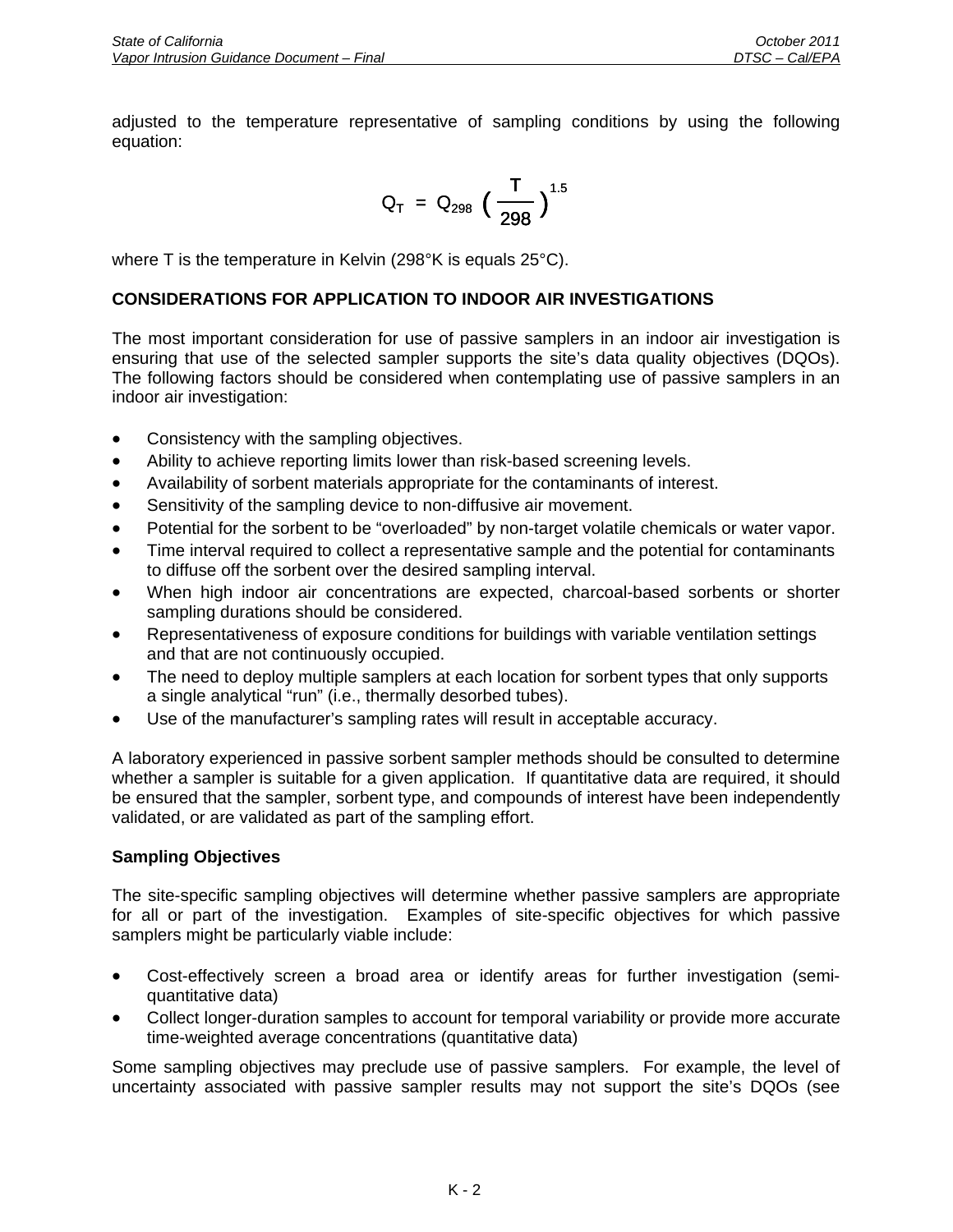sampling rate discussion below). Also, sorbents might not be available for all of the contaminants of interest or the target reporting limits may not be achievable.

## **Contaminants of Interest and Analysis**

The contaminants of interest need to be matched with appropriate sorbent sampler and type. It may not be possible to identify a single sorbent sampler and type appropriate for all contaminants of interest. For example, vinyl chloride is not effectively captured by sorbent media commonly used to evaluate TCE and PCE. Reverse diffusion (loss of adsorbed analyte) can be a concern where the sorbent is not best suited for the contaminant or if the sampling duration is too long. Some sorbents analyzed by thermal desorption may be more prone to reverse diffusion (Coyne et al., 2010). Method TO-17 (USEPA, 1999) and ASTM Procedure D6196-03 provide guidelines for sorbent type selection. Some sampler manufacturers and analytical laboratories also have guidance on, and offer assistance with, matching sorbent materials with contaminants of interest. It is important to work with the manufacturer or analytical laboratory to ensure that the sampler is capable of analyzing the contaminants of interest.

The analytical method will depend on the contaminants of interest and the sampler manufacturer. For example, for VOC analysis, one badge sampler manufacturer uses thermal desorption and gas chromatographic techniques described in Method TO-17. In contrast, a radial sampler manufacturer has developed its own procedures for sorbent desorption and analysis for BTEX and VOCs. Another manufacturer uses ASTM Method 6196-03 for VOC analysis. Additionally, the International Organization of Standards (2004) has developed methodologies that apply to multiple charcoal-based samplers.

## **Reporting Limits**

Reporting limits that can be achieved for a passive diffusive sampler are related to the samplerspecific sampling rates and are specific to each compound. Detection limits in the low partsper-billion range can be achieved, and parts-per-trillion levels may be achievable for some samplers. It may be necessary to work with the analytical laboratory to ensure that target reporting limits can be achieved. A longer sampling duration may be able to achieve lower reporting limits provided that reverse diffusion is not a concern. The type of sorbent used also affects the achievable analytical reporting limits. For example, a sorbent that requires contaminant removal via thermal desorption may be able to achieve lower reporting limits than a sorbent that requires solvent extraction.

## **Environmental Conditions**

The manufacturer specifications should identify the environmental conditions under which the sampler is recommended for use. For example, a passive sampler may be sensitive to high humidity or wind speed. Humidity may affect the adsorptive capacity of the sorbent material and result in underestimation of the contaminant mass. Introduction of excessive moisture may also cause analytical interference. Wind velocity across the opening of the sampler may affect the diffusion path length for the contaminant, increasing the path length at low wind speeds (less sorption) and decreasing the path length at high wind speeds (more sorption). Hence, placement of the sampler relative to doorways or ventilation grates may be a consideration for a given application.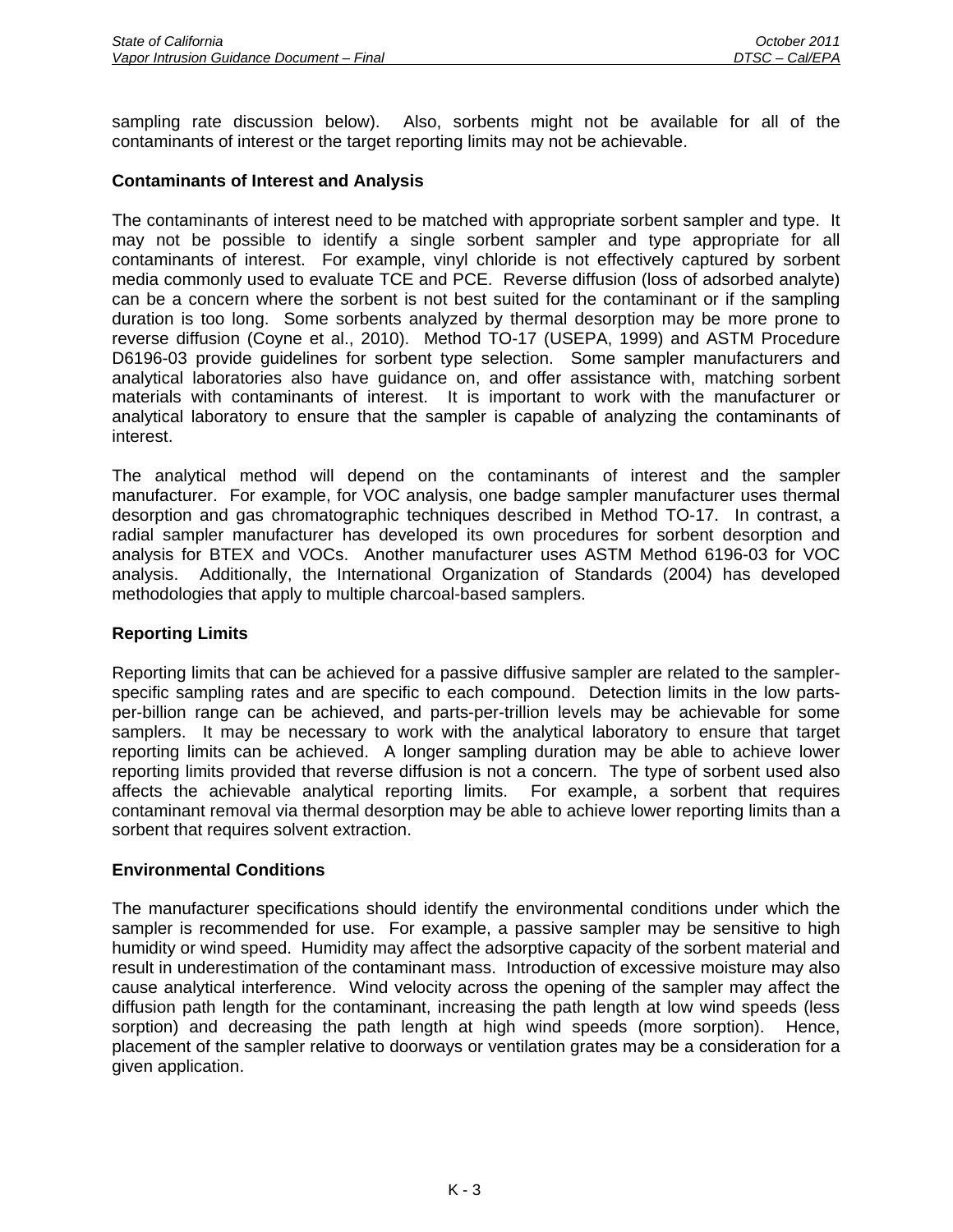# **Sampling Rates**

Sampling rates are determined under laboratory controlled conditions, potentially at higher contaminant concentrations and velocities (10 to 200 cm/s) than encountered by indoor air applications  $\langle$ <5 cm/s). Also, the sampler manufacturer may not have determined sampling rates for all contaminants of interest so it is important to check the list of compounds identified in the sampler specifications. Furthermore, the sorbent uptake rate may vary if the VOC concentrations fluctuate widely during the sampling event and thus may bias the reported concentration for the sample (Lutes et al., 2010).

Passive samplers are currently considered to be semi-quantitative and quantitative (Lutes et al., 2010). Comparison studies of canister and passive samples have found that the sampling rates for indoor air samples collected using passive samplers are about 50 to 60 percent of sampling rates determined under controlled laboratory conditions (Odencrantz et al., 2009; Coyne et al., 2009). These findings have led some sampler manufacturers to provide laboratory determined "zero velocity" sampling rates (e.g., <5 cm/s) for use in indoor air applications. Odencrantz and others (2009) concluded that further evaluation is needed to fully understand sampling rates under real-world conditions. Even with the sampling rate issues noted for some indoor air applications, the strong correlation of passive and canister sampling results in multiple comparison studies (Coyne et al., 2009; Odencrantz et al., 2009) suggests that diffusive samplers could be used to quantify indoor air concentrations inside structures.

#### **SAMPLING AND ANALYSIS**

The manufacturer's instructions for passive sampler use should be consulted and used to develop project-specific sampling procedures. The methods discussed in Method TO-17 (USEPA, 1999) should also be considered in the development of the sampling procedure. Additional procedures should be included, consistent with other applicable guidance. Key items to address in the sampling procedures are outlined below.

## Planning

- Sampler and sorbent selection appropriate for the compounds of interest, DQOs, target reporting limits, expected indoor air concentration, and sampling environment
- Identification and coordination with analytical laboratories capable of analyzing sorbentbased samples, or a given type of passive sampler
- Sorbent handling considerations (e.g., conditioning, storage, shelf life)<sup>2</sup>
- Assessment of expected building conditions (e.g., contaminant sources, building type, layout, ventilation system)
- Sampling design:
	- − Number of samples
	- − Sampling locations (e.g., within building, sampling height)
	- − Sampling duration
	- − Sample handling (e.g., preservation requirements, holding times)

 $\frac{1}{2}$  Sorbents and/or entire samplers are stored in a sealed container prior to sampler deployment. The sorbents and/or samplers are resealed immediately after sampling. Sample handling by the analytical laboratory should minimize the potential for contaminant loss from the sorbent (e.g., by direct transfer of the sample to a sealed thermal desorption tube). Prior to and after sample collection, sorbents and samples are typically recommended for storage at a cool temperature and in an environment that will not cause cross-contamination (e.g., storage in an organic solvent-free environment).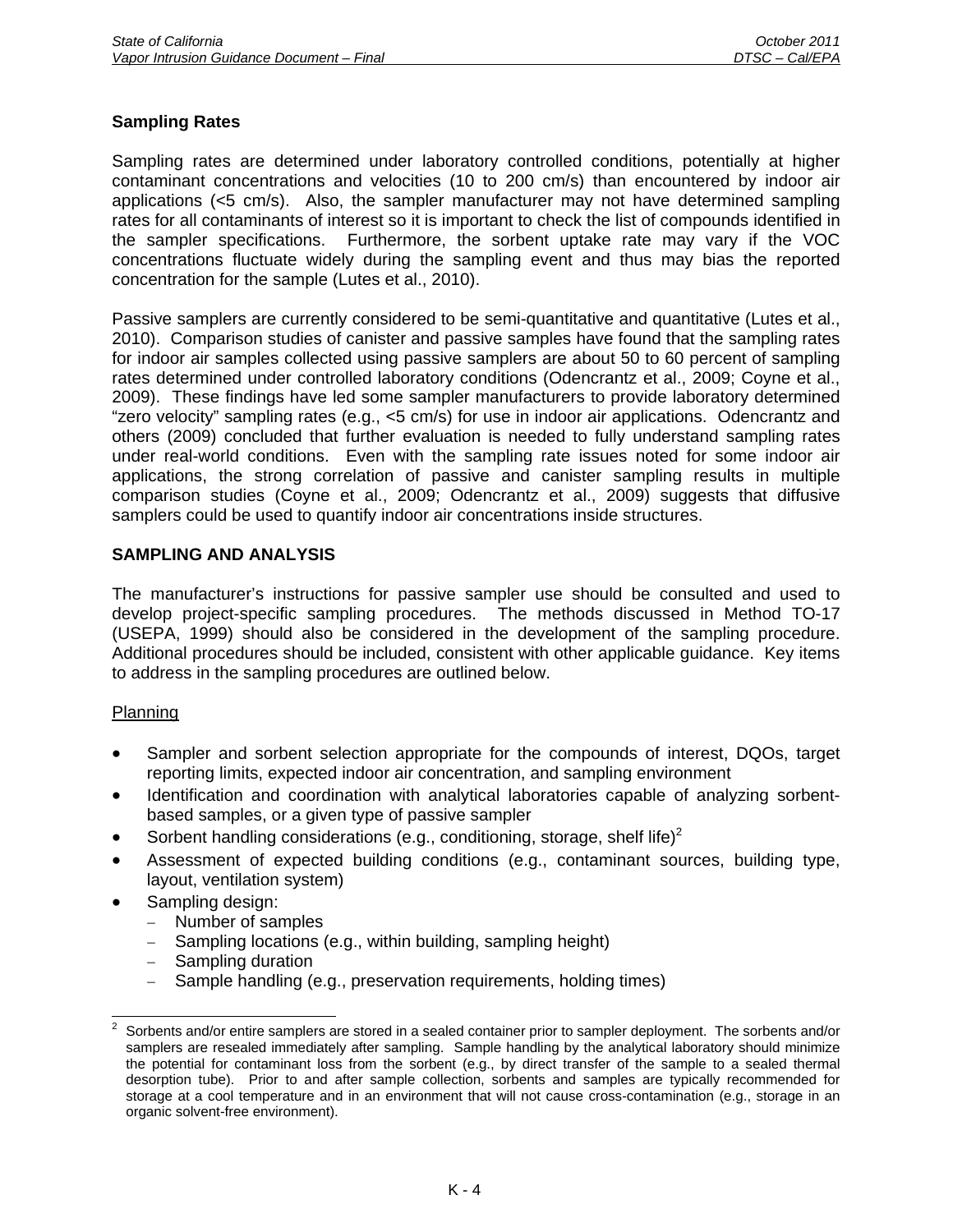- − Quality assurance / quality control (e.g., sorbent blanks, field duplicates)
- − Supplemental field measurements (e.g., temperature, humidity)

#### **Sampling Activities**

- Sampler deployment procedures pursuant to the sampler type used
- Procedures for sealing the sorbent after sampling is complete
- Procedures for supplemental field measurements
- Sample handling, preservation, shipping, and chain-of-custody procedures
- Field documentation (written notes, photographs)

## Analysis

- Identification of analytical method(s) (see discussion above)
- Laboratory quality assurance / quality control requirements
- Method reporting limits and laboratory detection limits

# **REFERENCES**

- American Society of Testing and Materials. 2009. Standard Practice for Selection of Sorbents, Sampling, and Thermal Desorption Analysis Procedures for Volatile Organic Compounds in Air. ASTM Document No. 10.1520/D6196-03R09, West Conshohocken, PA.
- Bruno, P., M. Caselli, G. de Gennaro, S. Iacobellis, and M. Tutino. 2008. Monitoring of Volatile Organic Compounds in Non-Residential Indoor Air Environments. Indoor Air, v, 18, p. 250 - 256.
- Coyne, L. S., G. Havalias, and M. Echarte. 2009. Vapor Intrusion Sampling Options: Performance Data for Canisters, Badges, and Sorbent Tubes for VOCs. In the Proceedings of the Air and Waste Management Association Conference, Vapor Intrusion 2009, San Diego, California; January 27 – 30, 2009.
- Coyne, L. S., C. Kuhlman, and J. Chada. 2010. Critical Factors When Using Diffusive Samplers for 1 to 30 Day Sampling of VOCs. In the Proceedings of the Air and Waste Management Association Conference, Symposium on Air Quality Measurement Methods and Technology, Los Angeles, California; November 2 - 4, 2010.
- Groenevelt, H., T. McAlary, T. Gorecki, S. Seethapathy, D. Crump, B. Schumacher, P. Johnson, M. Tuday, and P. Sacco. 2008. Development of More Cost-Effective Methods for Long-Term Monitoring of Soil Vapor Intrusion to Indoor Air Using Quantitative Passive Diffusive-Adsorption Sampling Techniques. Partners in Environmental Technology Technical Symposium and Workshop, Washington D. C.; December 2 - 4, 2008. Program Abstracts, p. F-141.
- International Organization of Standards. 2004. Workplace Air Quality; Sampling and Analysis of Volatile Organic Compounds by Solvent Desorption / Gas Chromatography. Diffusive Sampling Method. ISO Document No. 16200-2:2000. November 26, 2004.
- Lee, A., K. Baylor, P. Reddy, and M. Plate. 2010. EPA Region 9's "RARE" Opportunity to Improve Vapor Intrusion Indoor Air Investigations, EPA Update on Vapor Intrusion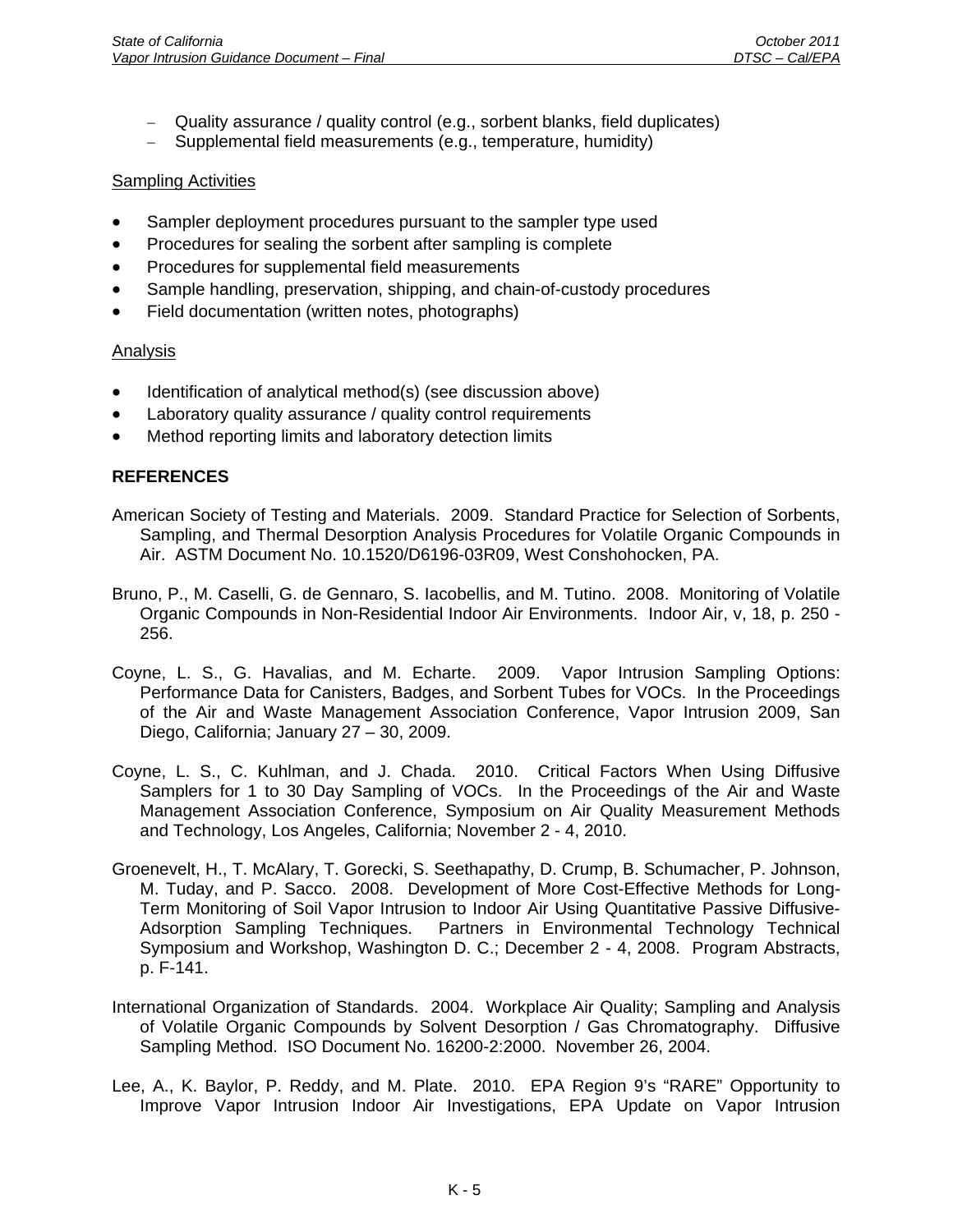Workshop. In the Proceedings of the Association for Environmental Health and Sciences Annual Conference, San Diego, California; March 16, 2010.

- Lutes, C., R. Uppencamp, H. Hayes, R. Moseley, and D. Greenwell. 2010. Long-Term Integrating Samplers for Indoor Air and Subslab Soil Gas at VI Sites. In the Proceedings of the Air and Waste Management Association Annual Conference, Chicago, Illinois; September 29 - 30, 2010.
- McAlary, T., H. Groenevelt, T. Gorecki, S. Seethapathy, P. Sacco, D. Crump, B. Schumacher, J. Nocerino, M. Tuday, H. Hayes, and P. Johnson. 2010. Quantitative Passive Diffusion-Adsorptive Sampling Techniques for Vapor Intrusion Assessment. In the Proceedings of the Air and Waste Management Association Annual Conference, Chicago, Illinois; September 29 - 30, 2010.
- Odencrantz, J., S. Thornley, and H. O'Neill. 2009. An Evaluation of the Performance of Multiple Passive Diffusion Devices for Indoor Air Sampling of VOCs. Remediation. Autumn, p. 63 – 72.
- United States Environmental Protection Agency. 1999. Compendium Method TO-17, Determination of Volatile Organic Compounds in Ambient Air Using Active Sampling Onto Sorbent Tubes; Compendium of Methods for the Determination of Toxic Organic Compounds in Ambient Air, Second Edition. Center for Environmental Research Information, Office of Research and Development. January 1999.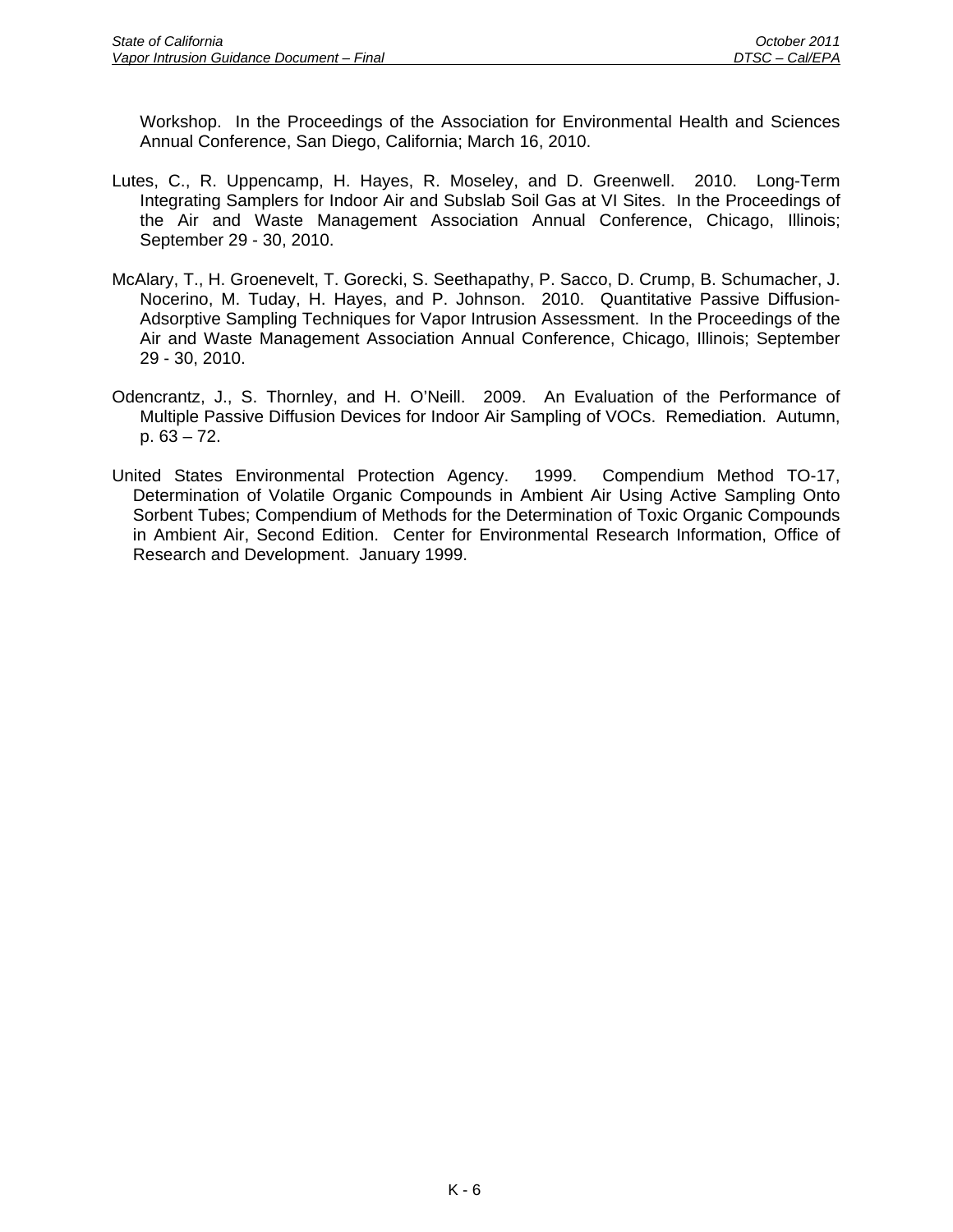# **APPENDIX L - BUILDING SURVEY FORM**

| <b>Occupant Information</b>                                                                                                                                                                                                                                                                                                                                                                                                                                                                                                                                          |                                                                                                                                                                                                                                                                                                                                                                              |  |  |
|----------------------------------------------------------------------------------------------------------------------------------------------------------------------------------------------------------------------------------------------------------------------------------------------------------------------------------------------------------------------------------------------------------------------------------------------------------------------------------------------------------------------------------------------------------------------|------------------------------------------------------------------------------------------------------------------------------------------------------------------------------------------------------------------------------------------------------------------------------------------------------------------------------------------------------------------------------|--|--|
|                                                                                                                                                                                                                                                                                                                                                                                                                                                                                                                                                                      |                                                                                                                                                                                                                                                                                                                                                                              |  |  |
|                                                                                                                                                                                                                                                                                                                                                                                                                                                                                                                                                                      |                                                                                                                                                                                                                                                                                                                                                                              |  |  |
|                                                                                                                                                                                                                                                                                                                                                                                                                                                                                                                                                                      |                                                                                                                                                                                                                                                                                                                                                                              |  |  |
| <b>Owner/Landlord Information</b> (Check if same as occupant $\square$ )                                                                                                                                                                                                                                                                                                                                                                                                                                                                                             |                                                                                                                                                                                                                                                                                                                                                                              |  |  |
|                                                                                                                                                                                                                                                                                                                                                                                                                                                                                                                                                                      |                                                                                                                                                                                                                                                                                                                                                                              |  |  |
|                                                                                                                                                                                                                                                                                                                                                                                                                                                                                                                                                                      |                                                                                                                                                                                                                                                                                                                                                                              |  |  |
|                                                                                                                                                                                                                                                                                                                                                                                                                                                                                                                                                                      |                                                                                                                                                                                                                                                                                                                                                                              |  |  |
| <b>Building Type</b> (Check appropriate boxes)                                                                                                                                                                                                                                                                                                                                                                                                                                                                                                                       |                                                                                                                                                                                                                                                                                                                                                                              |  |  |
| $\Box$ Commercial (warehouse) $\Box$ Industrial $\Box$ Strip Mall $\Box$ Split Level $\Box$ Church $\Box$ School                                                                                                                                                                                                                                                                                                                                                                                                                                                     | $\Box$ Residential $\Box$ Residential Duplex $\Box$ Apartment Building $\Box$ Mobile Home $\Box$ Commercial (office)                                                                                                                                                                                                                                                         |  |  |
| <b>Building Characteristics</b>                                                                                                                                                                                                                                                                                                                                                                                                                                                                                                                                      |                                                                                                                                                                                                                                                                                                                                                                              |  |  |
|                                                                                                                                                                                                                                                                                                                                                                                                                                                                                                                                                                      | Approximate Building Area (square feet): ______________________ Number of Elevators: ______________                                                                                                                                                                                                                                                                          |  |  |
| <b>Foundation Type (Check appropriate boxes)</b>                                                                                                                                                                                                                                                                                                                                                                                                                                                                                                                     |                                                                                                                                                                                                                                                                                                                                                                              |  |  |
| $\Box$ Slab-on-Grade $\Box$ Crawl Space $\Box$ Basement                                                                                                                                                                                                                                                                                                                                                                                                                                                                                                              |                                                                                                                                                                                                                                                                                                                                                                              |  |  |
| <b>Basement Characteristics (Check appropriate boxes)</b>                                                                                                                                                                                                                                                                                                                                                                                                                                                                                                            |                                                                                                                                                                                                                                                                                                                                                                              |  |  |
|                                                                                                                                                                                                                                                                                                                                                                                                                                                                                                                                                                      | □ Dirt Floor □ Sealed □ Wet Surfaces □ Sump Pump □ Concrete Cracks □ Floor Drains                                                                                                                                                                                                                                                                                            |  |  |
| <b>Factors Influencing Indoor Air Quality</b>                                                                                                                                                                                                                                                                                                                                                                                                                                                                                                                        |                                                                                                                                                                                                                                                                                                                                                                              |  |  |
| Is there an attached garage?<br>Is there smoking in the building?<br>Is there new carpet or furniture?<br>Have clothes or drapes been recently dry cleaned?<br>Has painting or staining been done with the last six months?<br>Has the building been recently remodeled?<br>Has the building ever had a fire?<br>Is there a hobby or craft area in the building?<br>Is gun cleaner stored in the building?<br>Is there a fuel oil tank on the property?<br>Is there a septic tank on the property?<br>Has the building been fumigated or sprayed for pests recently? | $\Box$ Yes $\Box$ No<br>$\Box$ Yes $\Box$ No<br>$\Box$ Yes $\Box$ No Describe: __________<br>$\Box$ Yes $\Box$ No Describe: __________<br>$\Box$ Yes $\Box$ No Describe: __________<br>$\Box$ Yes $\Box$ No<br>$\Box$ Yes $\Box$ No Describe: __________<br>$\Box$ Yes $\Box$ No<br>$\Box$ Yes $\Box$ No<br>$\Box$ Yes $\Box$ No<br>$\Box$ Yes $\Box$ No Describe: _________ |  |  |
| Do any building occupants use solvents at work?                                                                                                                                                                                                                                                                                                                                                                                                                                                                                                                      | $\Box$ Yes $\Box$ No Describe: _________                                                                                                                                                                                                                                                                                                                                     |  |  |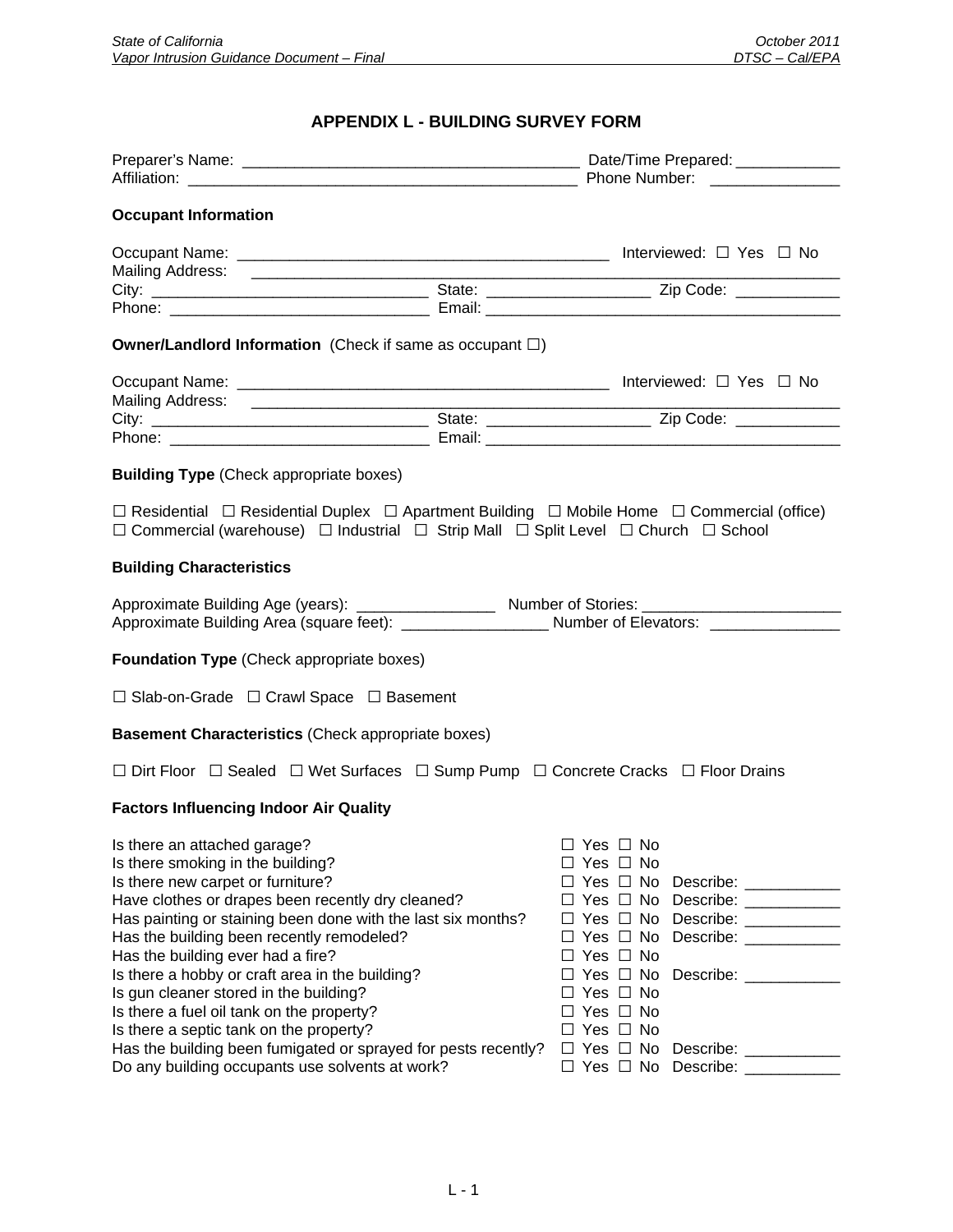#### **Sampling Locations**

Draw the general floor plan of the building and denote locations of sample collection. Indicate locations of doors, windows, indoor air contaminant sources and field instrument readings.

#### **Primary Type of Energy Used** (Check appropriate boxes)

**□** Natural Gas **□** Fuel Oil **□** Propane **□** Electricity **□** Wood **□** Kerosene

#### **Meteorological Conditions**

Describe the general weather conditions during the indoor air sampling event.

#### **General Comments**

Provide any other information that may be of importance in understanding the indoor air quality of this building. \_\_\_\_\_\_\_\_\_\_\_\_\_\_\_\_\_\_\_\_\_\_\_\_\_\_\_\_\_\_\_\_\_\_\_\_\_\_\_\_\_\_\_\_\_\_\_\_\_\_\_\_\_\_\_\_\_\_\_\_\_\_\_\_\_\_\_\_\_\_\_\_\_\_\_\_\_\_\_\_\_\_\_\_

 $\Box$  $\Box$ \_\_\_\_\_\_\_\_\_\_\_\_\_\_\_\_\_\_\_\_\_\_\_\_\_\_\_\_\_\_\_\_\_\_\_\_\_\_\_\_\_\_\_\_\_\_\_\_\_\_\_\_\_\_\_\_\_\_\_\_\_\_\_\_\_\_\_\_\_\_\_\_\_\_\_\_\_\_\_\_\_\_\_\_ \_\_\_\_\_\_\_\_\_\_\_\_\_\_\_\_\_\_\_\_\_\_\_\_\_\_\_\_\_\_\_\_\_\_\_\_\_\_\_\_\_\_\_\_\_\_\_\_\_\_\_\_\_\_\_\_\_\_\_\_\_\_\_\_\_\_\_\_\_\_\_\_\_\_\_\_\_\_\_\_\_\_\_\_

\_\_\_\_\_\_\_\_\_\_\_\_\_\_\_\_\_\_\_\_\_\_\_\_\_\_\_\_\_\_\_\_\_\_\_\_\_\_\_\_\_\_\_\_\_\_\_\_\_\_\_\_\_\_\_\_\_\_\_\_\_\_\_\_\_\_\_\_\_\_\_\_\_\_\_\_\_\_\_\_\_\_\_\_